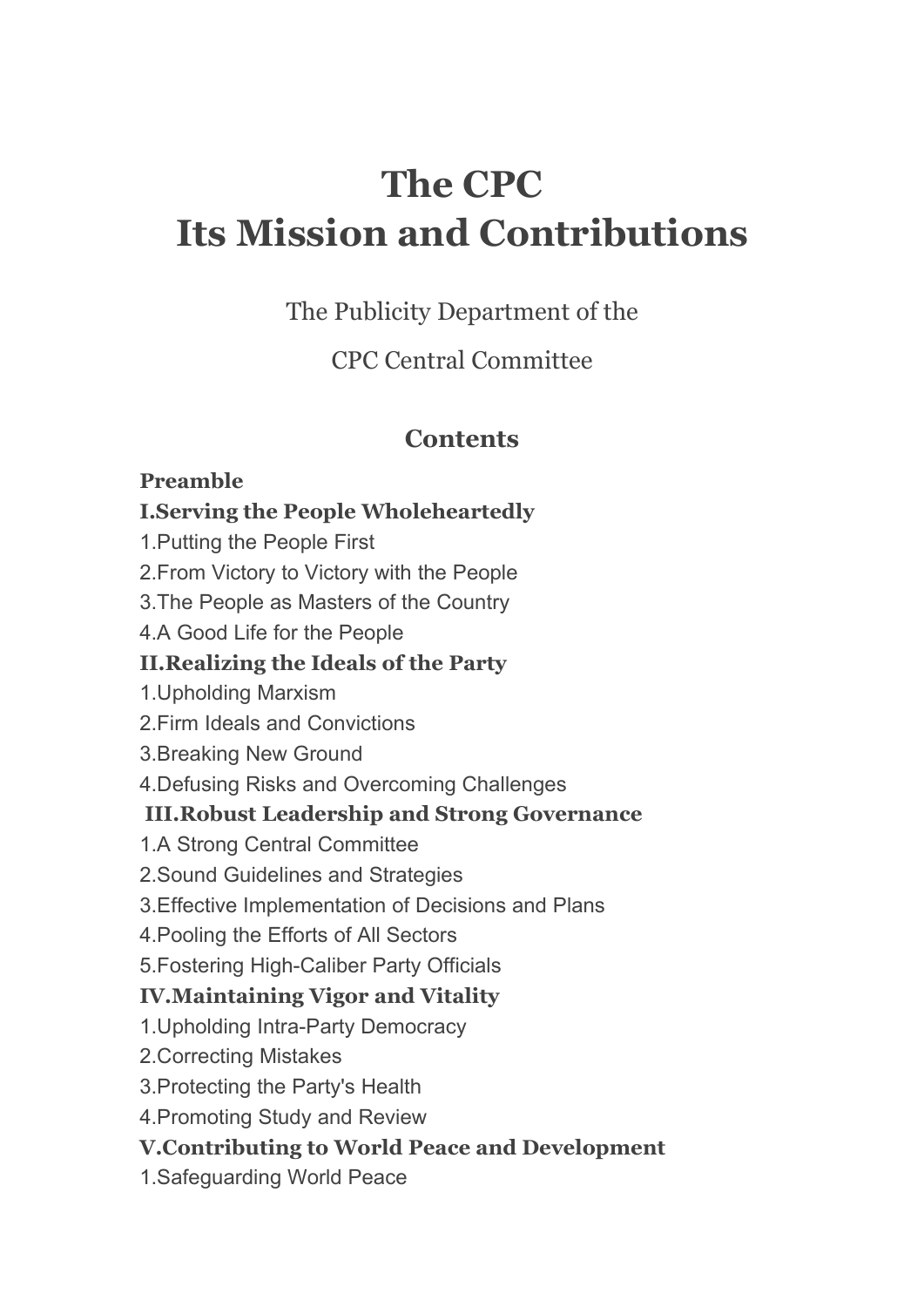2.Pursuing Common Development 3.Following the Path of Peaceful Development 4.Building a Global Community of Shared Future **Conclusion**

# **Preamble**

The Communist Party of China (CPC), founded in 1921, has just celebrated its centenary.

These hundred years have been a period of dramatic change – enormous productive forces unleashed, social transformation unprecedented in scale, and huge advances in human civilization. On the other hand, humanity has been afflicted by devastating wars and suffering.

These hundred years have also witnessed profound and transformative change in China. And it is the CPC that has made this change possible.

The Chinese nation is a great nation. With a history dating back more than 5,000 years, China has made an indelible contribution to human civilization. After the Opium War of 1840, however, China found itself plunged into a semi-feudal and semi-colonial society. It endured intense humiliation, its people were pushed into darkness, and the ancient Chinese civilization lost its way.

The Chinese people fought with indomitable spirit against repeated setbacks to save the nation from subjugation.

The salvoes of Russia's October Revolution in 1917 sent Marxism-Leninism to China, and the CPC came into being. The Chinese people were awakened, and a torch was lit for the rejuvenation of the Chinese nation.

The founding of the CPC was an epoch-making event which profoundly changed the course of China's history, delivered a new future for the Chinese people and nation, and had an enormous impact on the rest of the world.

During its endeavors over the past century, the CPC has developed a great spirit and carried it forward – upholding truth and ideals, staying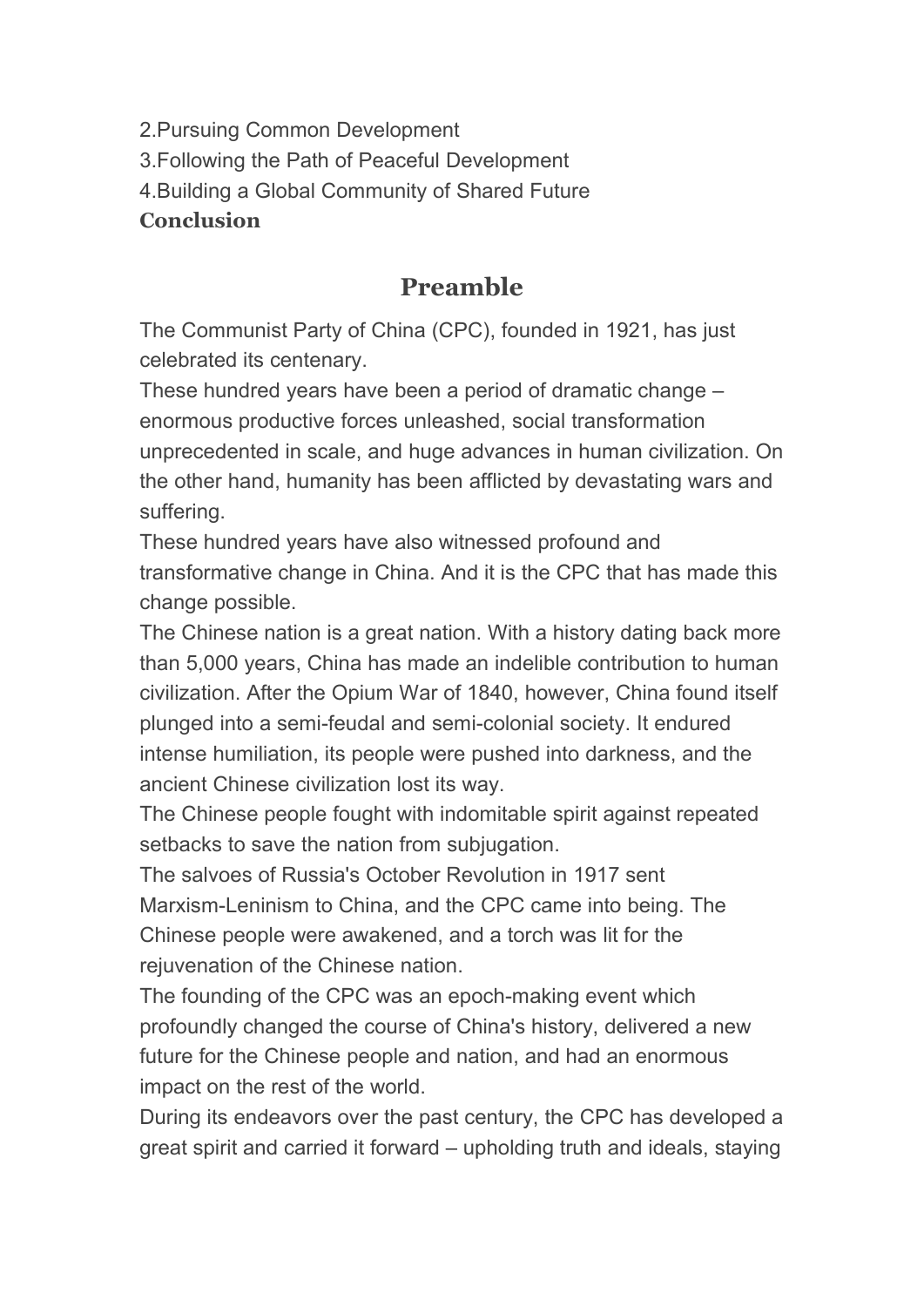true to its founding mission, fighting without fear of danger, and meeting the people's expectations.

This spirit has continuously inspired the CPC to forge ahead. As a Marxist party, the CPC, unlike previous political forces, has no special interests of its own to pursue. From the outset, the CPC has made happiness for the Chinese people and the rejuvenation of the Chinese nation its abiding goals. Like a beacon, it has illuminated the way forward for the Chinese people.

Over the past hundred years, the CPC has grown from a small party with just over 50 members into the largest governing party in the world, with more than 95 million members in a country of more than 1.4 billion people. It is a party of major international standing.

It has governed the world's largest socialist country for more than seven decades. It has led the Chinese people onto the path towards national rejuvenation and modernization, and it enjoys extensive support from the Chinese people.

Over the past hundred years, all the struggles, sacrifices and efforts made by the CPC and by the Chinese people under its leadership have been directed to one goal – the rejuvenation of the Chinese nation.

China's Communists, with Mao Zedong, Deng Xiaoping, Jiang Zemin, Hu Jintao and Xi Jinping as their chief representatives, have adapted the basic tenets of Marxism to China's realities and its traditional culture, and they have gone from victory to victory on their journey towards national rejuvenation.

To realize national rejuvenation, the CPC led the Chinese people in fighting with unyielding determination, achieving great success in the New Democratic Revolution (1919-1949).

Fighting as armed revolutionaries through the Northern Expedition, the Agrarian Revolutionary War, the War of Resistance Against Japanese Aggression, and the War of Liberation, they defeated the counterrevolutionaries, shattered the three mountains of imperialism, feudalism, and bureaucrat-capitalism, and founded the People's Republic of China (PRC) in 1949. They secured the independence of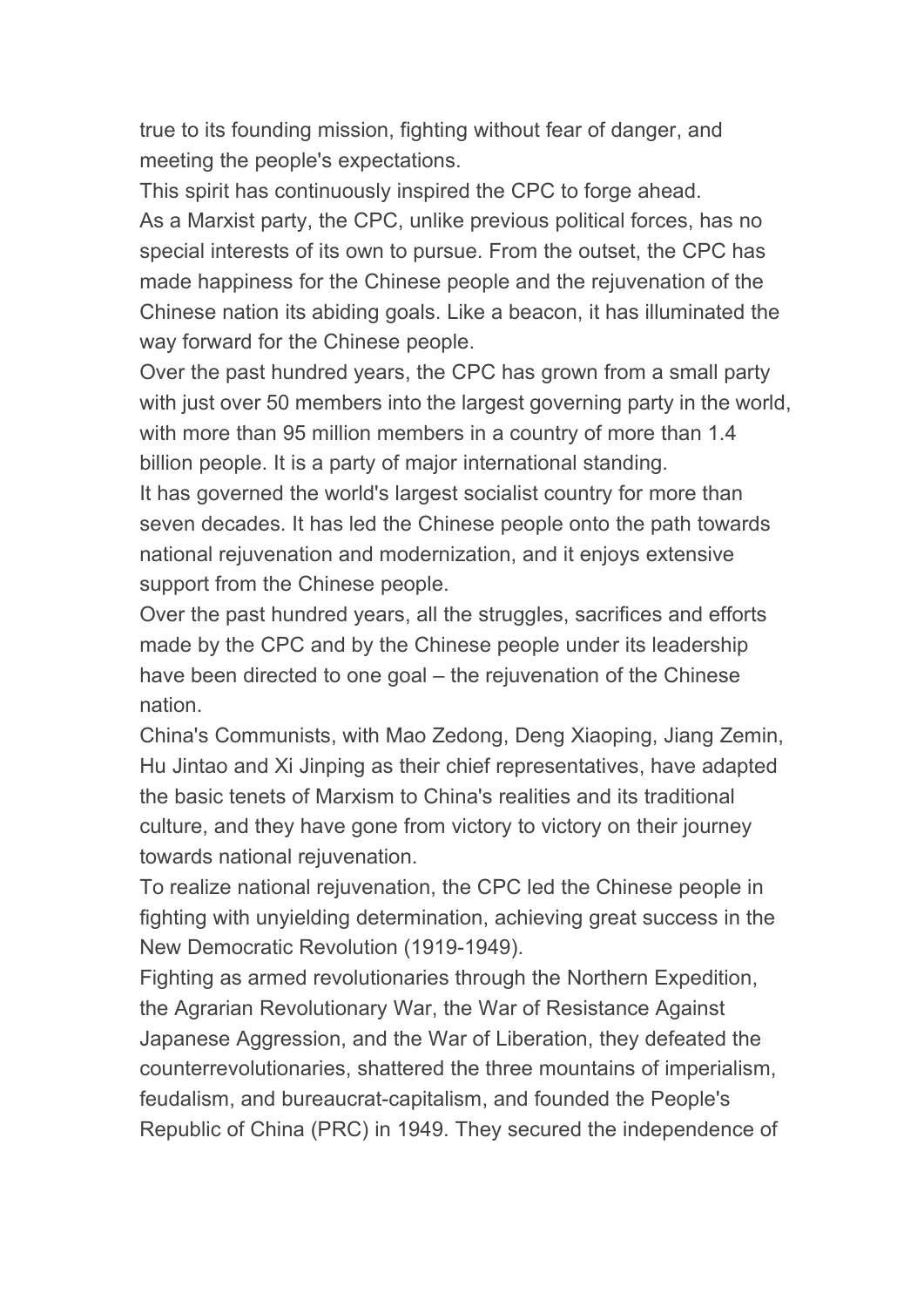the nation, liberated the Chinese people, and put their future in their own hands.

Victory in the New Democratic Revolution brought an end to China's semi-feudal and semi-colonial status and the disunity that plagued the country. All the unequal treaties imposed on China by imperialist powers and all the privileges they had accorded themselves were abolished. This created the fundamental conditions for realizing national rejuvenation.

By engaging in this tenacious struggle, the CPC and the Chinese people sent a powerful message to the world: The Chinese people had stood upright. The time of oppression and humiliation was over, and it would never return.

To realize national rejuvenation, the CPC led the Chinese people in a dedicated effort to build a strong China, and they achieved great success.

By carrying out the socialist revolution in China, they brought to an end several thousand years of feudalism – a system exploitative and repressive by its very nature – and established socialism as China's fundamental political system. In the course of building socialism, they overcame subversion, sabotage, and armed provocation by imperialist and hegemonic powers, and brought about the most extensive and profound social changes in the history of the Chinese nation. This great transformation of a poor, backward and populous country in the East into a modern socialist China created the fundamental political conditions and laid down the institutional foundations necessary for realizing national rejuvenation. By succeeding in their tenacious struggle, the CPC and the Chinese people showed the world that they were equally capable of changing the old China and building a new one. They showed the world that only socialism could save China, and that socialism could deliver development to China.

To realize national rejuvenation, the CPC led the Chinese people in freeing their minds and forging ahead, achieving great success in reform, opening up, and socialist modernization.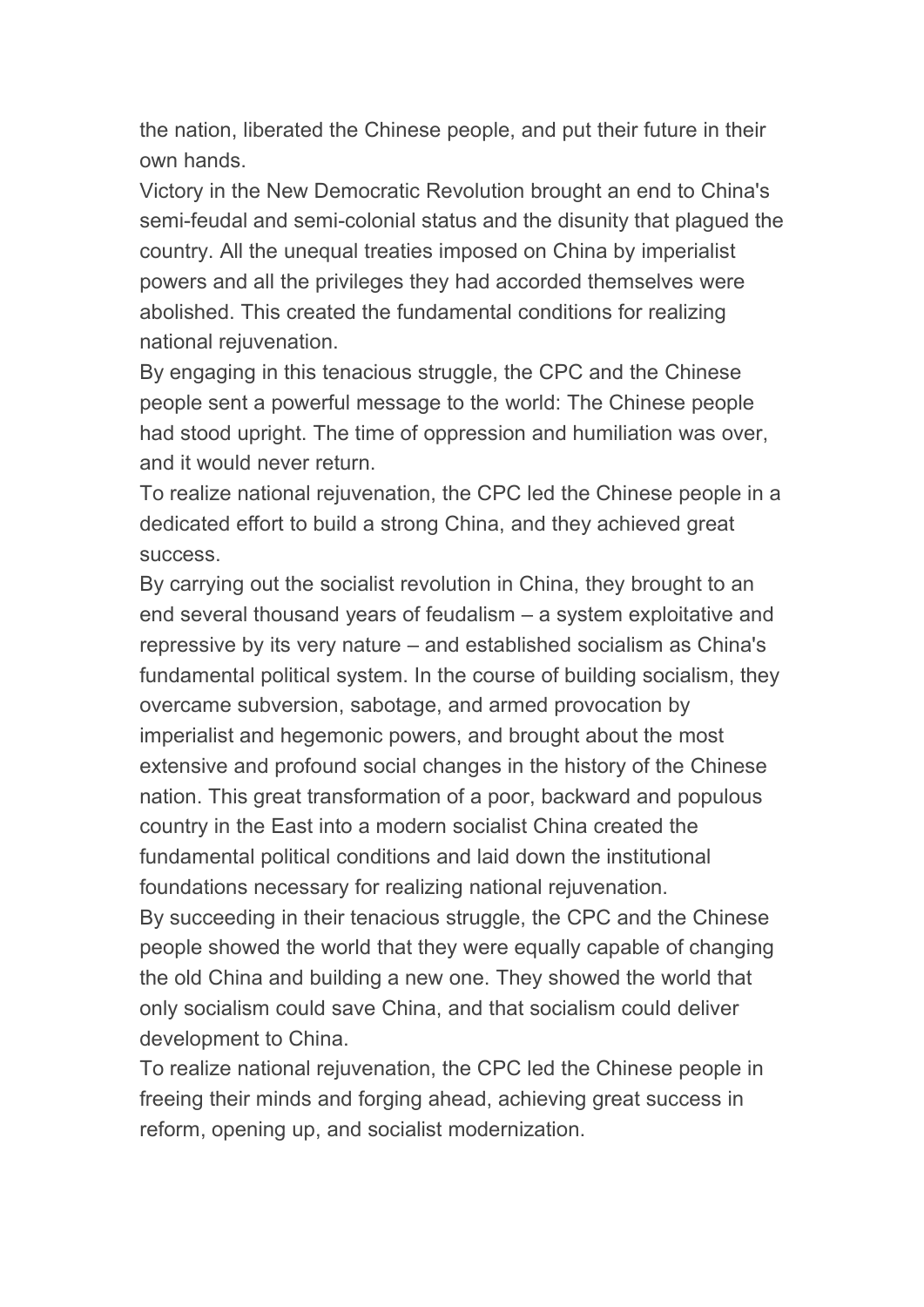The CPC led the people in making a great transition after the founding of the People's Republic by laying down its general guidelines for the primary stage of socialism. It advanced reform and opening up with resolve, overcame risks and challenges from every direction, and founded, upheld, and developed socialism with Chinese characteristics.

This enabled China to transform itself from a highly centralized planned economy into a socialist market economy full of vitality, and from a largely closed country to one that is open to the world on all fronts. It also enabled China to achieve a historic leap – from a country constrained by backward productive forces to the world's second largest economy – and to make a historic transformation by raising the living standards of its people from bare subsistence to general prosperity.

These achievements fueled the push towards national rejuvenation by providing robust institutional conditions and the material base for rapid development.

By succeeding in their tenacious struggle, the CPC and the Chinese people showed the world that reform and opening up has been critical in making China what it is today. China has made great strides and caught up with the times.

To realize national rejuvenation, the CPC has led the Chinese people in carrying out their great struggle, launching a great initiative, advancing their great cause, fulfilling their great dream, and achieving great success for socialism with Chinese characteristics in the new era.

The 18th National Congress of the CPC in 2012 marked a new era for socialism with Chinese characteristics. In this new era, the Party has strengthened its overall leadership, coordinated the implementation of the Five-sphere Integrated Plan [ This is China's overall plan for building socialism with Chinese characteristics, that is, to promote coordinated progress in the economic, political, cultural, social and eco-environmental fields. ] and the Four-pronged Comprehensive Strategy [ This is China's strategic plan for building socialism with Chinese characteristics, that is, to make comprehensive moves to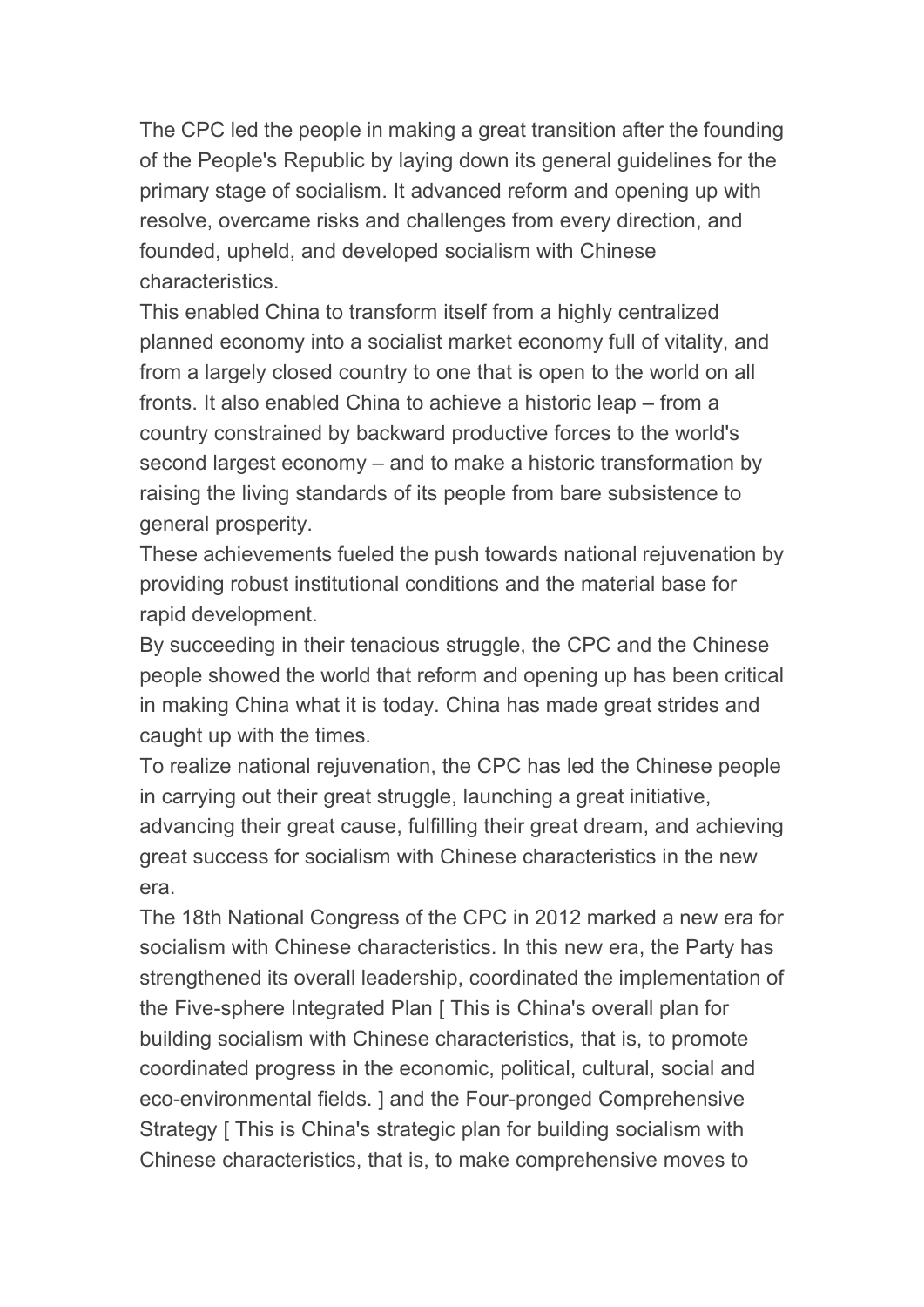complete a moderately prosperous society in all respects, to further reform, to advance the rule of law, and to strengthen Party self-governance. After the Fifth Plenary Session of the 19th CPC Central Committee, "finishing the building of a moderately prosperous society in all respects" was turned into "building a modern socialist country in an all-round way" in accordance with the actual conditions.], upheld and improved the system of socialism with Chinese characteristics, and modernized China's system and capacity for governance.

It has adopted a full range of intra-Party regulations and exercised rule-based internal management. It has overcome significant risks and challenges, achieved the First Centenary Goal [ This is the goal set by the CPC at its 18th National Congress, to finish building a moderately prosperous society in all respects by the centenary of the CPC in 2021. – Tr.], and adopted a strategic plan to fulfill the Second Centenary Goal [ This is the goal set by the CPC at its 18th National Congress to build China into a modern socialist country that is prosperous, strong, democratic, culturally advanced, and harmonious by the centenary of the PRC in 2049. This goal was further defined by the CPC at its 19th National Congress in October 2017 as to develop China into a great modern socialist country that is prosperous, strong, democratic, culturally advanced, harmonious, and beautiful by the middle of the 21st century. – Tr.]. All these efforts have provided robust institutional conditions, strong material foundations, and a source of inspiration for advancing the cause of national rejuvenation. By succeeding in their tenacious struggle, the CPC and the Chinese people have shown the world that the Chinese nation has achieved the tremendous transformation from standing upright to becoming prosperous and growing in strength, and that China's rejuvenation is an unstoppable historical force.

At the ceremony marking the centenary of the CPC held on July 1, 2021, General Secretary Xi Jinping declared that thanks to the continued efforts of the whole Party and the entire nation, China has realized the First Centenary Goal of building a moderately prosperous society in all respects. This means that it has put an end to absolute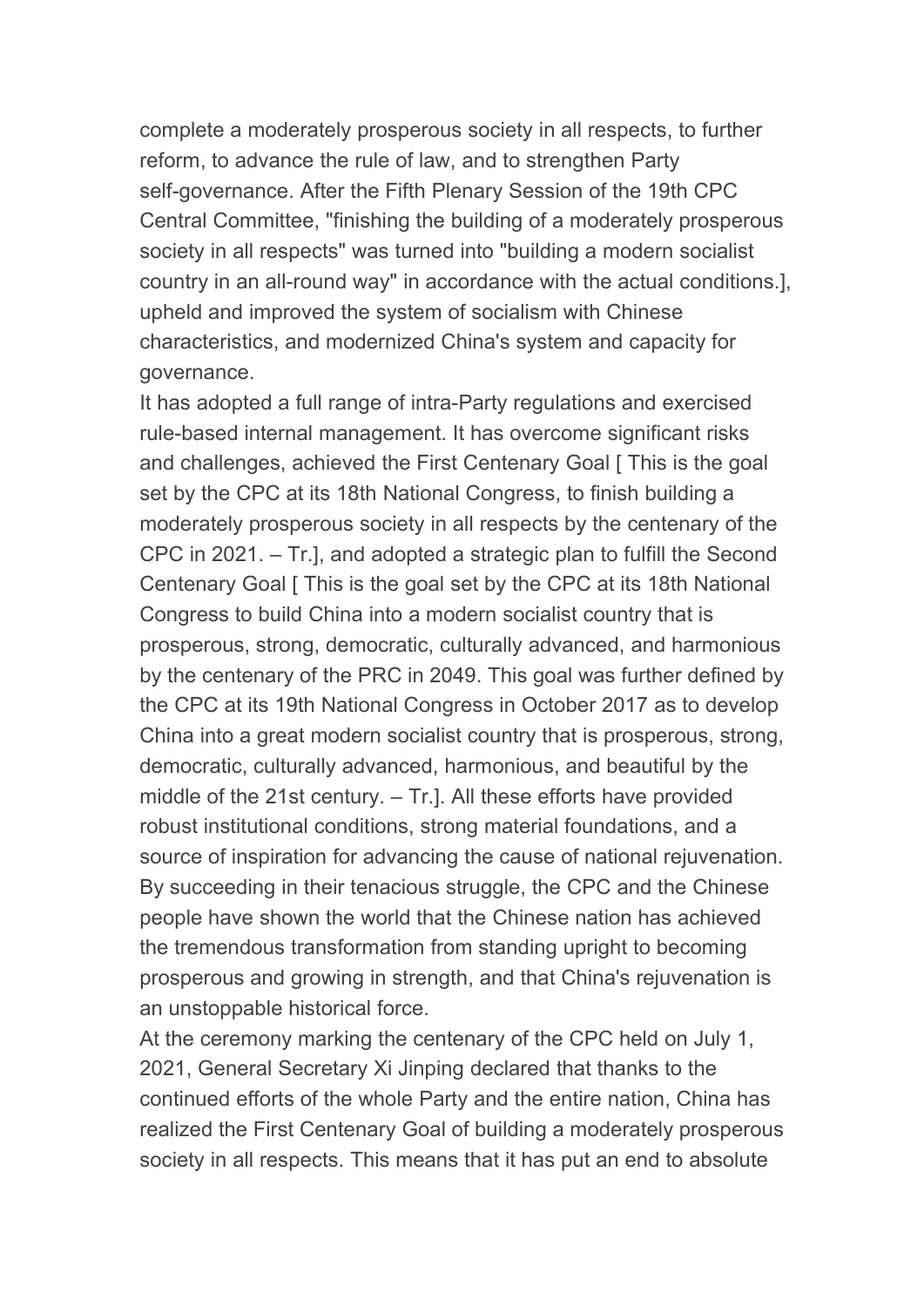poverty in China, and is now marching in confident strides towards the Second Centenary Goal of building China into a great modern socialist country. This is a glorious achievement for the Chinese nation, for the Chinese people, and for the Communist Party of China. Finishing the building of a moderately prosperous society in all respects means realizing a millennia-old dream and a century-old hope of the Chinese nation and fulfilling the solemn promise the CPC made to the people and history. In substantially reducing the world's poverty-stricken population, China has made an outstanding contribution to human progress.

Over the past hundred years, the CPC has led the Chinese people in ending the humiliation and misery inflicted on them in the modern era. Without the CPC, there would be no new China and no national rejuvenation. This is a fact that is clear to the Chinese people based on China's achievements in revolution, reconstruction, and reform. The leadership of the CPC is the choice of history and the people. This leadership is vital for the future of the country, the nation, and the Party itself.

Over the past hundred years, through its dauntless efforts to create a new China, the CPC has led the Chinese people in writing the most magnificent chapter in the millennia-long history of the Chinese nation. The great path they have embarked upon, the great cause they have undertaken, and the great achievements they have made over the past century will go down in the annals of the Chinese nation and humanity.

# **I. Serving the People Wholeheartedly**

The Communist Party of China is the vanguard of China's working class, the Chinese people, and the Chinese nation. Serving the people wholeheartedly is its abiding mission. The country is the people and the people are the country. The Party's struggle to found a new China and develop it is for the people. Of the people, by the people, for the people – this is what has guided the CPC from victory to victory over the past century.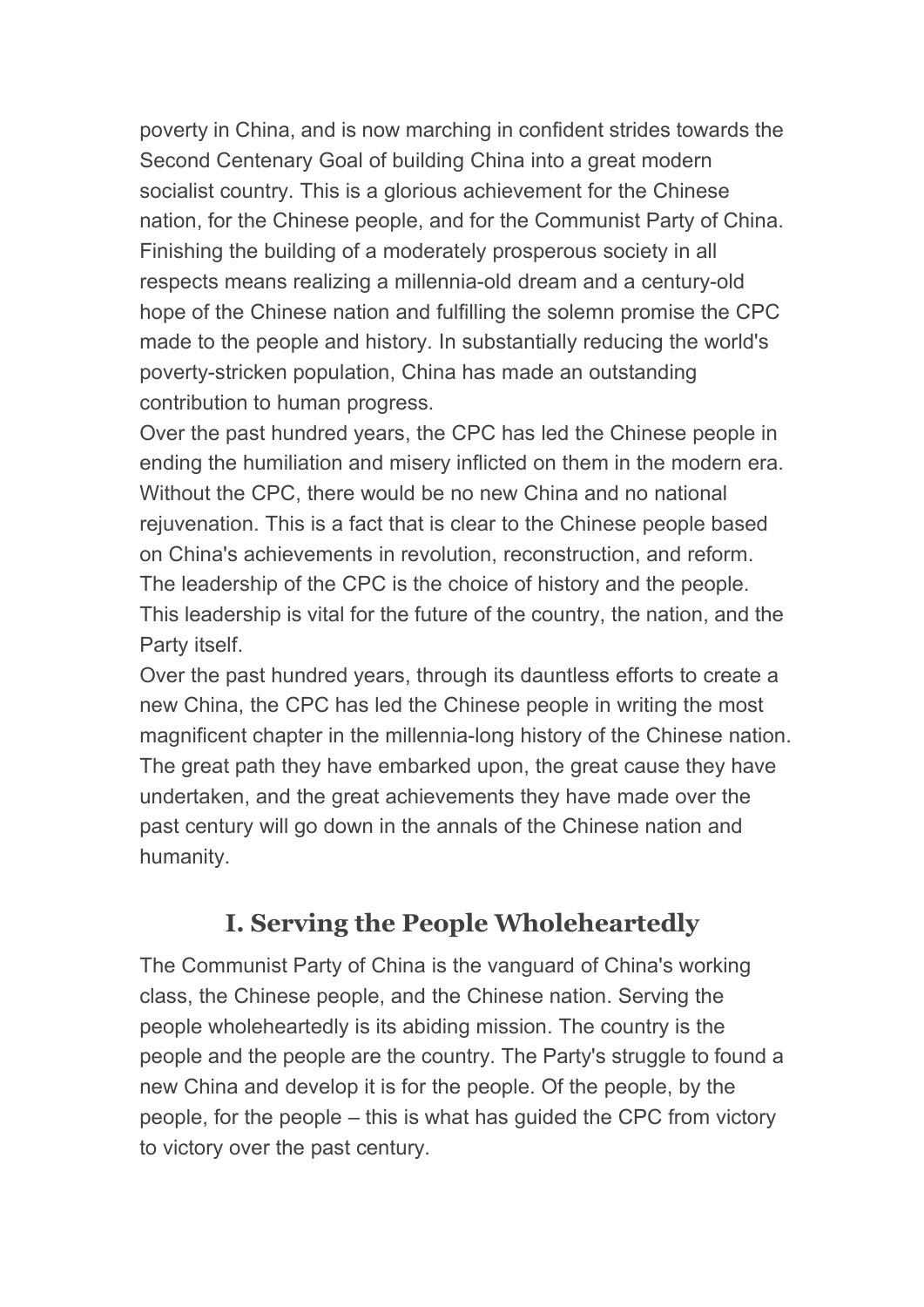#### **1. Putting the People First**

The CPC is dedicated to the people and forever puts their interests first. It follows the underlying trends of social development and respects the people's principal role in making history. It pursues the lofty goal of working for the wellbeing of the Chinese people; and does everything in the interests of the people.

The CPC is rooted in the people. It was born in 1921 in the great struggle against feudal rule and foreign aggression, at a time when Marxism-Leninism became integrated with China's workers movement. From the very day of its creation, the CPC has represented China's working class, the Chinese people, and the Chinese nation. It has no special interests of its own, nor does it represent any interest group, establishment group, or privileged social group. Its only goals are to deliver happiness for the people and achieve national rejuvenation.

The CPC shares the same goals as the people, and it shares a common stake with the people. Drawing support and strength from the people, the Party has grown in strength in the fight to overcome every challenge.

Members of the CPC are ordinary people. They love life and are hard working. They are sincere, open and compassionate. But they are also vanguards and role models in daily life, work, and public activities. They are the first to step forward in case of challenges and dangers, fearless and ready to give their all for the country and the people. They emerge from the people and lead them to go forward. They are Communists – citizens of China both ordinary and extraordinary at the same time.

From its very beginning, the CPC has striven to serve the people and won their support and endorsement. It represents the fundamental interests of all the Chinese, and everything it does is to realize, safeguard and advance their interests. Meeting the people's expectation for a better life is its goal.

The people's interests are behind everything the Party does – leading revolution, building the armed forces, developing political institutions,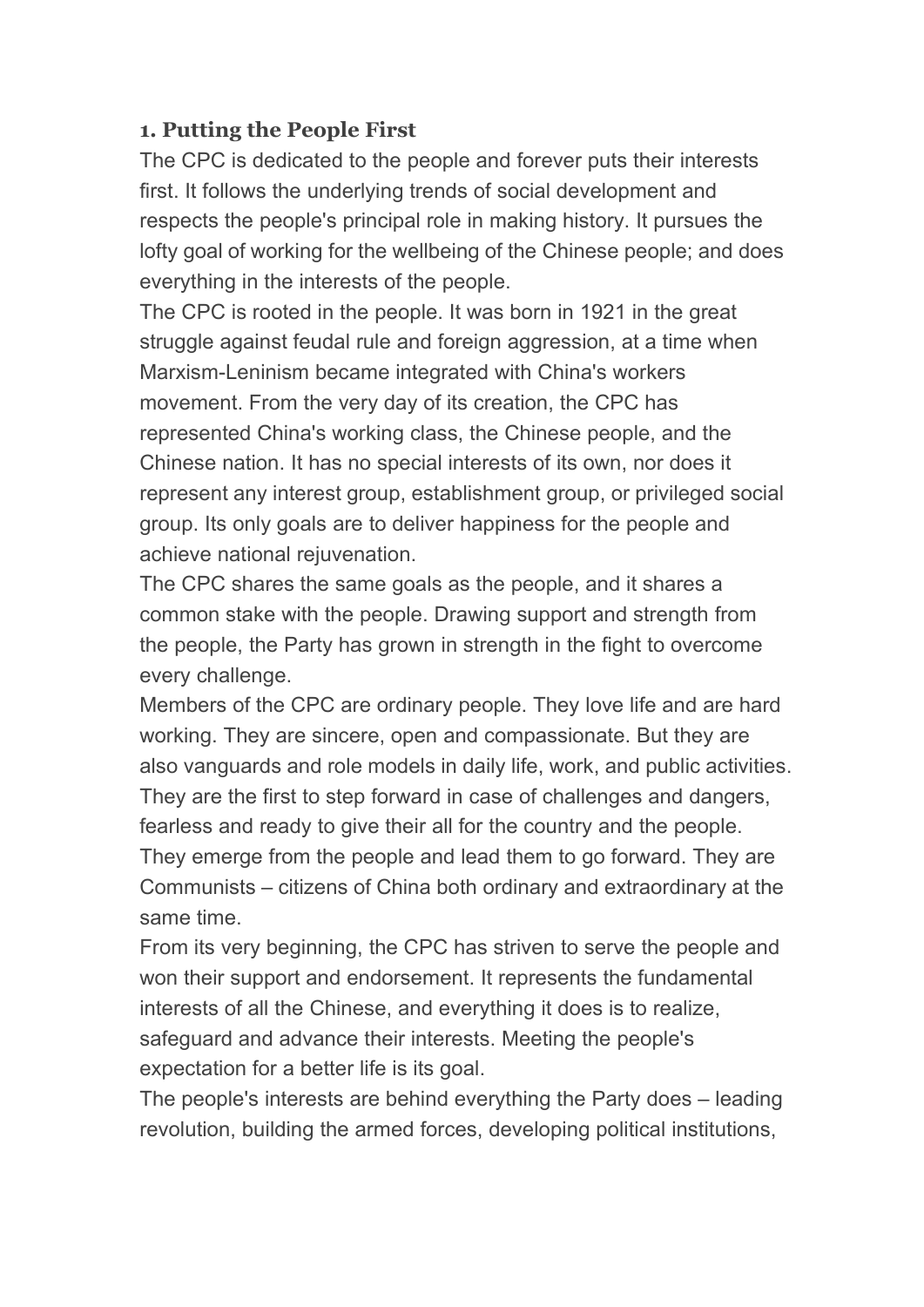boosting the economy, carrying out reform and opening up, developing culture, and exploring better ways of running society. In China, the state founded by the people under CPC leadership is called the People's Republic of China; its government is called the people's government, the armed forces are called the People's Liberation Army; and Party officials are people's servants. The Party Central Committee's newspaper is the People's Daily, and China's central bank is called the People's Bank. The people are the lifeblood of the Party; indeed, they are the inexhaustible source of inspiration giving the Party all the strength it needs to fulfill its mission. The CPC makes decisions and adopts policies in the fundamental interests of the people. At different stages of China's revolution, reconstruction and reform, and at historical junctures critical to the future of the Party and the country, the Party has always acted to advance the people's interests and oppose any action that harms them.

The Party has taken sound development as its top priority in governance. It has unleashed and developed the productive forces to meet the people's expectation for a better life.

Since its 18th National Congress, the CPC has followed a people-centered philosophy; it has launched a full range of initiatives to achieve common prosperity and uphold fairness and justice. It has delivered initial prosperity for all. It has fought Covid-19 and saved lives no matter the cost. It has eradicated absolute poverty in the country, implemented the rural revitalization strategy, and promoted a new people-focused urbanization strategy. The vision that lucid waters and lush mountains are invaluable assets inspires the drive to protect the environment.

Determined that housing is for living in, not for speculation, the CPC has taken clear steps to keep the housing market under control. It sees that the capital market is properly regulated. It also sees that justice is served in every judicial case. All of this has enabled the people to fully share the country's development gains.

Over the past century, through all the changes in the domestic and international environment, whether in good times or bad, the CPC has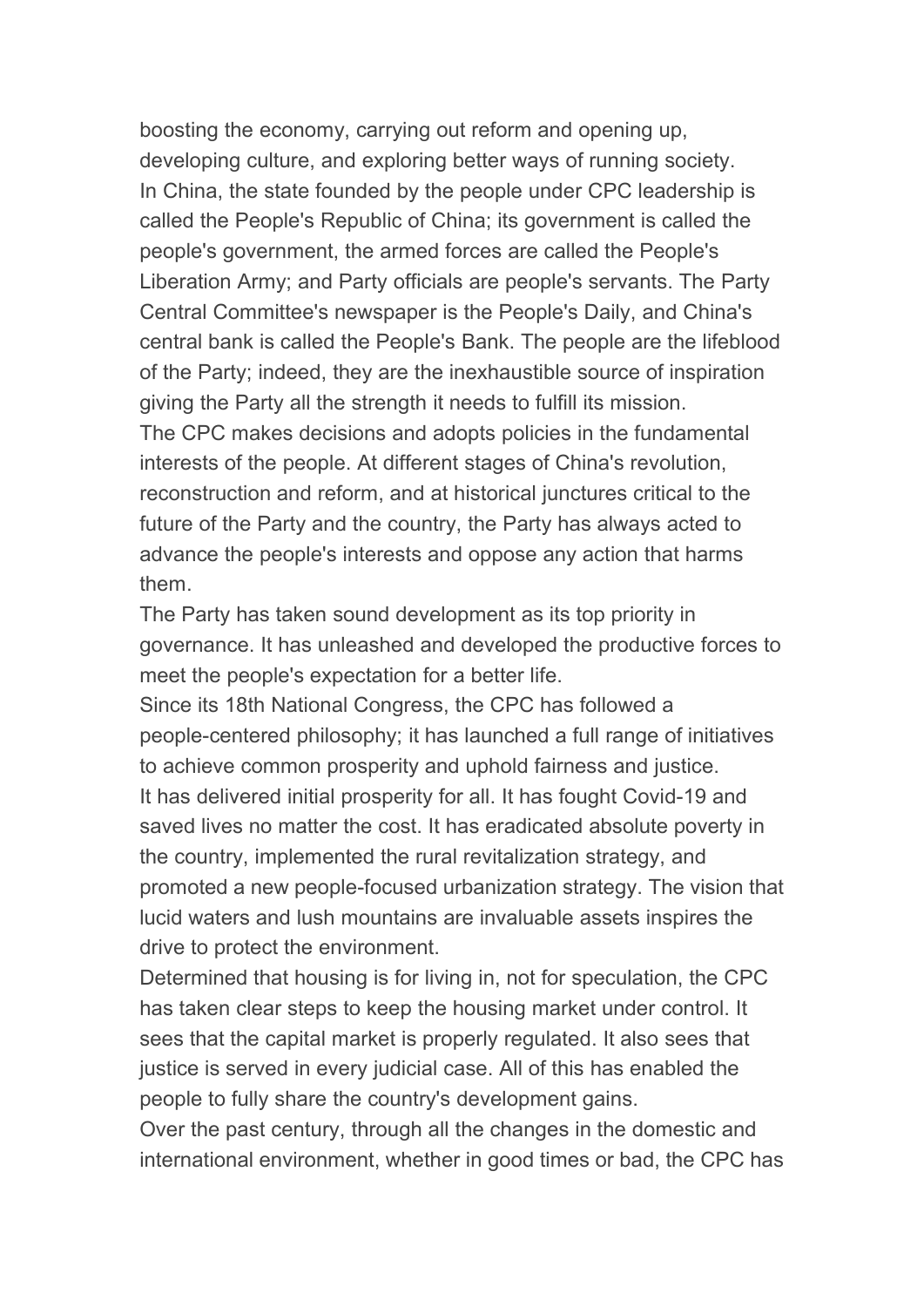always put the people first. It has never wavered in fulfilling this commitment.

The CPC has made great sacrifices for the people. From the founding of the CPC in 1921 to the founding of the People's Republic in 1949, more than 3.7 million identified members of organizations under Party leadership gave their lives to liberate the country. Of the six family members of Mao Zedong who died for the revolution, five were Party members.

In peaceful times, too, during disaster relief efforts after earthquakes, floods and other emergencies, Party members have rushed to the scene and risked their own lives to save the lives of others. Since the Covid-19 outbreak, close to 400 Party members and officials have lost their lives in the line of duty. More than 1,800 Party members and officials also gave their lives in the battle against absolute poverty. Among all those who have died were rank and file Party members, senior officials, and family members of top Party leaders.

#### Panel 1 The Fight Against Covid-19

After China was struck by Covid-19, the CPC and the Chinese government responded swiftly, putting people's lives before all else. It organized massive nucleic acid testing and inoculation, made every effort to identify every case of infection and did everything possible to save patients and protect the people's health.

Treatment of Covid-19 patients is free of charge in China. All Covid-19 patients, both confirmed and suspected, have received government financial aid to pay for any medical bills not covered by basic medical insurance, serious disease insurance, or the medical assistance fund. As of June 2021, all medical expenditure of inpatients with confirmed infections had reached a total of RMB2.8 billion (with RMB1.6 billion paid by basic medical insurance), or RMB20,000 per person. The average cost of treating each Covid-19 patient in critical condition was more than RMB150,000. The individual cost for some patients in critical condition exceeded RMB1 million, all covered by the government.

Free nucleic acid testing and inoculation have been conducted nationwide. As of July 25, 2021, tests have been conducted on 2.2 billion nucleic acid samples, and more than 1.5 billion Covid-19 vaccines had been injected, with all costs covered by the government.

#### **2. From Victory to Victory with the People**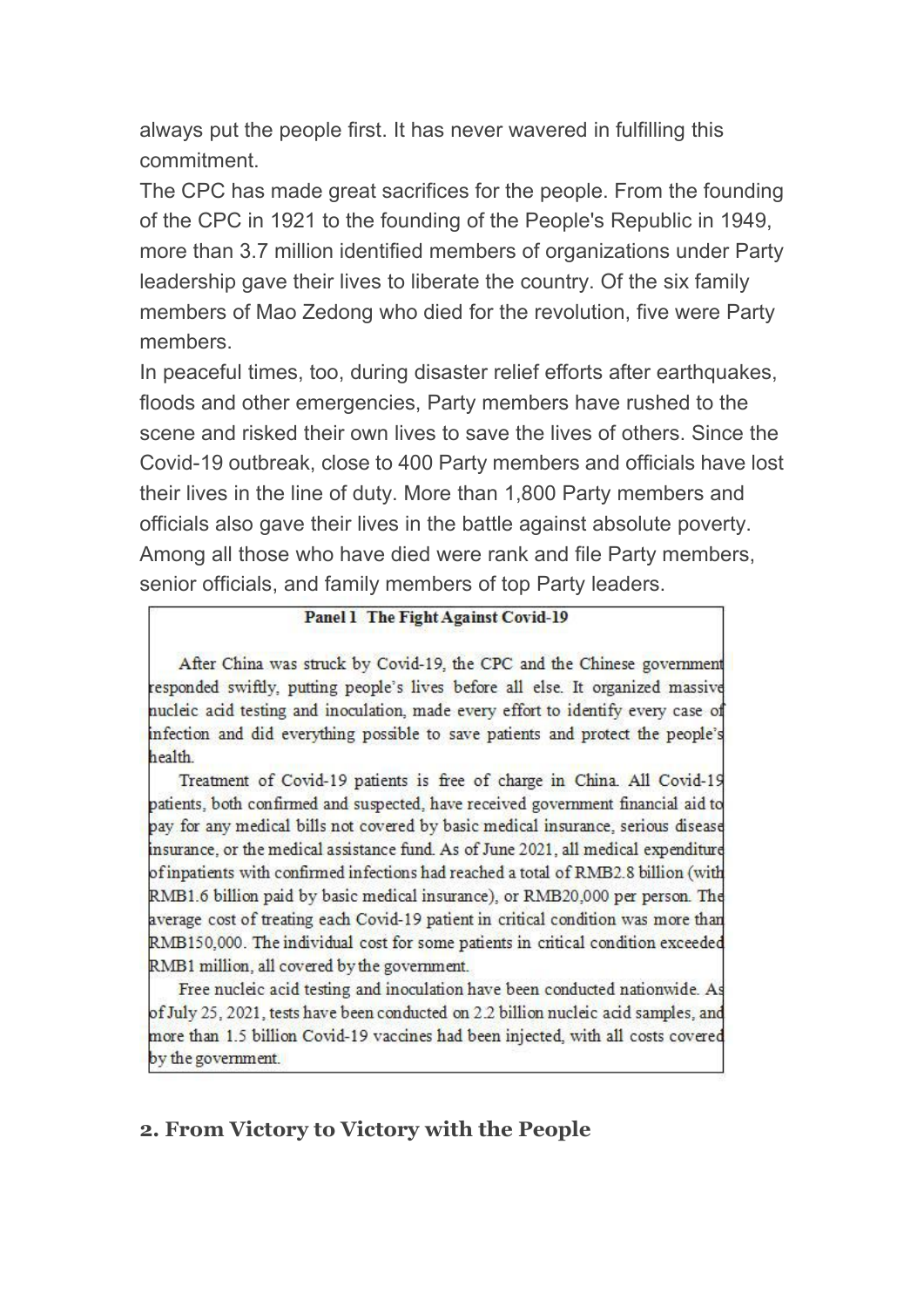The CPC works in the service of the people. It trusts and relies on the people and mobilizes them to fight for their interests. It follows the mass line, a principle of "from the people, to the people". It has shared good times and hard times with the people, and it has led them in surmounting all obstacles and making great strides forward. By relying on the people, the CPC rose and grew strong. It gained the strength it needed to beat powerful enemies, both inside and outside China, and to win victory in the New Democratic Revolution. During this revolution, in the Agrarian Revolutionary War, the CPC galvanized extensive public support and defeated the first four Kuomintang (KMT) encirclement and suppression campaigns. During the War of Resistance Against Japanese Aggression, the Party mobilized the people and overwhelmed the enemy with a vast people's war. During the War of Liberation, with supplies transported in wheelbarrows and on people's shoulders, the People's Liberation Army (PLA) secured decisive victories against the KMT troops in the three major campaigns. [ This refers to the three major campaigns fought between PLA forces under CPC leadership and KMT forces in the Liaoxi-Shenyang, Huai-Hai and Beiping-Tianjin areas between September 1948 and January 1949. In this decisive period for securing overall victory, the CPC defeated the main forces of the KMT.]

In these contests between progressives and reactionaries and between justice and injustice, the KMT forces shielded themselves in ironclad fortresses, and the Japanese invaders put their faith in their military superiority. However by relying on the people, the CPC defeated them all.

By relying on the people, the CPC founded the People's Republic, carried out socialist revolution, and engaged in rebuilding the country from scratch. The founding of the People's Republic marked the ultimate moment of freedom for the Chinese people from the yoke of slavery and oppression. Now masters of their own country, the people threw themselves into reconstruction to create a bright future for the country and the nation.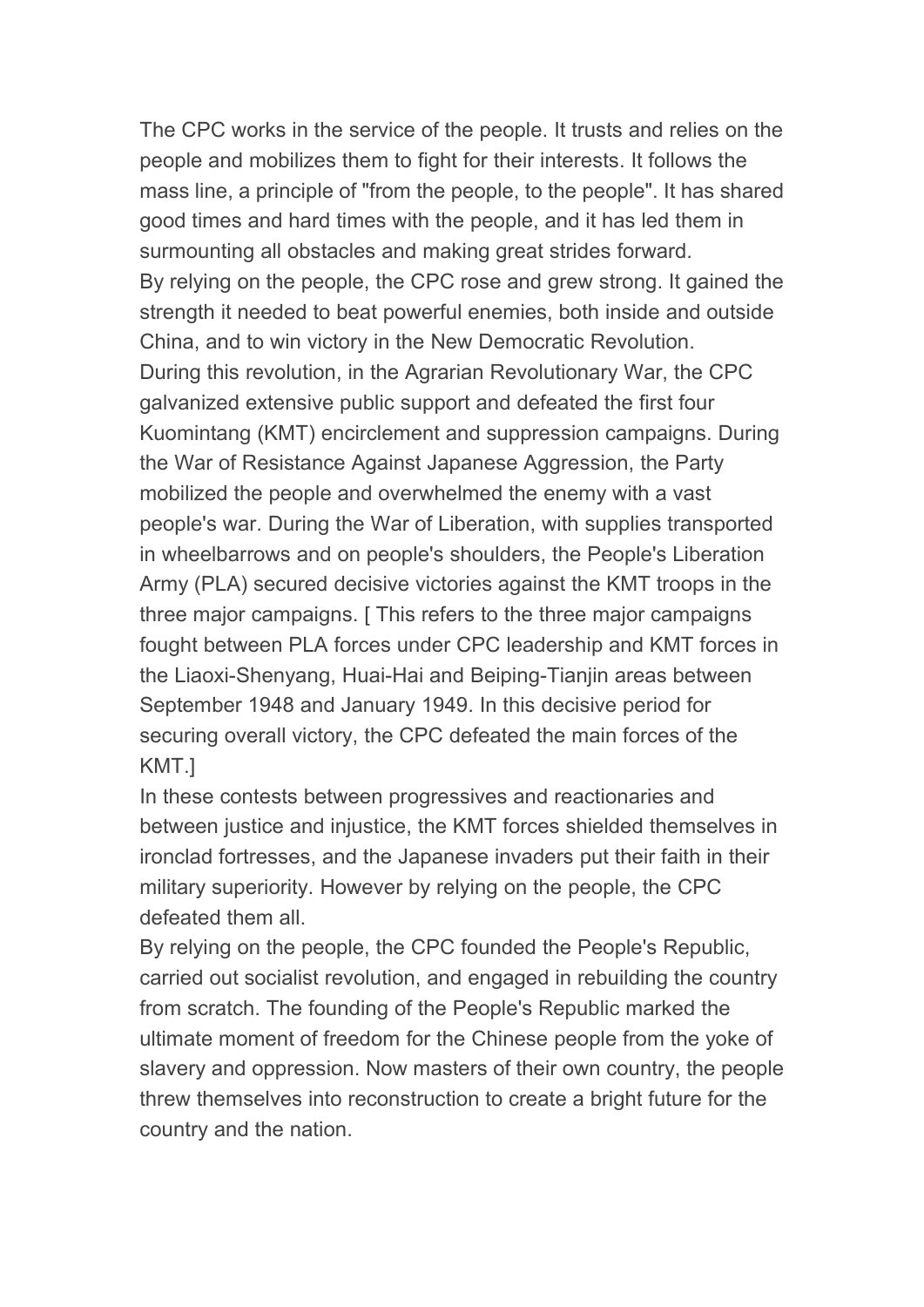In just a few years, an independent and substantial industrial and economic system took shape in China. Groundbreaking successes were achieved in nuclear technology, satellites, carrier rockets and other cutting-edge technologies, and major advances were made in China's overall development.

By relying on the people, the CPC carried out reform, opening up and socialist modernization, pioneering a path of socialism that is

distinctively Chinese.<br>The reform and opening-up initiative launched by the CPC in 1978 freed people's minds, inspiring them to boldly explore new frontiers. The household contract system was introduced in rural areas, and village and township businesses flourished. The setting up of special economic zones connected China to the world, enabling it to introduce foreign technology and capital and export Chinese products. Waves of reform swept across the country, powering China's development. With dedication and resolve, the Chinese people achieved great success in modernization, completing the greatest social and economic transformation the world has ever seen. By relying on the people, the CPC has ushered Chinese socialism into a new era. Since its 18th National Congress, the Party has galvanized the whole nation to realize the Chinese Dream of national rejuvenation and boosted economic vitality with further reform. Its successful internal initiatives to improve Party conduct have boosted public morale.

The Chinese people have given of their best and fully released their power of creation in pursuit of their shared dreams. They have carried out further reform and achieved all-round initial prosperity. They have eradicated absolute poverty. They have fought side by side in the battle against Covid-19. They have reined in environmental pollution. And they have succeeded in keeping systemic risks at bay. Their hard work has made it possible for China to turn its blueprint for development into reality. Together, the Chinese people are creating miracles that stun the world. Proud and confident, they are pressing ahead on the path of Chinese socialism.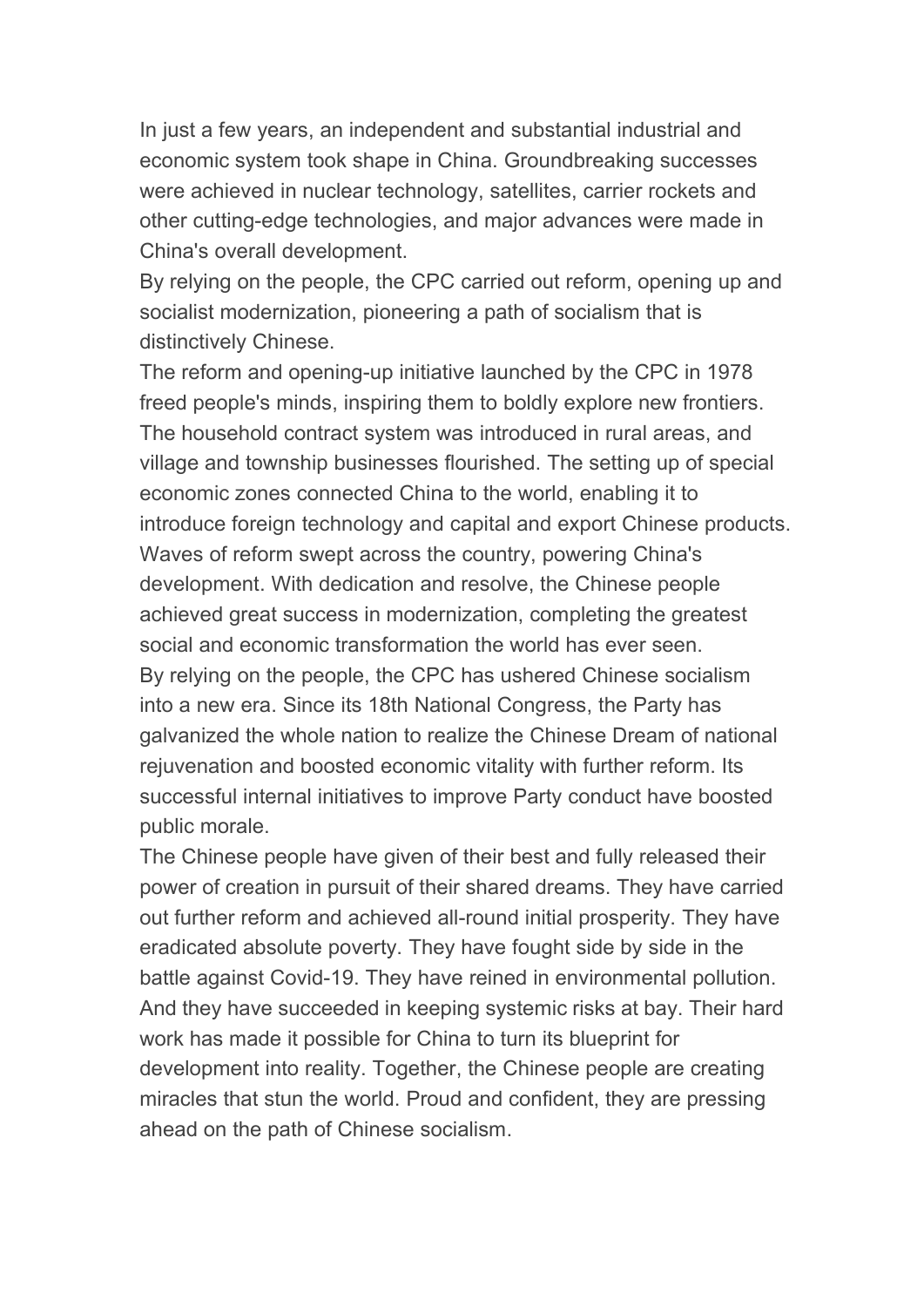Over the past century, hundreds of millions of Chinese have dedicated themselves to realizing the rejuvenation of the Chinese nation. Their contribution will go down in the annals of history; their epic deeds will be remembered by posterity. The people have created history, and they are the source of the Party's strength. The Chinese are a great, glorious, and heroic people – this is a fact fully borne out by the 100-year history of the CPC.

#### **3. The People as Masters of the Country**

The people should run their own country  $-$  this is an abiding commitment of the CPC. Over the past hundred years, it has led the people in realizing people's democracy in China, a country with a feudal history dating back several thousand years that descended into a semi-feudal and semi-colonial society after the Opium War. Under the CPC's leadership, democracy has been practiced in the whole process of the country's revolution, reconstruction and reform, in all aspects of governance, and in every field of economic and social life. Democracy, a shared value, has taken root in China as a political institution and mechanism of governance, and the Chinese people now truly hold in their own hands the future of the country, society and themselves.

The CPC has made unremitting efforts to explore new ways of realizing people's democracy.

During the New Democratic Revolution, the Party committed to developing workers' and peasants' democracy and people's democracy, and set up Soviet congresses of workers, peasants and soldiers, assemblies of representatives, and representative conferences of people from all sectors.

When the People's Republic of China was founded, the people's democratic dictatorship was adopted as the governing system, and the system of people's congresses was instituted as the governing structure, thus enabling the people to run their own country.

Since the launch of reform and opening up, the CPC has worked to ensure the Party's leadership, the people's position as the masters of the country, and law-based governance, which have become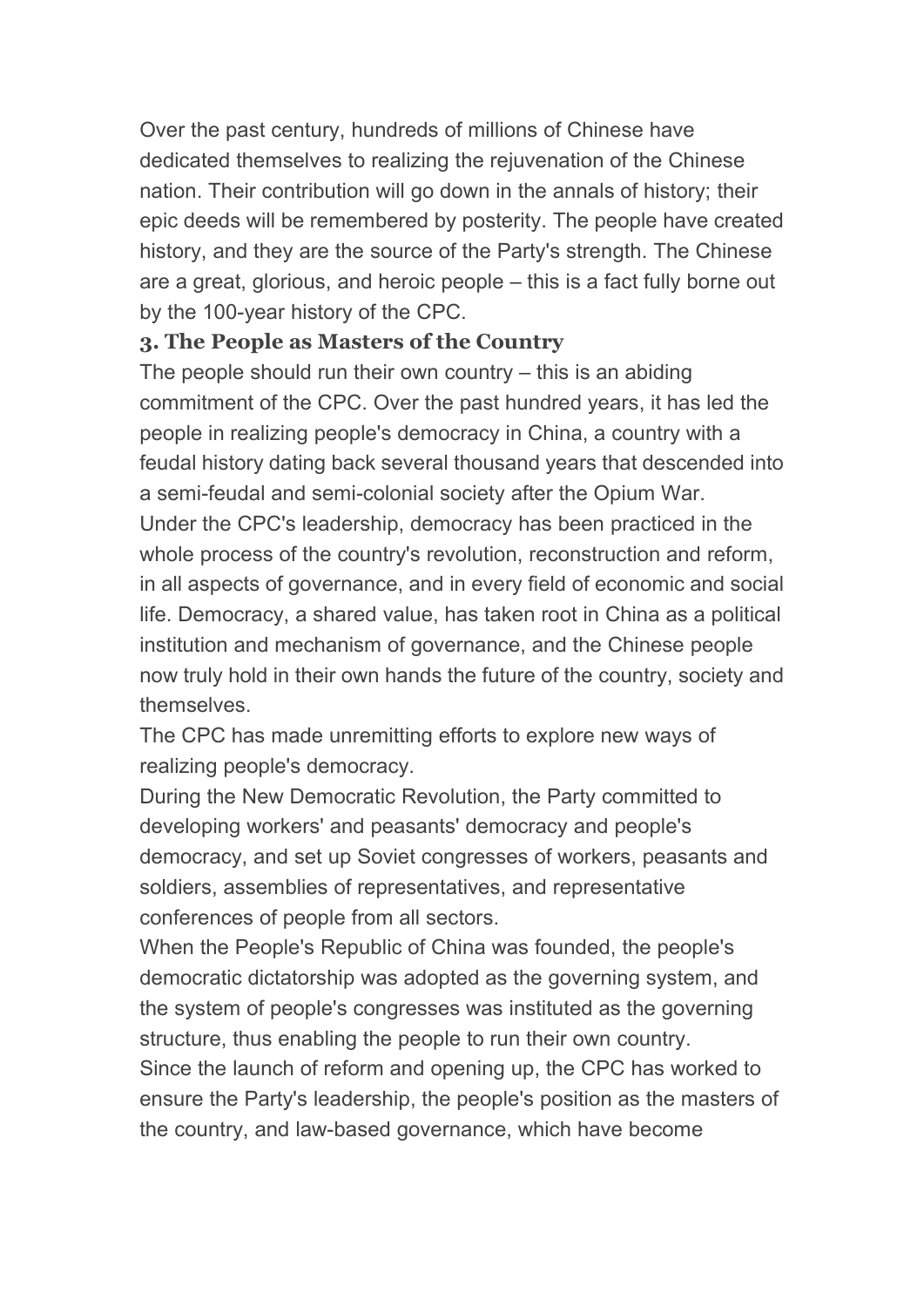fundamental principles of democratic socialism with distinctive Chinese features.

Since its 18th National Congress, the CPC has set Eight Criteria [At] the meeting marking the 60th anniversary of the National People's Congress in 2014, President Xi Jinping said the following: The best way to judge whether a country's political system is democratic and works is to see whether the succession of its leaders is conducted in an orderly way in accordance with the law, whether government affairs and social, economic and cultural affairs are managed by all the people in accordance with the law, whether the public freely voice demands to advance their interests, whether all stakeholders in society are fully involved in the country's political process, whether government decisions are made in a sound and democratic way, whether outstanding individuals in all sectors can enter government leadership teams and the governance system through fair competition, whether the governing party exercises leadership over government affairs in accordance with the Constitution and the law, and whether the exercise of power is kept under effective checks and supervision. ] to ensure thatChina's political system is a democratic one that delivers, and these criteria underpin the path of socialism with Chinese characteristics. The Party takes the development of democracy as a matter of comprehensive and far-reaching significance. To ensure the people's principal position, improve the performance of the Party and the state, and arouse the people's enthusiasm, the Party has expanded socialist democracy, advanced electoral democracy, and developed consultative democracy. Instituted by the CPC, the system of people's congresses is China's fundamental political system. The Party fully solicits the views of the people and heeds their voices, and formulates its policies accordingly. In a framework under which the Party exercises leadership over the law-making process, and the National People's Congress (NPC) and its Standing Committee exercise the power of legislation, the Party's core beliefs have, through proper legal procedures, been written into the Constitution, the law, and codes of conduct for all the people, state institutions, the armed forces, political parties, social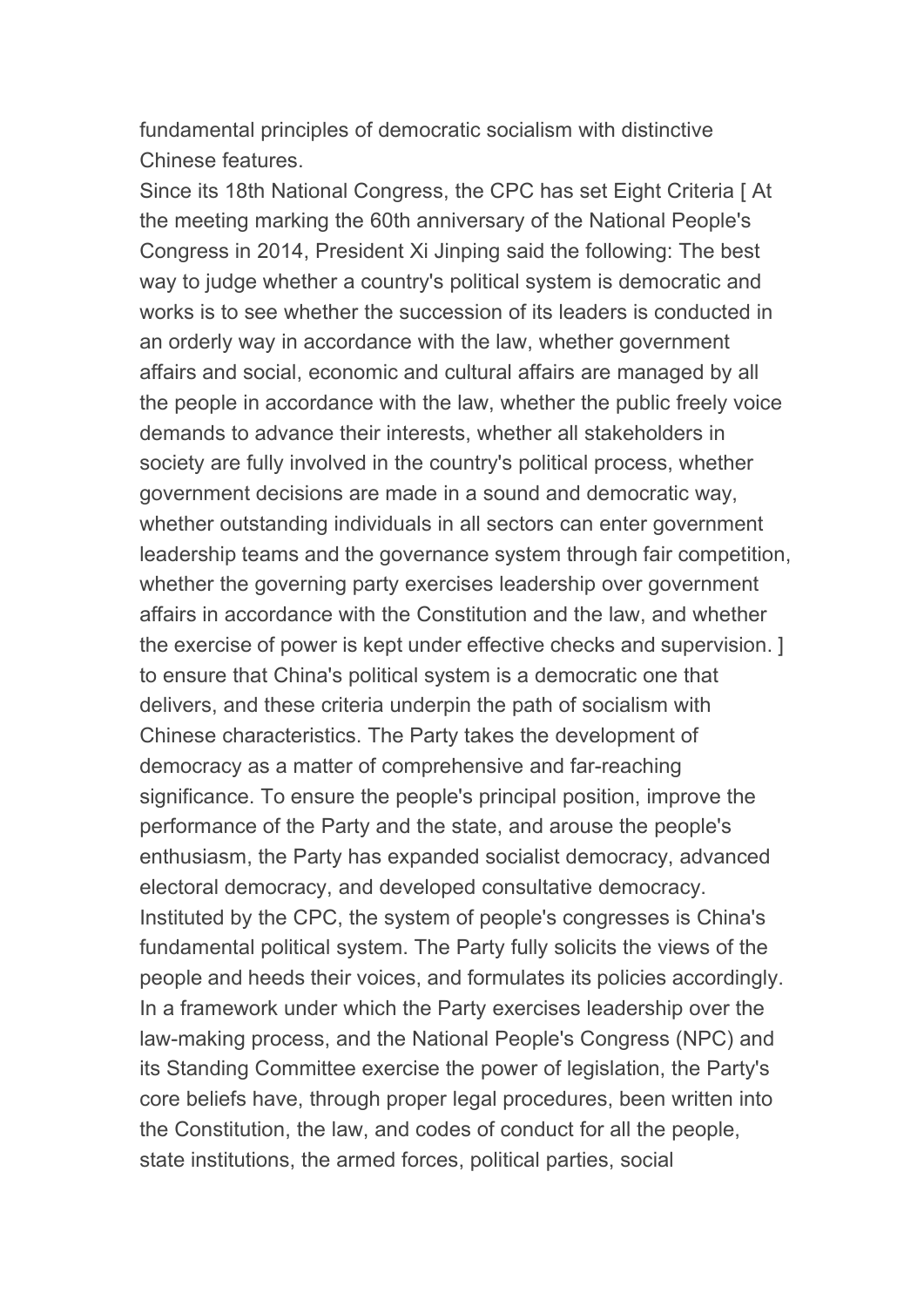organizations, enterprises and public institutions. The system of people's congresses ensures the CPC's leadership, the people's position as masters of the country, and law-based governance, and it gives full expression to the guidelines of the CPC, the will of the state, and the expectations of the people. This system has been further consolidated and developed since the 18th National Congress of the CPC. The mechanism to ensure that deputies to people's congresses engage with the people has been strengthened, enabling them to better perform their duties, and enabling the people's congresses and their standing committees to better play their roles.

In addition to practicing and improving the system of people's congresses, the CPC has led the people in establishing and developing a number of other political systems, including the system of multiparty cooperation and political consultation under the leadership of the CPC, the system of regional ethnic autonomy, and the system of community-level self-governance. These systems ensure that the people run their country.

Consultative democracy is a distinctive feature of China's socialist democracy. It means consultation among political parties, people's congresses, government departments, committees of the Chinese People's Political Consultative Conference (CPPCC), people's organizations, communities, and social organizations. It has enriched democracy by expanding its forms and channels.

The system of regional ethnic autonomy provides an institutional base for all ethnic groups to run the country together. It fully protects the equal rights of all 56 ethnic groups and the power of self-governance in ethnic autonomous areas, underpins development in ethnic minority areas, and reinforces ethnic unity.

Under the system of community-level self-governance, urban and rural residents directly exercise their democratic right to manage community affairs and programs for public benefit. Community-level governance in China is a dynamic, harmonious and orderly process. The system of democratic management by employees congresses in enterprises and public institutions plays an active role in protecting the lawful rights and interests of the employees. It ensures they run their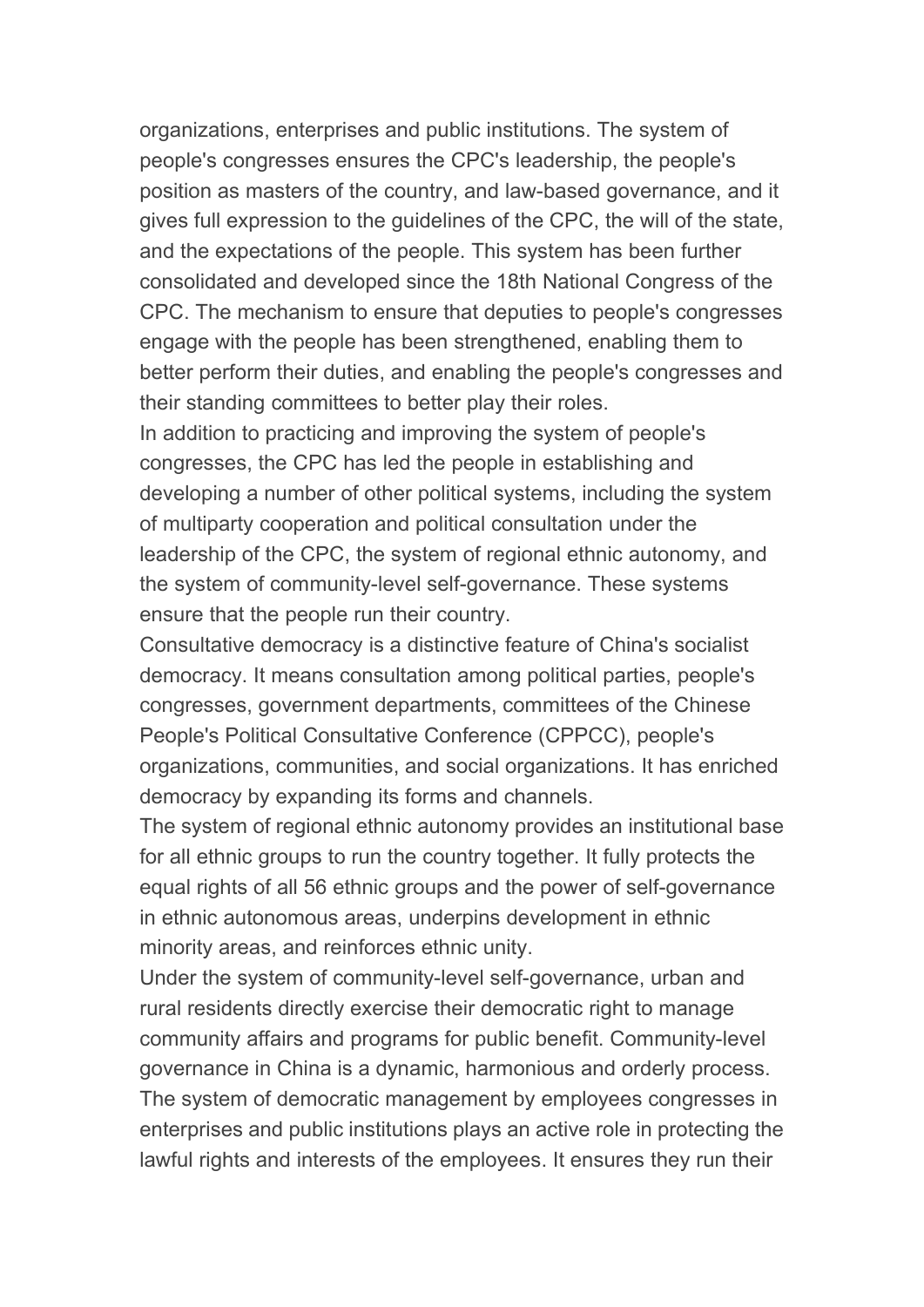own affairs, enhances vitality of these organizations, and helps them to flourish and prosper.

The CPC conducts whole-process democracy. This practice is supported by public consultation, under which public issues are discussed by all those involved to reach extensive consensus.<br>Under whole-process democracy, the people exercise their democratic rights through a variety of channels – in regular elections, and through involvement in decision-making on major public affairs that are important to the economy and people's lives. This democracy is conducted not only by means of elections, but also through democratic consultation, decision-making, management, scrutiny, and other mechanisms of governance. It is not only a political activity; it also relates to economic, cultural, social and other fields. Indeed, it has become an integral part of daily life and work.

The Chinese people enjoy extensive democratic rights. The days of isolation are gone in China, and democracy is the order of the day. The Chinese people now live in contentment, and Chinese society is full of vitality.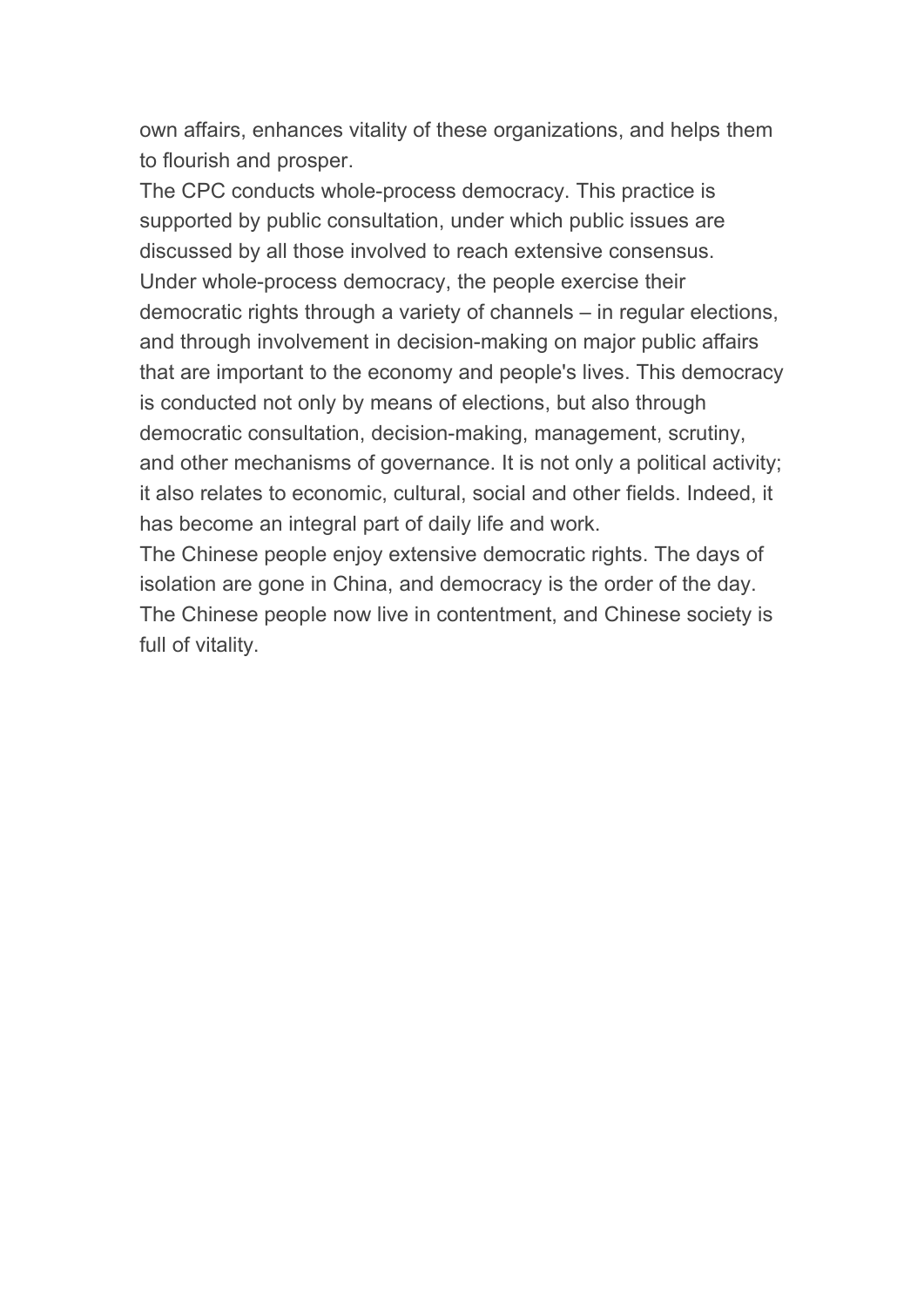#### **Panel 2 Whole-Process Democracy**

Whole-process democracy, including democratic election, consultation, decision-making, management and scrutiny, operates across all of China's governance mechanisms.

By April 2021, more than 2.6 million people from various ethnic groups, sectors, social groups, and political parties, including a large number of workers and farmers, had served as deputies to people's congresses at all levels. Since 2016, more than one billion registered voters have elected close to 2.5 million deputies to county and township level people's congresses.

Since the 18th National Congress of the CPC, public opinion has been solicited on 187 draft laws. Over 3 million submissions have been made by 1.1 million people, and many important proposals from these submissions have been adopted. During the compilation of the Civil Code, ten rounds of public opinion were solicited, and more than one million proposals were collected from 425,000 people.

Since 2012, the CPC Central Committee has held or entrusted its relevant departments to convene more than 170 consultative meetings to hear views and proposals from the eight non-CPC political parties and from public figures with no party affiliation (non-affiliates) on major issues, such as the 14th Five-year Plan, and the formulation of the reports to be delivered by the general secretary to the CPC National Congress and plenary sessions of the CPC Central Committee.

Non-affiliates and the central committees of the other parties have submitted more than 730 written proposals, many of which have been incorporated into major policy decisions. From its first session in March 2018 to April 2021, the 13th CPPCC National Committee received 23,049 various proposals.

During the critical battle against poverty, the CPC Central Committee asked the central committees of the other political parties to each supervise poverty alleviation efforts in one of eight poor provinces and autonomous regions in central and westem China. More than 36,000 people from these parties were involved in this work. They made more than 2,400 proposals to the Party committees and governments of these provinces and autonomous regions, and submitted more than 80 reports to the CPC Central Committee and the State Council.

Democracy is a shared value; it is not something to be claimed by any one country. There is no fixed model of democracy; it comes in many forms. In judging whether a particular form of democracy works, one needs to see whether it is adapted to a country's history and culture, whether it conforms to its conditions, whether it can deliver political stability and social progress, whether it can improve people's lives, whether it can win public support, and whether it can contribute to advancing the progressive cause of humanity. Democracy as practiced in China is rooted in China's history and culture. It fits the country's conditions and enjoys popular support. The CPC is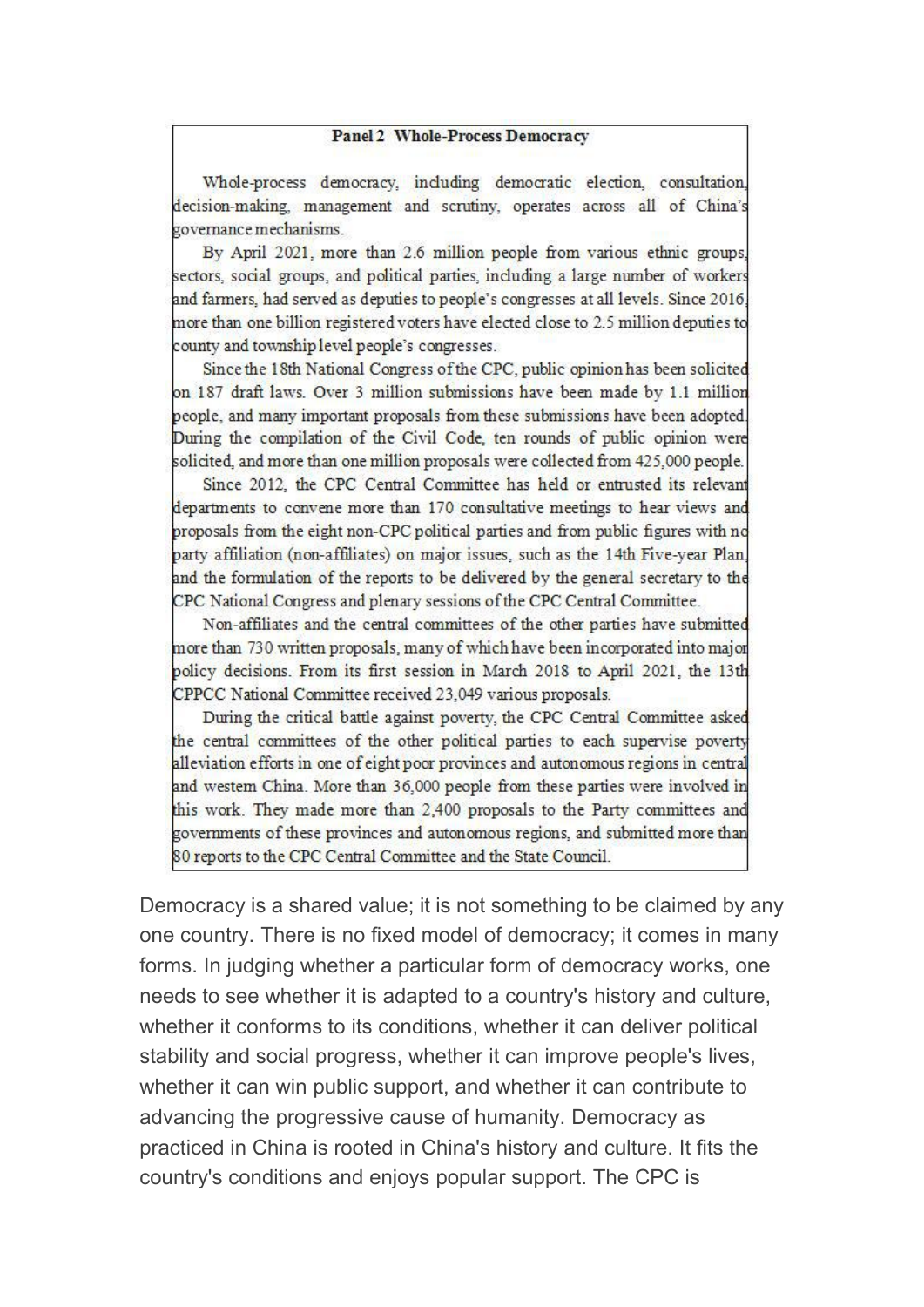committed to developing socialist democracy with distinctive Chinese features. It will continue to enrich China's model of democracy and ensure its sound development.

#### **4. A Good Life for the People**

Everything the CPC has done in revolution, reconstruction and reform is designed to ensure a good life for the people. Over the past century, China has undergone tremendous changes turning itself from a poor and war-torn country into a dynamic and prosperous one. It is now the world's second largest economy, growing in composite strength and international standing. It has thriving cosmopolitan cities, beautiful and harmonious countryside, advanced infrastructure, a safe and convenient transport network, a dynamic market, and a stable and orderly society. Its people are leading a comfortable life to which they have aspired for several thousand years, and they are working towards common prosperity.

The people's lives have greatly improved. They have shaken off absolute poverty and achieved moderate prosperity in all respects. Their rights to existence and development are well protected, and they feel happier, safer and more secure. With a per capita gross national income surpassing US\$10,000, China has joined the ranks of upper-middle income economies, and is on its way to become a high-income country. The urban-rural income gap is steadily shrinking, and China has a middle-income group of 400 million people, the biggest in the world.

The employment market in China is stable. At the end of 2020, almost 751 million people in China were in employment.

China has built the world's largest social security network, with basic medical insurance covering 1.3 billion people by the end of June 2021. During the same period, one billion people were covered by basic old-age insurance, 222 million by unemployment insurance, and 274 million by work-related injury insurance. The people have better access to childcare, education, employment, medical services, elderly care, housing, and social assistance.

The cultural sector is flourishing, and the Chinese people enjoy colorful and enriching cultural activities. China has done much to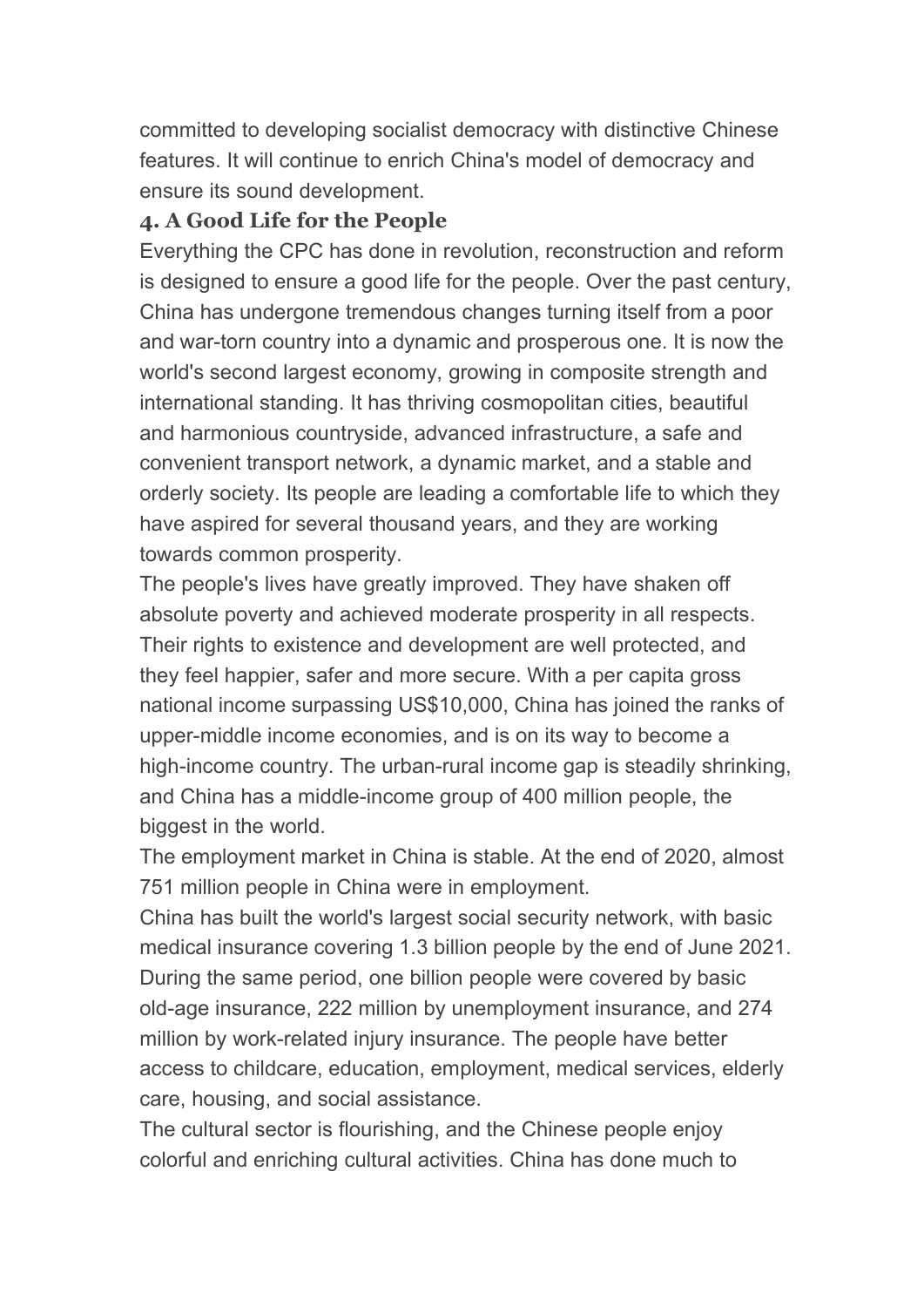protect its environment; across the country there are more blue skies, lush mountains and lucid waters. China maintains long-term social harmony and stability, and its people live in peace and contentment in a country widely recognized as one of the safest in the world.

| Index                                                               | Early years of<br>the PRC (1950s)                               | 1980                   | 2020                                                                                             |
|---------------------------------------------------------------------|-----------------------------------------------------------------|------------------------|--------------------------------------------------------------------------------------------------|
| Rural poverty incidence                                             | Almost all were in<br>abject poverty                            | 96.2 percent           | All rural residents<br>living below the<br>current poverty line<br>were lifted out of<br>poverty |
| Per capita disposable income                                        | RMB98 (1956)                                                    | RMB171 (1978)          | RMB32,189                                                                                        |
| Life expectancy                                                     | 35 years                                                        | 67.8 years             | 77.3 years (2019)                                                                                |
| Infant mortality rate                                               | 200 per 1,000                                                   | 48 per 1,000           | 5.4 per 1,000                                                                                    |
| Enrollment rate of school-age<br>children                           | 20 percent                                                      | 95.5 percent<br>(1978) | 99.96 percent                                                                                    |
| Average years of schooling<br>among population aged 15<br>and above | More than 80<br>percent of the<br>population were<br>illiterate | 5.3 years              | 9.91 years                                                                                       |
| Gross enrollment rate of<br>higher education                        | 0.22 percent                                                    | 2.22 percent           | 54.4 percent                                                                                     |

| <b>Improvement of Living Standards in China</b> |  |  |
|-------------------------------------------------|--|--|
|                                                 |  |  |

The mindset of the Chinese people has changed profoundly.They have strong faith in the path, theory, system and culture of Chinese socialism. They now view themselves as the equals of any other in the world. They celebrate the CPC, socialism, reform and opening up, the motherland, and the unity of all ethnic groups in China. Patriotism, reform, innovation, and hard work have taken root in their minds. Core Socialist Values [ The Core Socialist Values: Prosperity, democracy, civility and harmony are values that underpin the Chinese nation; freedom, equality, justice and the rule of law are values that hold society together; patriotism, dedication, good faith and amity are values that underlie individual conduct.] are practiced, and traditional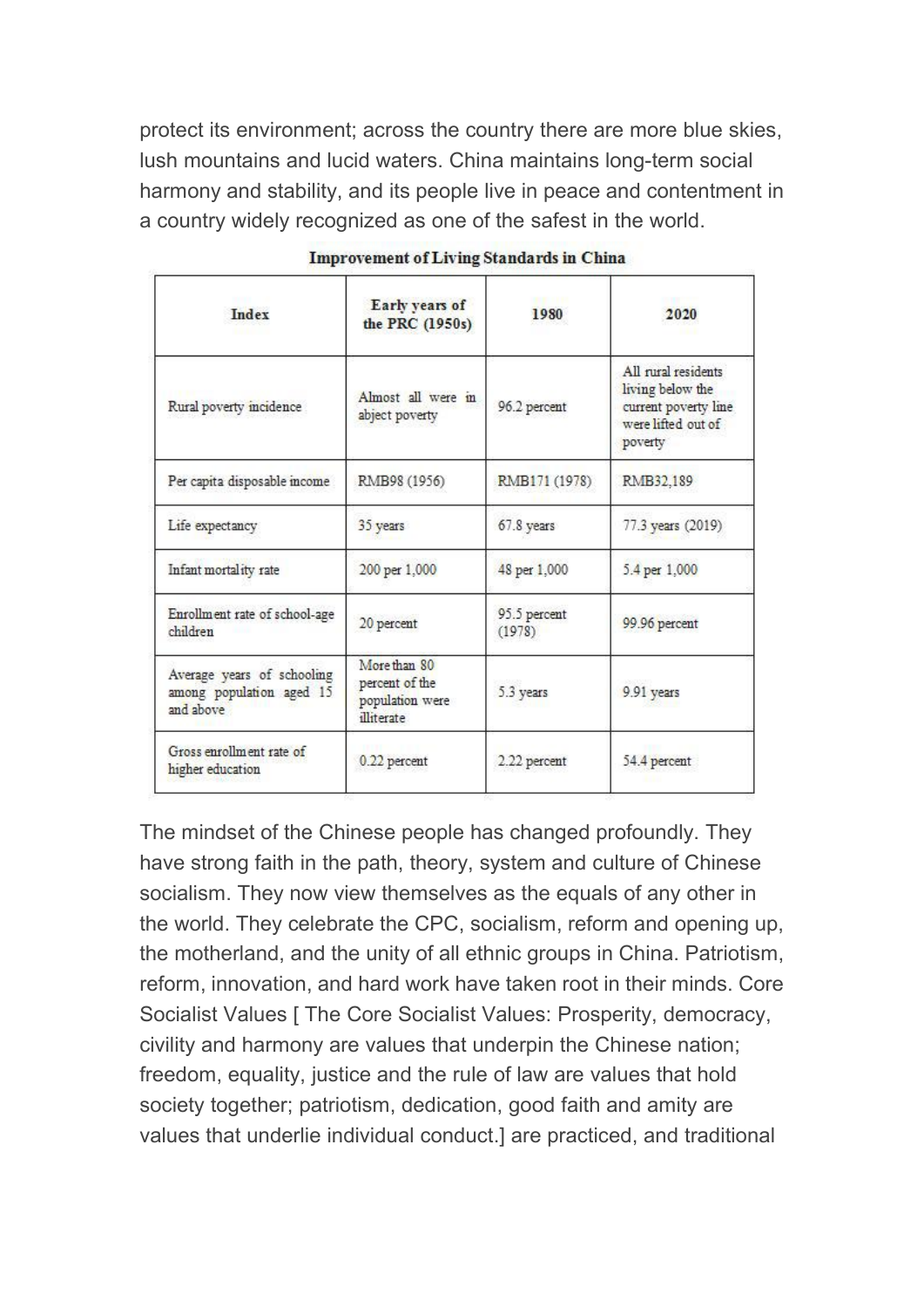Chinese culture is full of vitality. All of this fills Chinese society with positive energy and confidence.

The Chinese people value and uphold freedom. They enjoy true, comprehensive and extensive freedom. While pursuing their own individual freedoms, they also work to promote common prosperity, development, social harmony and stability. United as one, they face difficulties head-on, rise to challenges, and strive for success. They regard all the world's peoples as one big family, and wish peace and a better life for everyone.

Energetic, passionate young Chinese are dedicating themselves to the cause of the CPC and the people, and they are at the forefront in working to rejuvenate the Chinese nation.

While China has achieved remarkable successes as a result of a dedicated effort made over many years, it is still in the primary stage of socialism and will long remain so. China is still the largest developing country in the world. There is still a long way to go before China can resolve the principal challenge it faces – the gap between unbalanced and inadequate development and the growing expectation of the people for a better life – and deliver prosperity to all its 1.4 billion people.

Over the past hundred years, the CPC has won the heartfelt support of the people, not with rhetoric, but with actions and outcomes and by meeting repeated challenges. This support has never wavered since the Chinese people first chose the CPC to lead them. The Party and the people work together and share weal and woe, and there is an inseparable bond between them. No attempt to sever that bond will ever succeed, and any attempt to shake the people's faith in the Party's leadership is doomed to fail.

# **II. Realizing the Ideals of the Party**

Struggle is a distinctive attribute of the CPC. In a complex domestic and international environment, China has encountered unprecedented difficulties and challenges in its revolution, reconstruction, and reform. Since it was founded a hundred years ago,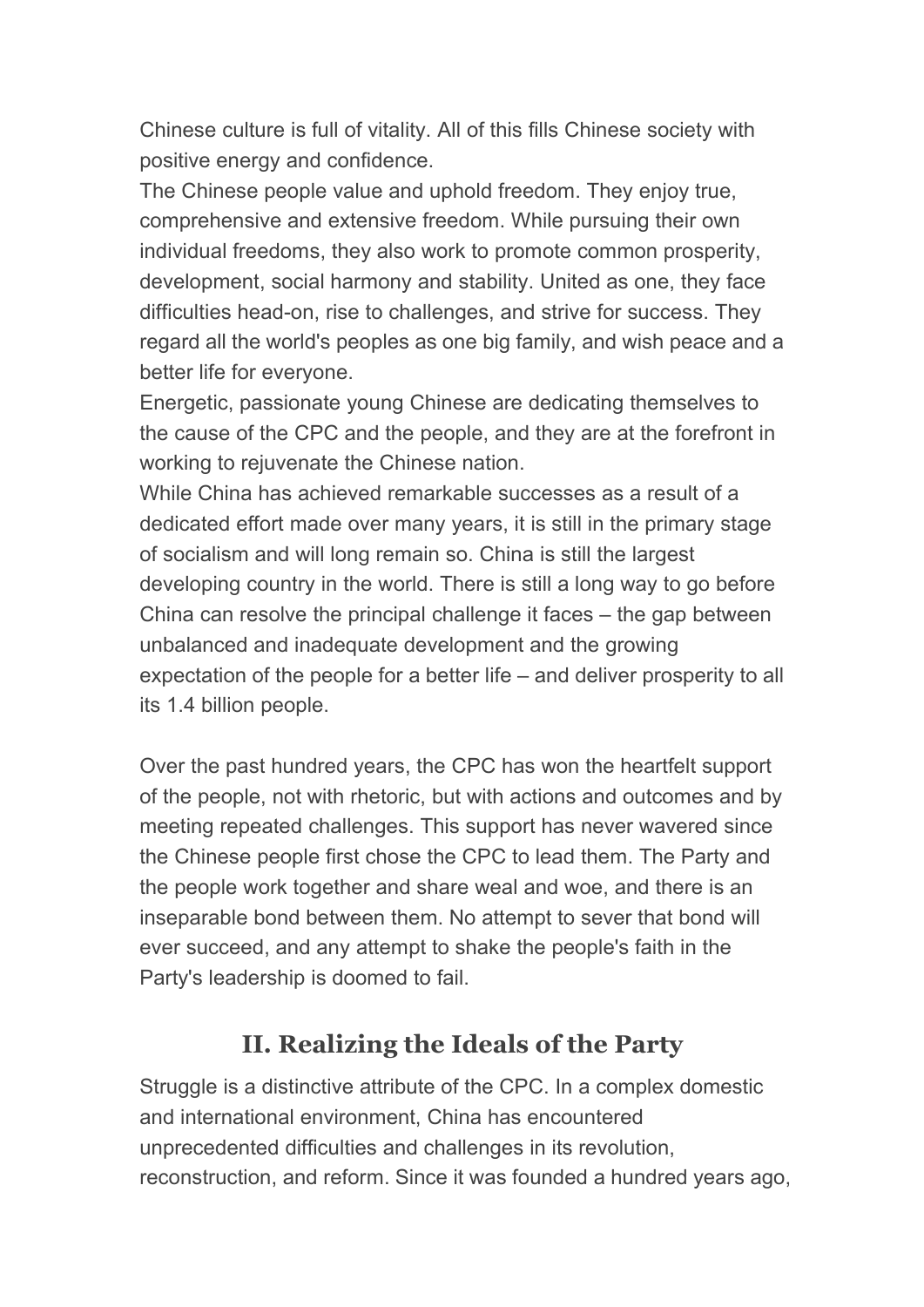the Party has never given up on the struggle, whatever hardships, existential trials, or bitter sacrifices it faced. These hundred years have seen the Party fight on, guided by Marxism, and buttressed by firm convictions, an enterprising spirit, and unyielding determination.

#### **1. Upholding Marxism**

Marxism is the single guiding ideology, the very soul of the CPC, and the banner under which it strives. Fundamentally, the strength of the Party and the strength of socialism with Chinese characteristics are attributable to the fact that Marxism works. The Party's history of struggle is a process of continuing to adapt Marxism to the Chinese context and to explore creative and innovative ideas.

#### **Inscribing Marxism on its own banner.** Marxism reveals the

universal laws of the natural world, human society, and the human mind, pointing the direction for humanity and human civilization to progress. The communist and socialist ideals expounded in Marxism tally with Chinese cultural values such as a people-centered orientation, harmony, and unity in diversity. They are consistent with the dream pursued by noble and idealistic Chinese for generations – to build a strong and prosperous nation. And they accord with the aspiration of Chinese progressives, dating back to the Opium War, to rescue the nation from subjugation. A key feature of Marxism is that it not only defines the ideals of communism, but also specifies the ways and means by which they can be achieved.

When Marxism was introduced to China, the founders of the CPC first reflected on it and conducted careful analysis, then gained hands-on experience, and finally chose to embrace it wholeheartedly. Since China's Communists chose Marxism, they have remained firm in upholding and developing it. Never have they wavered in their commitment, deviated from its goals, or abandoned it in favor of other options.

**Using Marxism as a powerful ideological weapon to seek the truth, understand the world and its laws, and transform it, rather than applying rigid dogma.** Respecting reality and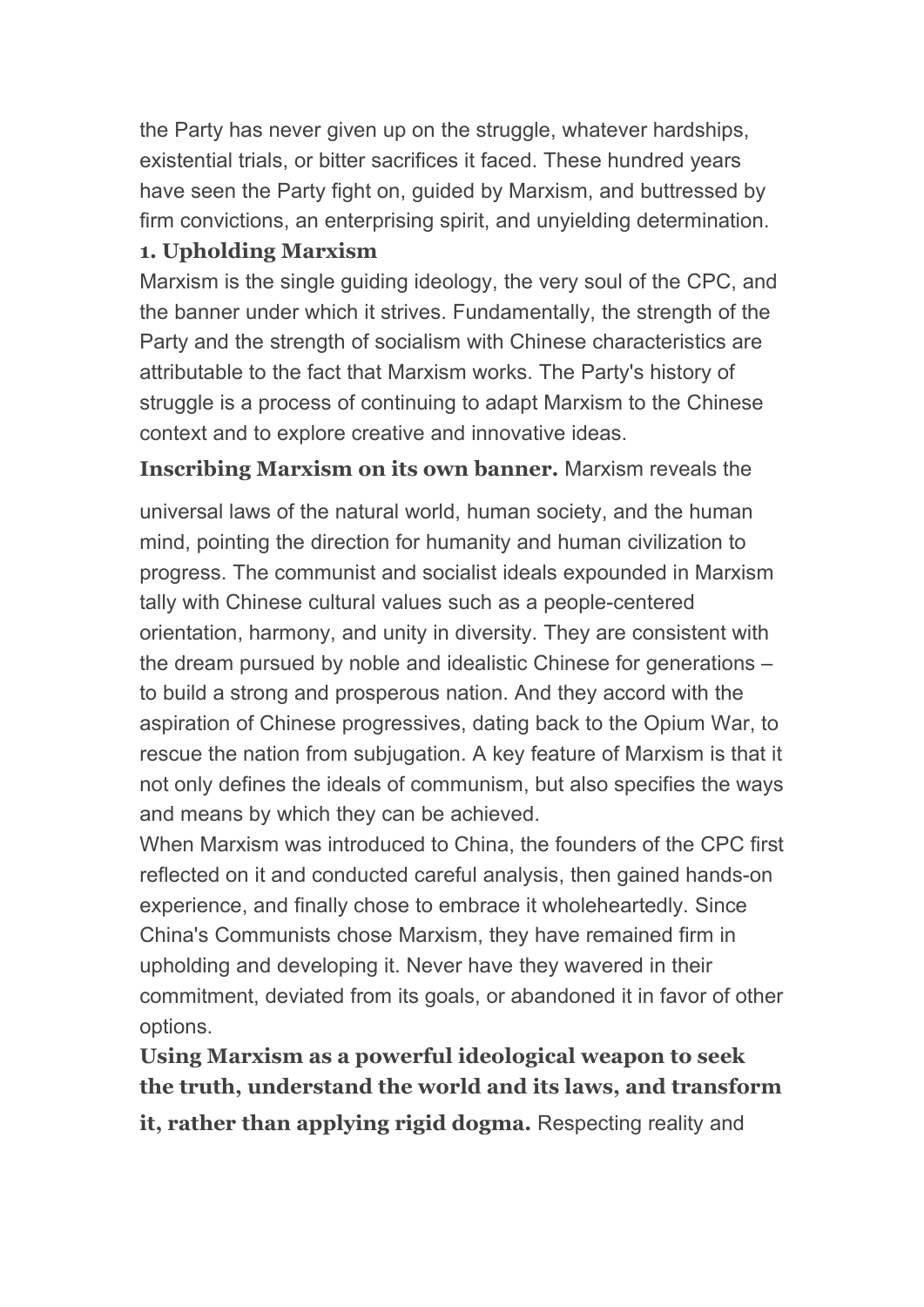combining with the people are the characteristics and strengths of the CPC.

Over the past hundred years, the CPC has continued to adapt Marxism to the Chinese context and the needs of the times. Mao Zedong Thought, Deng Xiaoping Theory, the Theory of Three Represents, the Scientific Outlook on Development, and Xi Jinping Thought on Socialism with Chinese Characteristics for a New Era are the results. The Party has thus devised well-conceived theories for its own and the people's guidance, and made an enormous and original contribution to enriching Marxism.

At the fundamental level, the CPC's successes can be attributed to its mastery of powerful theoretical weapons to correctly understand, scientifically analyze, and effectively solve problems by applying the Marxist stance, viewpoint and methodology. Experience has proved that the CPC's choice of Marxism is correct. On the journey ahead, considering China's realities in contemporary times the Party will continue to adapt the basic tenets of Marxism to the best of China's traditional culture, and use Marxism to observe, understand, and steer the trends of our times in the 21st century.

#### **2. Firm Ideals and Convictions**

From the outset, the CPC has championed the cause of socialism and communism. Over the past hundred years, standing firm in its ideals and convictions, it has led the people to press forward towards these goals. It has established, upheld and developed socialism, upheld the principles of socialism with Chinese characteristics, and demonstrated the vitality and bright prospects of socialism. The Party has remained true to socialism, and socialism has proved its worth to China.

#### **Rising through adversity and failures.** In the years of

revolutionary war, the CPC was repeatedly confronted with difficulties and setbacks, to the extent that its very survival was threatened. After the failure of the Great Revolution (1924-1927), the membership of the Party fell from around 60,000 to just over 10,000. After defeat in the fifth encirclement and suppression campaign by the KMT in 1934, [This refers to the Central Red Army's fight against the fifth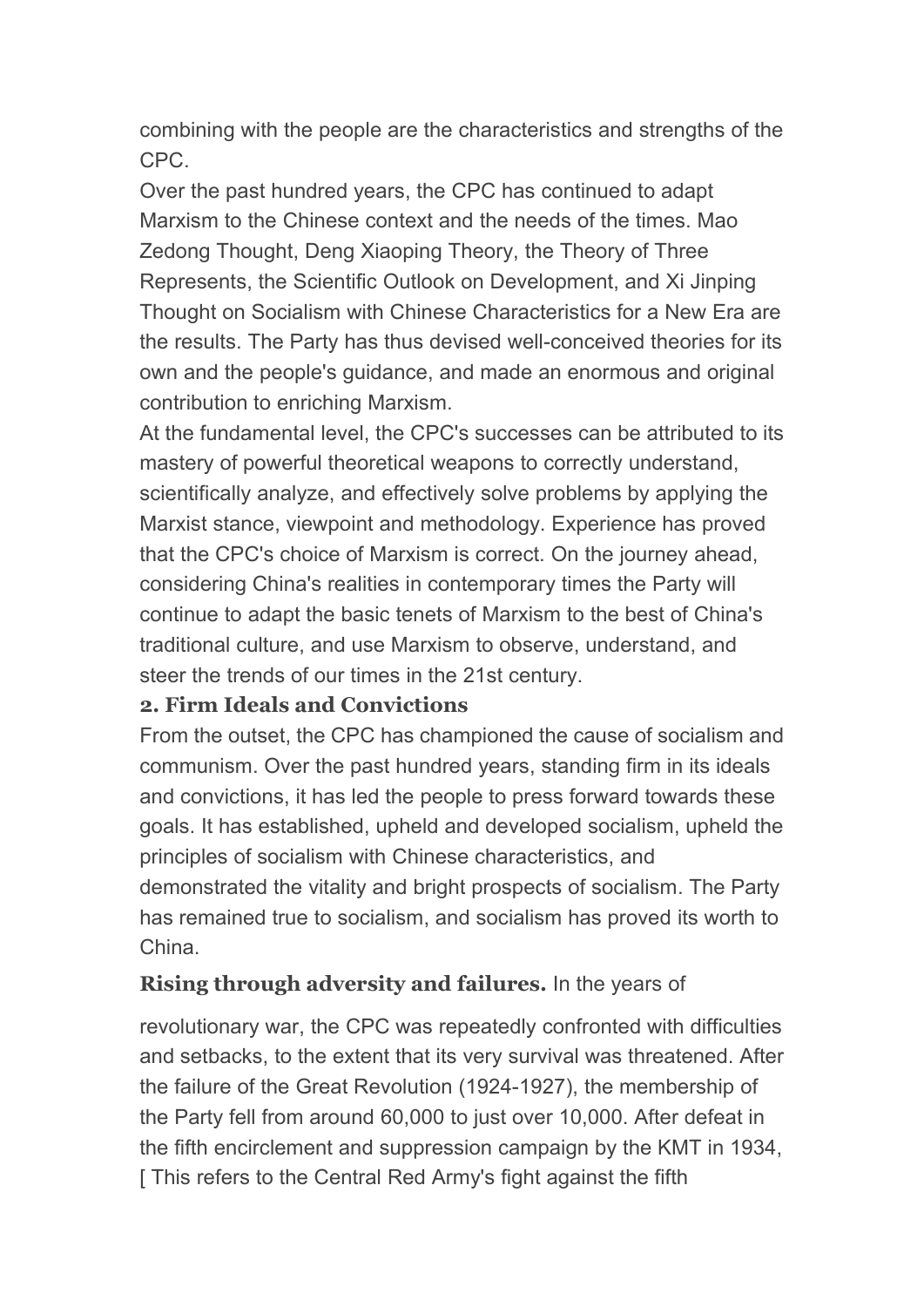encirclement and suppression campaign launched by the KMT troops in the Central Revolutionary Base Area from September 1933 to October 1934. From 1930 to 1934, the KMT troops launched five largescale onslaughts against the Central Revolutionary Base Area headquartered in Ruijin, Jiangxi Province. The Red Army overcame the KMT forces in the first four campaigns, but after defeat in the fifth campaign, it made a strategic withdrawal.] the Party and the Red Army were seriously weakened. The Battle of Xiangjiang soon after the beginning of the Long March [ This was the strategic retreat of the main Red Army forces under the leadership of the CPC, and the trek from the Soviet Area south of the Yangtze River to the Shaanxi-Gansu border area during the period from October 1934 to October 1936, marking a great transition from defeat to victory for the Party and the Chinese revolution.] cost the Central Red Army more than 50,000 of its 86,000 troops. But for all that the situation was bleak, the CPC remained unshaken in its convictions. It shook off its pursuers, rose above adversity, and emerged stronger from the setbacks.

After the founding of the PRC, the country faced testing military and economic challenges and hostility from abroad. Led by the CPC, and fearless of hardship and death, the people overcame these challenges. A new socialist China soon stood firm in the East. From the late 1980s to early 1990s, when the tide of world socialism was on the ebb, the CPC led the people to press forward on the path of Chinese socialism, heedless of all obstacles.

In the new era, faced with the formidable tasks of reform,

development and stability, and confronted by an unpromising external environment, the Party has led the people to continue the great historic struggle and to champion the cause of socialism with Chinese characteristics.

Difficulties, failures and setbacks in the past hundred years have never prevented the CPC from forging ahead; they have only made it stronger and helped it mature. At critical historical junctures and in times of crisis, the Party has stood firm in ideals and convictions, rising undaunted to face challenges. This has demonstrated its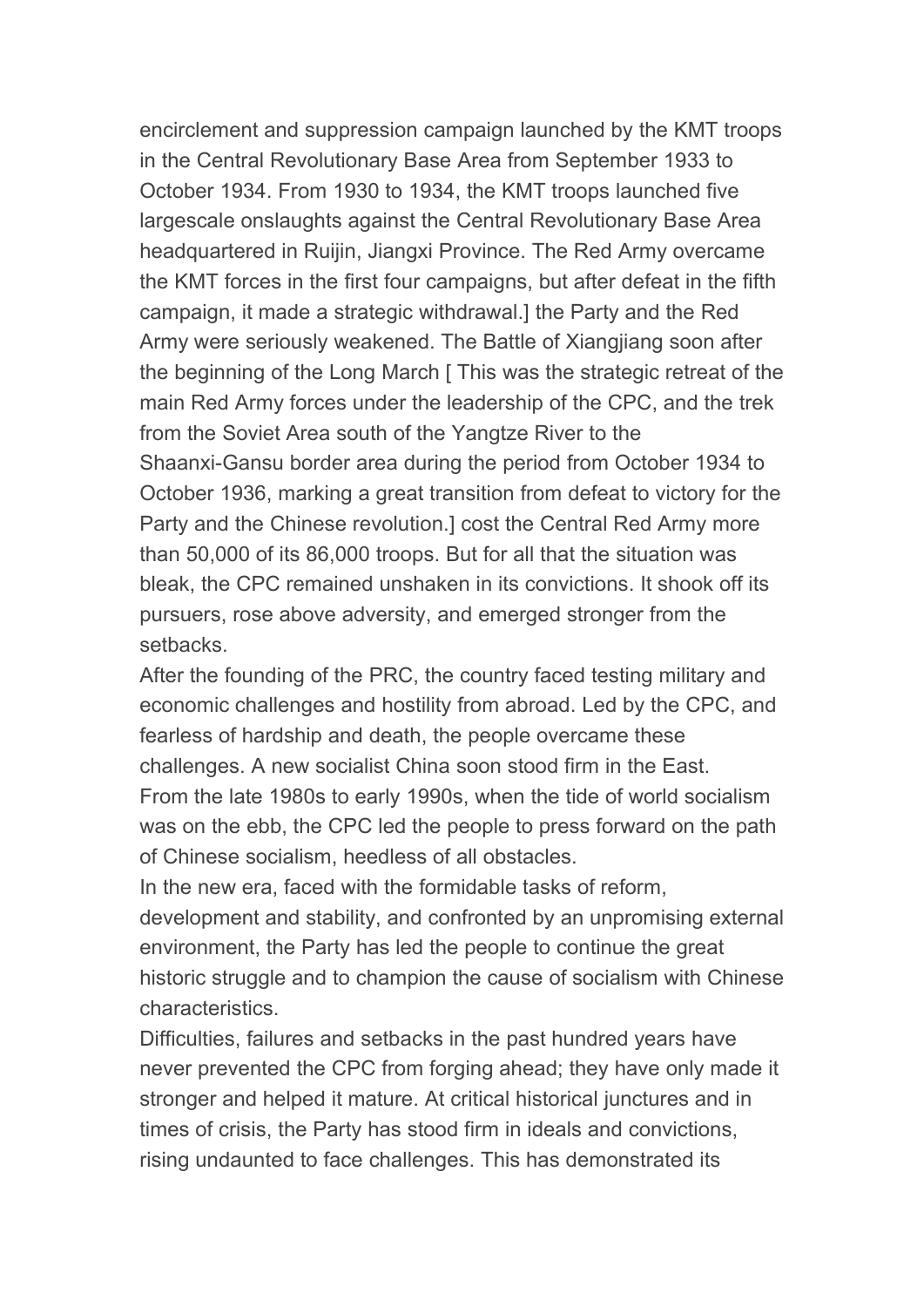strength, increased the people's trust and confidence, transformed its own prospects and those of the country, and advanced the cause of socialism.

#### **Fighting in both favorable and unfavorable**

**circumstances.** After securing victory in its military campaigns, the

CPC maintained its fighting spirit and strove to avoid complacency. After becoming the governing party of China, it continued to remain modest and prudent, never arrogant or impetuous. In leading reconstruction in the cities in peace time, it preserved the style of plain living and hard struggle and never fell victim to the desire for creature comforts. In the process of reform and opening up, the CPC endeavors to guard against the erosive influence of feudalist and capitalist decadence.

Entering the new era, the CPC has never allowed itself to be carried away by the successes the Party and the state have achieved. It has warned all its members that they must never surrender to complacency or sclerotic thinking, never falter, never waver; rather, they must remain alert to dangers in times of peace and keep fighting. Over the past hundred years the Party has never rested on its laurels, slackened its efforts, or allowed flattery and praise to dilute its spirit and will to fight.

## **Being firmly grounded while aiming high for the**

**future.** Every generation of Party members has fulfilled its respective

missions and kept pressing forward. The ideals of communism can only be realized by the Party based on fully developed and highly advanced socialism. Communists in China believe that if they keep fighting for this with sufficient effort over generations it can be achieved. In the battle to realize national rejuvenation, the Party and the people will pass on the torch from one generation to the next, with each generation fulfilling its duties for the benefit of the next. **Forging a fighting spirit in hard work and working hard to keep that spirit.** Carrying forward its founding spirit, the CPC has fought hard and persevered. It has developed a set of inspiring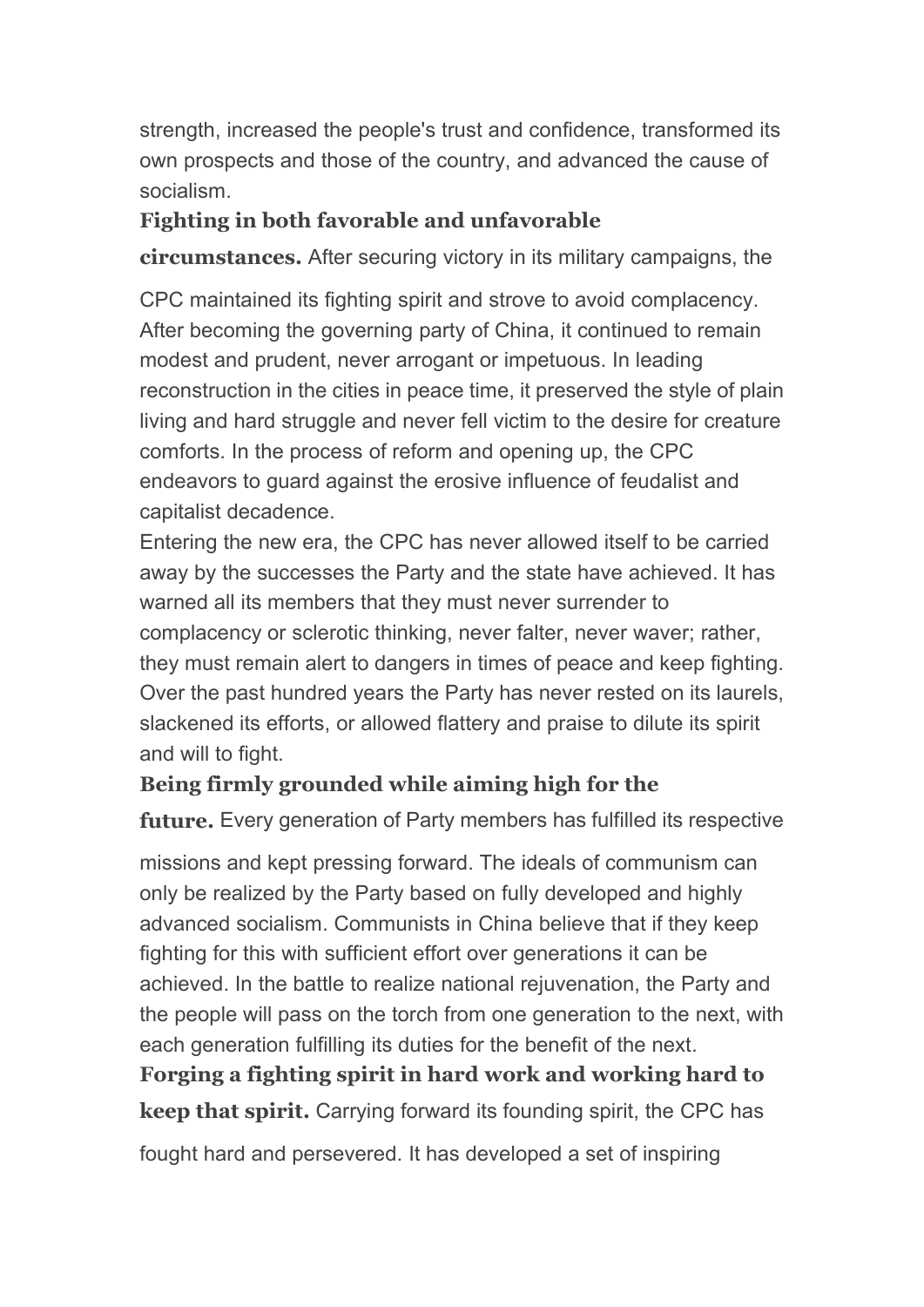principles which are manifested in the ranks of its revolutionary martyrs defiant in the face of death, its hard-working heroes, and its selfless and devoted models. This invaluable spirit has been distilled into the lifeblood of the Chinese nation, boosting the Chinese people's morale, and creating longer, fuller and stronger support for the rejuvenation of the Chinese nation. Over the past hundred years, led by the CPC, the Chinese people have changed the face of the country through their arduous efforts, and more importantly, reshaped China's national psyche.

#### **3. Breaking New Ground**

China's revolution, reconstruction and reform are unprecedented undertakings, with no previous examples to serve as a guide. Facing new situations and new problems on the way forward, and employing indomitable courage and determination, the CPC has succeeded in blazing a new trail from the unknown to the realms of freedom. All its endeavors have advanced the cause of socialism in China.

# **Recognizing the prevailing trends in the world, seizing and making the most of historic opportunities.** There is an

essential logic to the progress of human history. Over the past hundred years, the CPC has developed with this logic and kept pace with the trends of the times, constantly adjusting its strategies and policies in accordance with changing circumstances.

The founding of the CPC, the founding of a socialist people's republic, and the launch of reform and opening up all followed underlying global trends. Based on its belief that peace and development were the themes of the times, the CPC pressed ahead with its plans for reform, opening up and modernization. It seized the opportunity of rapid advances in science and technology around the world, and applied the important proposition that "science and technology constitute a primary productive force". It mobilized the resources of the whole country in a series of key national science and technology research and development programs such as the 863 Program and the 973 Program [ The codename 863 refers to the National High-tech R&D Program implemented in accordance with a guideline issued by the CPC Central Committee and the State Council on November 18,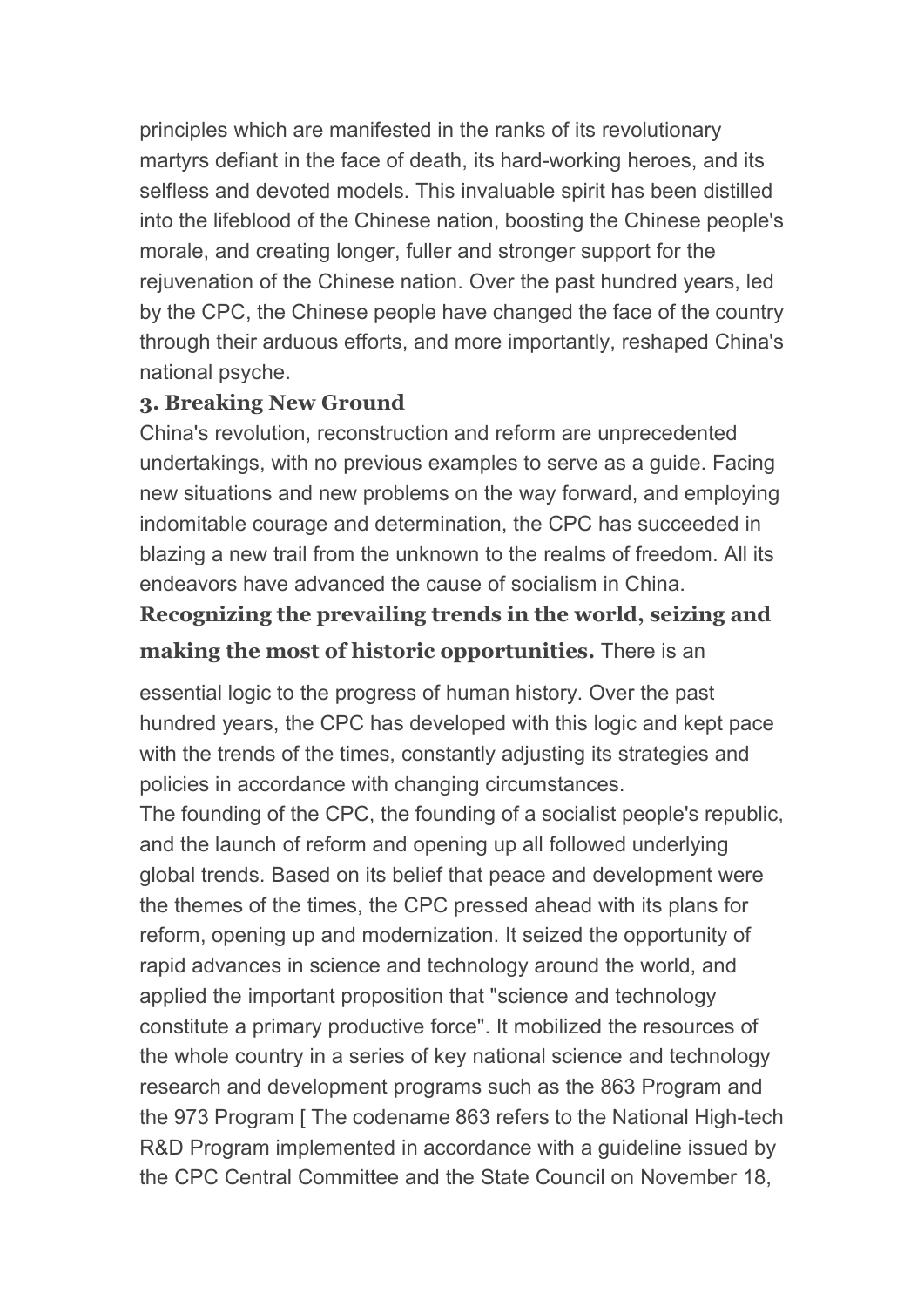1986, while that of 973 is for the National Key Basic Research Program implemented in accordance with a decision by the National Science, Technology and Education Leading Group on June 4, 1997.]. All of this strengthened China's capacity for original innovation and resulted in significant progress in high-tech and key industries. The CPC followed the trend of economic globalization and initiated a set of major reform and opening-up measures, for example, creating special economic zones, opening up Shanghai Pudong New Area, implementing the strategies of "bringing in" and "going global", and acceding to the World Trade Organization, all of which helped the Chinese economy to integrate with the international economy. At the turn of the century, the CPC seized the first two decades as an important period of strategic opportunity to focus on development and promote more rapid growth.

In the new era, the CPC has implemented the strategy of national rejuvenation within the context of global changes of a scale unseen in a century. It has judged that "China remains in an important period of strategic opportunity for development", and that "both opportunities and challenges are unprecedented in scale, with more opportunities than challenges in general".

To tap into the trends of peace, cooperation, multi-polarity, economic globalization, and democracy in international relations, the Party places greater emphasis on the quality of growth. To this end, it has introduced and is implementing a new development philosophy and a new development dynamic as the country enters a new development stage. In external relations, the CPC pursues high-standard opening up and promotes win-win cooperation with more countries in more areas, on a larger scale, and in greater depth. The CPC is willing to contribute more to the world while promoting China's own development.

**Following an independent path.** To carry out revolution,

reconstruction and reform in a poor and backward country with a large population, it is fundamental to choose the right path. During the New Democratic Revolution, the CPC initially opted to follow the Soviet example of insurrection in key cities. But that proved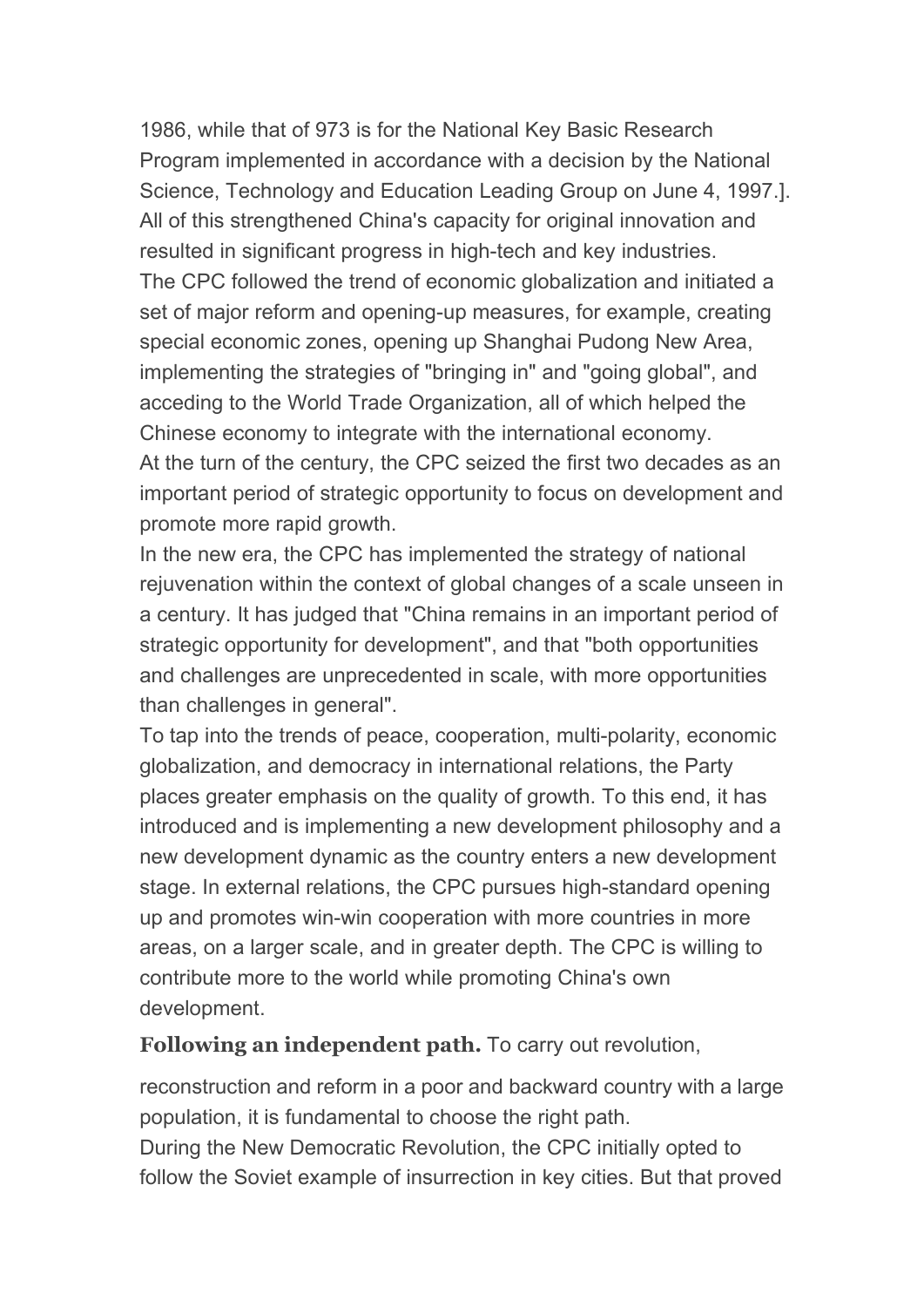unsuccessful. It then reviewed the lessons learned, summarized the experience gained, and embarked on the correct path of encircling the cities from the countryside and seizing state power with military force. After the founding of the People's Republic, the CPC applied itself to learning from the Soviet Union. Encountering problems with the Soviet model, it began to explore its own path for building socialism. Since the beginning of reform and opening up, it has led the people in identifying, upholding, broadening, and committing to the path best suited to China's actual conditions – socialism with Chinese characteristics.

In economic development, the Party has always adhered to the principle of self-reliance. To ensure that robust development continues amid mounting instability and uncertainties in the international environment, the Party has made the major strategic decision to accelerate the fostering of a double development dynamic, with the domestic economy and international engagement reinforcing each other, and the former as the mainstay.

In the field of science and technology, the Party has led the people in independent and self-reliant development. With their own strength, the Chinese people have put in place a complete and independent system of academic disciplines and a comprehensive program of scientific research, paving the way for independent innovation with Chinese characteristics.

All of this has carried forward the country's scientific and technological strength and capacity for innovation in leaps and bounds. In the early days of the People's Republic, even matches and iron nails had to be imported. China now leads the world in quantum communication, artificial intelligence and 5G technology. Its Shenzhou manned

spacecraft and Tiangong space lab are orbiting the earth. The

rover Zhurong has landed on Mars and is engaged in scientific

exploration. Its manned submersible, Jiaolong, dived to the deep sea.

All of these serve to demonstrate how China has significantly improved its independent scientific and technological capabilities.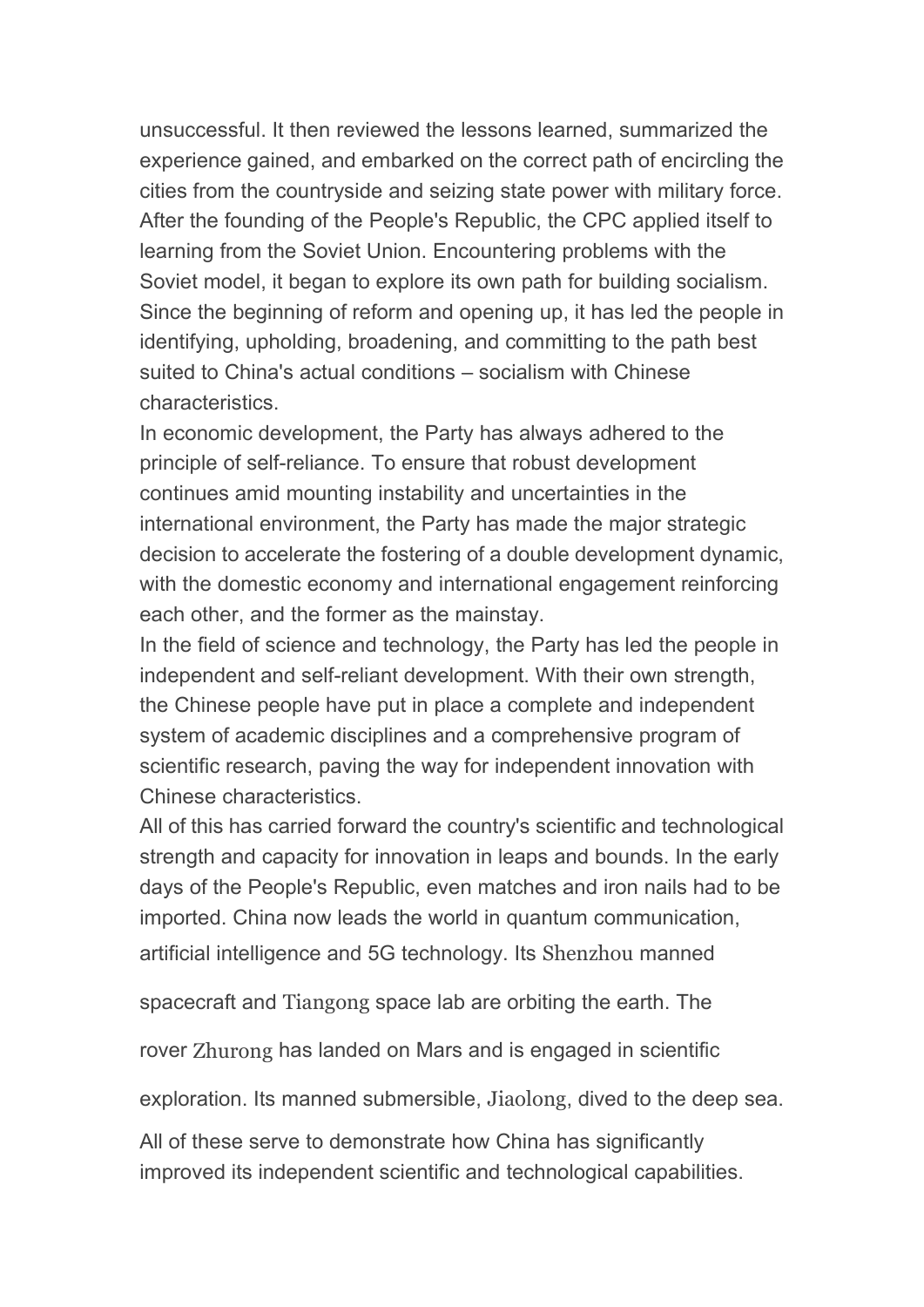In the process of socialist modernization, the Party has led the people in realizing coordinated material, political, cultural, social and eco-environmental progress, pioneering a new and distinctively Chinese path to modernization, creating a new model for human progress, and refuting the myth that modernization can be achieved only by following the capitalist model.

One of the basic reasons for the Party's success is its adherence to the principles of independence and self-reliance. It follows its own path in managing China's affairs in accordance with the country's own realities and characteristics. The Chinese people have the courage, confidence, and ability to manage their own affairs well.

# **Emancipating the mind, seeking truth from facts and moving forward with unrelenting courage.**In all of its

endeavors in revolution, reconstruction and reform, the CPC has always proceeded from reality rather than placing its faith in books or established authority. It has constantly explored new paths, free from hidebound restrictions and proscriptive models.

In its long-term leadership of economic development, the Party has adopted the basic principles of Marxist political economics and applied them in China's realities, shifting from a model of pure public ownership to a model where public ownership plays the dominant role alongside economic entities under diverse forms of ownership. It is committed to consolidating and developing the public sector of the economy, and to encouraging, supporting, and guiding the non-public sector of the economy. The economic system has been reformed from a traditional planned economy to a socialist market economy, so that the market can play a decisive rather than a supportive role in resource allocation, while the government can fulfill its role better. This has ensured that the lifelines of the Chinese economy remain firmly in the hands of the Party and the people, and that economic development serves the interests of the people and the country. Market entities can be more innovative, and the productive forces have been unleashed and allowed to develop.

Since the 18th National Congress of the CPC, China's reform has entered uncharted waters and encountered new problems. The Party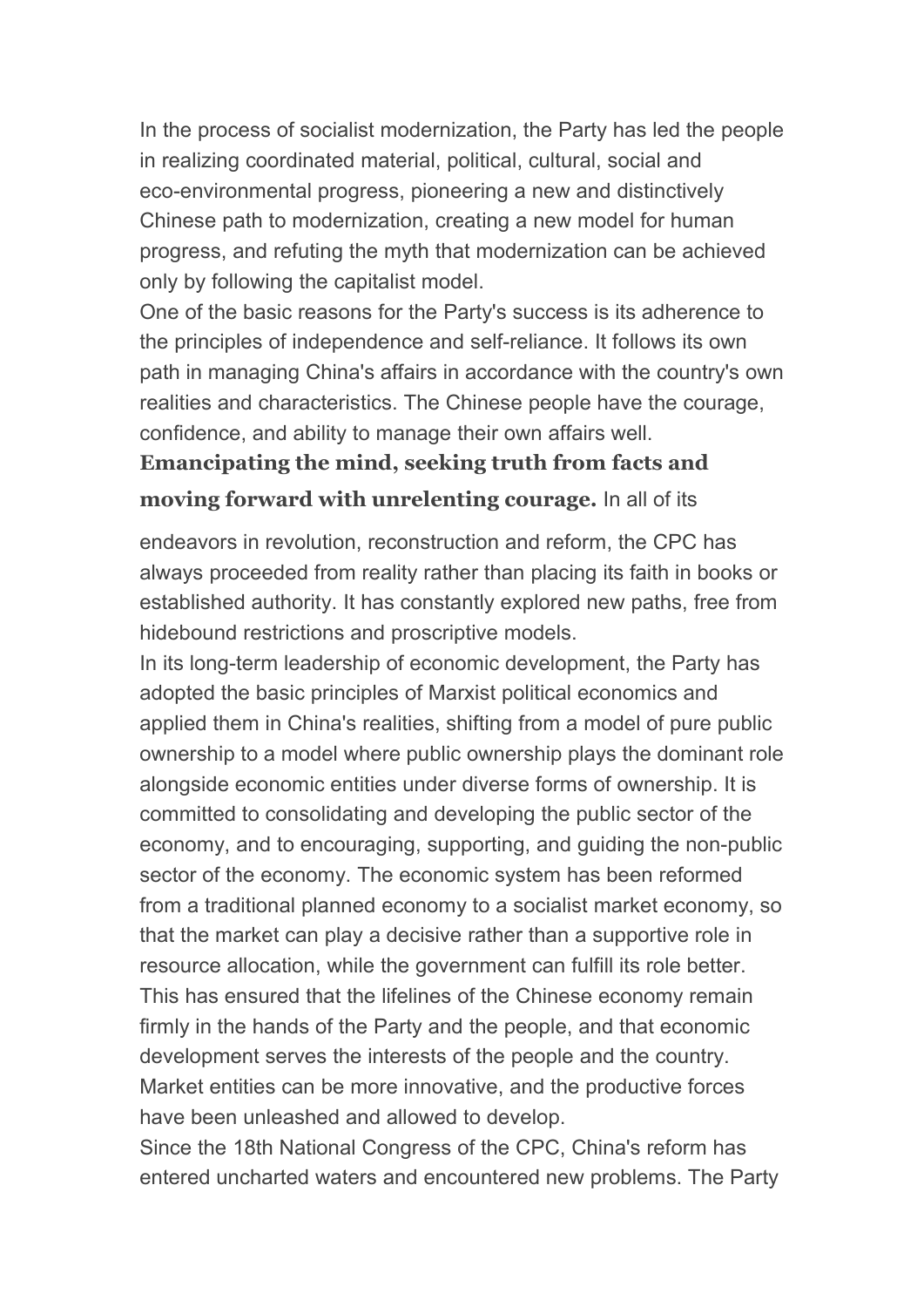has shown tremendous political courage, enacting more than 2,400 measures to remove deep-rooted obstacles, and promoting further comprehensive reform. This has achieved decisive results in key areas and boosted the driving forces of development. In pursuing reform, the Party encourages bold experiments and innovation while making sure that progress continues in the right direction. The basis of reform has always been upholding and improving socialism with Chinese characteristics and modernizing the country's system and capacity for governance. Pressing ahead with reform and development while maintaining the stability of the country, it has rejected both the old and rigid closed-door policy, and any attempt to abandon socialism in favor of some erroneous path.

#### **Understanding, grasping and following the laws of**

**development.** The ability to grasp and follow the objective laws of

development is an important skill for a progressive Marxist party. The CPC has continued to expand its understanding of governance by a communist party, the development of socialism, and the evolution of human society, and to apply them in practice as a guide for action. In developing socialism, the Party has constantly asked and answered a series of key questions, such as:

•"What is socialism?"

- •"How should we build socialism?"
- •"What kind of a political party should the CPC be?"
- •"How should we build the CPC?"
- •"What kind of development should we pursue?"
- •"How should we pursue this development?"
- •"What is socialism with Chinese characteristics in the new era?"
- "How should we uphold and develop this socialism?"

It has given a series of new answers that have enriched and developed scientific socialism, and gained a much deeper understanding of the essence and nature of socialism, such as:

•"Poverty is not socialism. Development that is too slow is not socialism, either."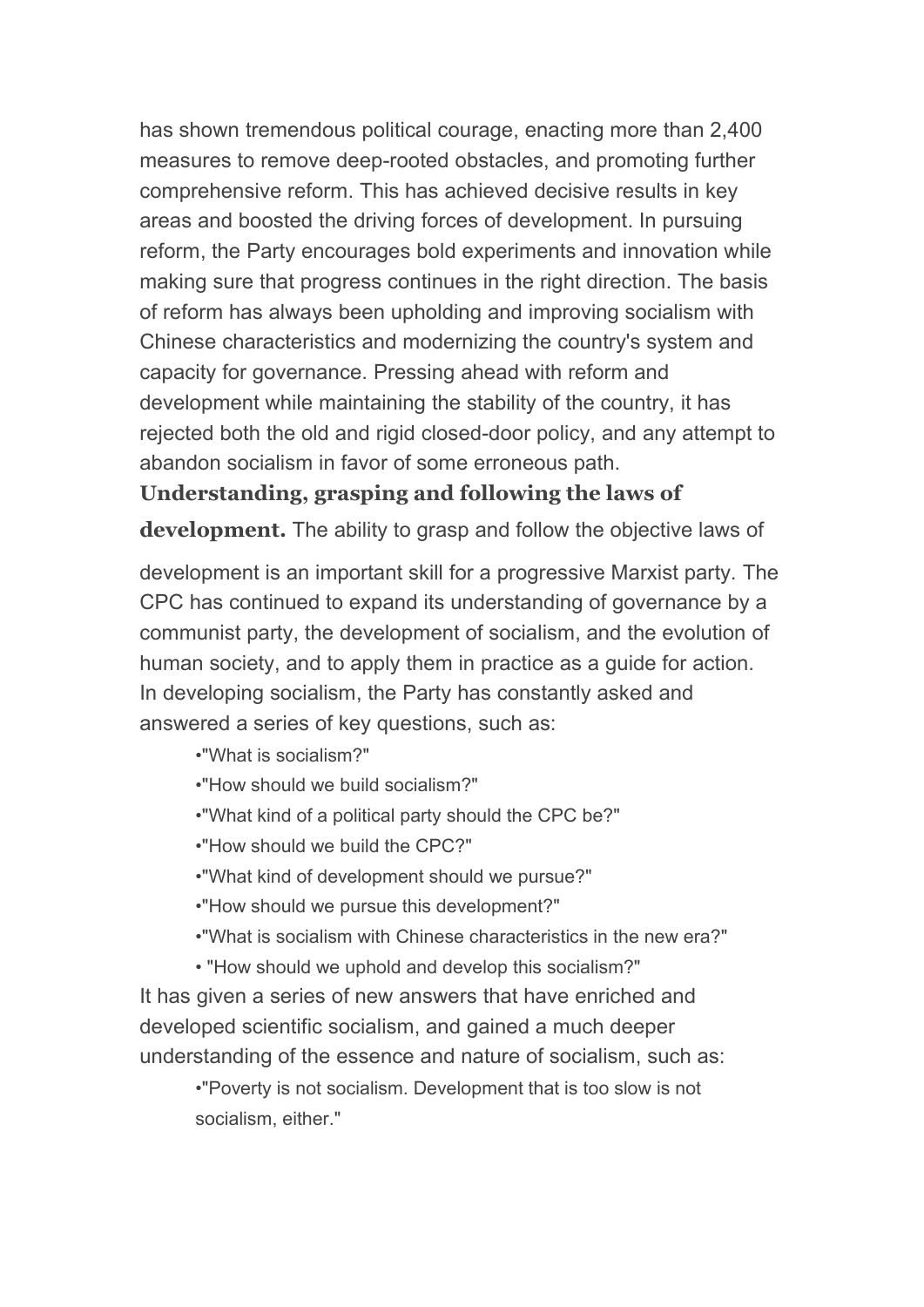•"The nature of socialism is to release and develop the productive forces, eliminate exploitation and polarization, and achieve common prosperity."

•"Achieving common prosperity is the essential requirement of socialism."

The CPC has also gained a much deeper understanding of the process of building a socialist system, from establishing the basic socialist system in the early days of the PRC, through creating socialism with Chinese characteristics after the introduction of the reform and opening-up policy, to upholding and improving socialism with Chinese characteristics since the 18th CPC National Congress. Socialism with Chinese characteristics has matured with the completion of an overall framework of systems for state governance. The CPC has also come to a deeper understanding of the laws of economic and social development, as reflected by its shift from "fast and sound growth" to "sound and fast growth", from "economic growth" to "economic development", from "high-speed growth" to "high-quality development", from "accelerating development" to "equal emphasis on development and security", from "the vision of comprehensive, coordinated and sustainable development" to "the vision of innovation-based, coordinated, green, open and shared development". Since its 18th National Congress, the CPC has initiated the Five-sphere Integrated Plan, the Four-pronged Comprehensive Strategy, the Eight Clarifications [ The Eight Clarifications: •that the overarching task of upholding and developing socialism with Chinese characteristics is to realize socialist modernization and national rejuvenation, and on the basis of completing the building of a moderately prosperous society in all respects, a two-step approach should be taken to build China into a great modern socialist country that is prosperous, strong, democratic, culturally advanced, harmonious, and beautiful by the middle of the 21st century. •that the principal challenge facing Chinese society in the new era is the gap between unbalanced and inadequate development and the growing expectation of the people for a better life, which requires further commitment to the people-centered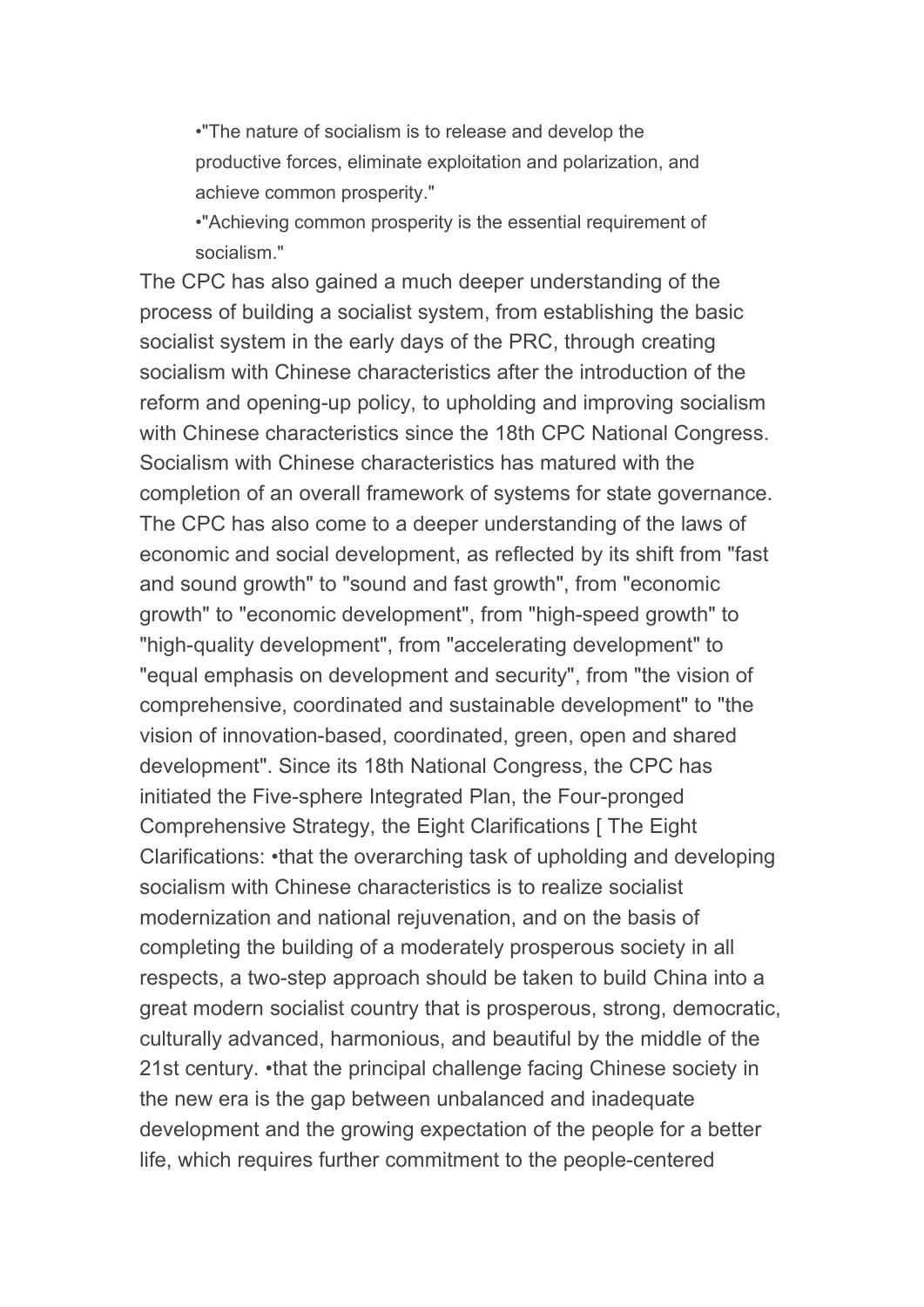philosophy of development, well-rounded human development, and common prosperity for everyone. •that the overall plan for building socialism with Chinese characteristics is the Five-sphere Integrated Plan, and the overall strategy is the Four-pronged Comprehensive Strategy, with an emphasis on stronger confidence in the path, theory, system and culture of socialism with Chinese characteristics. •that the overall goal of in-depth reform in every field is to improve and develop the system of socialism with Chinese characteristics and modernize China's system and capacity for governance. •that the overall goal of comprehensively advancing law-based governance is to establish a system of socialist rule of law with Chinese characteristics and build a country of socialist rule of law. •that the Party's goal of building a strong military in the new era is to build the armed forces of the people into world-class forces that obey the Party's command, can fight and win, and maintain excellent conduct. •that major-country diplomacy with Chinese characteristics aims to foster a new type of international relations and build a global community of shared future. •that the defining feature of socialism with Chinese characteristics is the leadership of the CPC; the greatest strength of the system of socialism with Chinese characteristics is the leadership of the CPC; the Party is the highest force for political leadership, setting forth the general requirements for strengthening the Party in the new era and underlining the importance of reinforcing the Party's political foundations.] and the Fourteen Imperatives" [ The Fourteen Imperatives are: •ensuring Party leadership over all endeavors, •people-centered development, •comprehensive and in-depth reform, •a new vision for development, •the people running the country, •law-based governance, •core socialist values, •improvement of the people's lives through development, •harmony between humanity and nature, •a holistic approach to national security, •absolute Party leadership over the people's forces, •the principle of One Country, Two Systems for national reunification, •the building of a global community of shared future, •the full and rigorous implementation of the Party's discipline. The Fourteen Imperatives form the fundamental guideline that underpins the endeavors to uphold and develop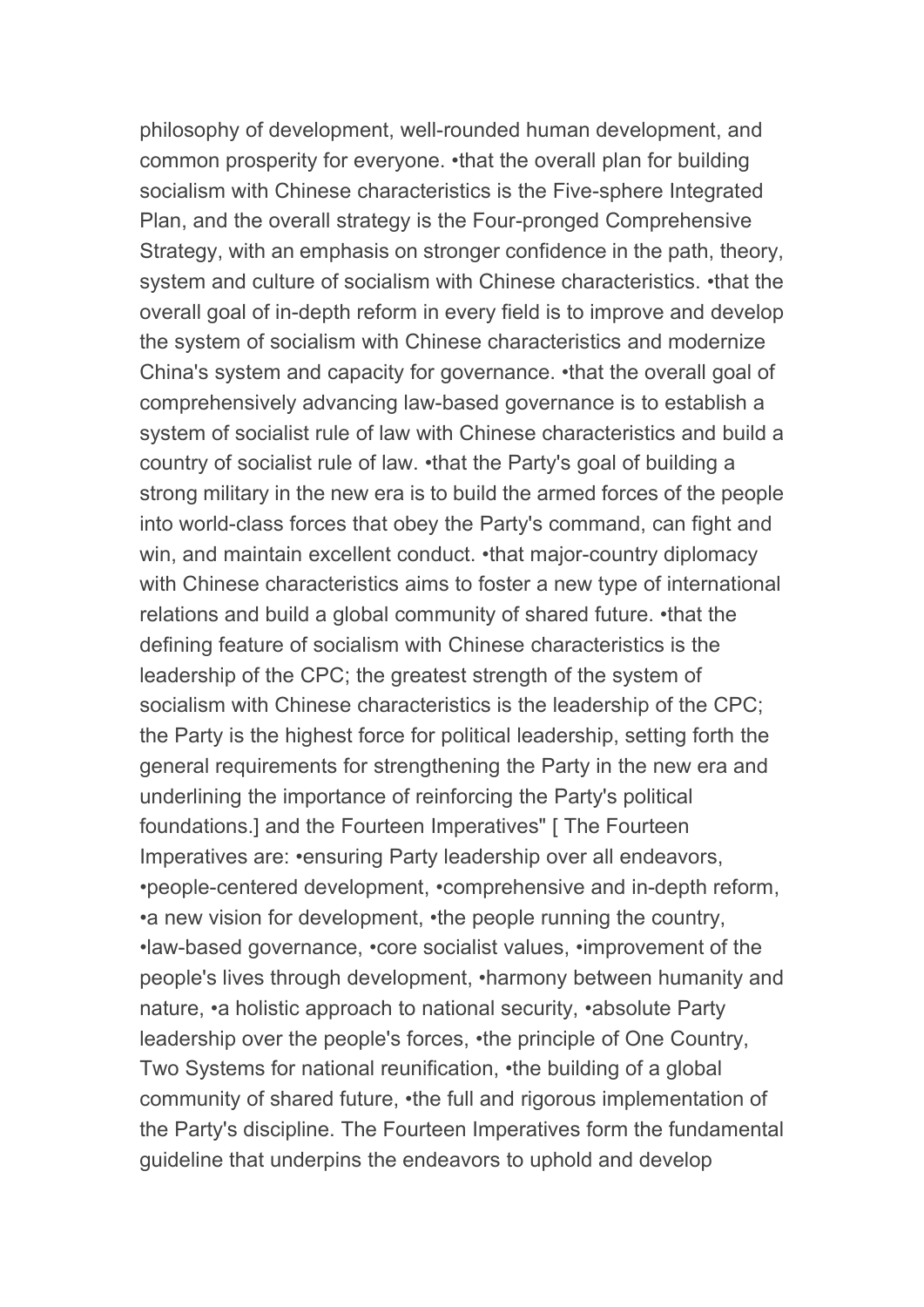socialism with Chinese characteristics in the new era.], which exemplify the Party's new understanding of the nature of governance by a communist party, the development of socialism, and the evolution of human society.

Socialism can solve problems that other social systems cannot, and can achieve sustained, well-rounded human development and common prosperity. After several decades, socialism in China is still at the primary stage. The Party's understanding and practical experience of socialism with Chinese characteristics is still very limited, with many more questions to answer and many more problems to solve. The Party will continue to explore how best to advance socialism with Chinese characteristics in the new era by building a deeper understanding of its nature and laws.

#### **4. Defusing Risks and Overcoming Challenges**

China has carried out its revolution, reconstruction and reform against a backdrop of both conventional and exceptional risks and challenges, from both inside and outside the Party, from both within China and abroad, and from both human society and nature. The CPC has led the people in defusing these risks and meeting these challenges with courage, confidence and resilience, while promoting the cause of socialism. It has secured and consolidated its position as the governing party, guaranteed national security, and ensured continuous and consistent development.

#### **The Party is always ready to protect against potential**

**dangers even in times of peace.** Founded in years of trial and

tribulation and maturing in adversity, the CPC always keeps in mind the ancient wisdom that "One should be mindful of potential danger in times of peace, the risk of downfall in times of rise, and potential chaos in times of stability."

In the years of revolutionary war, the CPC maintained a high level of vigilance during a life-and-death struggle, and grew in size and strength despite being menaced by formidable enemies.

During reform and opening up, faced with frequent social conflicts and disputes, and major setbacks to world socialism, the CPC made it a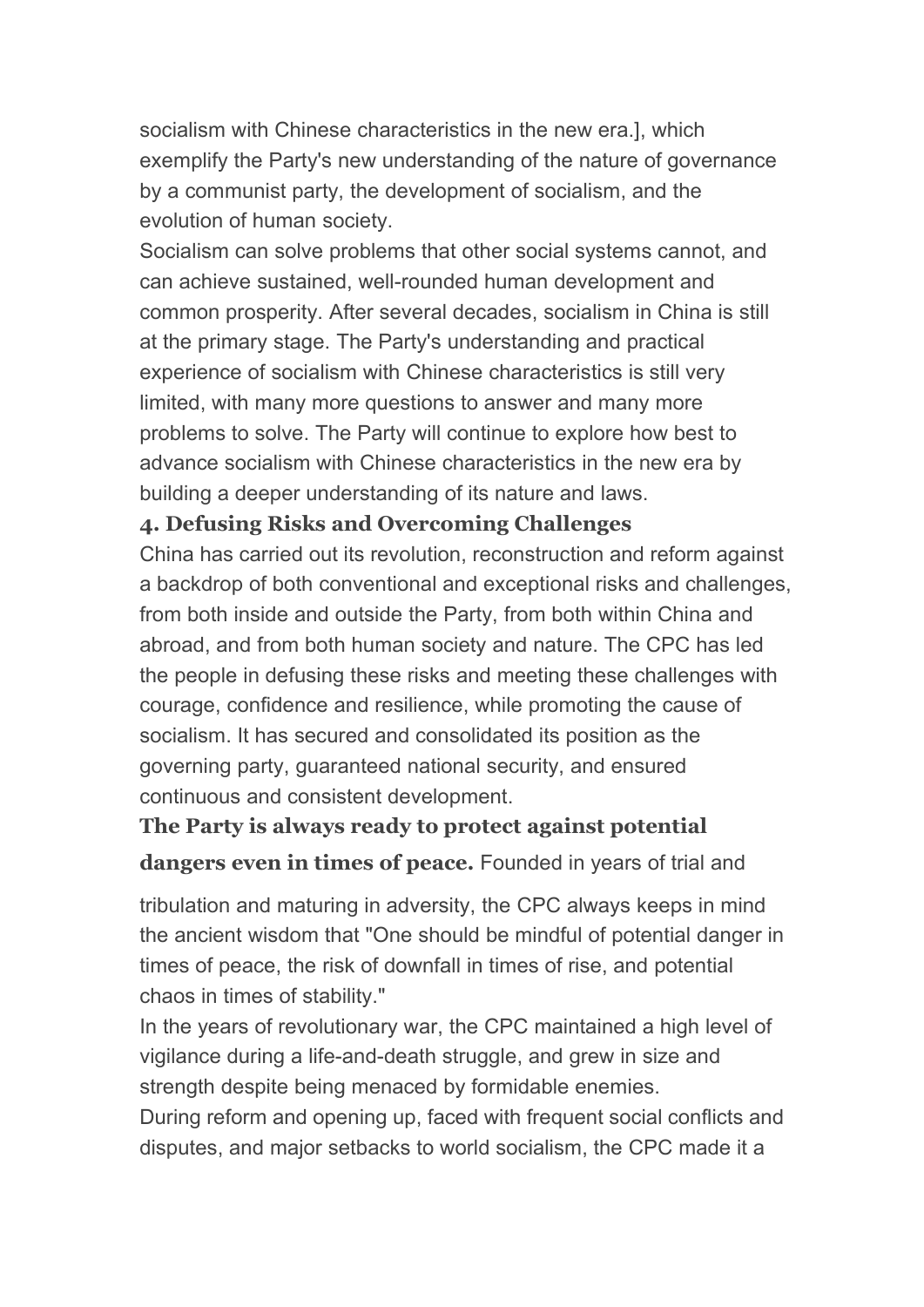priority to increase its ability to fend off threats, and successfully dealt with various risks and challenges.

After its 18th National Congress, the CPC was fully aware of the major changes in the domestic and international environment. One of its major principles of governance is to be always on guard against potential dangers in times of peace. It has made national security its top priority in upholding and developing socialism with Chinese characteristics. Always alert to the worst possible scenarios, the Party adopts proactive strategies and strives for the best results. In every historical period, the CPC has remained vigilant and clearheaded about the situation, seizing the initiative on every occasion and ensuring success in defusing risks and overcoming challenges.

#### **The Party meets major risks and challenges head-on.** It never

hesitates in taking resolute action to address risks and challenges that threaten its position as the governing party, or endanger the stability of state power, the core interests of the country, the fundamental interests of the people, or the rejuvenation of the Chinese nation. Shortly after the founding of the PRC, in the face of threats and provocation by American imperialism, the CPC had the courage to resist US aggression and aid Korea, in defense of the motherland and at the cost of its own economic development. Victory in this war foiled the aggressors' attempt to suffocate the new-born PRC, and established a firm foothold for the country.

After the launch of reform and opening up, the Party led the people through the political turbulence in 1989, the Asian financial crisis in 1997, the global financial crisis in 2008, and a succession of unprecedented natural disasters. It emerged victorious from the fight against the SARS epidemic in 2002 and the Wenchuan earthquake in 2008. It adopted resolute and lawful measures to quell the riots, robbery, arson and vandalism in Lhasa and Urumqi. It also resisted attempts to isolate, suppress and contain China by external political forces.

Since 2012, faced with a sensitive and volatile international situation, and challenging tasks related to domestic reform, development and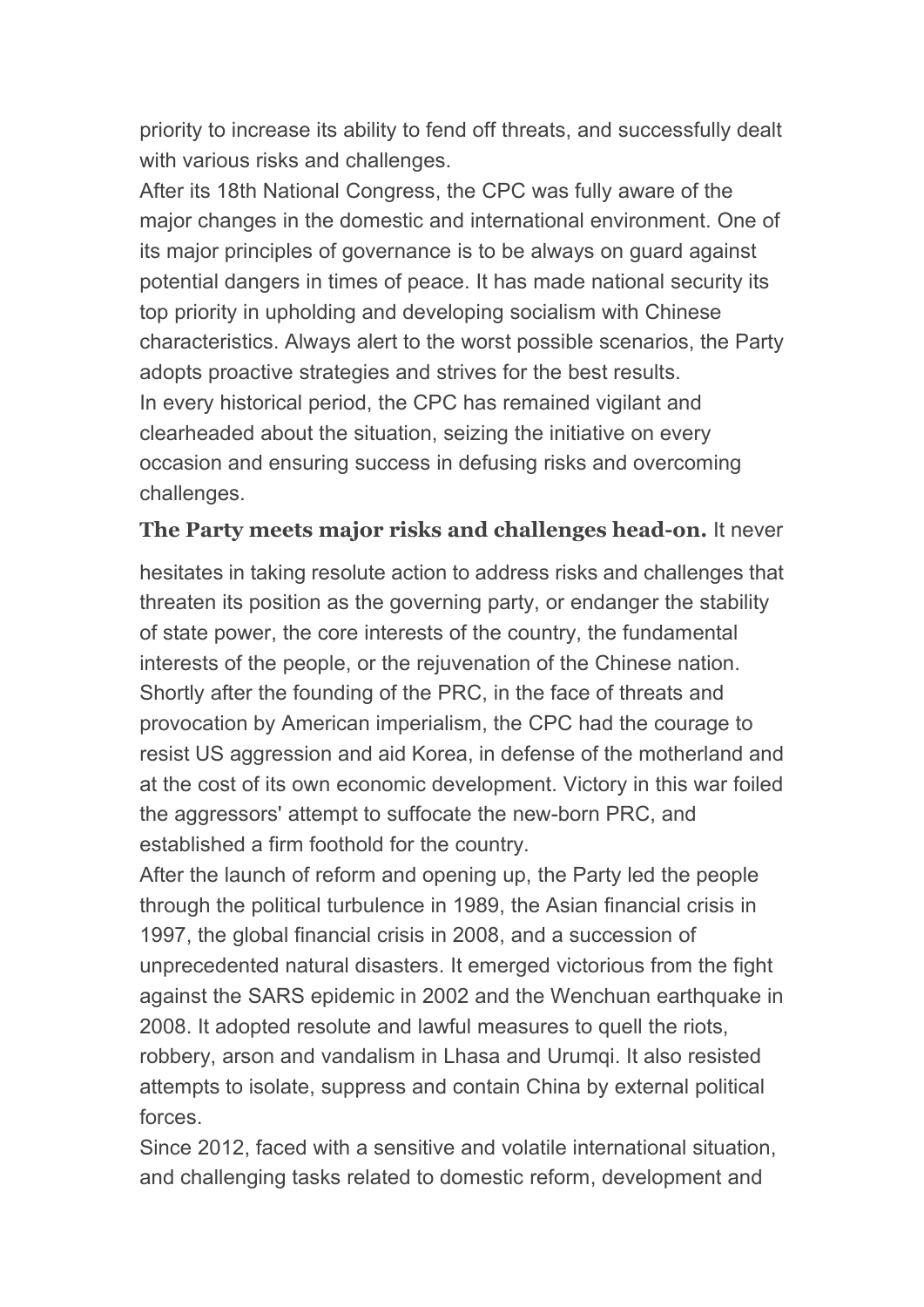stability, the Party has placed equal emphasis on development and security, pursued a holistic approach to national security, and led the people in an effective response to major risks, challenges, obstacles and conflicts by exploring new opportunities and breaking new ground.

It has promoted supply-side reform to stave off economic risks. It has implemented effective countermeasures in the economic and trade friction provoked by the US. It has won a strategic victory in the battle against the Covid-19 pandemic. It has taken a series of resolute measures to restore order in Hong Kong and ensure a turn for the better in the region. All of these actions have contributed to social stability in China and sound and sustained economic development. The rejuvenation of the Chinese nation will not be easily achieved. It cannot be achieved merely by beating drums and clanging gongs. There will be all kinds of foreseeable and unforeseeable difficulties on the way forward. The CPC is a major political party that has accumulated rich experience in the long-term struggle over the last hundred years, which has enabled it to withstand risks and address complex issues. No matter the difficulties, the Party will lead the people to final victory.

On its centennial journey, the CPC has tempered its character with the courage to vanquish formidable enemies, defuse risks, and overcome challenges. This has become the Party's defining quality. All of its achievements are the results of the hard work of generations of Party members, and the base on which the cause will continue to prosper. The success of the Party in the past equips it to face the future with full confidence.

# **III. Robust Leadership and Strong Governance**

China is a huge country with a large population and complex national conditions. In order to achieve independence, development, and prosperity it must have robust and decisive leadership. It is the CPC's solidarity and unity, its firm leadership, and its strong governance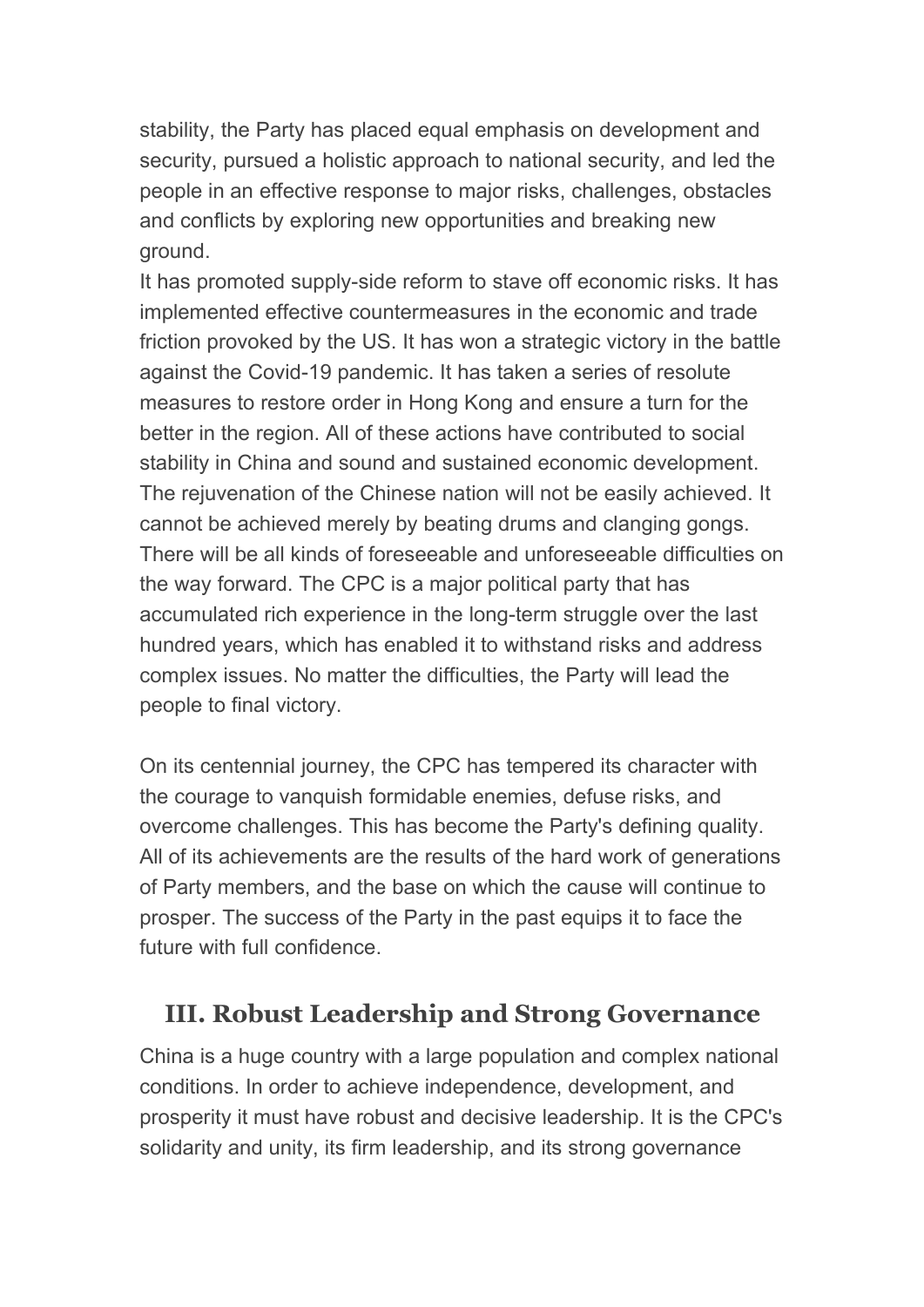capability that have rallied and united hundreds of millions of the Chinese people and overcome a multitude of difficulties and crises.

#### **1. A Strong Central Committee**

The CPC is a mature Marxist political party organized in accordance with the principle of democratic centralism [This is a principle that combines centralism built on the basis of democracy with democracy under centralized guidance. Democratic centralism is the Party's fundamental organizational principle and leadership system.]. Upholding the authority of the Central Committee and its centralized leadership has always been one of the Party's fundamental operational principles. Democratic centralism involves Party members deferring to Party organizations, the minority deferring to the majority, lower-level Party organizations deferring to higher-level organizations, and the whole Party deferring to the Central Committee. This and upholding the authority of the Central Committee and its centralized leadership are strengths the Party has built from valuable experience gained during revolution, reconstruction and reform.

Upholding the Central Committee's authority and its centralized leadership has led to smooth and steady progress in China, and ensures the CPC's position as the governing party and the country's long-term stability.

The first generation of the CPC central collective leadership with Mao Zedong at the core united the whole Party and the people and led them on the revolutionary path, using rural areas to encircle the cities and seizing state power with military force. It was under its centralized leadership that the Party and the people completed the New Democratic Revolution, founded the People's Republic of China, succeeded in socialist revolution, established socialism as the country's basic system, and advanced socialist development. All of this led to success in the broadest and most profound social transformation in the history of the Chinese nation. It also laid down the political and institutional groundwork for all future progress and provided invaluable experience, a theoretical base, and the material conditions for Chinese socialism in the new historical period.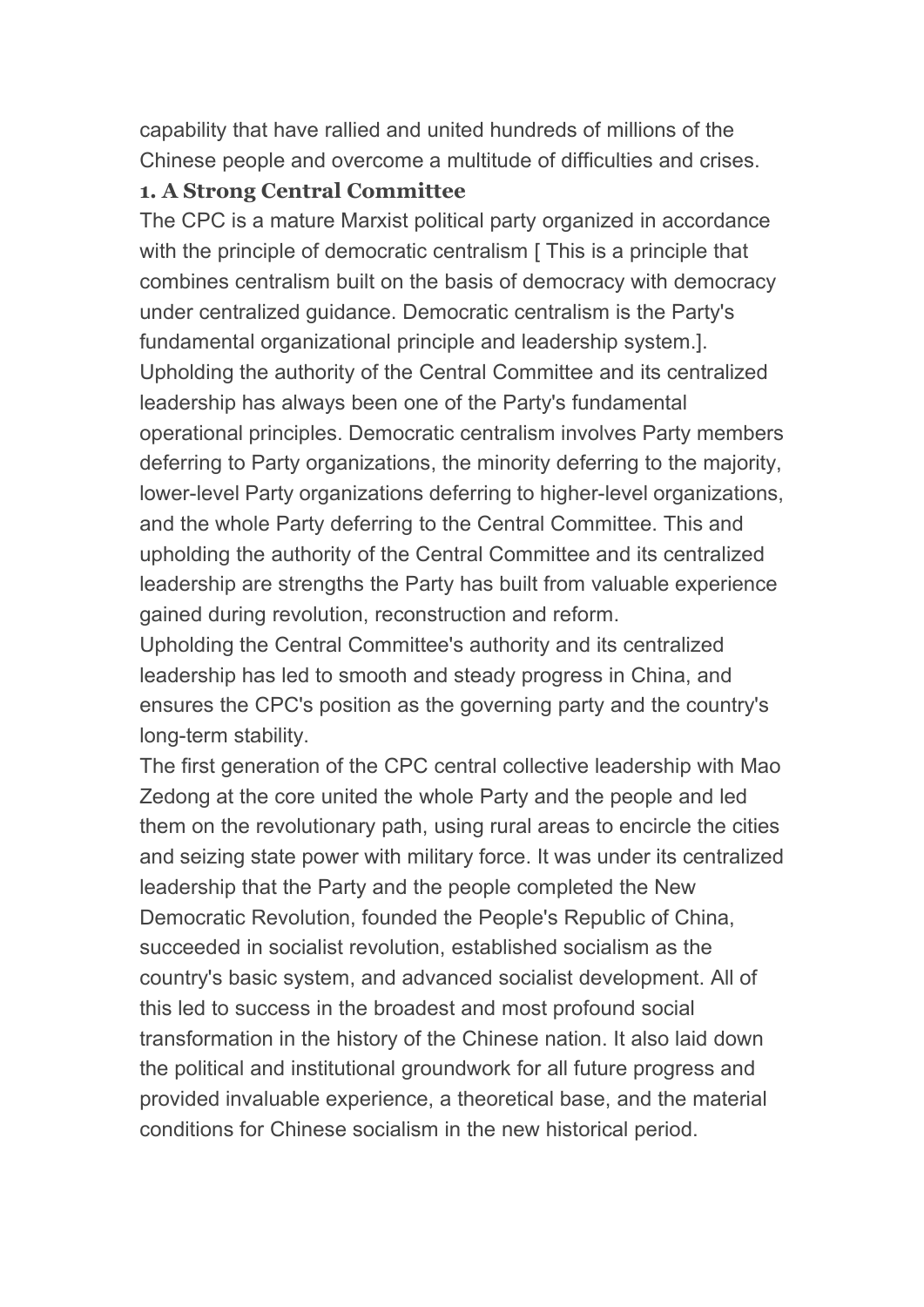After the Third Plenary Session of the 11th CPC Central Committee in 1978, the second generation of the Party's central collective leadership with Deng Xiaoping at the core led the Party and the people in a historic shift of focus to economic development and reform and opening up. Based on its keen understanding of the essence of socialism, the Party established its basic line for the primary stage of socialism, made it clear that China must define its own approach in building socialism, and provided answers to a series of basic questions. This marked the creation of socialism with Chinese characteristics.

After the Fourth Plenary Session of the 13th CPC Central Committee in 1989, the third generation of the Party's central collective leadership with Jiang Zemin at the core led the Party and the people in defending socialism with Chinese characteristics in a complex domestic and international situation and in the face of serious setbacks experienced by socialism worldwide. It established the objectives and framework of reform for developing the socialist market economy, and put in place basic economic and distribution systems in the primary stage of socialism, advancing Chinese socialism into the 21st century.

After the 16th CPC National Congress in 2002, the Central Committee with Hu Jintao as general secretary led the Party and the people in promoting innovation in theory, practice, and systems in the course of building a moderately prosperous society in all respects, with a focus on people-centered, all-round, coordinated, and sustainable development, and upholding and building socialism with Chinese characteristics, at a new historical point.

Since the 18th CPC National Congress in 2012, the Central Committee with Xi Jinping at the core has led the Party and the people in pursuing a great struggle, a great project, a great cause, and a great dream, upholding and improving the Party's overall leadership, and implementing the Five-sphere Integrated Plan and the Four-pronged Comprehensive Strategy. The Party has made greater efforts to improve Chinese socialism, modernize the system and capacity for governing the country, and uphold socialism with Chinese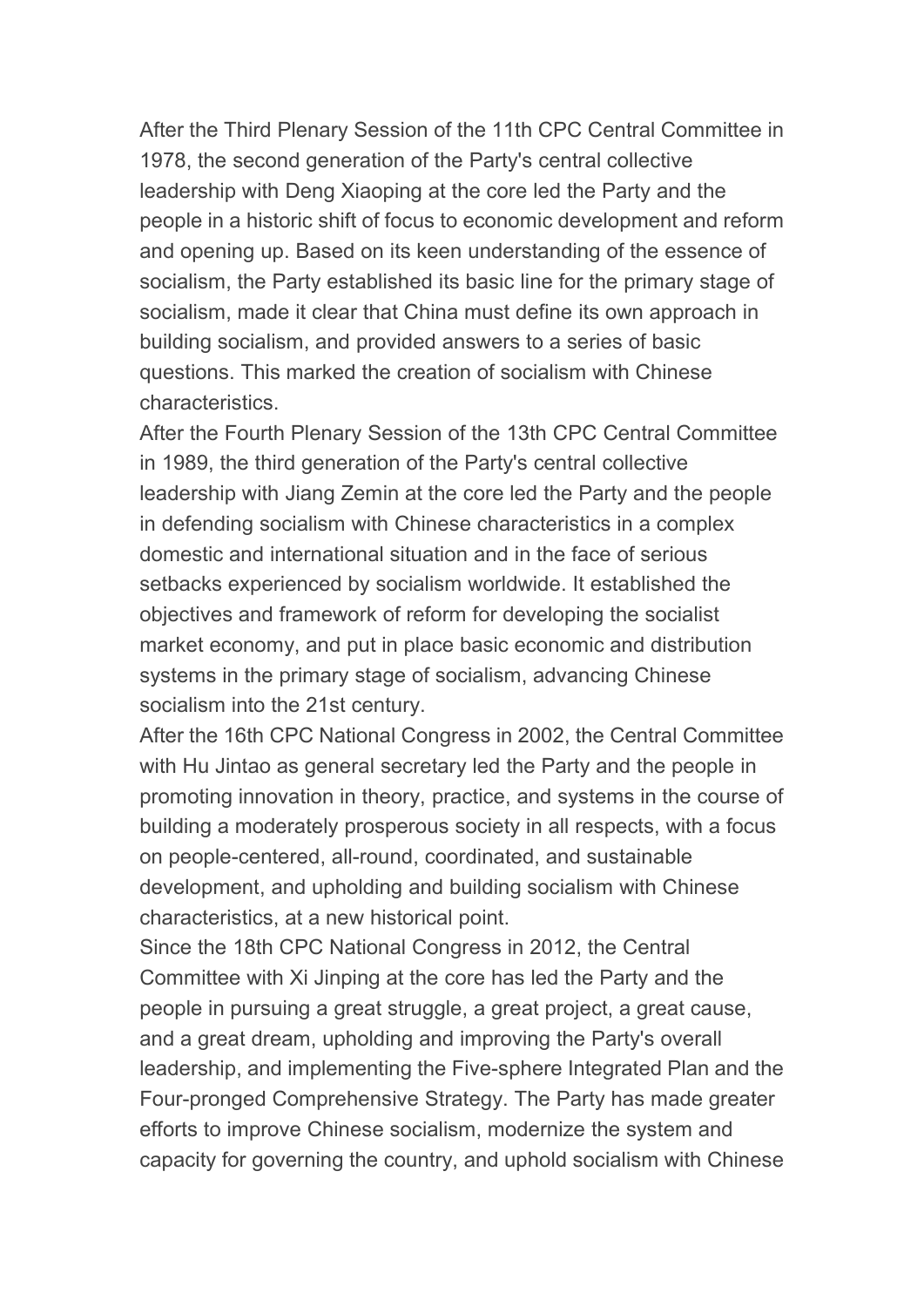characteristics. All of this has prompted historic shifts and led to historic achievements in the cause of the Party and the country, ushering Chinese socialism into a new era. The prospects of national rejuvenation are ever brighter.

Since 2012, the CPC Central Committee has taken a series of effective measures to strengthen the overall leadership by the Party and uphold the authority of the Central Committee and its centralized leadership. The central leadership has emphasized that:

(1)The Party exercises leadership over all areas of endeavor across the country and is the highest force for political leadership;

(2)Upholding overall Party leadership means first and foremost upholding the authority of the Central Committee and its centralized leadership, which is the highest principle of the Party's leadership and the fundamental political discipline and rule;

(3)It is important to strengthen the consciousness of the need to maintain political commitment, think in terms of the broader picture, follow the core leadership of the CPC Central Committee, and act in accordance with its requirements; to enhance confidence in the path, theory, system and culture of Chinese socialism; and to resolutely uphold General Secretary Xi Jinping's core position in the CPC Central Committee and in the Party as a whole.

The 19th CPC National Congress in 2017 emphasized: "Leadership by the CPC is the defining feature of Chinese socialism and the greatest strength of this system. The Party is the highest force for political leadership." The congress confirmed this principle as a significant element of Xi Jinping Thought on Socialism with Chinese Characteristics for a New Era, and this major political principle has been enshrined in the CPC Constitution. In 2018 the 13th National People's Congress adopted at its first session an amendment to

the Constitution of the People's Republic of China. In addition to

providing for the CPC's leading position in its Preamble, the amended Constitution explicitly stipulates in its General Principles that leadership by the Party is the defining feature of socialism with Chinese characteristics.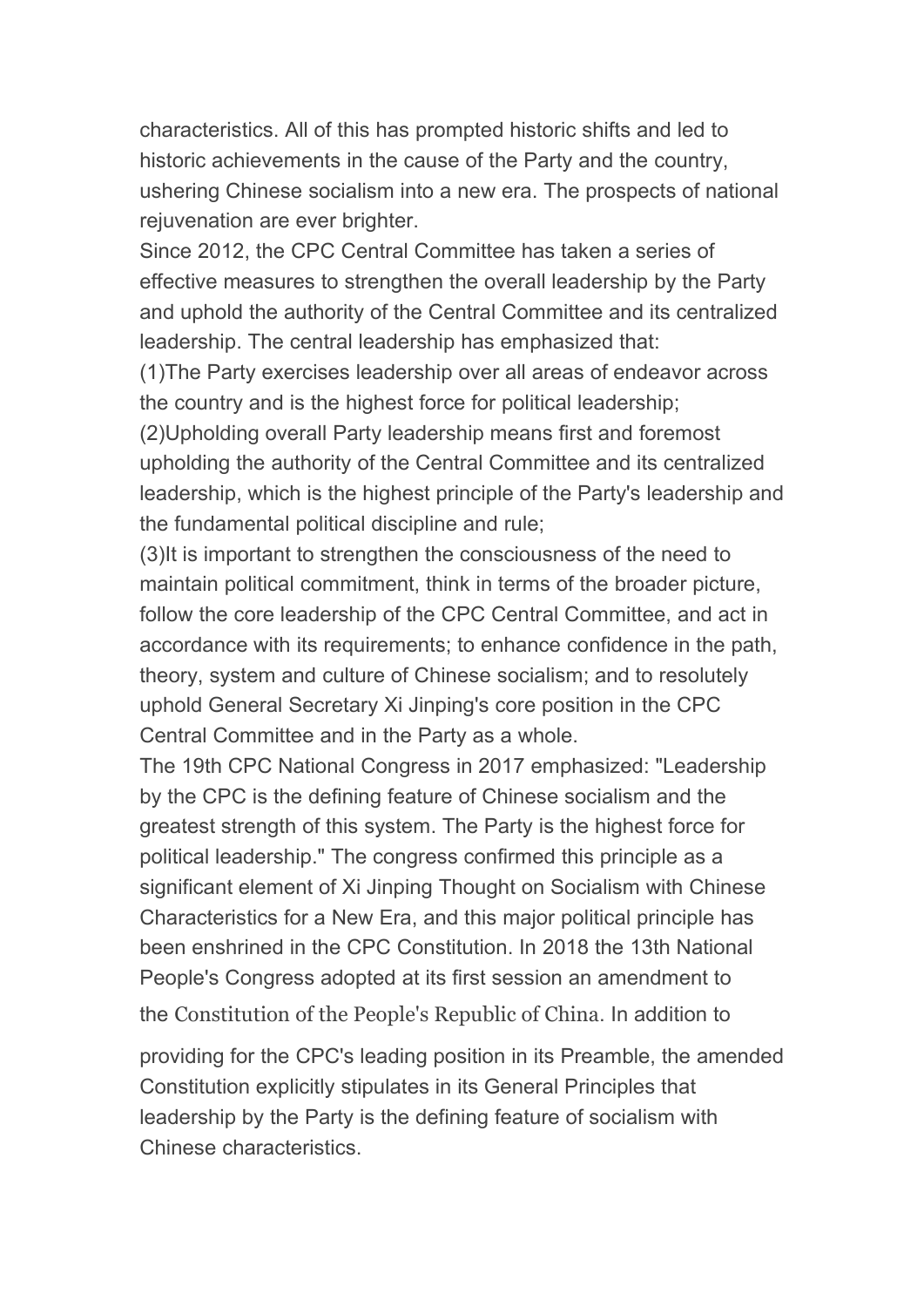To uphold the CPC Central Committee's authority and its centralized leadership through concrete actions, the CPC has improved its leadership system and its working mechanism. The Central Committee has issued a series of regulations to this end:

•ensuring Party organizations and initiatives cover all areas; •improving the system by which the Central Committee exercises leadership over major tasks;

•strengthening the roles and functions of relevant Central Committee offices in decision-making, deliberation and coordination, and improving the mechanism by which the Central Committee's major decisions are implemented;

•strictly enforcing the system by which all important issues are promptly reported;

•developing practical measures and making institutional arrangements to implement the principle of upholding the Central Committee's authority and its centralized leadership.

In recent years, the Standing Committee of the Political Bureau of the CPC Central Committee has held dedicated meetings to hear annual work reports of CPC leadership groups of the NPC Standing Committee, the State Council, the CPPCC National Committee, the Supreme People's Court, the Supreme People's Procuratorate, and the report of the CPC Central Committee Secretariat. Each member of the Political Bureau has submitted a written work report to the Central Committee and General Secretary Xi Jinping every year.This has been one of the institutional arrangements for strengthening and upholding the Central Committee's centralized leadership. To uphold the Central Committee's authority and its centralized

leadership, a robust leadership core is the top priority. During the New Democratic Revolution, it was at the Zunyi Conference in 1935 that

Mao Zedong was confirmed as the de facto leader of the Party

Central Committee and the Red Army, and the Party's first central collective leadership with Mao Zedong at the core took shape. This move circumvented a serious threat to China's revolution and resulted in positive progress. Since the 18th CPC National Congress, with Xi Jinping at the core of the Central Committee, the Party, the country,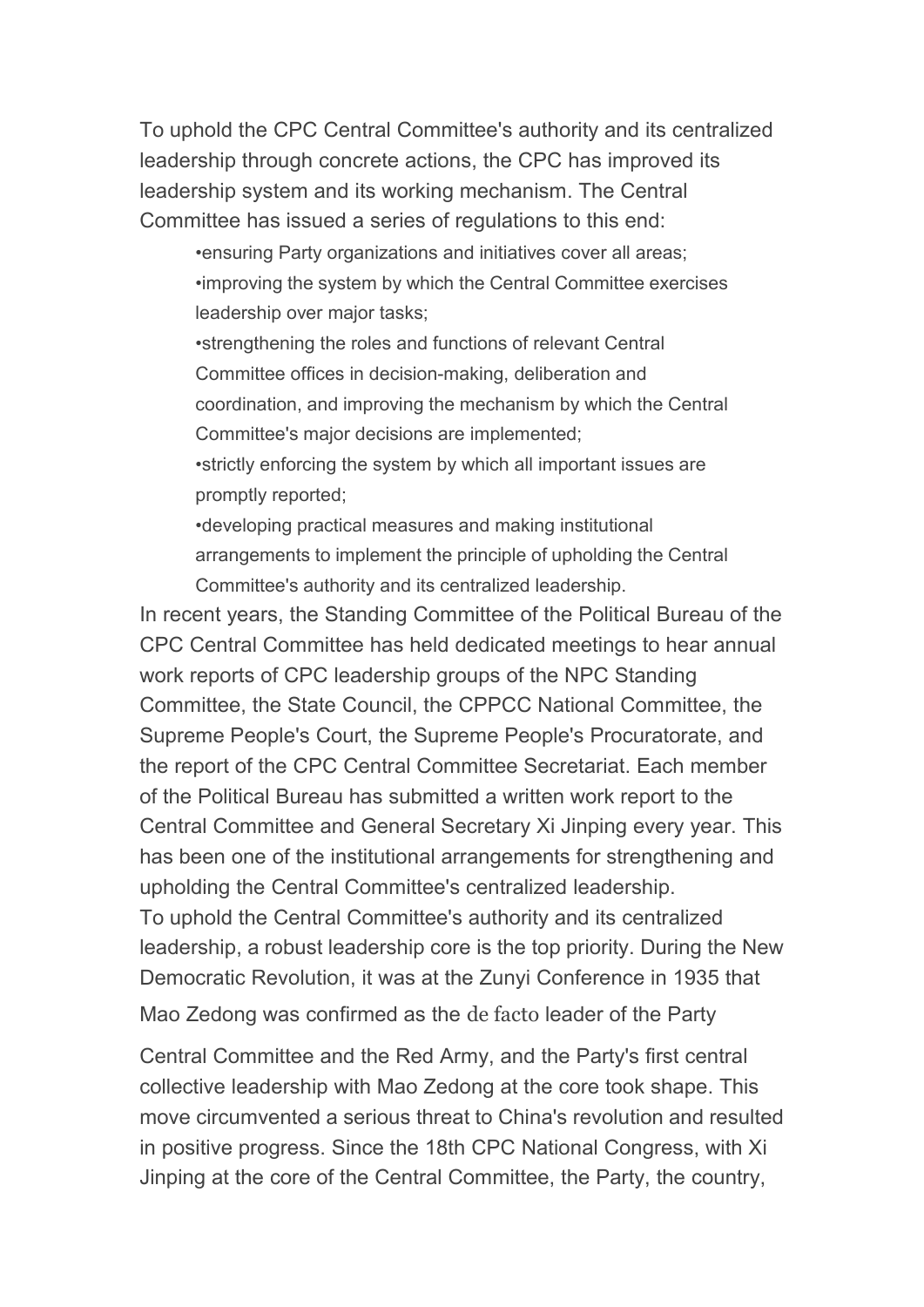the people, the military, and the whole Chinese nation have made unprecedented headway.

Over the past hundred years since its founding in 1921, the CPC has been able to build consensus among its members on the way forward and take concerted actions; the fundamental reason for this is its robust leadership core, which has played a unique and irreplaceable role in leading the Party to grow stronger despite all the difficulties it has encountered.

Both history and reality have shown to us that only with a firm and effective leadership core can the Central Committee exert authority and the Party remain strong.

Upholding the leadership core of the CPC in no way involves the creation of any kind of personality cult – something the CPC has resolutely opposed ever since it was first founded. The Party's Constitution explicitly stipulates that "The Party proscribes all forms of personality cult." The Party leadership core never wields unlimited power or engages in decision-making at will; instead, it takes on heavy responsibilities in steering the Party and the country. The CPC is organized on the basis of democratic centralism, so its leadership core functions by that principle, observes the system of collective leadership, and acts within the scope of the country's Constitution and the law. The Party leadership core does not emerge through entitlement; it is not self-proclaimed. It comes into being through long-term experience under sound leadership and as a common choice of the whole Party and the whole country.

China's history, which dates back thousands of years, and its revolution, reconstruction and reform have fully demonstrated that only with a robust centralized authority to maintain unity of the whole country and rally the people can the nation achieve long-term peace, stability, and prosperity, and the people work and live in contentment. Centralized leadership by the Party serves the best interests of the Chinese people, suits China's national conditions, and conforms to traditional Chinese culture. This is an invaluable understanding that the Chinese people have gained through years of CPC leadership. There is a common purpose behind the conscious commitment of the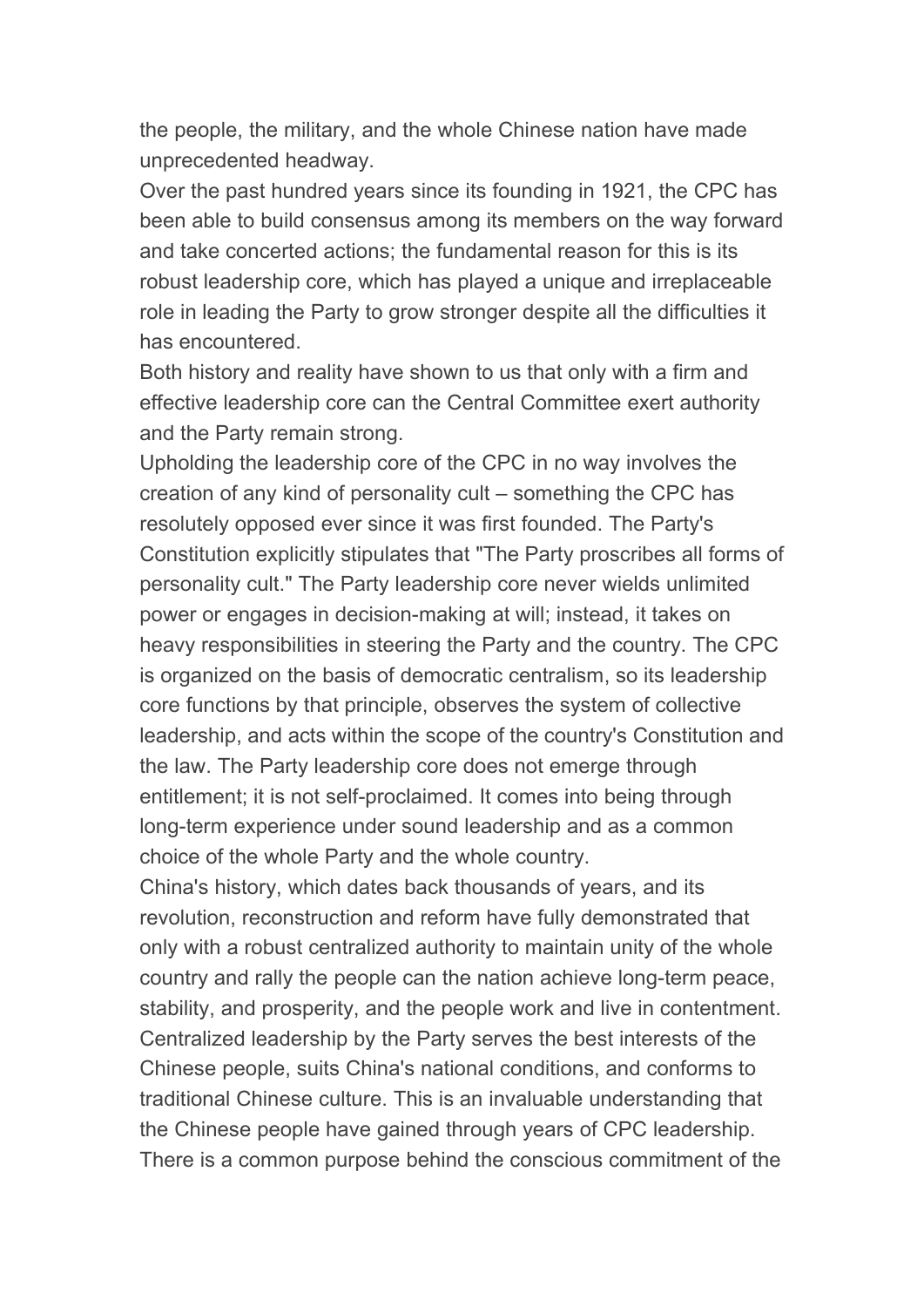Party and the Chinese people to uphold the authority of the Central Committee and its centralized leadership, and to protect and be loyal to the leadership core.

#### **2. Sound Guidelines and Strategies**

Robust leadership comes from sound leadership; sound leadership comes from rational policymaking. For a party as large as the CPC, policymaking is its lifeline. Over the past hundred years, at every historic juncture, the CPC has been able to analyze the situation from an overall, objective and forward-looking perspective, and set forth practical goals, tasks, policies and roadmaps. It is the Party's sound guidelines that have enabled it to carry out its work in a well-organized and systematic manner.

## **The CPC is adept at formulating sound guidelines,**

**principles and policies.** At different historical stages, the Party

has succeeded in devising the right policies based on an accurate analysis of domestic and international developments.

In the early years of the CPC, at its Second National Congress in 1922, the Party set forth its primary platform of achieving national independence and establishing a democratic republic, and its ultimate goal of realizing socialism and communism, pointing out the direction for a two-step Chinese revolution.

During the War of Resistance Against Japanese Aggression, the Party identified the correct path towards ultimate success, adopting the strategy of total resistance and protracted war.

During the Socialist Revolution, the Party devised the general guideline for the transition period [ In 1953, the CPC Central Committee adopted the Party's general guideline for the transition period from the founding of the PRC in 1949 to the completion of socialist transformation. The master plan was to realize socialist industrialization and transformation of agriculture, craft industries, and capitalist industry and commerce step by step over a considerable period of time.], mapping out the road towards socialism. After the adoption of reform and opening up, at its 13th National Congress in 1987, the Party formulated the basic guidelines for the primary stage of socialism – One Central Task, Two Basic Points [ In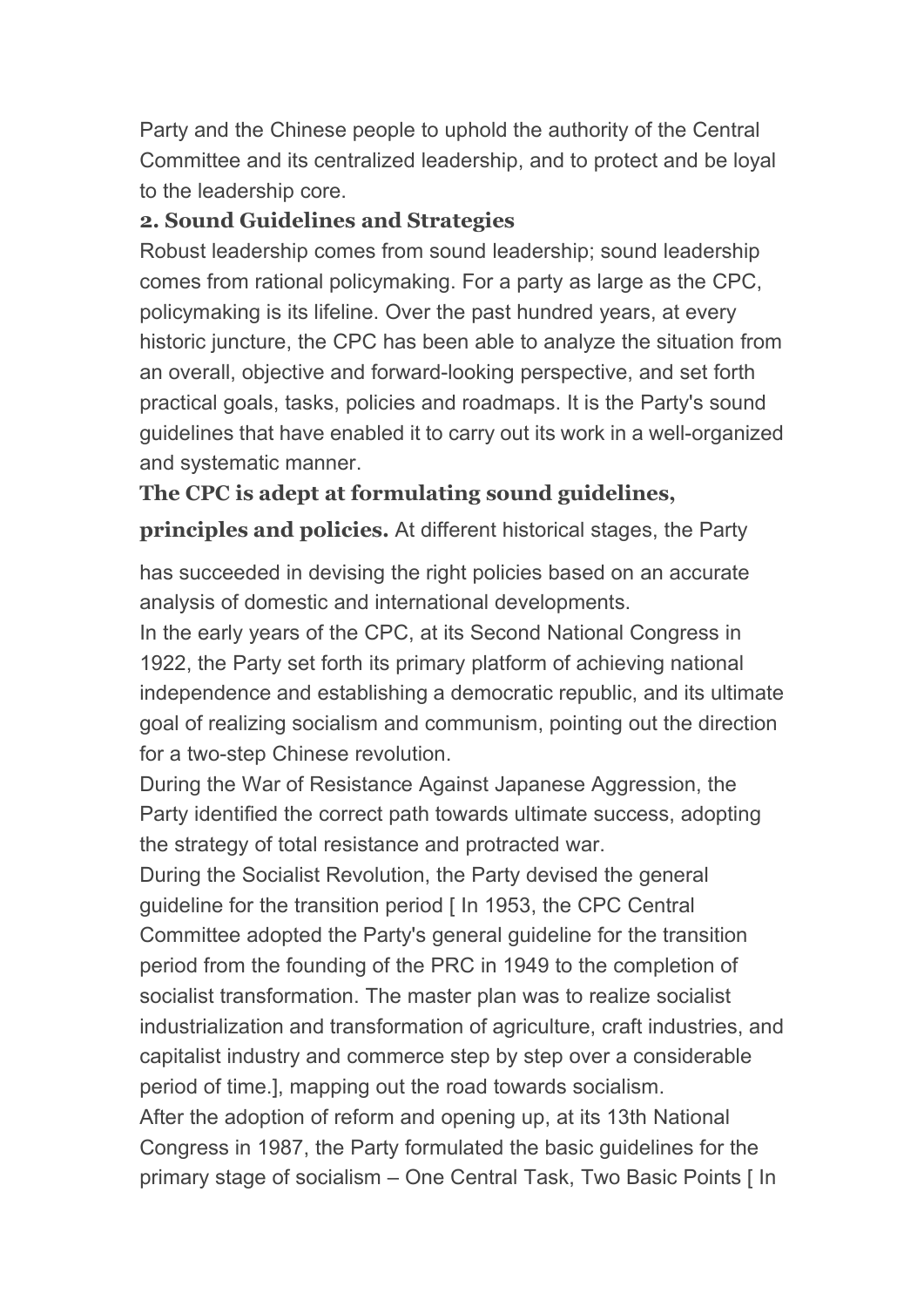1987, at its 13th National Congress, the CPC specified its basic guidelines for building socialism with Chinese characteristics in the primary stage – to unite with and lead the people of all ethnic groups, take economic development as the central task, uphold the Four Cardinal Principles (the socialist road, the people's democratic dictatorship, the CPC's leadership, and Marxism-Leninism and Mao Zedong Thought), and uphold the policy of reform and opening up, be self-reliant, hard working and enterprising, to build China into a prosperous, strong, democratic, culturally advanced and modern socialist country. ] – to keep socialism with Chinese characteristics progressing on the right track.

After its 18th National Congress, in accordance with its basic theories, guidelines and policies, the Party specified the measures for upholding and developing Chinese socialism in the new era, proposing the Five-sphere Integrated Plan for coordinating economic, political, cultural, social and eco-environmental progress, and the Four-pronged Comprehensive Strategy for achieving moderate prosperity, furthering reform, advancing the rule of law and strengthening Party self-governance.

It is due to sound policymaking that the great cause of the CPC has remained on the right course, the CPC has rational guidelines to follow, the Chinese people have been able to enjoy tangible benefits, and the entire Chinese nation has forged a strong synergy to pursue shared dreams and aspirations.

**The CPC is adept at formulating time-phased development goals and strategies.** To achieve its long-range goals, the Party

has adopted progressive tactics – defining time-phased objectives and roadmaps and achieving successes in steps.

In the 1960s, after the Socialist Revolution had been completed and initial success in socialist development had been made, the Party set the goal of achieving the Four Modernizations – of industry, agriculture, national defense, and science and technology – by the end of the 20th century, and to this end devised a Two-stage Plan on Economic Development [ In the 1960s, the CPC Central Committee issued a Two-stage Plan on Economic Development, effective since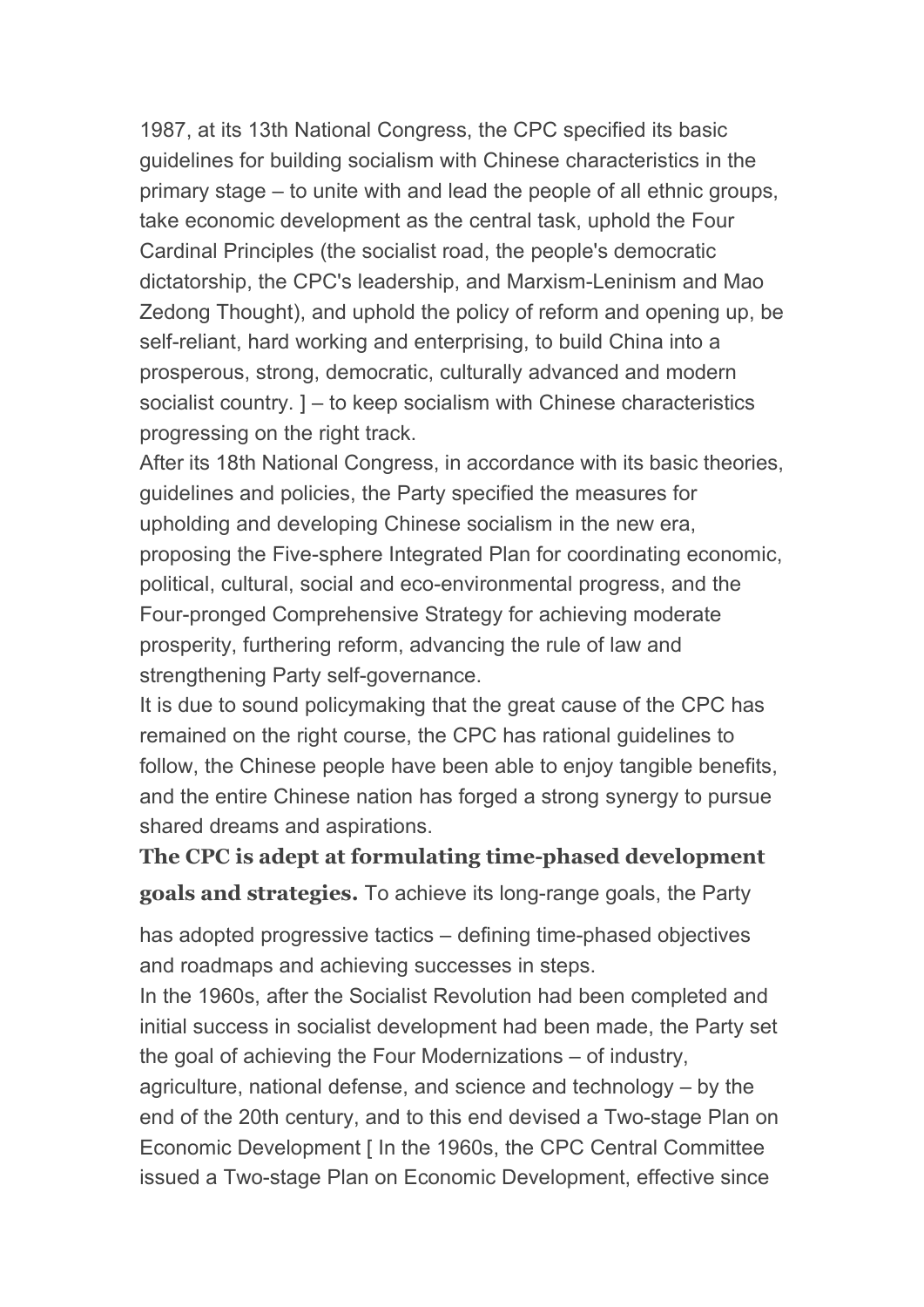1966, the first year of the Third Five-year Plan (1966-1970) period: The first stage was to build an independent and relatively comprehensive industrial and economic system by 1980; and the second stage was to achieve modernization of agriculture, industry, national defense, and science and technology by the end of the 20th century, bringing China to the forefront of the global economy.]. In the early stages of reform and opening up, the Party set the goal of providing a relatively comfortable life for the people by the end of the 20th century.

In the mid-1980s, the Party formulated a Three-step Strategy for Economic Development [ In 1987, at its 13th National Congress, the CPC put forward a Three-step Strategy for Economic Development: The first step was to double the 1980 GNP by the end of the 1980s, to ensure the people have adequate food and clothing; the second step was to quadruple the 1980 GNP by the end of the 20th century, to ensure the people live a relatively comfortable life; and the third step was to increase the per capita GNP to the level of moderately developed countries by the mid-21st century, to ensure the people live a well-off life and basically achieve modernization. ] to meet this goal.

In the mid-1990s, the Party proposed a New Three-step Strategy for Economic Development [ In 1997, at its 15th National Congress, the CPC proposed a New Three-step Strategy for Economic Development: The first step was to double the 2000 GNP by 2010, to ensure the people live a better-off life and form a relatively complete system of socialist market economy; the second step was to achieve greater economic growth and establish more complete systems and institutions by 2020; and the third step was to realize basic modernization and build China into a prosperous, strong, democratic and culturally advanced socialist country by the mid-21st century, when the PRC would celebrate its centenary in 2049. ] to meet this goal.

Entering the new century, the Party proposed to build a well-off society of a higher standard in an all-round way to the benefit of well over one billion people in the first two decades of the 21st century.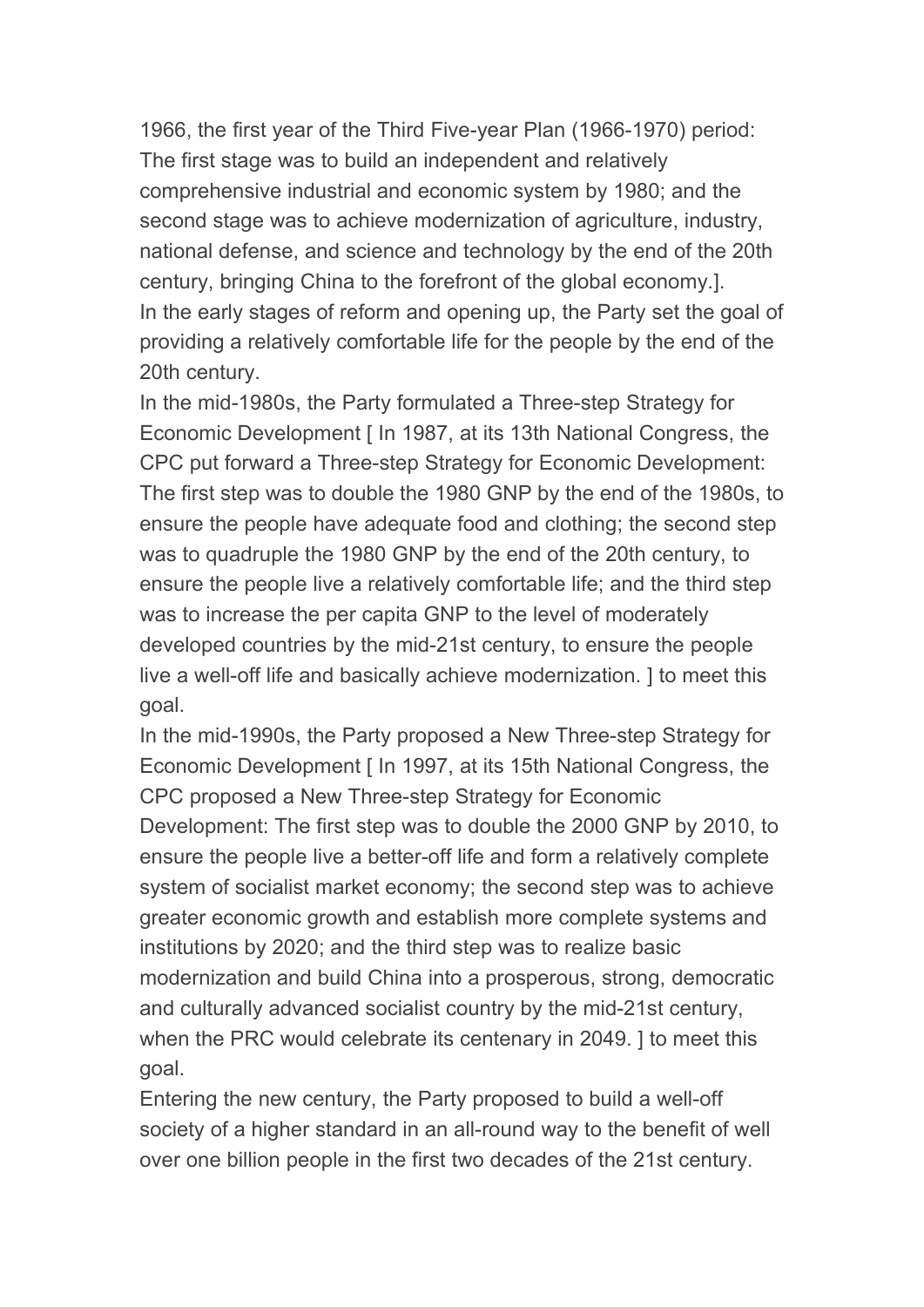In 2012, at its 18th National Congress, the Party set the goal of achieving moderate prosperity in all respects by 2021 when the CPC would celebrate its centenary.

In 2017, at its 19th National Congress, the Party set the goals of building on moderate prosperity in all respects to realize basic socialist modernization by 2035, and turning China into a strong, prosperous and modern socialist country by the mid-21st century. The CPC has worked to see that the above goals and plans remain consistent, but are always adaptable to changing realities and new developments.

Centralized leadership by the Party is one of China's political strengths. It enables the Party to formulate time-phased objectives based on long-range plans. It makes it possible to balance overall with particular interests, and long-term with immediate interests, to forge unity among all social forces to achieve common goals, and to ensure consistency in the implementation of state laws and policies. A step-by-step approach to policymaking has for many years brought China ever closer to the goals of socialist modernization.

#### **The CPC is adept at spearheading development and**

#### **overcoming challenges through systematic planning.** The

mechanism of Five-year Plans on National Economic and Social Development has proven successful. Five years is an appropriate time span to ensure consistency in policymaking and to plan and accomplish major programs and projects. Since the implementation of the First Five-year Plan (1953-1957), the CPC has introduced a total of 14 such plans, with the 14th Five-year Plan (20212025) now under way.

In the 1990s, the Party launched a mechanism of Ten-year Outline Programs to anticipate general trends of economic development in the next decade or the foreseeable future. The purpose is to set long-range goals, provide a framework for the Five-year Plans, and make the plans more future-oriented. In preparing Five-year Plans, the Party conducts in-depth research and many rounds of extensive consultations.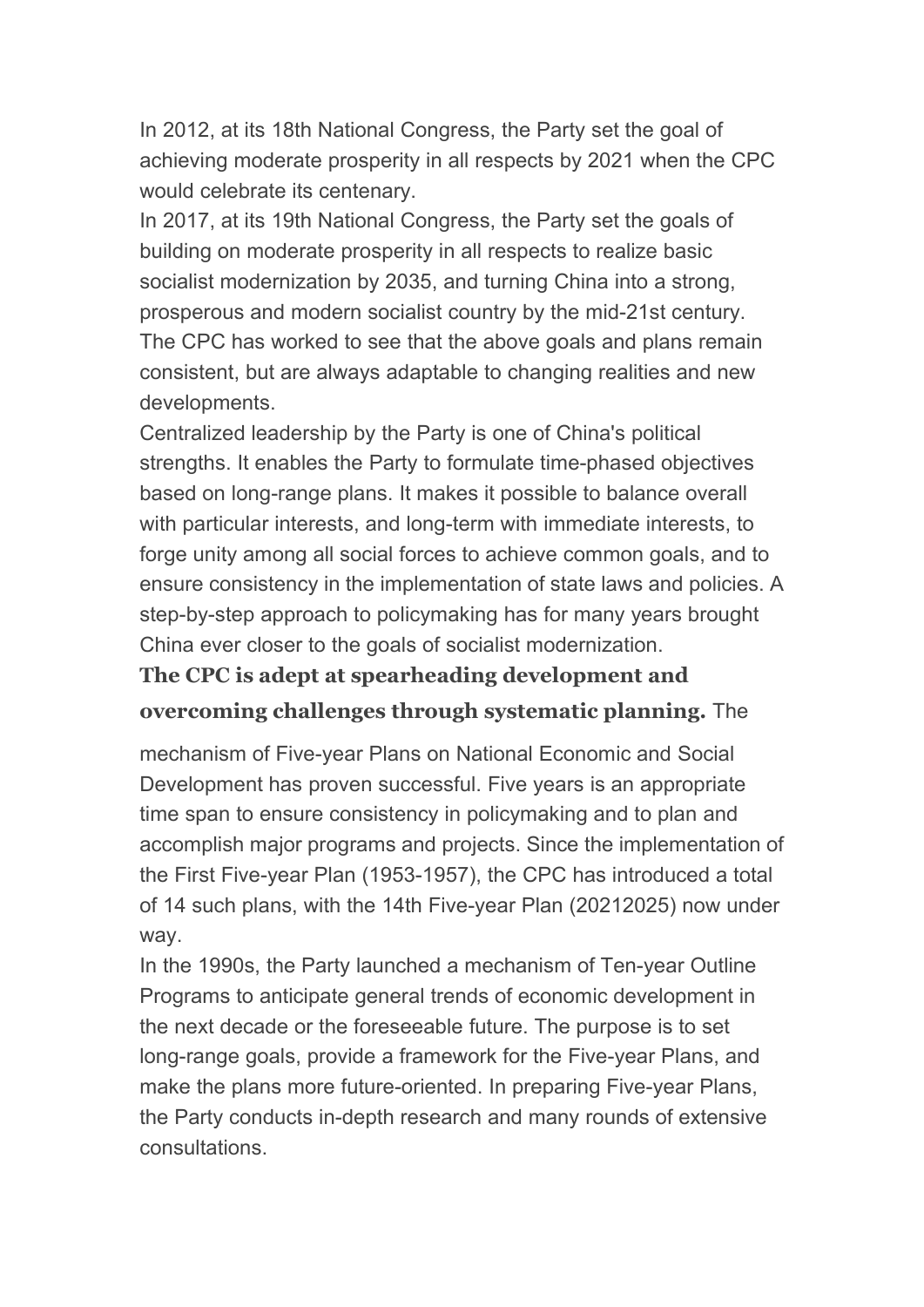To implement its time-phased plans and programs, a system of national planning guided by the country's overall development strategies has been established. This system divides overall goals into sub-goals in different categories and at various levels to ensure coordinated nationwide development.

The system has expanded from social and economic fields to other areas of state governance. With proactive plans and feasible measures, the Party has succeeded in eliminating both "grand words and no concrete action" on long-range goals, and blinkered carthorses feverishly dragging their loads with no real idea of where they are heading.

## **The CPC is adept at conducting pilot programs before launching nationwide reform measures.** In addressing issues

vital to the economy, development and people's wellbeing, the Party opposes both conservative thinking and impetuous actions, preferring to seek practical, balanced and steady progress while encouraging bold experiments and breakthroughs. Confirming long-term development goals and implementing related policies is always preceded by small-scale pilot programs. Within the policy framework of the central government, regional pilot programs are conducted to work out specific methods, through testing, modifying and then wider application, for the implementation of a particular national policy. These specific methods, if successful, will be gradually replicated by other localities.

The Party's reform initiatives are implemented through national legislation so as to ensure their legal basis and assist their smooth and effective application. The Party attaches great importance to the rule of law and considers it a guarantee for consolidating the foundations of the Party's governance, meeting people's expectations, and maintaining long-term development. Successful reform measures are codified into state laws and policies in a timely manner. To mitigate the risks of any social instability or other problems that might arise from the ill-judged nationwide rollout of a pilot program, the Party conducts timely analysis of the results of the pilot and makes the appropriate policy adjustments.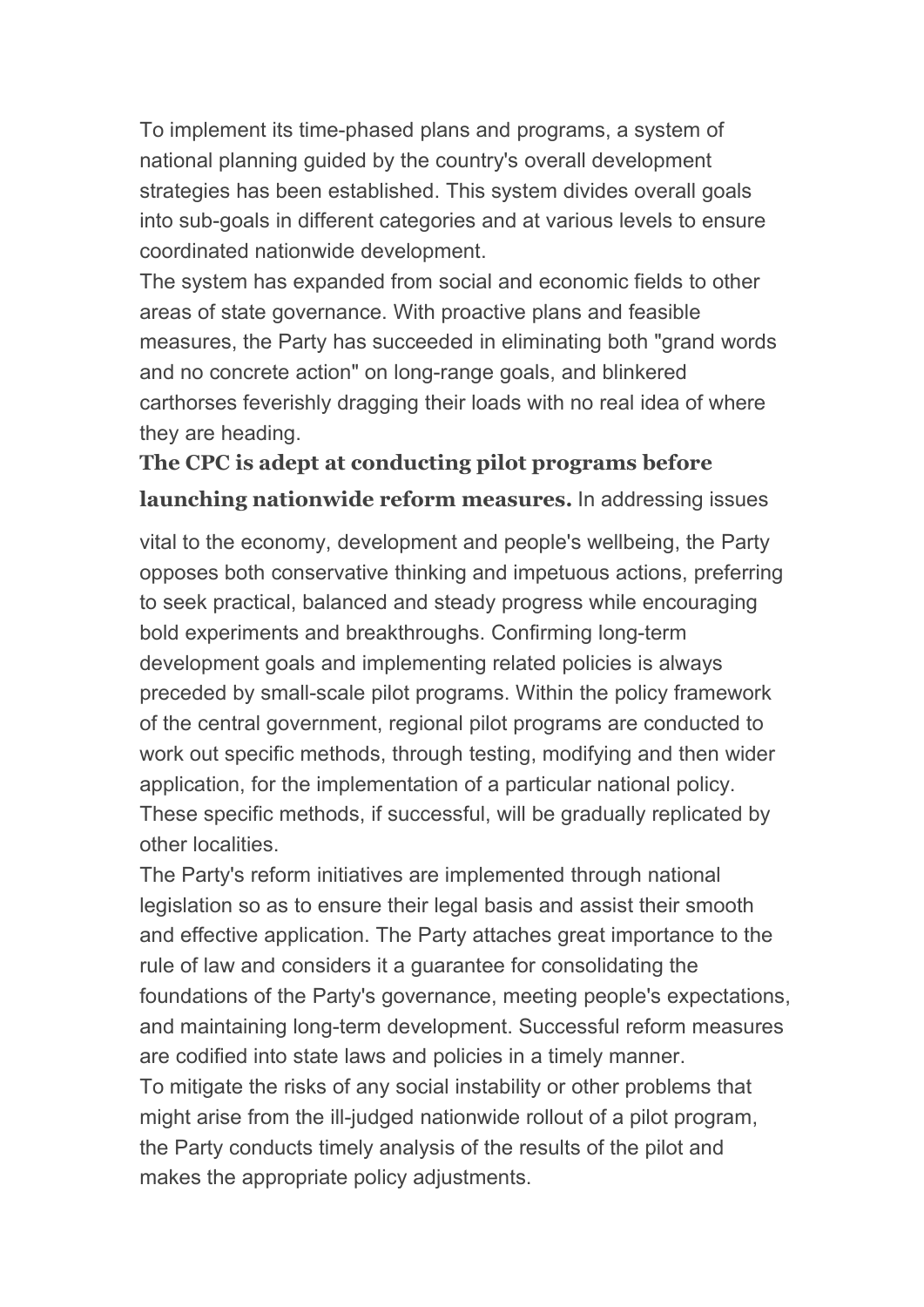The Party has launched a series of major reform initiatives through pilot programs, including:

•special economic zones,

•China (Shanghai) Pilot Free Trade Zone,

•Xiong'an New Area,

•Shenzhen Pilot Demonstration Zone for Chinese Socialism,

•Pudong Leading Pilot Zone for Socialist Modernization Through High-level Reform and Opening Up,

•Zhejiang Demonstration Zone for Common Prosperity Through High-quality Development.

The pilot approach has ensured that vigorous reform can make steady progress. It has made national policies more creative and adaptable, and facilitated positive interaction between the policymaking of central government and the innovative initiatives of local government.

Through constant experiment and practice, China has created a positive cycle – promoting reform through pilot programs, propelling development through reform, maintaining stability through development, and winning public support for reform by sharing the fruits of development achievements with the people.

#### **3. Effective Implementation of Decisions and Plans**

If there were no strong organizational support and disciplinary restraints, the CPC would become fragmented and remain weak in spite of its massive size. Over the past hundred years, the Party has been consistent in building its organization, tightening its discipline and strengthening the rule of law. It has united tens of millions of Party members and organized hundreds of millions of Chinese people, thereby ensuring that its decisions and plans are implemented in a timely, resolute and forceful manner.

## **The CPC has built an organizational system featuring unimpeded communication and effective policy**

**implementation at all levels.** Prior to and during the creation of

the CPC, its founders aimed to establish a strong and tightly-knit organization. Over the years, the Party has established a sound and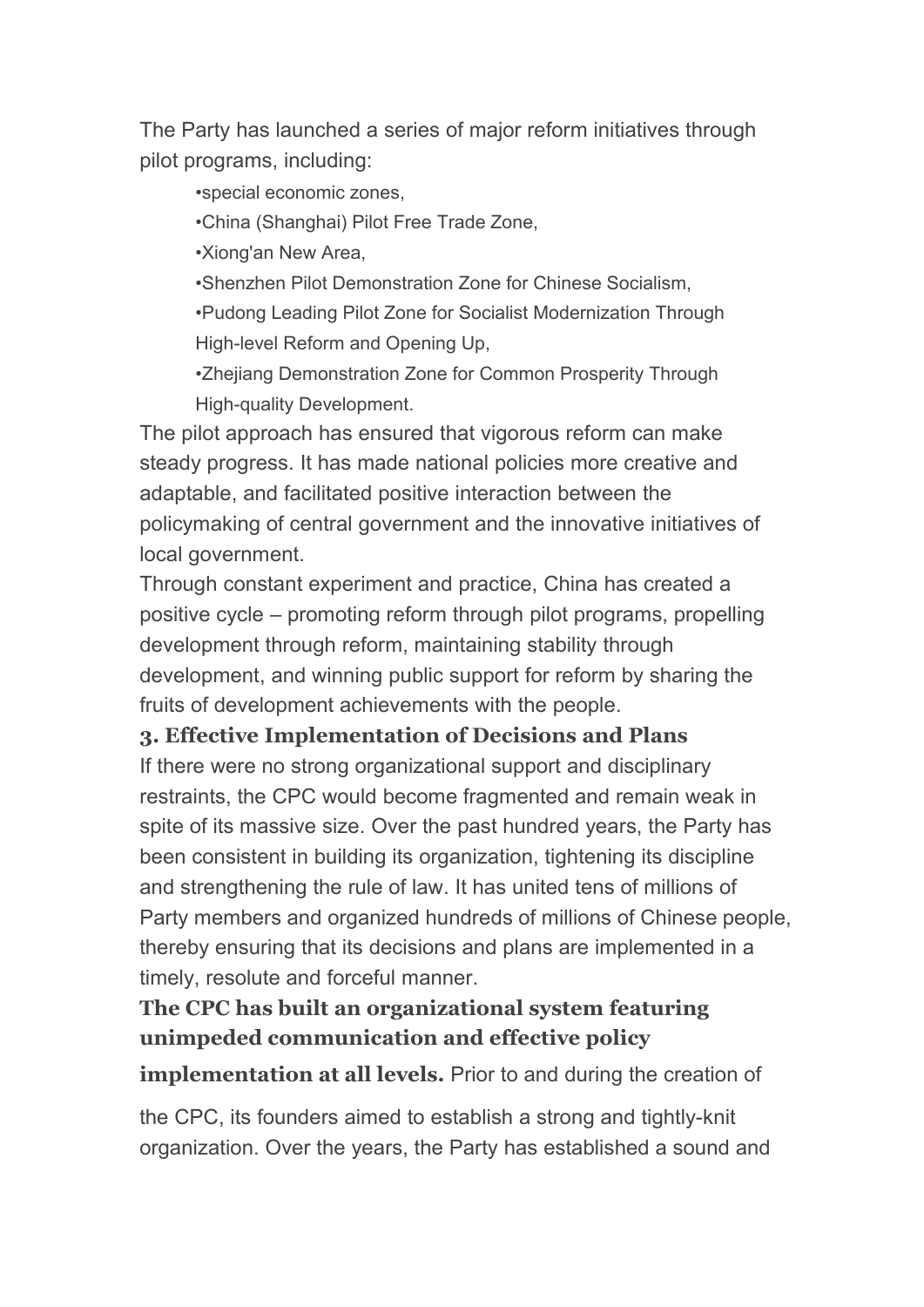complete structure consisting of the central, local and grassroots units.

The highest leading bodies of the Party are the National Congress, and the Central Committee which it elects. The Central Committee, the Political Bureau of the Central Committee, and the Standing Committee of the Political Bureau are like the brain and nerve center of a body. The Central Committee is responsible for formulating the Party's policies and guidelines. Therefore, it has the authority to make the final decisions.

Local Party organizations are responsible for implementing the Central Committee's decisions and plans in their respective areas, and for reporting feedback and suggestions from grassroots Party organizations and Party members to the Central Committee. Hence they are important intermediate links helping realize the smooth transmission and implementation of policies.

There are more than 4.86 million grassroots Party organizations, widely distributed in enterprises, villages, Party and government institutions, schools, research institutes, sub-districts, communities, social organizations, military units and other grassroots entities. They are like the nerve endings of the Party, responsible for implementing, at the relevant level, the decisions and plans of the Central Committee and the Party organizations at each successive level up. They also collect and report the concerns and suggestions of Party members and the people. More than 95 million Party members also

play an exemplary role in grassroots organizations.

With such an extensive, well-knit and strong organizational system, the Central Committee can command with flexibility and efficiency the subordinate Party organizations just as the brain employs the arms and the arms employ the fingers. This is why the Party's policies, guidelines, decisions and plans are implemented fully and rapidly at the grassroots. This is why the Party's organizations and members keep close ties with the people and constantly reinforce the foundations of the Party's governance.

**The CPC has strict discipline and rules.** Discipline is the lifeline of the Party. Without strict discipline, there would be no unity and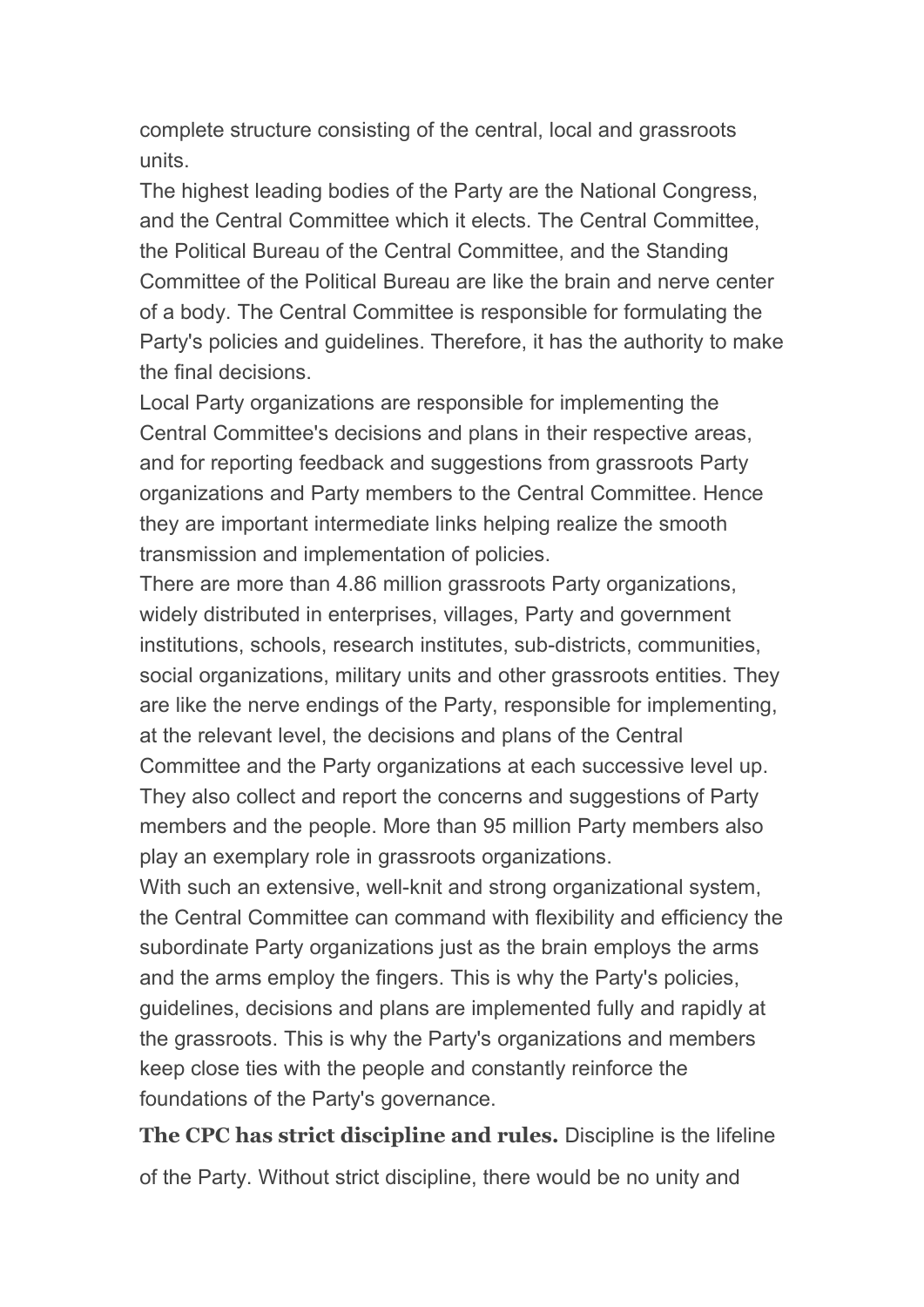solidarity in the Party, policies would not be communicated and implemented smoothly, and the Party's cohesiveness and leadership would be seriously weakened.

In the years of revolutionary war, convinced that "the army will win all battles in revolution as long as discipline is strengthened", the Party issued the Three Main Rules of Discipline and the Eight Points for Attention [ The Three Main Rules of Discipline and the Eight Points for Attention were formulated by Mao Zedong and other Party and military leaders for the Chinese Workers' and Peasants' Red Army during the Agrarian Revolutionary War (1927-1937). Later, they were applied to the Eighth Route Army, the New Fourth Army and the People's Liberation Army (PLA). The contents varied slightly in different military units and different periods of history. In October 1947, they were unified and reissued by the General Headquarters of the PLA. The Three Main Rules of Discipline are as follows: (1) Obey orders in all your actions; (2) Do not take a single needle or piece of thread from the people; (3) Turn in everything that is captured. The Eight Points for Attention are as follows: (1) Speak politely; (2) Pay fairly for what you buy; (3) Return everything you borrow; (4) Pay for anything you damage; (5) Do not hit or swear at people; (6) Do not damage crops; (7) Do not take liberties with women; (8) Do not ill-treat captives.]. It used these to reinforce its internal unity and win popular support.

After the beginning of reform and opening up, in response to the adverse impact of bourgeois liberalization and the decadent Western lifestyle, the Party proposed that unity depends on ideals and discipline, and made great efforts to strengthen discipline. Since its 18th National Congress, the CPC has employed the enforcement of discipline as an essential tool in its full and rigorous self-governance. It has prioritized its efforts to enforce strict political discipline and rules, and is committed to running itself with rigor by forming a sound system of Party regulations. It has strengthened guidance and management of Party members, and strictly investigated and punished violations of discipline and rules. As a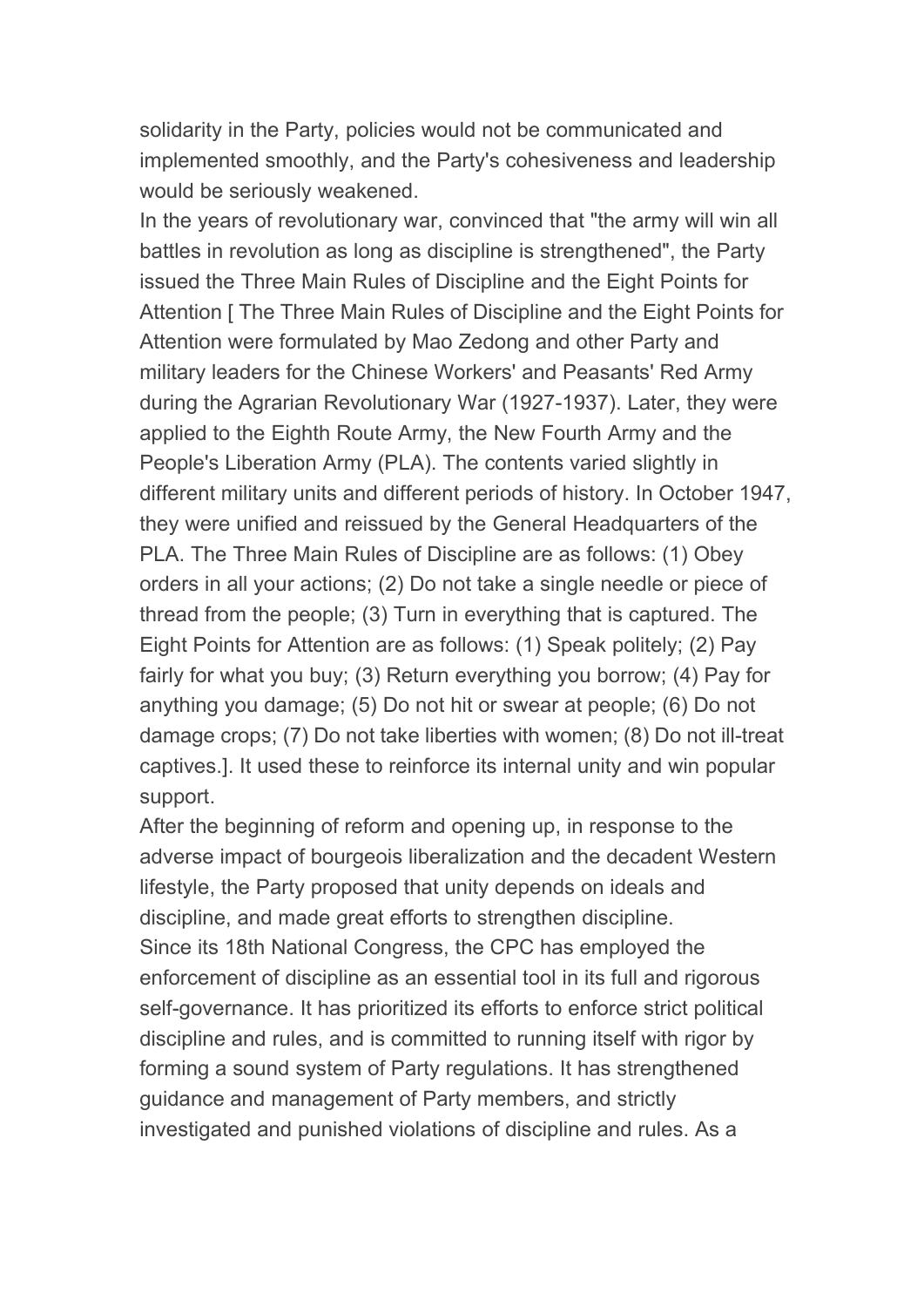result, the principle of observing the Party's constitution, discipline and rules has become more firmly established.

Strict discipline and rules and a sound organizational system ensure that the sophisticated machine of the Party runs efficiently, with all its parts well-coordinated, generating a powerful force.

## **The CPC ensures that its leadership is followed in all aspects of state governance.** As a governing party, the CPC

exercises governance and realizes its goals by establishing and improving the state governance system. By exercising leadership over departments running state power, and embodying its leadership in the design, setup and functioning of state power systems and institutions, the Party has effectively integrated its views with the will of the state.

The Party actively supports the work of the government in accordance with the Constitution and other laws. With the Party supervising officials and exercising leadership over staff, the CPC selects talented people of integrity and ability, and recommends candidates for leadership positions in government in accordance with statutory procedures. The Party exercises leadership over the state and society through the agencies of state power, and thus ensures that its decisions are implemented in the governance of the country. The Party establishes Party committees or Party leadership groups in government agencies, public institutions, people's organizations, social groups, enterprises and other entities, and places them under the unified leadership of the Party organizations at the next level up. The Party sets up and improves Party organizations in non-public economic entities and social organizations, to ensure that its leadership reaches all social undertakings.

Since its 18th National Congress, the CPC has further reformed Party and government institutions, and conducted thorough and systematic restructuring of the organization and management of the Party and the government. As a result, the Party's leadership system and the government's administrative system have improved, and the leadership of the Party and the government's capacity to deliver have been strengthened.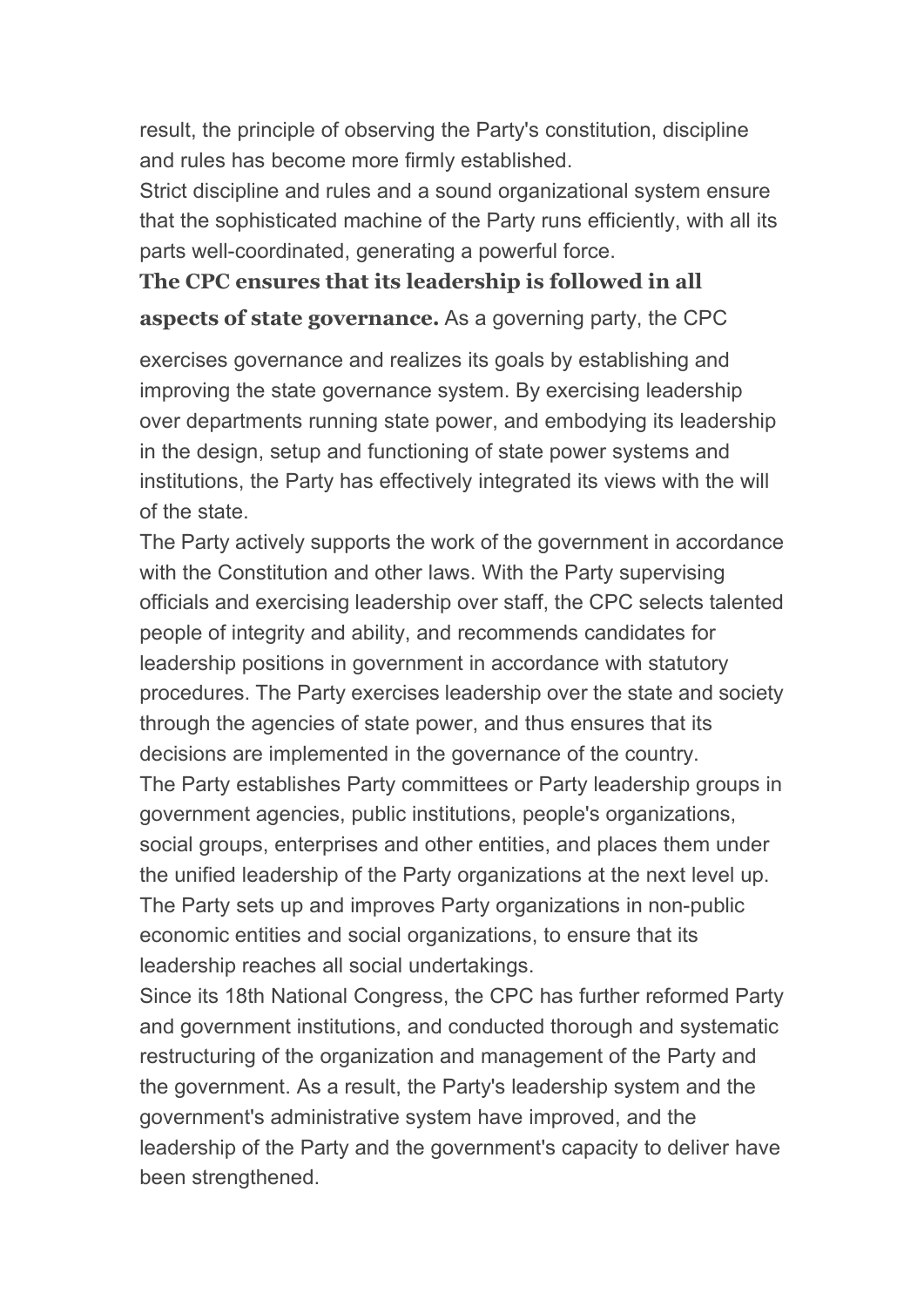The integration of the Party leadership's political strengths and the government's institutional strengths unites the Party, the government and the people behind shared goals, interests and aspirations. This generates a huge cohesive force, keeps internal differences to a minimum, and significantly raises the efficiency of state governance. This is a clear manifestation of the institutional strengths of socialism with Chinese characteristics.

## **The CPC ensures effective implementation of its policies through the rule of law.** Respecting and practicing the rule of law

are essential to good governance and the implementation of the Party's policies. The CPC is committed to law-based governance and always applies law-based thinking and approaches to consolidate its governing status, improve its approach to governance, and strengthen its governance capability.

During the New Democratic Revolution, the Party supervised the formulation and implementation of laws on land, marriage, labor, finance and other matters in the Central Soviet Area, the Shaanxi-Gansu-Ningxia Border Region and other areas under its rule. After founding the PRC, the Party applied its successful experience in introducing a new legal system in base areas during the New Democratic Revolution, and laid the foundations of socialist rule of law.

After the Third Plenary Session of the 11th CPC Central Committee, the Party reviewed the experience and lessons it had learned in building democracy and the legal system. It used this review to accelerate the implementation of socialist rule of law and establish law-based governance as the basic means of governing the country, and law-based exercise of state power as the basic tool for governance.

Since the 18th National Congress, to consolidate its position as the governing party and ensure lasting peace and stability, the CPC has emphasized the importance of the rule of law. Comprehensively advancing the rule of law is one prong of the Four-pronged Comprehensive Strategy. The Party provides guidance for legislation, guarantees law enforcement, supports judicial justice, and plays an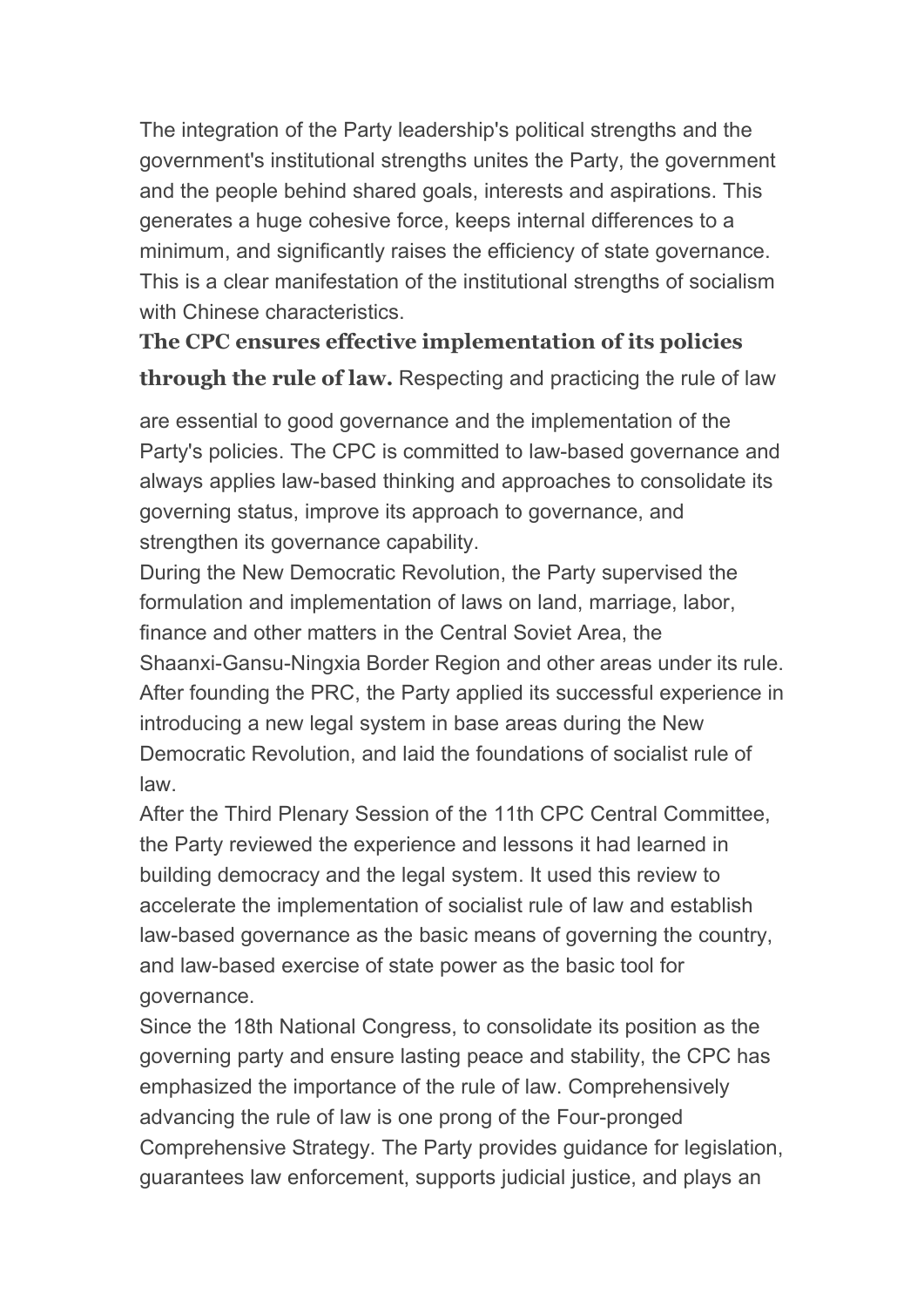exemplary role in abiding by the law. It holds that respecting the Constitution is essential to law-based governance. The Party is improving its working mechanisms for exercising law-based governance to ensure effective implementation of its policies through the law, and to modernize China's governance system and capacity.

#### **4. Pooling the Efforts of All Sectors**

The CPC is strong because it has always placed the united front in an important position. It has ensured great unity and solidarity, and balanced commonality and diversity. It has strengthened theoretical and political guidance, built broad consensus, brought together the brightest minds, and expanded common ground and the convergence of interests.

It has always consolidated and developed the broadest possible front, combining all the forces that can be united, mobilizing all positive factors, and pooling as much strength as possible for collective endeavors. The patriotic united front is an important means for the Party to unite all the sons and daughters of the Chinese nation, both at home and abroad, behind the goal of national rejuvenation.

## **The CPC has united with and pooled the efforts of all**

#### **sectors to defeat powerful enemies.** During the Great

Revolution (1924-1927), the Party actively called for cooperation with the KMT, which resulted in a nationalist revolutionary united front, striking a blow against foreign imperialist forces in China and ending the reactionary rule of the Northern Warlords.

During the War of Resistance Against Japanese Aggression, the CPC campaigned for a national united front. Workers, peasants, urban petty bourgeoisie, national bourgeoisie, overseas Chinese, and some landlords and compradors answered the call in various ways, waging an all-out people's war.

During the War of Liberation, the Party united all possible forces in both rural and urban areas, even among the KMT troops, forming the broadest possible people's democratic united front. The extensive support of so many parties was indispensable to the victory of the PLA in the three major campaigns and to the rapid success of the War of Liberation.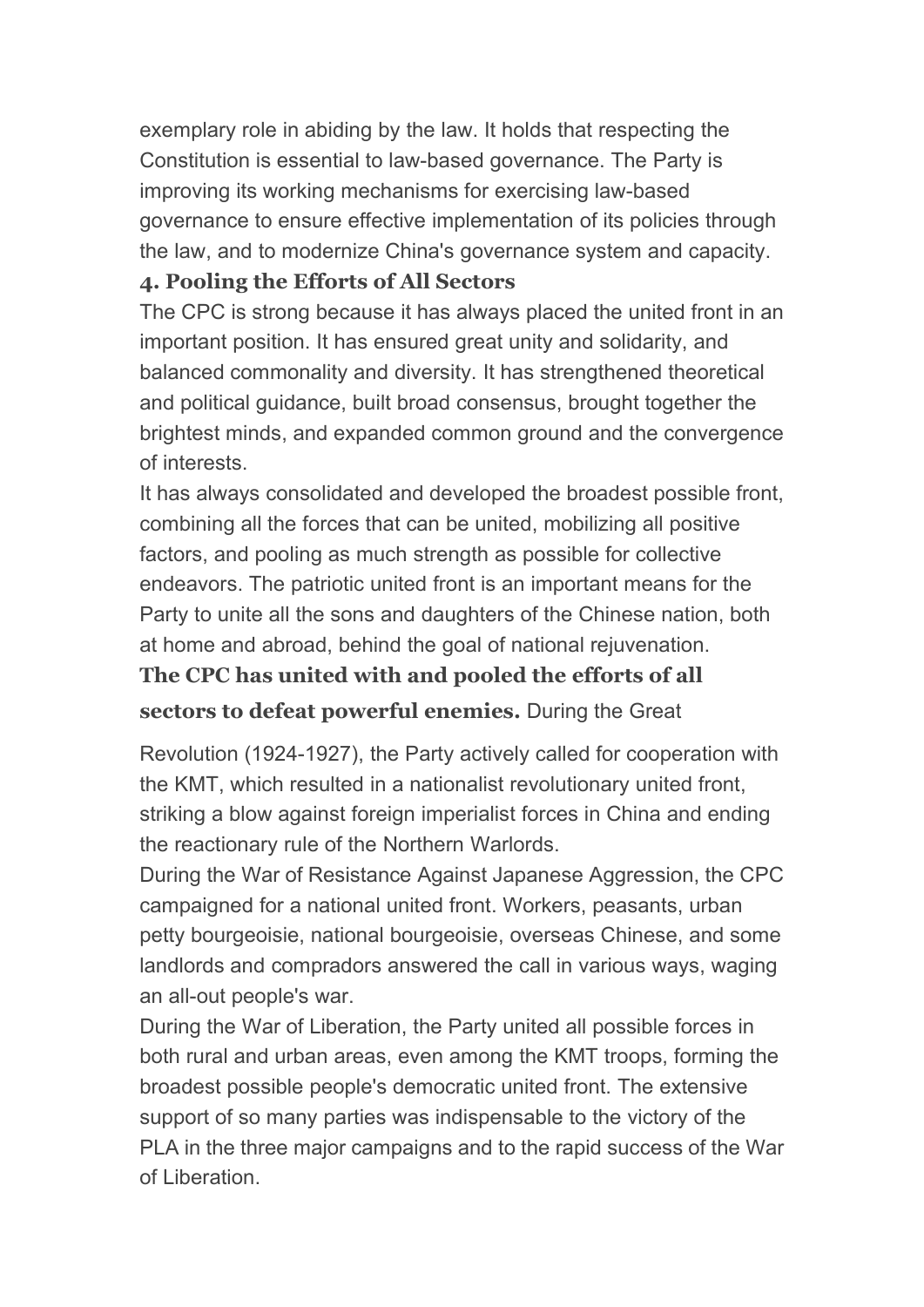# **The CPC has founded a people's government in which all parties participate.** During its Yan'an Period (1935-1948), the

Party proposed a "democratic coalition government", with CPC members, non-CPC progressives, and centrists each accounting for one third of the Shaanxi-Gansu-Ningxia Border Region government. This aroused great enthusiasm among all parties involved in the arrangement.

Shortly before the founding of the PRC, the Chinese People's Political Consultative Conference (CPPCC) was convened at the behest of the CPC. The CPC, the other political parties, the non-affiliates, people's organizations, and the PLA were all represented, as were various regions and ethnic groups and overseas Chinese. On behalf of some 400 million Chinese people, they engaged in a lively democratic debate and agreed on the terms for the founding of the People's Republic.

After the PRC was founded, the Party continued to maintain the people's democratic united front, involving participants from all walks of life in reconstruction.

After policies for reform and opening up were implemented, the CPC united workers, farmers, intellectuals, and other patriots, regardless of their party affiliation or ethnic background, expanding the patriotic united front and making it as broad as possible.Formed of all builders of socialism, patriotic supporters of socialism, and patriots who support the reunification of the country and the rejuvenation of the Chinese nation, the front represents a combined effort to achieve the rejuvenation of the Chinese nation.

#### **The CPC has formed a new political party system.** During the

long process of revolution, reconstruction and reform, the CPC, together with the other political parties and the non-affiliates, has formed a CPC-led system of multi-party cooperation and political consultation based on long-term coexistence, mutual oversight, sincerity and sharing weal and woe. This new model can truly, extensively, and consistently promote the interests of the maximum number of people of all ethnic groups and social sectors. It is effective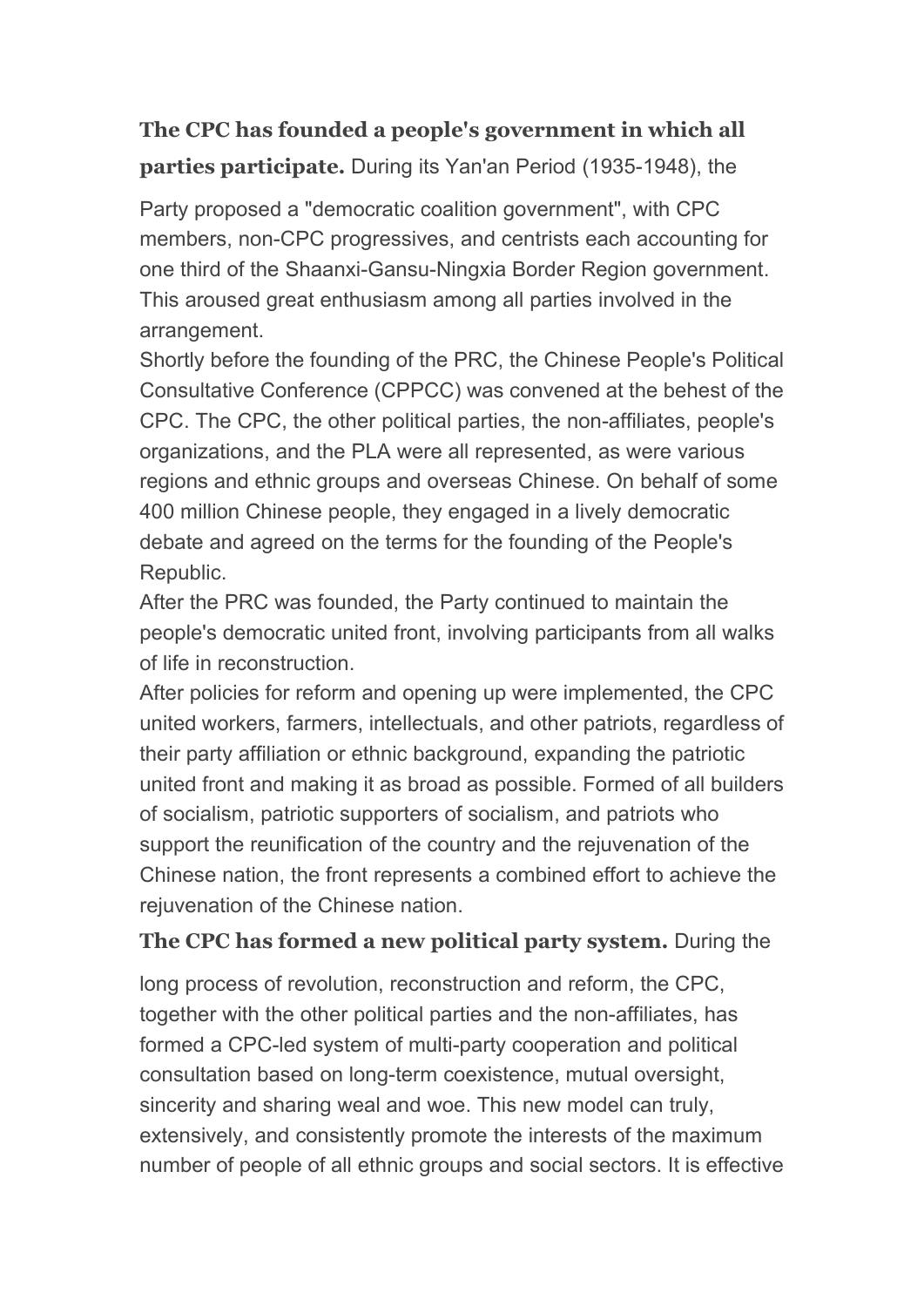in avoiding the drawbacks of the old political party system that stood for only a small number of people and interest groups, and it can prevent the frequent changes of regime caused by internal strife among political parties.

As the governing party, the CPC is willing and able to hear opinions, and accept scrutiny and criticism. As participants in socialism with Chinese characteristics, the non-CPC political parties function as advisors and assistants of the CPC, and play an active role in establishing the people's government and formulating important national strategies and policies. They have played a key role in devising and implementing national policies, laws and regulations. **The CPC has systematically inspired and rallied the people to work together and make progress.** Growing affluence and an

extended period of peace may breed mammonism, hedonism and self-centrism, leading to a weakening of resolve, a loss of fighting spirit, and a decline in social cohesion.

Always conscious of this, while promoting continuous progress in material terms, the CPC also attaches great importance to education in culture and ethics. It carries out systematic campaigns to encourage the general public to study the Party's theories, ideals, beliefs, and spirit, so as to strengthen guidance and create a positive atmosphere for social development, unity and progress. The CPC has stepped up education of young people, encouraging them to hold fast to its ideals and beliefs, carry forward the revolutionary spirit, and pass down revolutionary traditions. The Party works to ensure that they are on the right track when starting their lives. Thus, under the CPC's leadership, they will be able to safeguard the socialist country and pass it from generation to generation.<br>The CPC has gathered the strengths of overseas Chinese. Overseas Chinese are important members of the great Chinese family, and a vital force for the rejuvenation of the Chinese nation. The Party has united with and called on them to play their part in national revival. Overseas Chinese, with the motherland and hometown in their hearts, have given unstinting support to China's revolution, reconstruction and reform, and made a huge contribution to the development of the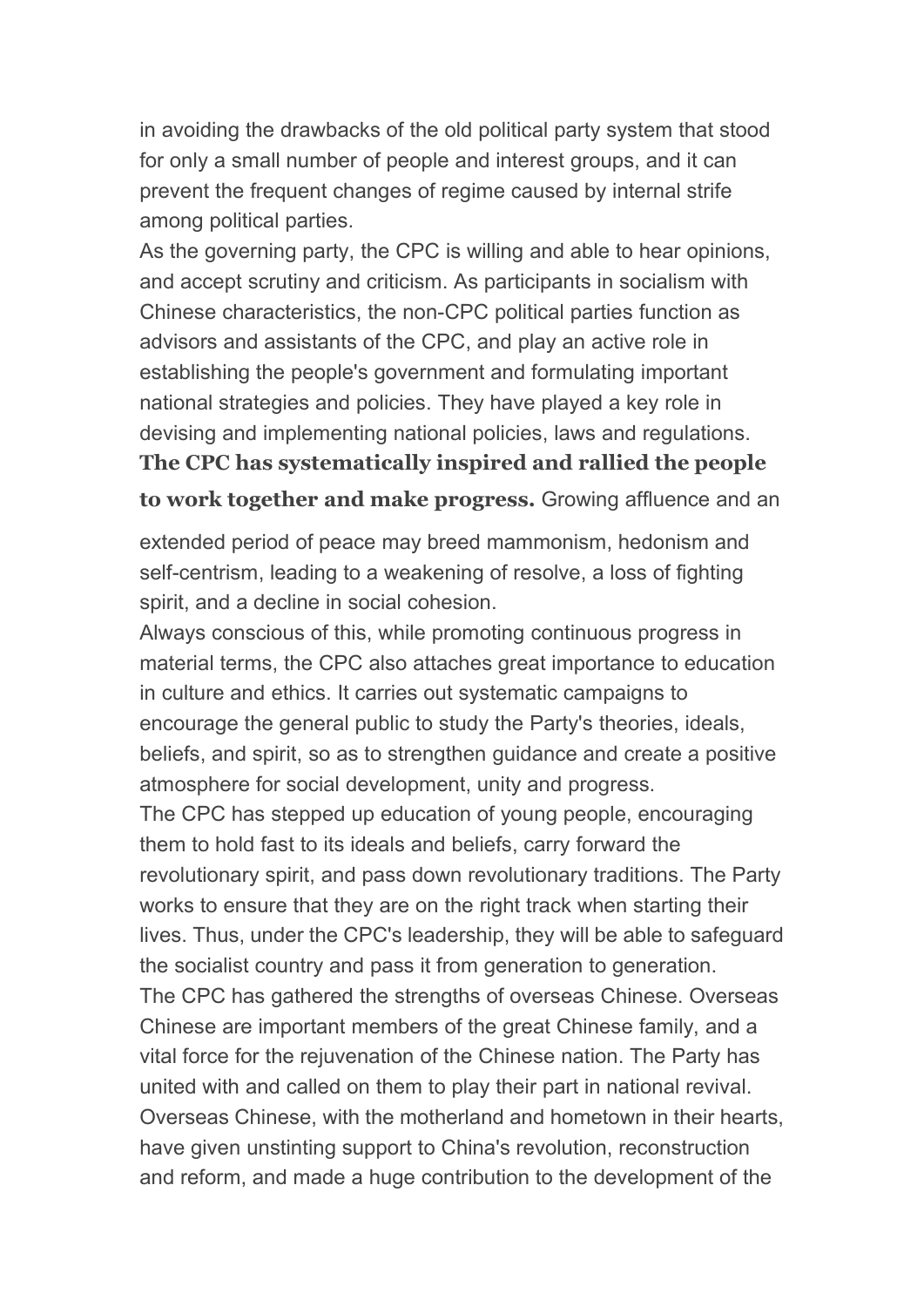nation, the reunification of the motherland, and the cooperation between the peoples of China and other countries. China's growing prosperity and national rejuvenation have given a great boost to their pride in the nation and sense of identity.

## **5. Fostering High-Caliber Party Officials**

With the CPC's political guidelines clearly defined, how officials carry out their duties makes a great difference to the performance of the Party. The CPC can realize its overall leadership over state affairs and in all sectors of society because a large number of high-caliber officials play their role to the best of their ability.

## **The CPC attracts progressive individuals.** For millennia,

dedicated progressives in China have demonstrated a deep concern for the country and the people. Today they are attracted to the CPC to realize their aspirations, as the Party's ideals, beliefs and principles are consistent with their values and goals.

In the early years of the CPC, a large number of young intellectuals left their well-off families and joined the Party in its struggle, ready to sacrifice their lives for the Chinese revolution wherever and whenever they might be called upon to do so.

During the Yan'an period, progressive individuals from every sector of society overcame great difficulties to make the testing journey from all parts of the country to Yan'an, where the CPC Central Committee was located. Many young patriots were willing to risk their lives to complete the journey.

After the founding of the PRC, many outstanding overseas Chinese scientists made great efforts to break through the Western blockade and return to China in order to work for the country.

Today's China, on the path to greater prosperity and development, provides an even larger arena for talented individuals to fulfill their aspirations.

Throughout history, the CPC has always been able to gather the most outstanding social groups, all dedicated to the nation's independence, the people's liberation and wellbeing, and the country's prosperity.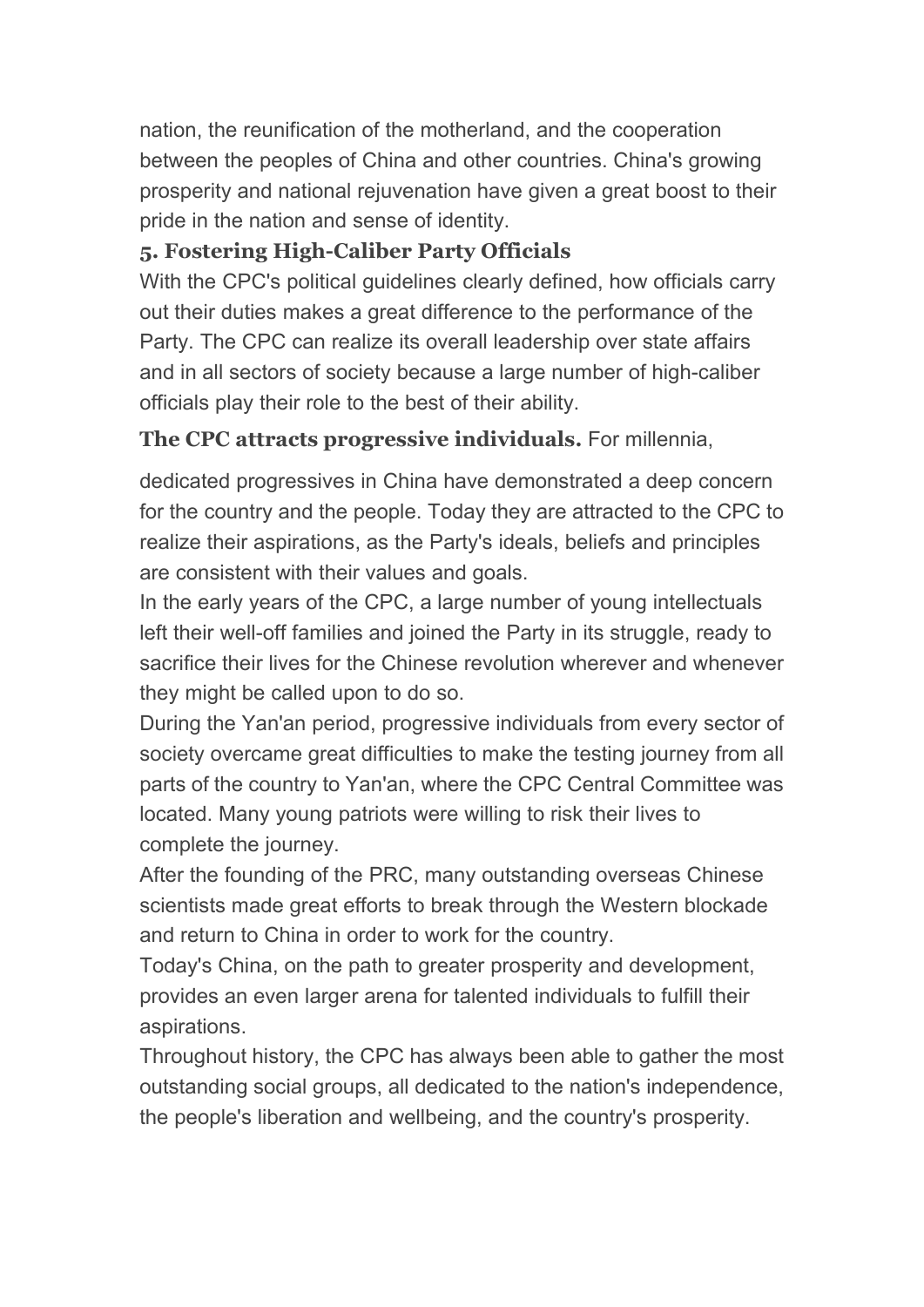#### **The CPC values talented and capable professionals.** Selecting

and appointing talent has always been of fundamental importance in advancing the cause of the Party and the people.

During the revolutionary war years, the CPC trained a large number of qualified officials who were loyal to the Party, brave and skillful in battle, and unafraid to sacrifice their lives.

After the founding of the PRC, as the CPC shifted its focus from rural areas to cities, and from war to reconstruction, it trained a cohort of officials who were politically solid and professionally competent. After the beginning of reform and opening up, to facilitate socialist modernization, the CPC began to select officials who were younger, better educated, more professional, and more dedicated to the revolution. A group of young officials committed to reform rose to positions of leadership.

Since its 18th National Congress, selecting and training officials, and tightening their discipline, have been key to strengthening the Party. The CPC has further clarified the standards and procedures for selecting officials for the new era, enabling a large number of outstanding candidates to emerge.

#### **The CPC selects competent officials and puts them to good**

**use.** Drawing on domestic and foreign experience, the CPC has

developed a comprehensive system for selecting, appointing, training, managing, evaluating and incentivizing officials, allowing competent officials to be identified and trained, then assigned to the posts where they are most needed.

The Party selects officials regardless of background, on the basis of both integrity and ability, with priority given to integrity. The Party appoints officials who are dedicated, impartial, upright, pragmatic and successful.

Qualified officials must be firm in their ideals and convictions, willing to serve the people, diligent in work, ready to take on responsibilities, honest and upright.

The recruitment of officials is based on the results of fair national exams and reviews.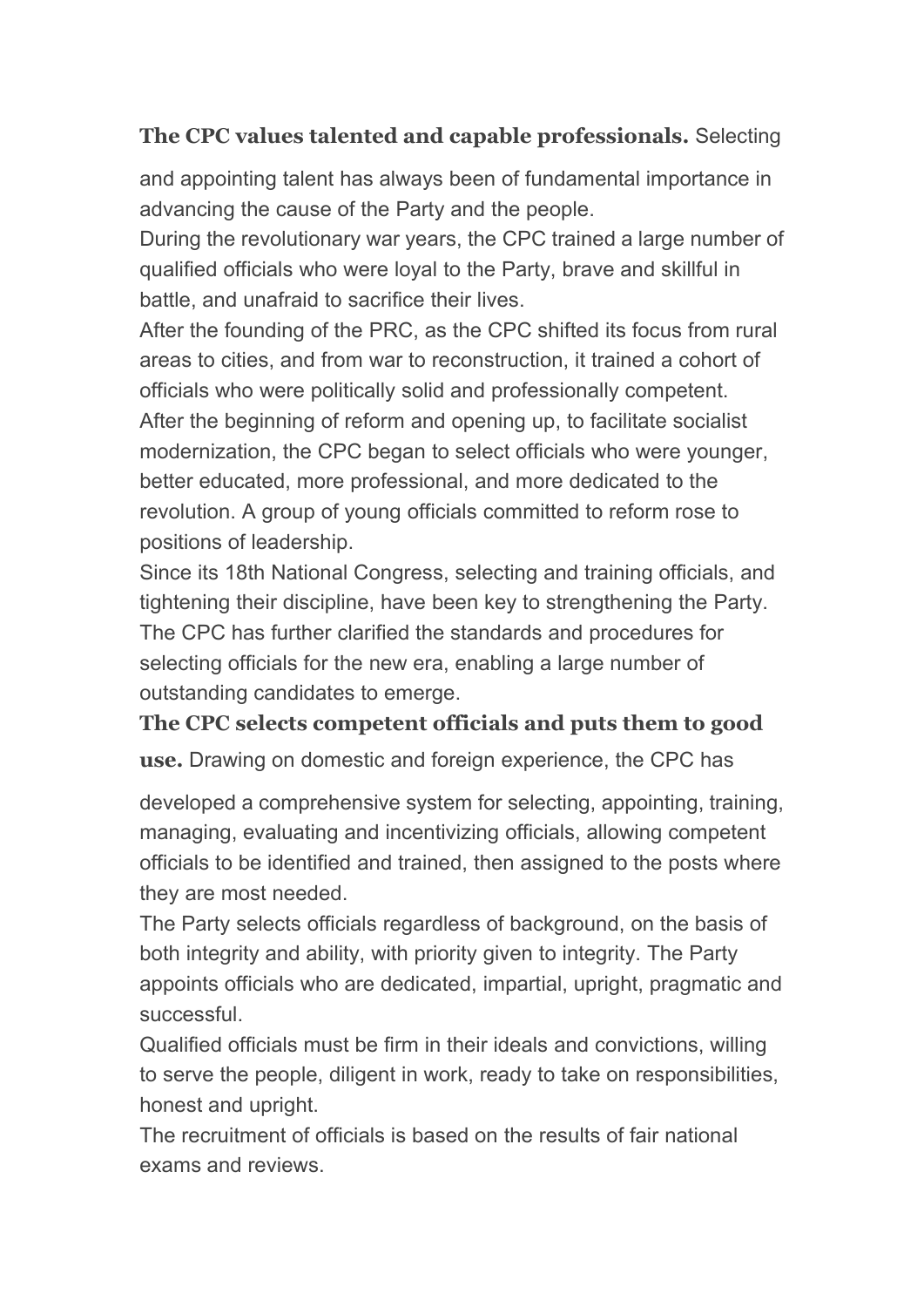The promotion of officials, based on the assessment of integrity, ability, diligence, performance and incorruptibility, follows strict procedures – recommendation by Party organizations, assessment by the public, oral inquiries, and group discussions. To prevent incompetent or even corrupt officials from being promoted, the Party has adopted the mechanism of Four Musts [ Before a proposed promotion is confirmed, the archives of the candidate must be reviewed; the report on personal information must be subject to investigation; feedback from discipline inspection and supervision departments must be reviewed; and details of reported misconduct must be subject to investigation. ] for the selection and appointment of officials at all levels.

To improve officials' performance, the Party provides them with training in various forms, including on-the-job training and assignment to temporary posts, rotating posts, and concurrent Party/administrative posts. The aim is to train competent and professional officials who are loyal, honest and upright.

Over the past hundred years, the CPC has grown into a towering tree with its roots spreading throughout China, drawing on a wealth of experience from Marxism and serving 1.4 billion people. The CPC Central Committee with its leadership core is the trunk of the tree, the Party organizations at all levels the branches, and 95 million Party members the leaves. The tree continues to grow with vigor and vitality, impervious to wind and storm.

# **IV. Maintaining Vigor and Vitality**

Forever young are the revolutionaries. The CPC has always been able to maintain vigor and vitality and stand at the forefront of the times despite the many hardships it has endured in the past hundred years. This is because it has constantly engaged in significant self-reform while leading the people in a great social revolution. To maintain its health and vigor, it exercises effective self-supervision, practices strict self-discipline in every respect, consistently pursues improvement, and advances with the times.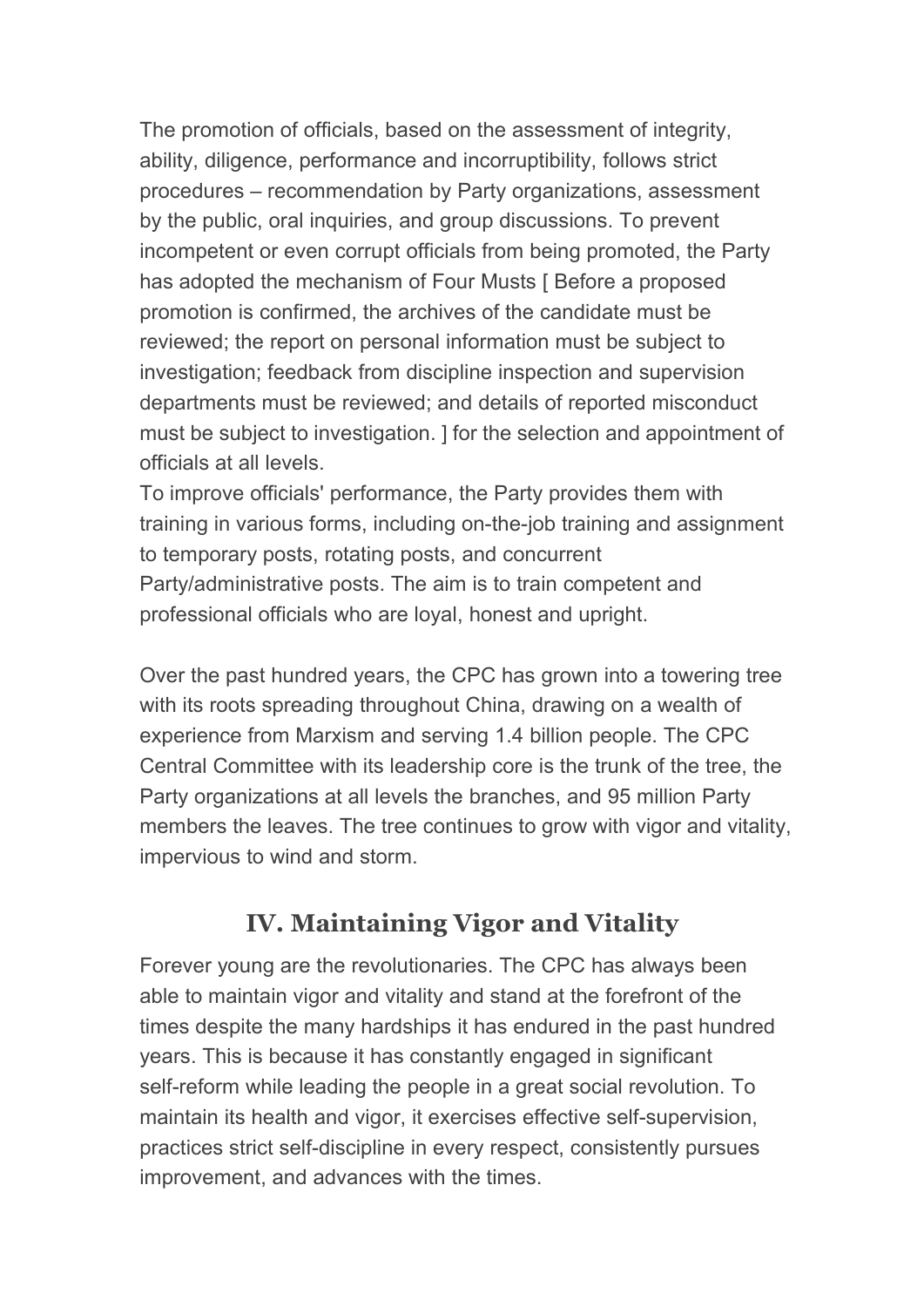#### **1. Upholding Intra-Party Democracy**

The CPC's advocacy and promotion of democracy is demonstrated first in its application within the Party. To achieve intra-Party democracy and create a political model characterized by centralism and democracy, by discipline and freedom, and by unity of will and individual initiative, the Party mobilizes all its members' dynamism and creativity in exploring the optimum models.

## **Advancing intra-Party democracy.** Upon its founding the CPC

specified provisions on criteria for full Party membership, Party organizations at all levels and Party discipline, which all embodied the principle of democratic centralism.

Some of the major decisions made by the CPC after the founding of the PRC included improving democratic centralism, making Party affairs transparent, establishing a system of Party congresses with a fixed term, and protecting and expanding Party members' democratic rights.

After the launch of reform and opening up, the Party made an important judgment – that "intra-Party democracy is the Party's lifeline".

Since its 18th National Congress, the CPC has stepped up efforts to strengthen intra-Party democracy.

The CPC Central Committee leads by example in passing on the Party's finest traditions and work styles and developing them at every level. It has created a more favorable environment for intra-Party democracy.

Democratic decision-making has been extended. The CPC Central Committee and the Political Bureau and its Standing Committee carry out in-depth research and solicit opinions from subordinate Party organizations and Party members before making major decisions and plans.

Reports to the Party congresses, documents of the plenary sessions of the Central Committee, other important documents and major decisions of the Party, and key measures for reform and development are drafted and issued after appropriate intra-Party consultations, in some cases amounting to several rounds.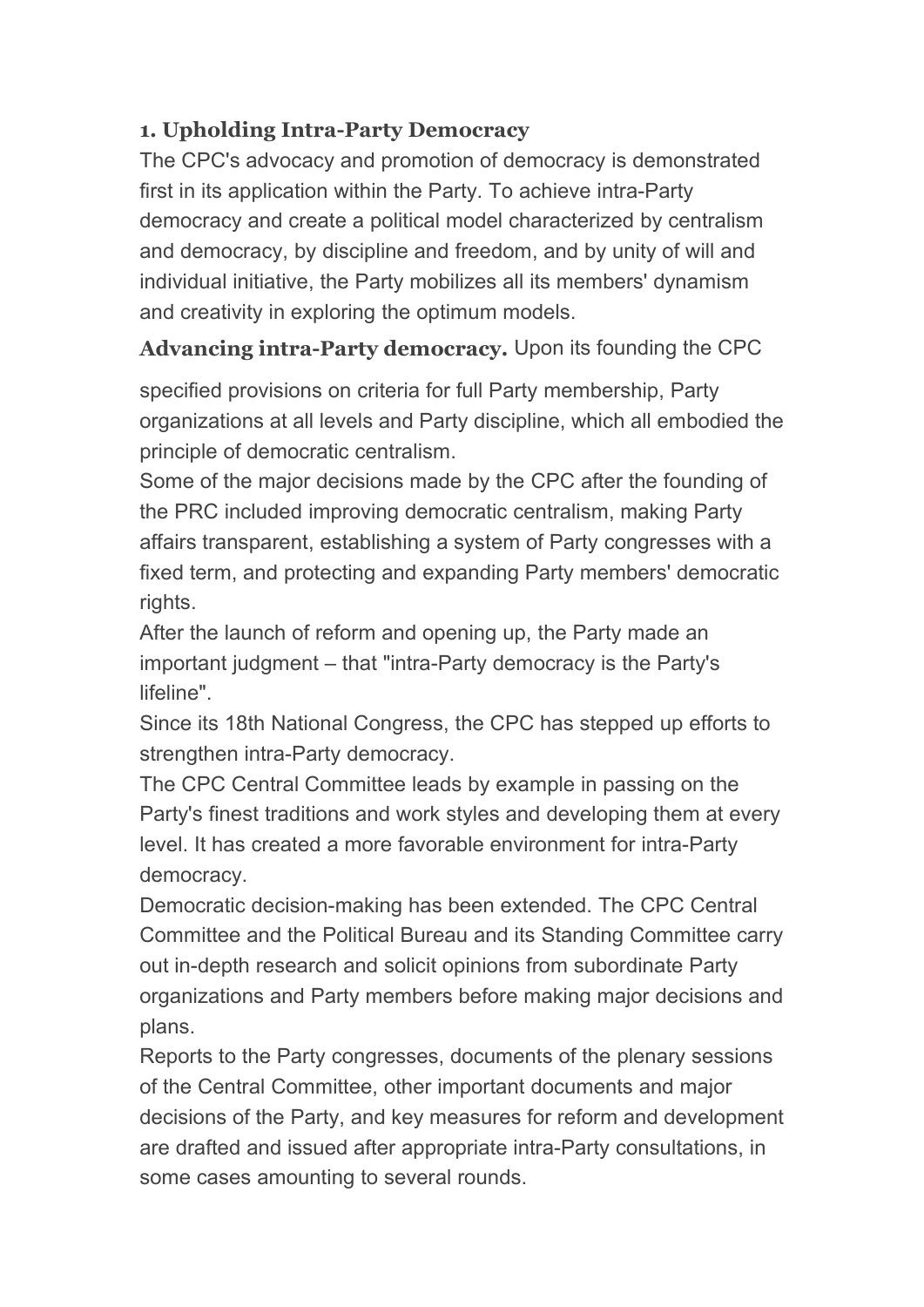A vigorous campaign has been conducted to regulate political activities and conduct within the Party. The Political Bureau takes the lead in holding meetings for criticism and self-criticism. Differences of opinions among Party leaders on policy and work can be discussed in pursuit of consensus.

With the Central Committee leading by example, intra-Party democracy in Party organizations at all levels has been constantly improved, intra-Party activities are more vigorous, and officials have taken the lead in practicing democracy in their work.

# **Respecting the principal position of Party members and protecting their democratic rights.** Party members play a

principal role in intra-Party democracy. All Party members, regardless of occupation, position, Party standing and age, enjoy equal status and equal rights in political activities within the Party. They have the right to attend relevant Party meetings, read relevant Party documents, and benefit from Party education and training, to participate in discussion on questions concerning Party policy at Party meetings and in Party newspapers and periodicals, to make suggestions and proposals regarding the work of the Party, and to participate in voting and stand for election.

Within the Party, democratic channels are open and unimpeded. Party members can express their views freely, frankly and honestly at Party meetings. Arguments over differences of opinions are encouraged. Much information from the grassroots is accurately conveyed to the upper levels through unblocked democratic channels. Genuine and extensive intra-Party democracy increases Party members' enthusiasm, initiative, creativity, and will to participate in intra-Party affairs, and pools their wisdom and ingenuity.

# **Applying intra-Party democracy in elections,**

## **decision-making, management and oversight.** The Party's

major decisions and plans are made after soliciting opinions from a wide range of Party members. The Party upholds collective leadership. Party committees at all levels combine collective leadership with individual responsibility based on the division of work.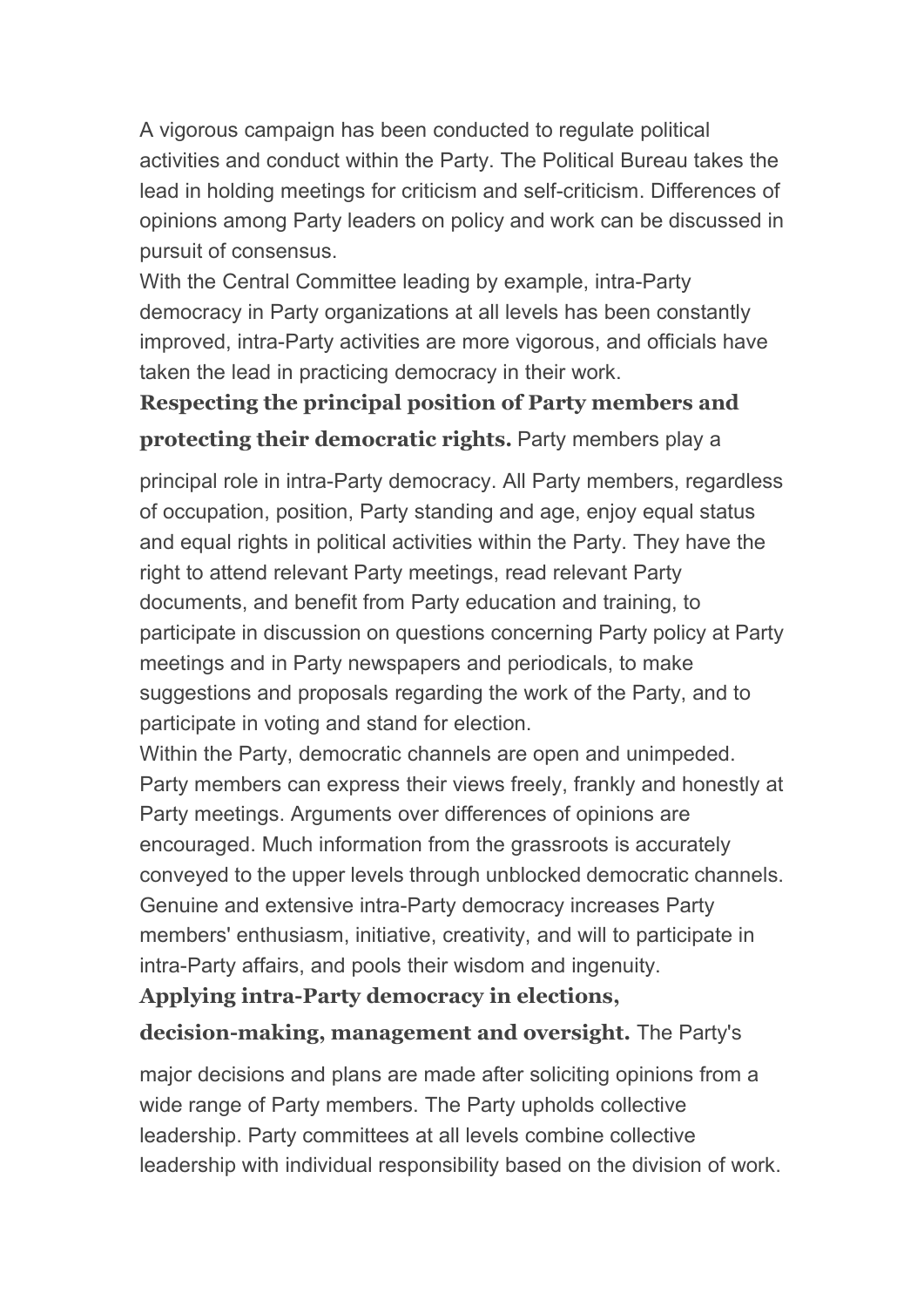Decisions on major issues are made after discussion in accordance with the principles of collective leadership, democratic centralism, pre-meeting reflection, and meeting-based decision-making, with the minority deferring to the majority.

The intra-Party election system has been improved. Delegates to Party congresses and members of Party committees at all levels are elected, and reflect the will of the electorate.

Continuous efforts have been made to strengthen internal oversight, focusing on leading Party organs and Party members in leadership positions, and particularly those holding principal positions in leadership teams.

In the selection and appointment of officials, democratic recommendation and appraisal is a basic step and an essential requirement. Intra-Party democracy at the grassroots is practiced in many forms, and direct elections are held by most primary-level Party organizations.

As the CPC is the governing party, its progress in intra-Party democracy exerts an important and positive influence on the state's politics, and on society and the economy. Party officials at all levels and Party members have vigorously advanced people's democracy by applying democratic ideas, habits, conduct and traditions fostered within the Party, influencing others and nurturing a democratic atmosphere in their own fields, enhancing the sense of democracy around them, and strictly abiding by the law and regulations.

#### **2. Correcting Mistakes**

In the course of leading China's revolution, reconstruction and reform to great success, the CPC has made mistakes and experienced setbacks. It has faced up to its problems and mistakes, and corrected them by upholding the truth. Through trial and error, it has grown stronger and better, and continues to lead the people forward.

The CPC openly confronts its shortcomings and errors. As a party in service of the people, it is not afraid of criticism of its shortcomings. It always retains what is right and corrects what is wrong, all in the best interests of the people. After the Great Leap Forward [ This refers to the socialist movement from the winter of 1957 to early 1960 that set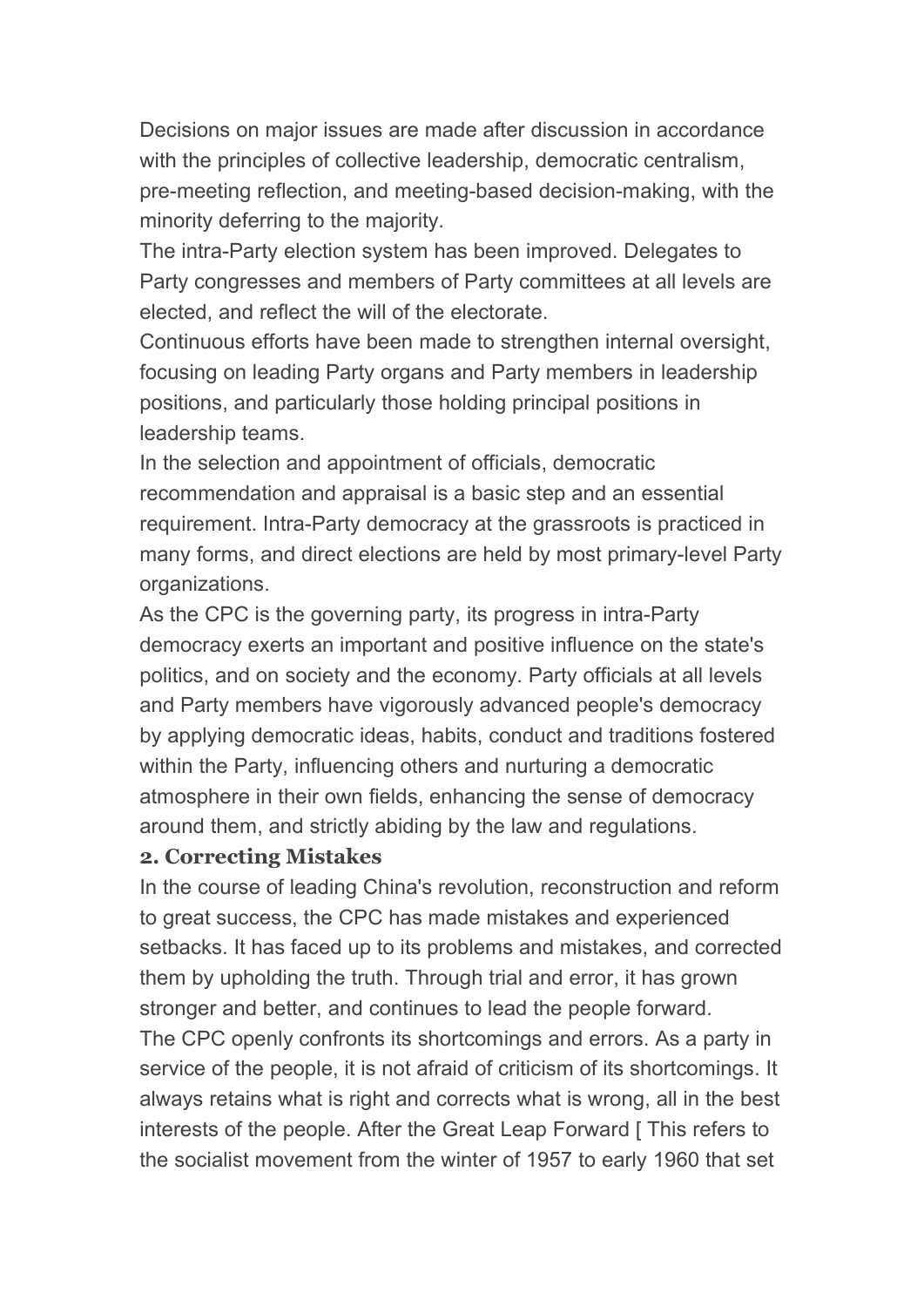unrealistic goals for industry and agriculture, with an overemphasis on speed. It reflected the people's urgent need for development, but failed to respect basic economic laws.], Mao Zedong offered to take responsibility for the mistake. The Party leadership explained to the other political parties and non-affiliates that the CPC and particularly its Central Committee should take the main responsibility for the error, and offered sincere self-criticism.

The attitude of a Marxist party towards its mistakes is an important means to gauge whether it can fulfill its responsibilities towards the people, and whether it is truly a capable organization. In the case of the CPC, as a large Marxist party it always acts in ways commensurate with its character, breadth of vision, and sense of responsibility. Seeking truth from facts, it remains open to criticism and suggestions, and this has won understanding and support from the public.

The CPC learns from its mistakes, and, while correcting them, presses on. It has the courage to do this precisely because it has a deep love for the people and a strong sense of its cause. It applies the fundamental principle of democratic centralism, and employs the powerful weapon of criticism and self-criticism. Honestly acknowledging its problems and mistakes, including those of its leaders, the CPC has always conducted careful analysis of root causes and taken resolute measures to correct them. Its mistakes, failures, and lessons, together with its successes, all serve as an invaluable textbook.

During the New Democratic Revolution, the CPC drew lessons from the failed Great Revolution and from its defeat in the KMT's fifth encirclement and suppression campaign. It subsequently led the Chinese revolution onto the correct path.

During socialist revolution and reconstruction, the Party corrected the mistakes of the Great Leap Forward and the Cultural Revolution [ This refers to the tumultuous political movement from May 1966 to October 1976 initiated by Mao Zedong and manipulated by two counter-revolutionary cliques under Lin Biao and Jiang Qing.It caused great harm to the Party, the nation, and the people.], and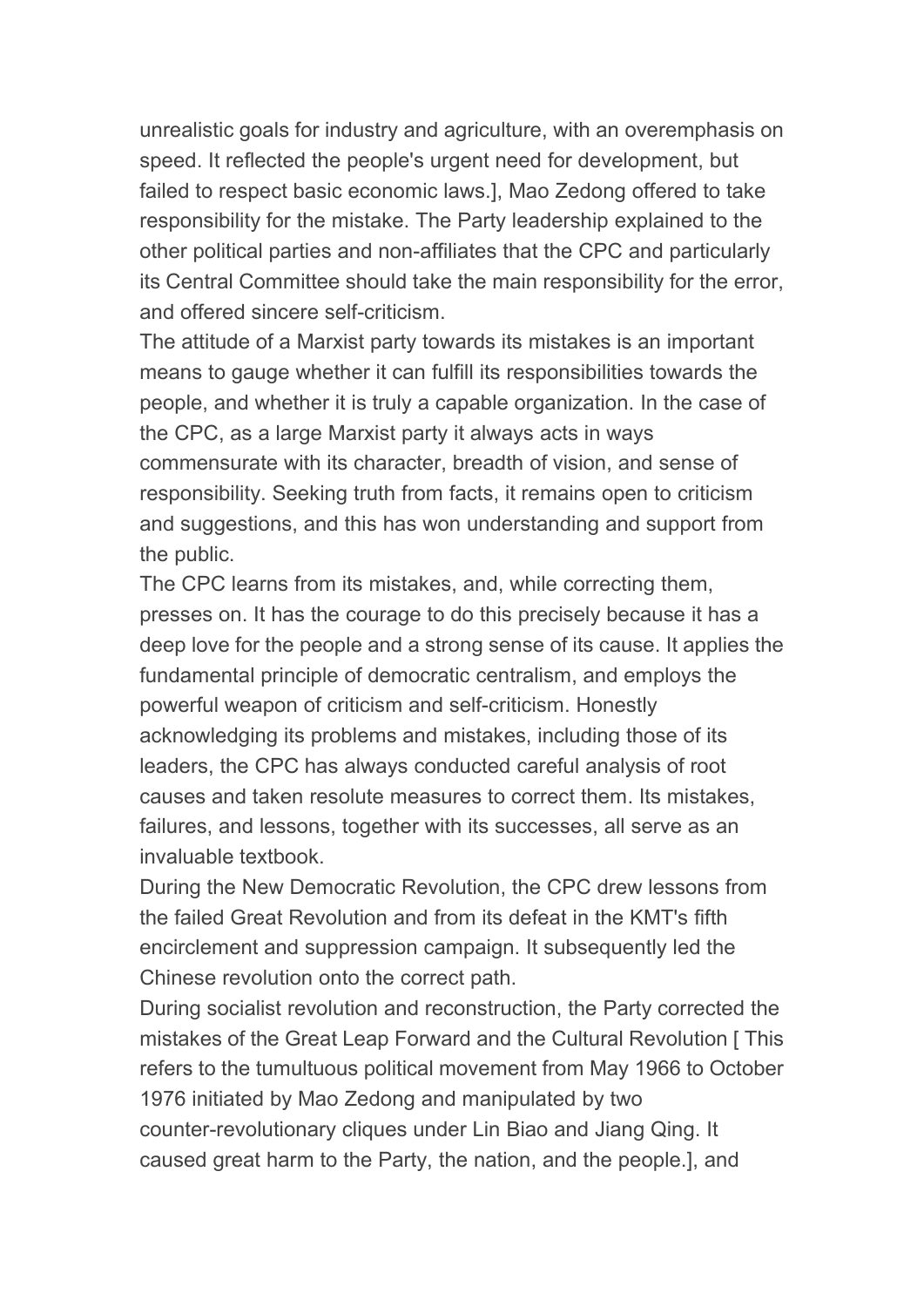conducted a comprehensive, in-depth review of the hard lessons it had learned, thus laying the groundwork for socialism with Chinese characteristics.

In the long-term fight against both Leftist and Rightist tendencies, the Party has made its position clear in the Resolution on Certain Issues

in the History of the CPC (released in 1945) and the Resolution on

Certain Questions in the History of the CPC Since the Founding of the People's Republic of China (released in 1981). The two resolutions

document grave problems and mistakes in the history of the Party. They analyze the root causes and draw objective conclusions regarding important historical events and figures. In this way the whole Party has come to a clear consensus on its past and thus grown stronger in unity.

Every political party makes mistakes. What matters most is whether it can learn from its mistakes and improve itself. The CPC is a great and glorious party that charts the correct course. This does not mean that it never errs, but that it adopts the correct approach to its mistakes, corrects them, and learns from them. To uphold truth and correct any mistake is the Party's approach to always serving the people and putting people first.

#### **3. Protecting the Party's Health**

In revolution, reconstruction and reform, the CPC has been and will be confronted with all kinds of tests, including temptations from the outside world. Any slackness in enforcing Party self-discipline or any negative shift in its members' thinking and behavior will erode its health. With that in mind, the Party takes resolute measures against all phenomena that may undermine its integrity and progressive nature. It treats any signs or symptoms of disease as soon as they appear and promptly removes any virus or tumor identified in order to protect its health.

#### **Maintaining the vitality of Party members.** As Party members

play the primary role in implementing CPC programs and activities, the Party attaches great importance to strengthening its membership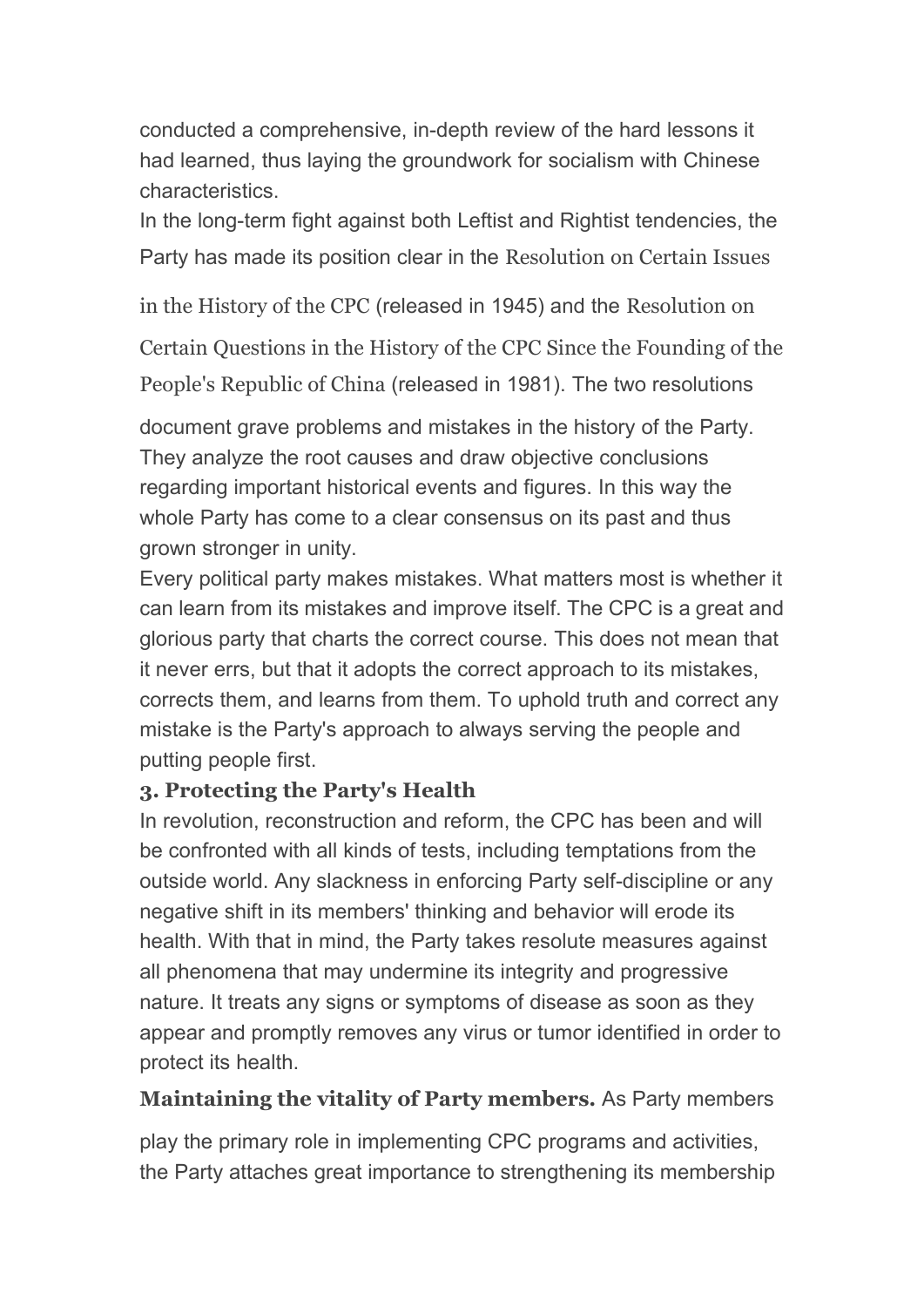in both quantitative and qualitative terms and making them a strong and united contingent of staunch Communists. In all historical periods, in the light of changing circumstances, the Party has given particular attention to replenishing its ranks by admitting progressive people from all sectors of society, so that it always represents the fundamental interests of the people. Although the eligibility and procedures for Party membership have varied in different periods, the requirements for Party members always remain high and procedures for joining the Party always remain rigorous. Personal status, level of education and financial background are irrelevant to qualification for CPC membership, but political and moral requirements are strict. An applicant must go through stringent procedures and undergo rigorous education and observation for a probationary period before becoming a full member.

The CPC considers it imperative to strengthen the education and management of its members, regardless of their origins and background, to forge resolute Communists. Every Party member, irrespective of position, must join a branch, group, or other given unit of the Party. They must participate in the regular activities of the Party organizations, place themselves under the scrutiny of people both within and outside the Party, and engage in criticism and self-criticism.

In addition to regular education and day-to-day management, the CPC also carries out themed education programs focusing on the situations and tasks that it faces in any given period, and on the prominent problems that confront its members. The Party gives priority to improving its conduct and regards this as a major issue that has a direct impact on its prospects of winning or losing public support and on the very survival of the Party. To forever maintain its close ties with the people, it applies resolute and effective measures to prevent or punish any action that creates barriers between the Party and the people or infringes on their interests.

The Party is mostly composed of sound and committed members, yet it is inevitable that some of them may become fainthearts, dissidents, corrupt elements, or traitors. To its underperforming members the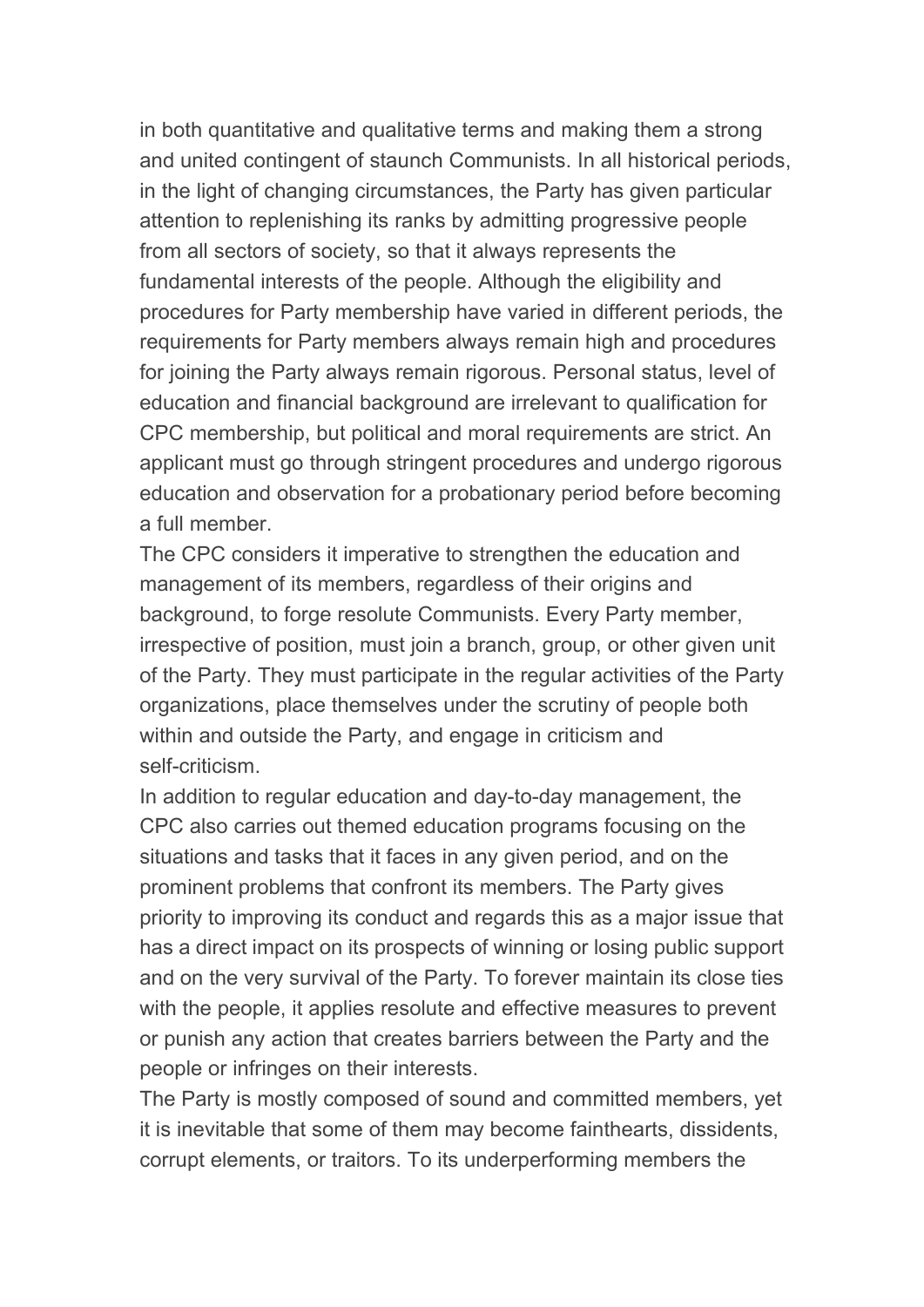Party sounds a warning and instructs them to rectify their conduct in a timely manner; it resolutely expels those with serious failings.

#### **Panel 3 Maintaining Integrity of Party Organizations**

In the Rectification Movement from the second half of 1951 to the spring of 1954, 410,000 out of 6.5 million members were expelled from the Party or urged to withdraw

In the Rectification Campaign from 1983 to 1987, through membership registration and management by Party organizations, nearly 33,900 members were expelled from the Party, 90,000 were denied registration, 145,000 had their registration suspended, and 184,000 were subjected to disciplinary sanctions such as probation within the Party, removal from a position within the Party. recommended removal from a position outside the Party, waming, and severe waming.

The Party Member Re-registration in 1989 and 1990 involved 3.75 million Party members working in central and local departments. In this process, appropriate action was taken against substandard members, who represented a very small minority, and disciplinary sanctions were imposed on members who had violated Party discipline.

Between the Party's 18th National Congress in November 2012 and May 2021. 4,089,000 people were investigated by disciplinary and supervisory departments across the country, 453 of whom were senior officials. Among those investigated, 3.742.000 were given Party disciplinary and/or administrative sanctions.

#### **Strengthening checks and scrutiny over the exercise of**

**power.** The mandate of the CPC comes from the people and must

be exercised in the interests of the people. The Party is always soberly aware of this. Upon its founding, the Party stipulated that the finances, activities and policies of local committees would be supervised by the Central Executive Committee. During the War of Resistance Against Japanese Aggression, the Party made it clear that only under public scrutiny could a government be clean and efficient. Soon after the founding of the PRC, the Party set up commissions for disciplinary inspection and the state established supervisory departments at the central and local levels to bring officials under closer scrutiny, especially those in senior positions. Since the beginning of reform and opening up, the Party has actively pressed forward with reform of the system of Party and state leadership, improving the mechanisms for deliberation and decision-making within Party committees, and establishing and improving a framework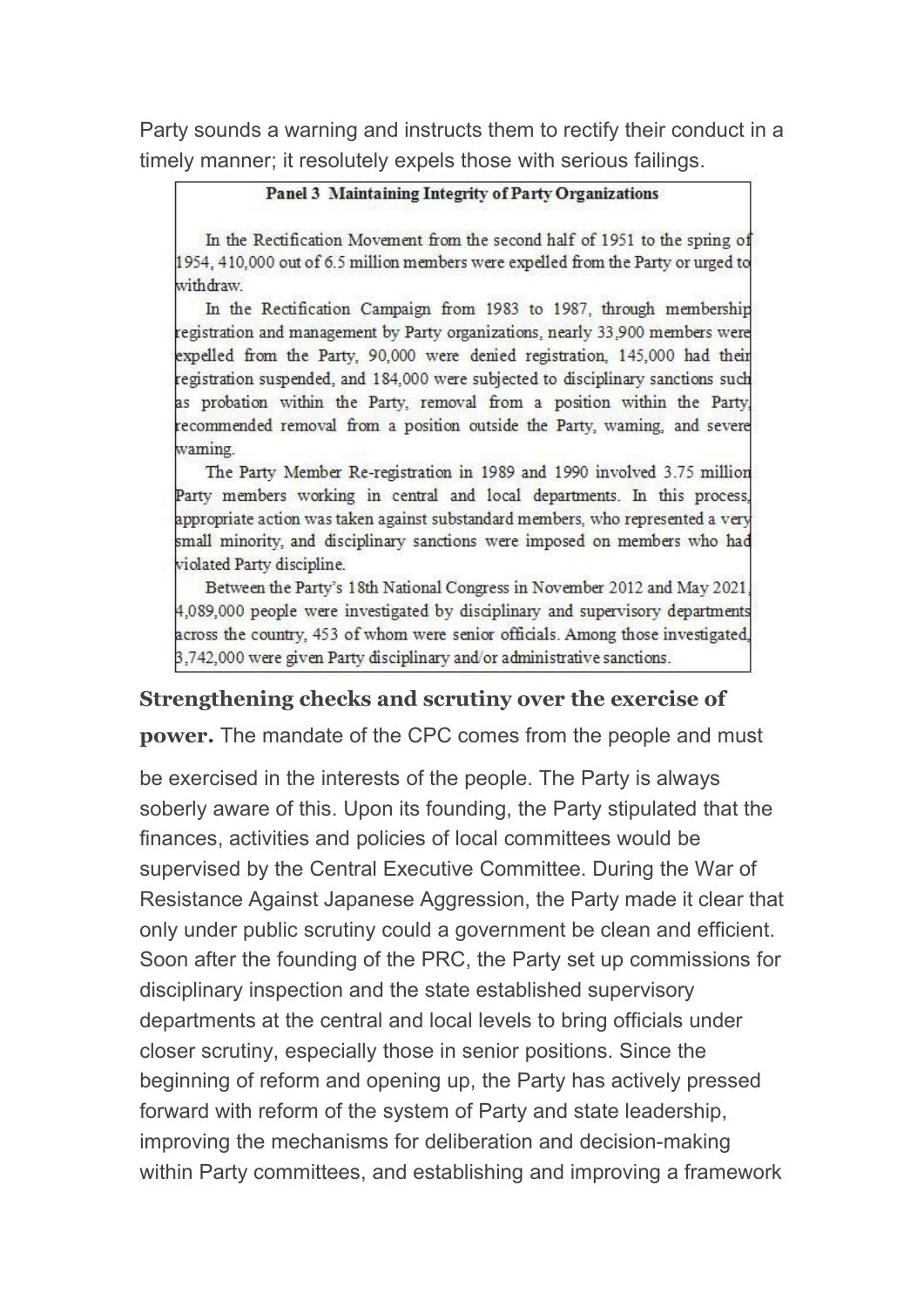for the exercise of power under which decision-making power, executive power and supervisory power are mutually exclusive but are coordinated with each other. Since its 18th National Congress, the CPC has been strengthening checks on and scrutiny over the exercise of power as an important part of its full and strict self-discipline.

Focusing on confining the exercise of power in an institutional cage, the Party gives prominence to scrutiny of the "key few" – the principal members of the leadership teams at all levels. It is improving its regulatory system for internal oversight, the priorities being the introduction of provisions on tours of disciplinary inspection and the regulations on internal scrutiny. While strengthening the deterrent role of disciplinary inspection, the Party has launched massive inspection campaigns and dispatched resident disciplinary inspection agencies to the central-level departments of the Party and the government. It works to extend reform of the national supervision system and integrates intra-Party oversight with oversight by state organs, democratic oversight, judicial oversight, public oversight, and oversight by the media, to ensure that power is exercised under public scrutiny.

**Resolutely combating corruption.** Corruption is a major threat to

the Party's survival. The CPC is fully aware of the harm that corruption can do and tolerates no corruption. At its very beginning, the Party cautioned that it must stay keenly alert to the entryism of corrupt elements, and vowed to resolutely expel bad elements and fight against negative trends. In the early years of the PRC, the Party launched the campaign against the "three evils" of corruption, waste and bureaucratism within Party and government institutions. In particular, the death penalties imposed on Liu Qingshan and Zhang Zishan, both of whom had performed with great merit in the revolutionary war but later degenerated into major embezzlers, sent a shockwave through the whole Party.

Since its 18th National Congress, facing a situation where corruption had been a growing problem in the Party for some time, the CPC has demonstrated its commitment to resolute action. It would rather offend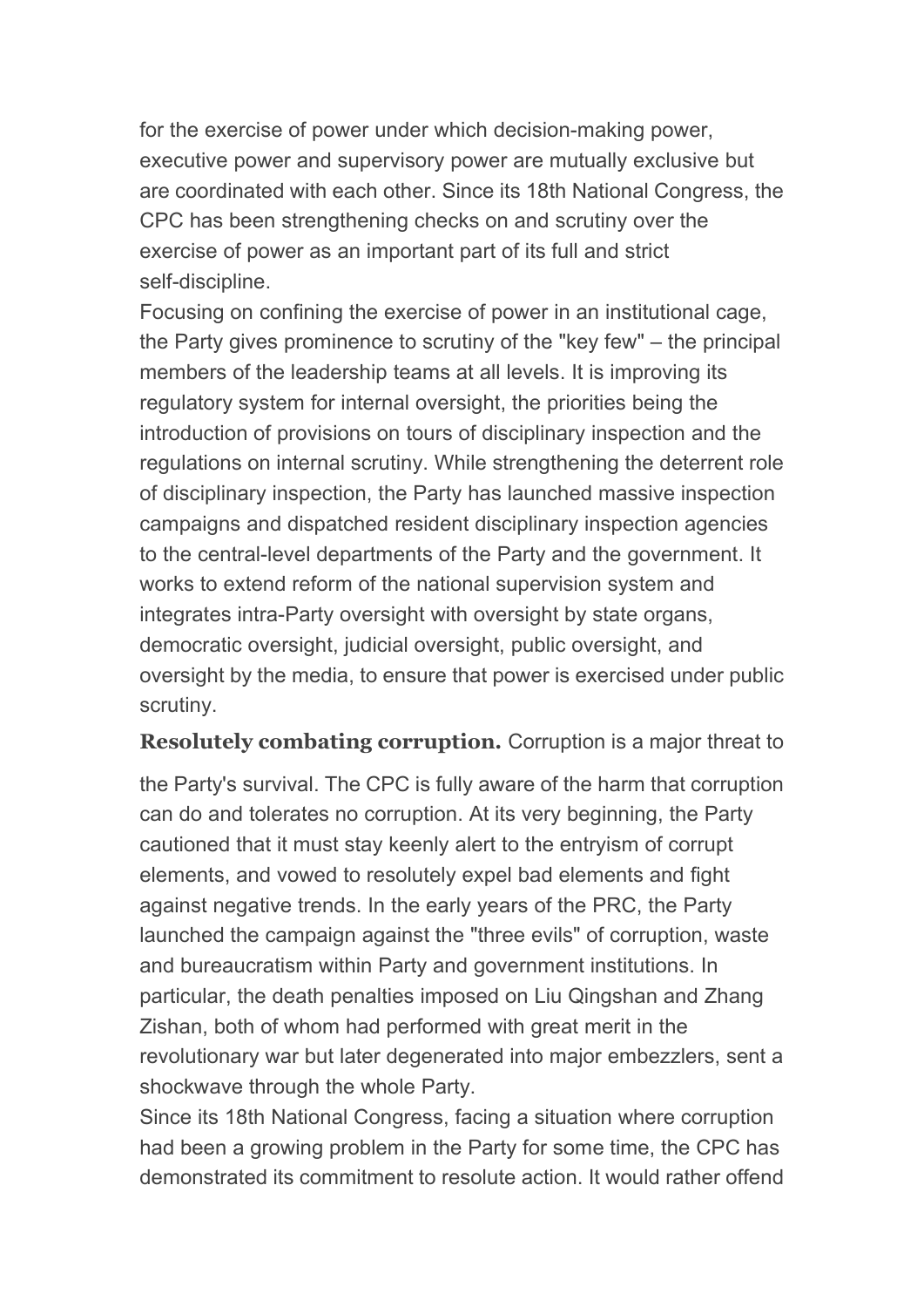a few thousand corrupt officials than fail to live up to the expectations of 1.4 billion Chinese people. It has remained firm in its determination and demonstrated great courage in combating corruption. Just as heavy doses of medicine are needed to treat serious disease, stringent measures must be applied to address serious corruption. To this end, the Party has allowed no safe haven, left no ground unturned, and shown no tolerance in fighting corruption. It has taken firm action to "take out tigers", "swat flies", and "hunt down foxes". [ Tigers and flies respectively refer to high-ranking and petty officials guilty of corruption, while foxes refer to corrupt officials who have fled abroad. – Tr.] To form a powerful deterrent it has punished corruption with decisive measures and overwhelming severity. At the same time it has taken a systemic approach to addressing both the symptoms and root causes of corruption, ensuring that officials do not dare to be, are denied the opportunity to be, and have no wish to be corrupt. As a result, a crushing victory has been won in the anti-corruption campaign and the success has been consolidated. In resolving the issue of corruption, a persistent problem in governance at all times and across the globe, the Party has adopted an uncompromising attitude and taken concrete actions.

#### **Preventing the formation of an entitled elite in the**

**Party.** The CPC has drawn profound lessons from examples of

failure or ineffective leadership of political parties or states throughout history and across the world. It is always strict with itself, with its Central Committee, and with its senior officials. In the years of revolutionary war, the Party's top leaders and other officials at all levels stood together with the rank and file through thick and thin, forming an invincible force. After the founding of the PRC, the Party adopted rigorous measures to bring senior officials under closer scrutiny. In the early years of reform and opening up, it set out provisions delimiting the legitimate privileges of senior officials, and emphasizing that they must take the lead in carrying forward the Party's fine traditions. Since the 18th CPC National Congress, the Central Committee has played a model role in strictly observing its Eight Rules [ The Eight Rules were set by the Political Bureau of the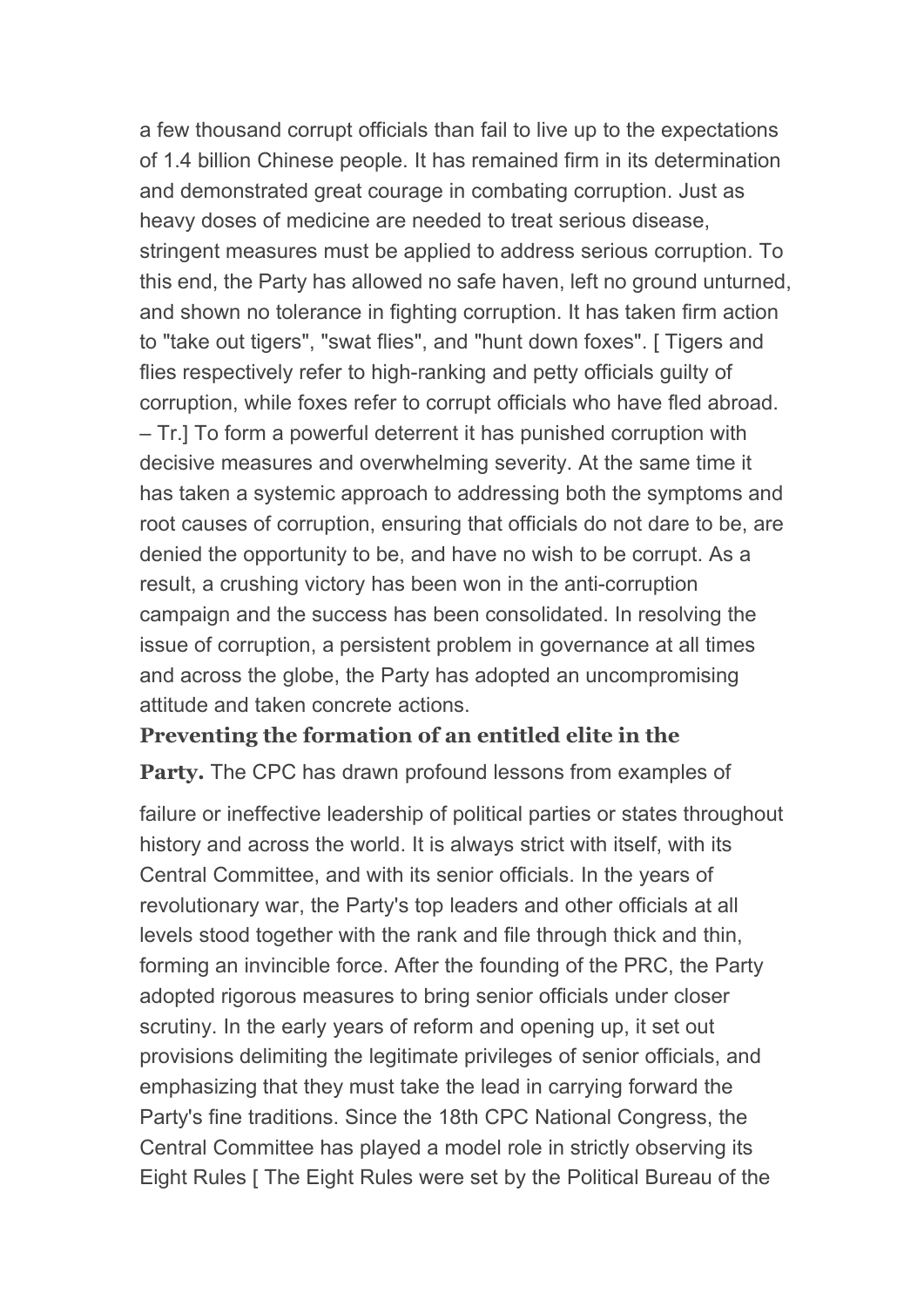18th CPC Central Committee to urge all officials to improve their ways of doing things and maintain close ties with the people. They are summarized as follows: improving investigation and fact-finding trips, streamlining meetings and other activities, reducing documents and briefings, standardizing arrangements for visits abroad, improving security procedures, improving news reports, imposing restrictions on publishing writings, and practicing diligence and frugality.]. It opposes corruption and the Four Malfeasances [ The Four Malfeasances refer to the practices of favoring form over substance, bureaucratism, hedonism, and extravagance.], as well as any sense of entitlement and the inclination to act on it. It has issued a series of rectifying measures on the assignment of offices, official vehicles, and immediate staff, and on spending in the performance of official duties, with the goal of strictly delimiting the privileges of officials, especially senior officials. All of this has led to a complete change in the whole ethos of the Party and society. As a result, the Party has boosted the faith of its members and the people, and enhanced its image and authority in their hearts.

#### **4. Promoting Study and Review**

The CPC is a capable party. Over the past hundred years, it has led the people to numerous great achievements: defeating the many and strong with the few and weak in war, maintaining rapid economic growth and lasting social stability, and turning the impossible into the possible again and again. The reasons that the Party has been able to stand in the forefront of the times, respond to complex circumstances, and complete arduous tasks, are twofold. One is its emphasis on study and review; the other its commitment to drawing on good experience from other countries to strengthen its own capability for revolution, reconstruction and reform.

The CPC is a learning party. Its nature and mission require it to devote attention to learning, be adept at learning, and continue to learn. Facing developments and changes in its circumstances and tasks, the Party has always been modest, learning from the people, from experience, from history and from other countries.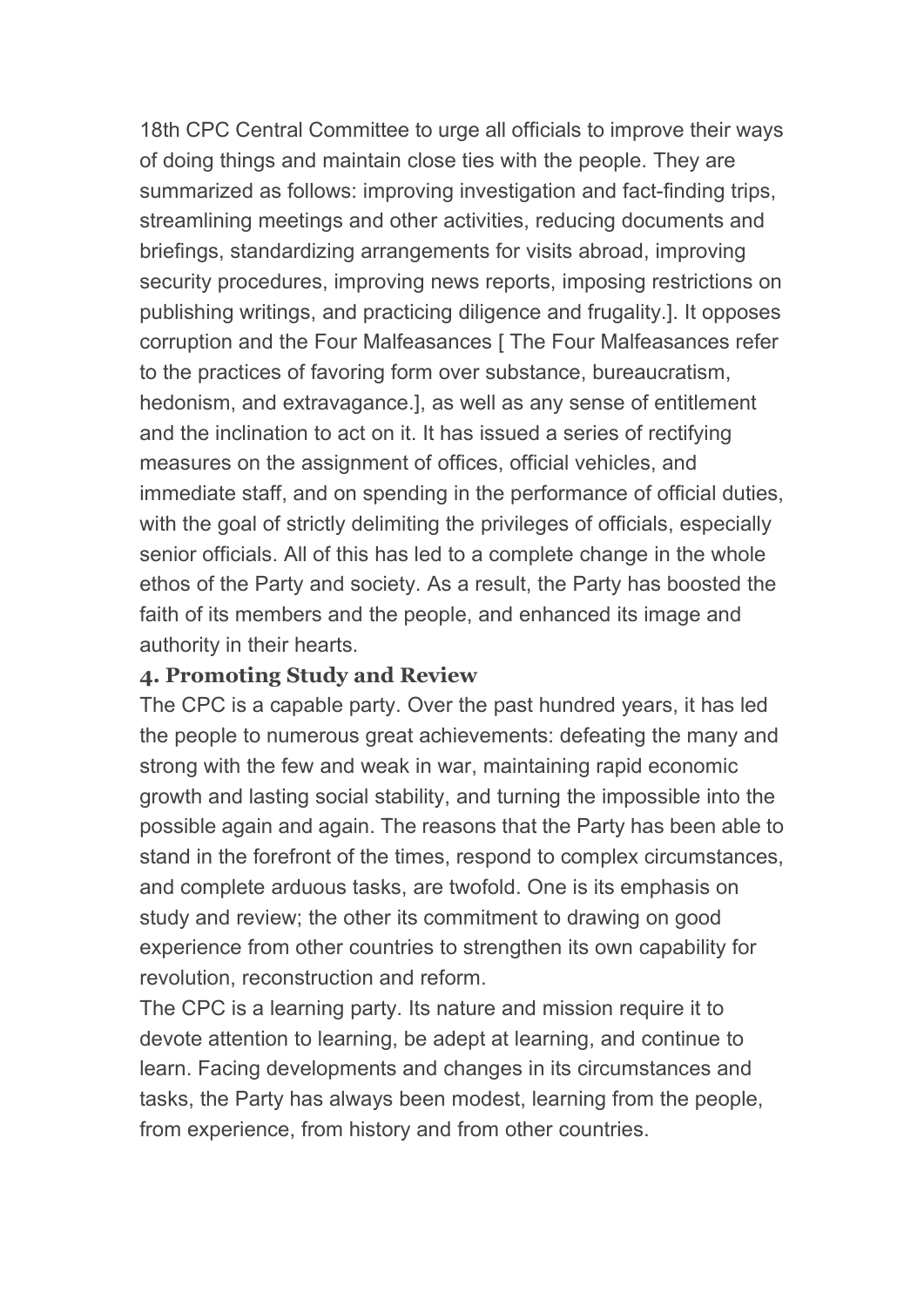In the years of revolutionary war, it was by learning that the Party found the correct path for the Chinese revolution. After the founding of the PRC, it was by learning that the CPC was able to quickly restore the economy, winning praise and respect from those doubting its ability. After the launch of reform and opening up, it was by learning that the Party opened up the path of socialism with Chinese characteristics. In the new era of surging modern information technology and a complex domestic and international landscape, the Party has set a major task – to develop itself into a learning, service-oriented, and innovative Marxist governing party, launching campaigns to encourage learning within the Party to strengthen its ability in governance.

The CPC gives priority to learning by officials, particularly those in leading positions, through which it has cultivated a strong contingent of individuals capable of leading the Party, governing the country, and commanding the military. The Political Bureau of the CPC Central Committee has a system of regular group study sessions [ Under this system, the general secretary presides over each session and delivers a speech, and all members of the Political Bureau attend the session. Experts and academics are invited to give lectures on issues relating to the economy, politics, history, culture, society, science and technology, military affairs, foreign relations, and other subjects. The Political Bureau of the 18th CPC Central Committee held 43 group study sessions. By July 30, 2021, the Political Bureau of the 19th CPC Central Committee had held 32 group study sessions.], playing an exemplary and leading role for the whole Party. There is also a system of study groups for leading officials, under which Party committees and Party leadership groups at all levels hold study sessions on different topics on a regular basis. Various activities are organized to educate Party members on the current situation and the Party's targeted policies. Training on a large scale and at multiple levels is conducted by central and local Party schools or schools of governance. This requirement for learning and being able to learn has enabled the Party to adapt to changing circumstances, foster new ideas, acquire new skills and solve new problems. It is through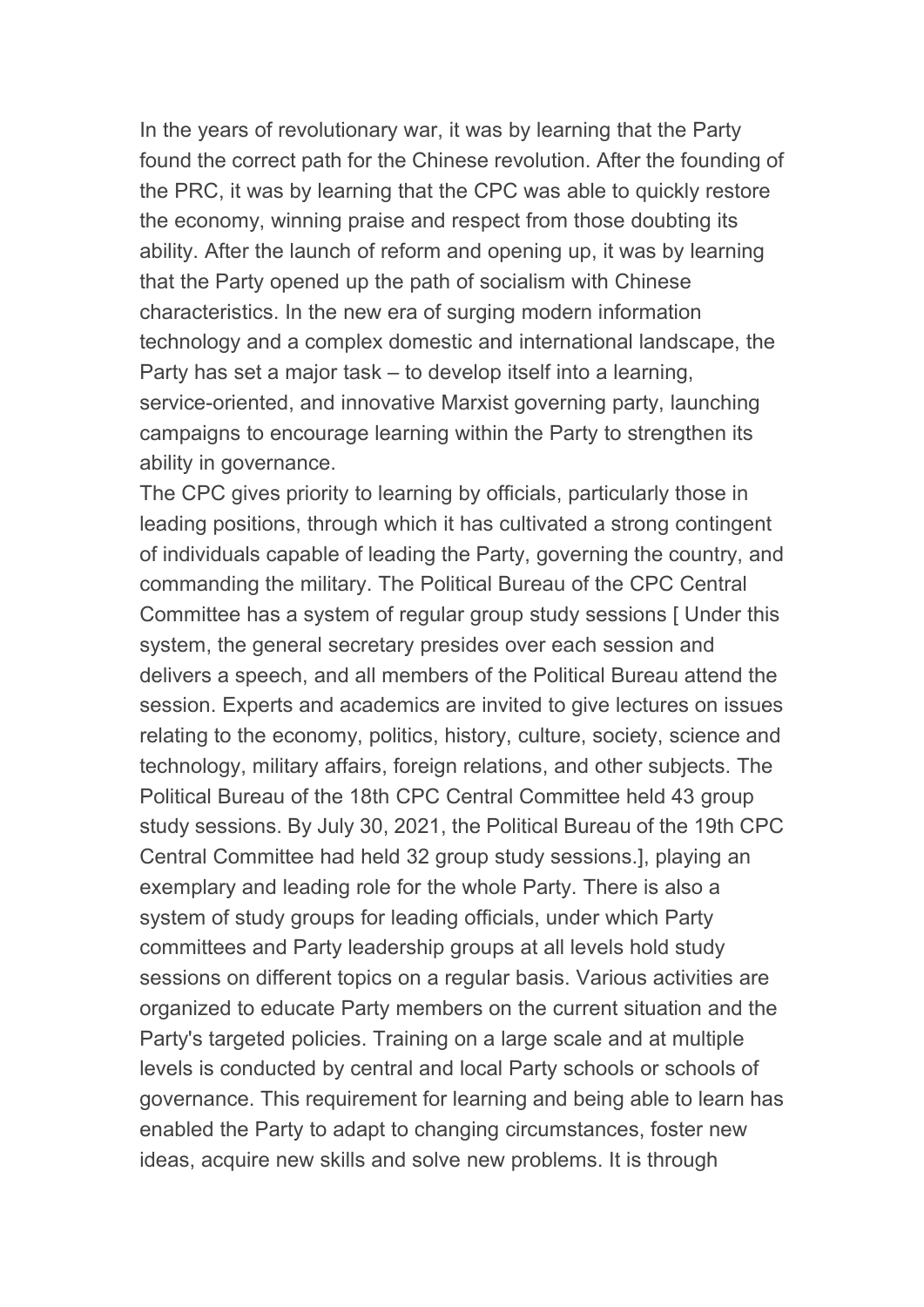learning that the Party has succeeded in the past, and it is through learning that it will succeed in the future.

The CPC has grown strong by reviewing experience and summarizing the lessons learned. Whether in times of war or peace, Party organizations, from the top-level Central Committee to the grassroots, produce a review after completing a project or major task, so that they can identify successes, remedy shortcomings, and move forward. Being diligent in and adept at reviewing experience has become an important part of the Party's theoretical and practical work. In addition to summing up successful experience, the CPC attaches great importance to drawing lessons from and learning from failures. Problems and mistakes – particularly serious ones – and the requirements revealed by such mistakes and problems are often worth summarizing. Throughout its history, the CPC has been able to draw lessons from every major error, in order to advance its cause. From this progressive spiral of review, summary, and action the CPC has extracted important experience, and gone on to make changes of historic significance.

Contemporary China is the extension and development of China in the past. The CPC pays close attention to learning from history and constantly emphasizes the significance of such learning. By studying its own history and the history of China, including the PRC, reform and opening up, and the development of socialism, the Party has been able to move forward based on historical experience. To learn from history the CPC draws on wisdom and nutrients from the best of traditional Chinese culture, and at the same time learns lessons from the rise and fall of previous regimes or political powers. It reminds the whole Party not to commit the same errors. The CPC also sums up experience and lessons from other political parties around the world and from the world socialist movement, to reflect on and improve its work, reinforce its ability to govern the country, and combat corruption.

The CPC is an open-minded party. Proceeding from China's realities, the Party absorbs and draws on all the excellent achievements of human civilization. After the founding of the PRC, it learned from the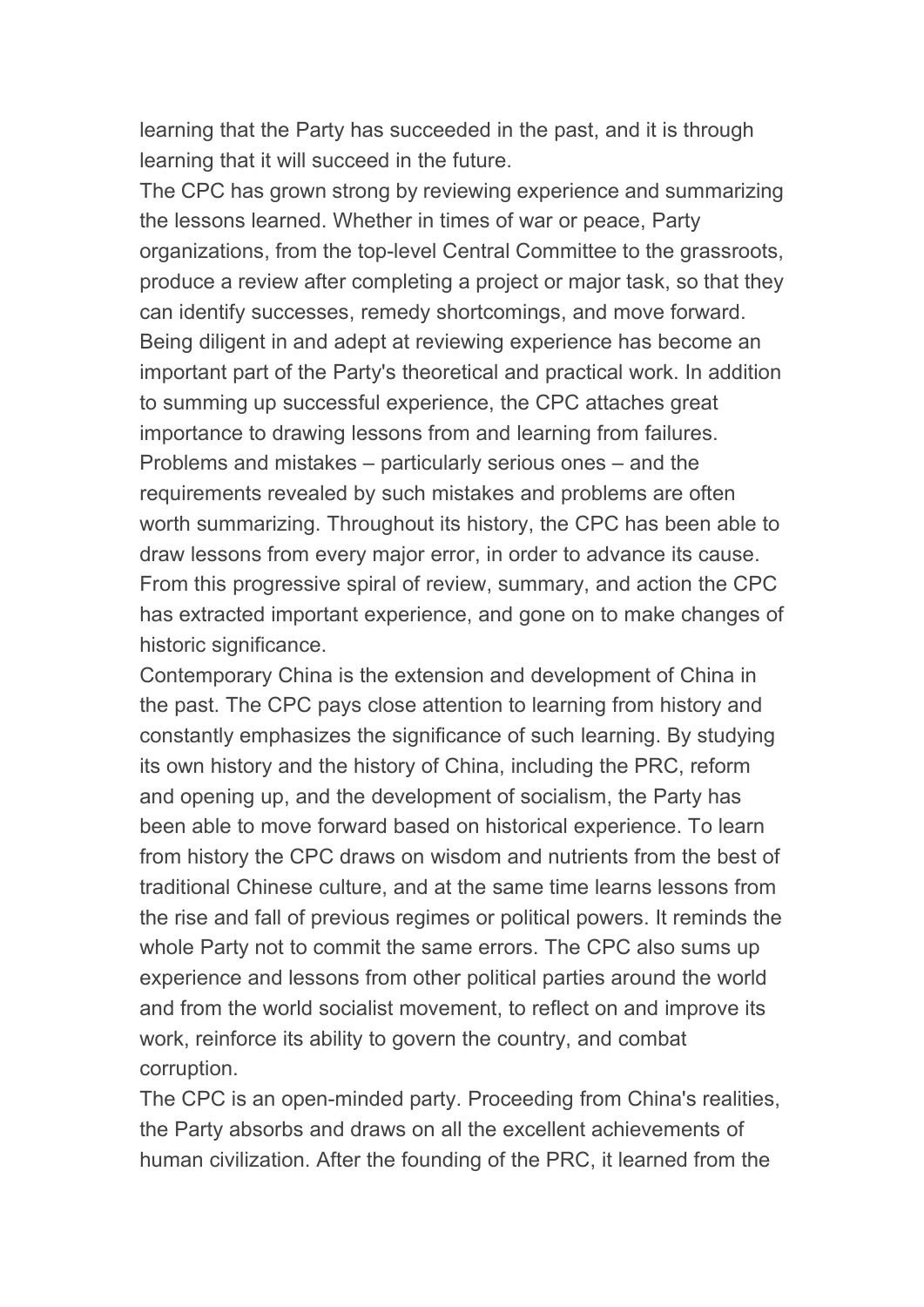Soviet Union how to carry out socialist revolution and how to build socialism, which helped it to restore and develop the economy and advance socialist transformation and industrialization.

After the launch of reform and opening up, it drew on advanced operating models, managerial experience, and technologies that embody the laws of modern socialized production. What the Party learned from the rest of the world, including developed capitalist countries, helped advance China's modernization.

Since its 18th National Congress, the CPC has promoted exchanges and mutual learning between civilizations, expanded the sharing of experience with political parties from other countries, and strengthened communication and cooperation in many forms and at multiple levels with political parties around the world. Through consultation and cooperation with other political parties, the CPC has strengthened China's ties with other countries in pursuit of common development and mutual benefit.

Over the past hundred years, the CPC has remained robust and vibrant despite having undergone so many trials and tribulations. An important reason for this is that it has had the courage to carry out self-reform. On the way ahead, the Party will still face dangers – loss of drive, incompetence, disengagement from the people, inaction, or corruption. And it will still be confronted with tests of its capacity to exercise governance of the country, carry out reform and opening up, develop the market economy, and respond to external volatility. However, after a hundred years of hard struggle, the CPC has the courage and ability to carry out self-reform and is able to meet any challenge and withstand any test. It will never change or betray its nature. It will always remain dynamic and grow stronger.

# **V. Contributing to World Peace and Development**

The CPC is a political party that seeks happiness for the people and progress for humanity. No matter how the global situation might have changed, the CPC has always pursued the shared human values of peace, development, fairness, justice, democracy and freedom. It has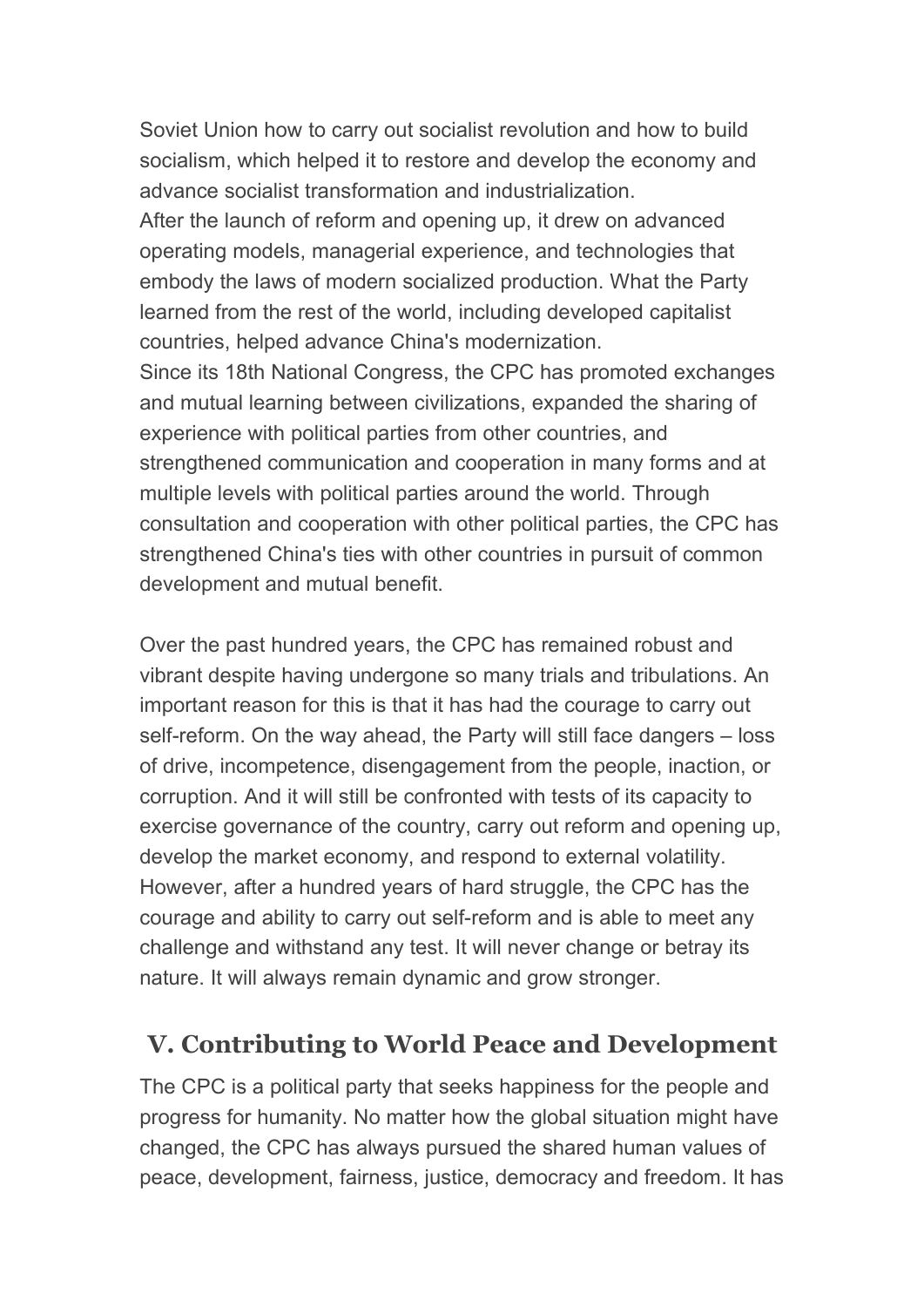championed internationalism, stood on the right side of history and the progressive side of humanity, and contributed to world peace and development.

Since the 18th National Congress of the CPC, China has moved closer to the center of the world stage. Playing a more active role in international affairs, the Party has consistently promoted major-country diplomacy with Chinese characteristics and the building of a global community of shared future. It has won respect from peace-loving people throughout the world with real actions, and friends of the CPC and the Chinese people are to be found all over the world.

#### **1. Safeguarding World Peace**

Having gone through many testing times in pursuing national independence and the people's liberation, the CPC deeply understands how precious peace is. In a complex world, the CPC has always championed justice, peace, democracy and multilateralism while opposing war, hegemony and unilateralism.

#### **Defending world peace in World War II.** During this epic war

on which the future of humanity depended, the CPC fought for peace and justice. In a complex conflict involving nations and domestic classes, it made the interests of the country its priority, steadfastly resisted Fascist aggression, and carried the hopes for national salvation. The Party led the people in fighting in the major eastern theater of the war, and made an important contribution to the ultimate victory.

During the War of Resistance Against Japanese Aggression, the CPC proposed the guidelines for all-out resistance, and pushed for the formation of a united front, creating a situation never before seen in the country's modern history. It defined the strategic guidelines for a protracted war, solidified the Chinese people's resolution to fight, charted the direction for them, and played a key role in the victory. In addition to taking the lead in successfully pushing for the united front in China, the CPC also called for a united international anti-Fascist front. During the later stages of the war, the Party actively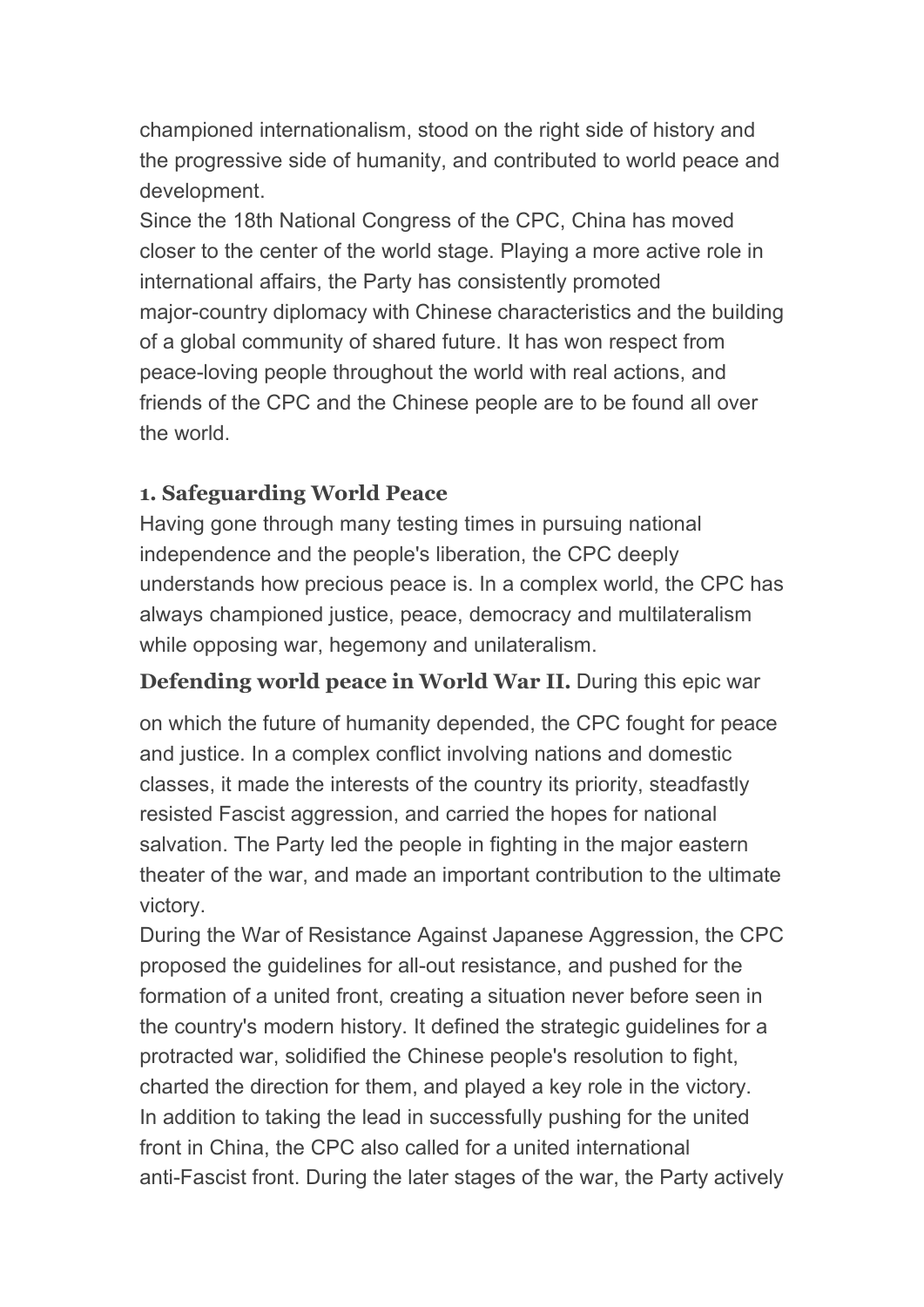supported the founding of the United Nations, and played an important role in the establishment of a peaceful post-WWII order. **Taking a clear-cut stance against hegemony and power politics.** Born in resistance against foreign aggression, the CPC has

an innate opposition to hegemony and power politics. Since the founding of the PRC, the Party has maintained an independent foreign policy, insisting that the CPC's affairs must be handled by the CPC, and China's affairs must be managed by the Chinese people. It never permits interference by any external force in any form, and never yields to any external pressure. This ensures that China's sovereignty, security and development interests always rest in China's own hands.

In the words of Chairman Mao, "All reactionaries are paper tigers." Confronted with blatant US provocation, the CPC decided to fight to defend China, which led to victory in the War to Resist US Aggression and Aid Korea (the Korean War), proving that hegemony would not be tolerated and was doomed to failure. In the 1970s, the CPC put forward the Three Worlds Theory [ On February 22, 1974, when meeting with Zambian President Kenneth David Kaunda, Mao Zedong proposed classifying countries into three categories, or three worlds. The First World refers to the United States and the Soviet Union, at the time the two superpowers that were using their military and economic power to pursue hegemony. The Second World includes other developed countries. The Third World refers to developing countries in Asia, Africa, Latin America and other regions.], emphasizing that China belonged to the Third World, and it united with all possible forces to form the broadest international front against hegemony.

Since its 18th National Congress, the CPC has faced challenges such as hegemony and unilateralism. It has seen blatant external interference in China's internal affairs related to Xinjiang Uygur Autonomous Region, Tibet Autonomous Region, Hong Kong Special Administrative Region and Taiwan. It has faced criticism on human rights, ethnic and religious affairs, and the judicial system. On the issue of the South China Sea and the East China Sea, some forces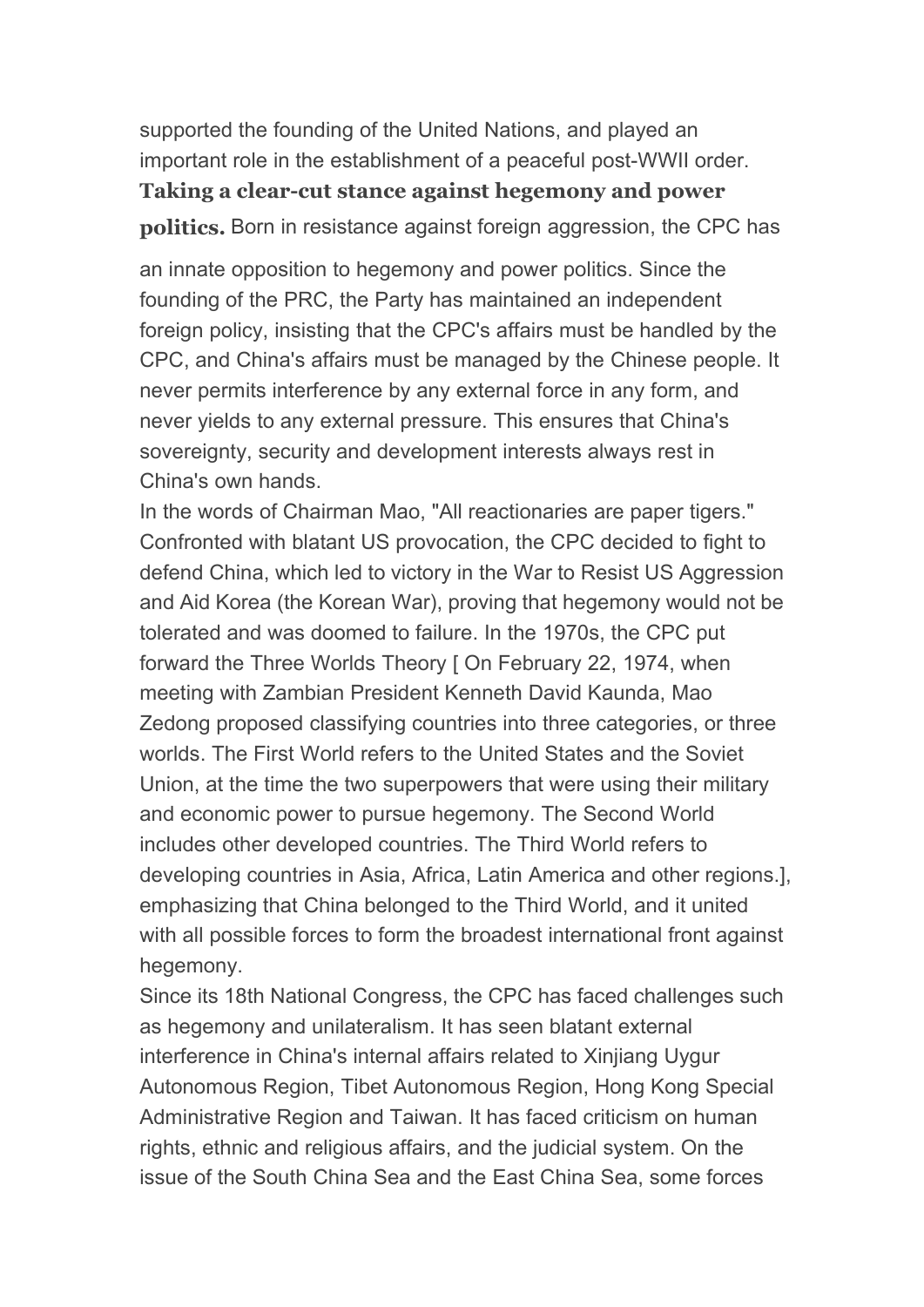have hidden agendas and have even taken actions that threaten China's territorial security. The CPC has maintained a firm and clear-cut stance, and resolutely defended China's sovereignty, security and development interests.

In today's world, multilateralism is the prevailing trend. Any country that attempts to pursue hegemony and supremacy will fail. No country has the right to dictate international affairs, determine other countries' destiny, monopolize development resources, do as it pleases, or ride roughshod over others. Weak a hundred years ago, China is no longer weak today. The Chinese people have never abused, oppressed or subjugated the people of any other country. By the same token, we in China will never allow any foreign force to abuse, oppress or subjugate us. Any force that attempts to do so will inevitably fail in front of the great wall forged by over 1.4 billion Chinese people.

#### **Contributing** wisdom and efforts to maintaining world

**peace.** Actively offering Chinese solutions to maintain world peace,

the CPC has proposed important ideas and initiatives such as the five principles of peaceful coexistence, the independent foreign policy of peace and nonalignment, a harmonious world of lasting peace and prosperity, a global community of shared future, a new model of international relations, and the Belt and Road Initiative. The CPC has not limited itself to solemn promises – it has done what it can to safeguard world peace.

Since 1949, China has neither started a single war or conflict, nor occupied an inch of any other country's land. Since the day that China gained a nuclear weapon, it has been actively advocating for a comprehensive ban and thorough destruction of nuclear weapons, and has pledged to the world that it will never make first use of nuclear weapons, and will never use or threaten to use nuclear weapons against nuclear-free countries and regions.

To promote world peace after the launch of reform and opening up, China voluntarily downsized its military forces by more than 4 million people. It is committed to a national defense policy that is defensive in nature. It has followed the path of building a strong military with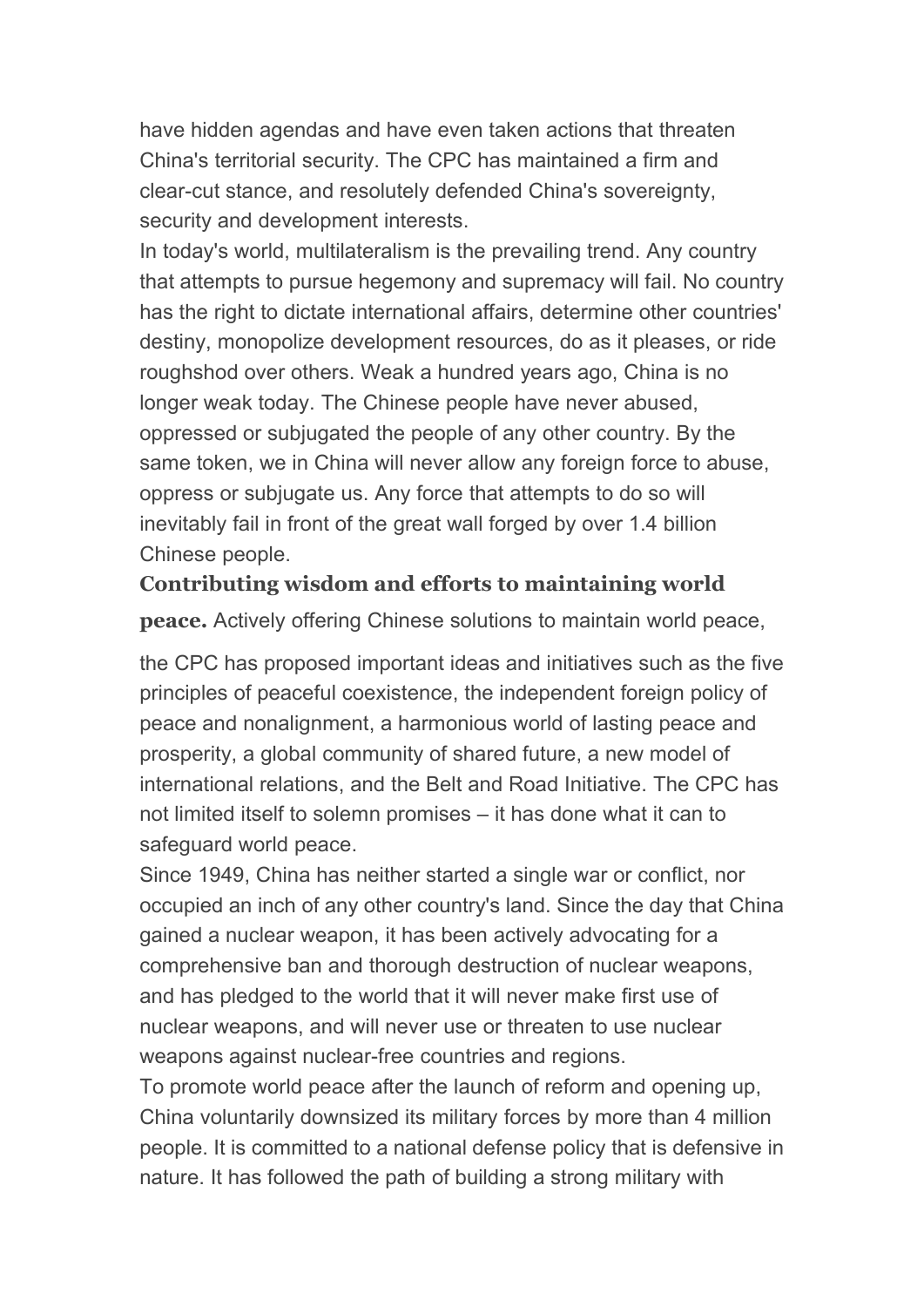Chinese characteristics, devoted itself to building a global community of shared future, and actively assumed its international military responsibilities as a major country. It has given impetus to comprehensive international military cooperation, and contributed to creating a beautiful world with lasting peace and universal security. China has actively participated in arms control, disarmament and nuclear non-proliferation, and opposed arms races so as to maintain global strategic balance and stability.

China is committed to solving land and water border disputes through negotiations and consultation. It has settled all land border disputes with 12 of its 14 neighbors and delimited the maritime boundary in the Beibu Gulf with Vietnam. This provides a new model for the peaceful resolution of historical border issues and other international disputes. China has actively participated in defusing major international and regional flashpoints, making fair and fact-based judgments, facilitating peaceful negotiations, and contributing to international and regional peace and stability.

**Firmly upholding the international system with the United**

**Nations at the core.** As a founding member of the United Nations,

a permanent member of the UN Security Council, and the largest developing country, China has always firmly upheld the authority of the United Nations, strictly followed the missions and principles of the Charter of the United Nations, and maintained the world order based on international law. It has worked with various countries to support multilateralism and oppose unilateralism.

China has taken an active part in UN peacekeeping operations. It is the second largest contributor to the UN's peacekeeping budget, and to its regular budget, and the largest contributor of peacekeeping troops among the permanent members of the UN Security Council. Chinese military forces have become a key force in UN peacekeeping missions, creating momentum for peaceful international development. China has strictly enforced international conventions such as the Paris Agreement, the Convention on Nuclear Safety, the Treaty

on the Non-Proliferation of Nuclear Weapons, the Convention on the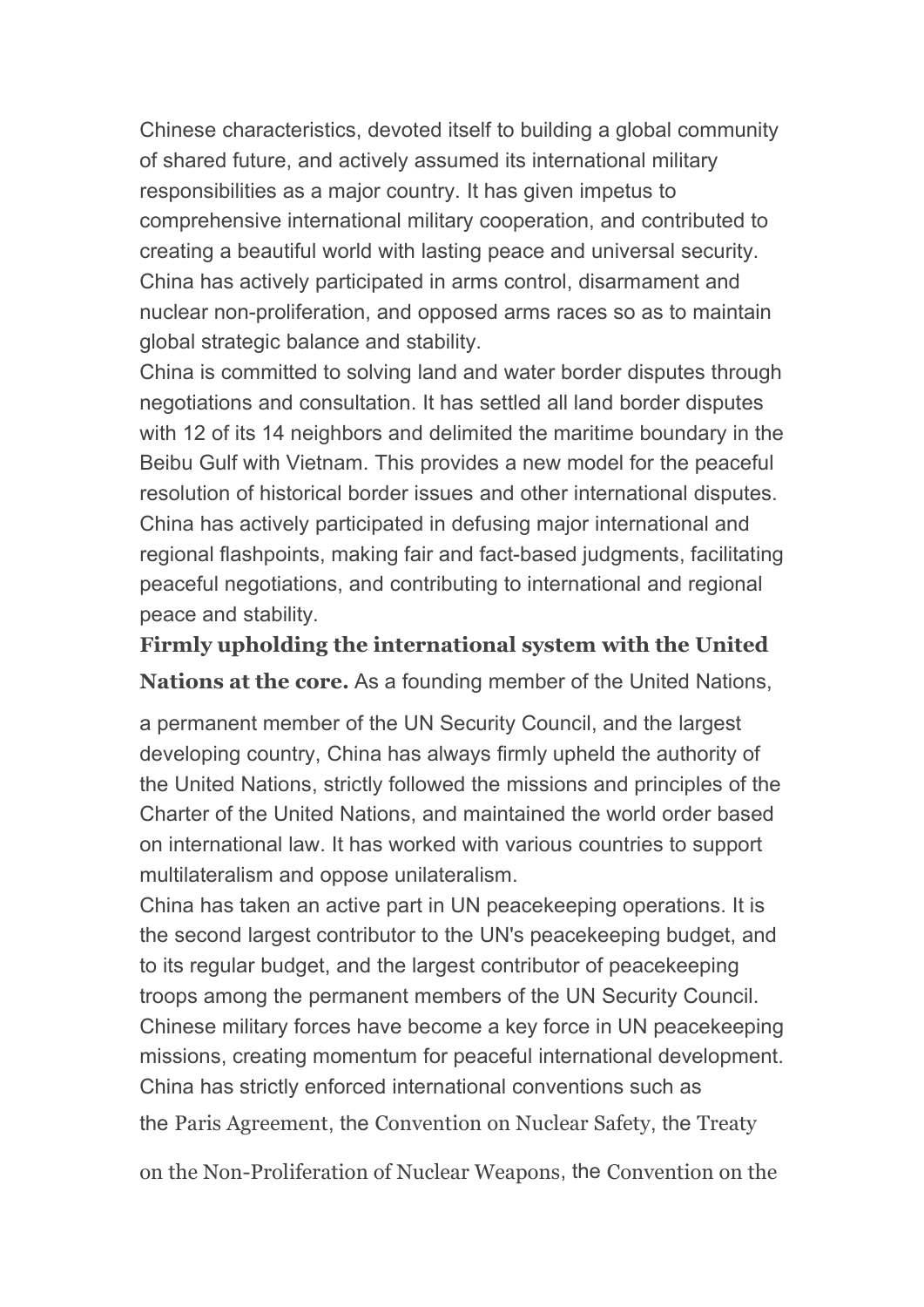Prohibition of the Development, Production and Stockpiling of Bacteriological (Biological) and Toxin Weapons and on their Destruction, and the Convention on the Prohibition of the

Development, Production, Stockpiling and Use of Chemical Weapons and on their Destruction. It has actively engaged in international

exchanges and cooperation under the UN framework in such fields as energy security, food security, cybersecurity, and biosafety, as well as polar, outer space and ocean affairs.

Currently the world is plagued with a crisis of rule and order – restoring the rules and maintaining order are matters of the greatest urgency. There is only one international system – the one with the United Nations at the core. There is only one international order, which is based on international law, and there is only one set of fundamental international norms, which is based on the missions and principles of the Charter of the United Nations. Hegemonic "systems" or "rules" set by one country or a few countries, even when wrapping themselves in the cloak of justice, will be resolutely opposed by China and rejected by the overwhelming majority of countries.

### **Promoting democracy in international relations.** The CPC is

faithful, active, and exemplary in pursuing, exploring, and practicing democracy. It has implemented democracy within the Party and throughout China, and vigorously promotes democracy in international relations.

Shortly after the founding of the PRC, the CPC proposed the five principles of peaceful coexistence as the norms for countries to follow when establishing and building relations with each other. China has applied these principles in its bilateral relations with many countries. As the world experiences change on a scale unseen in a century, China has followed the principles of peace, development, cooperation and mutual benefit, and pressed for a new model of international relations based on mutual respect, fairness, justice and win-win cooperation.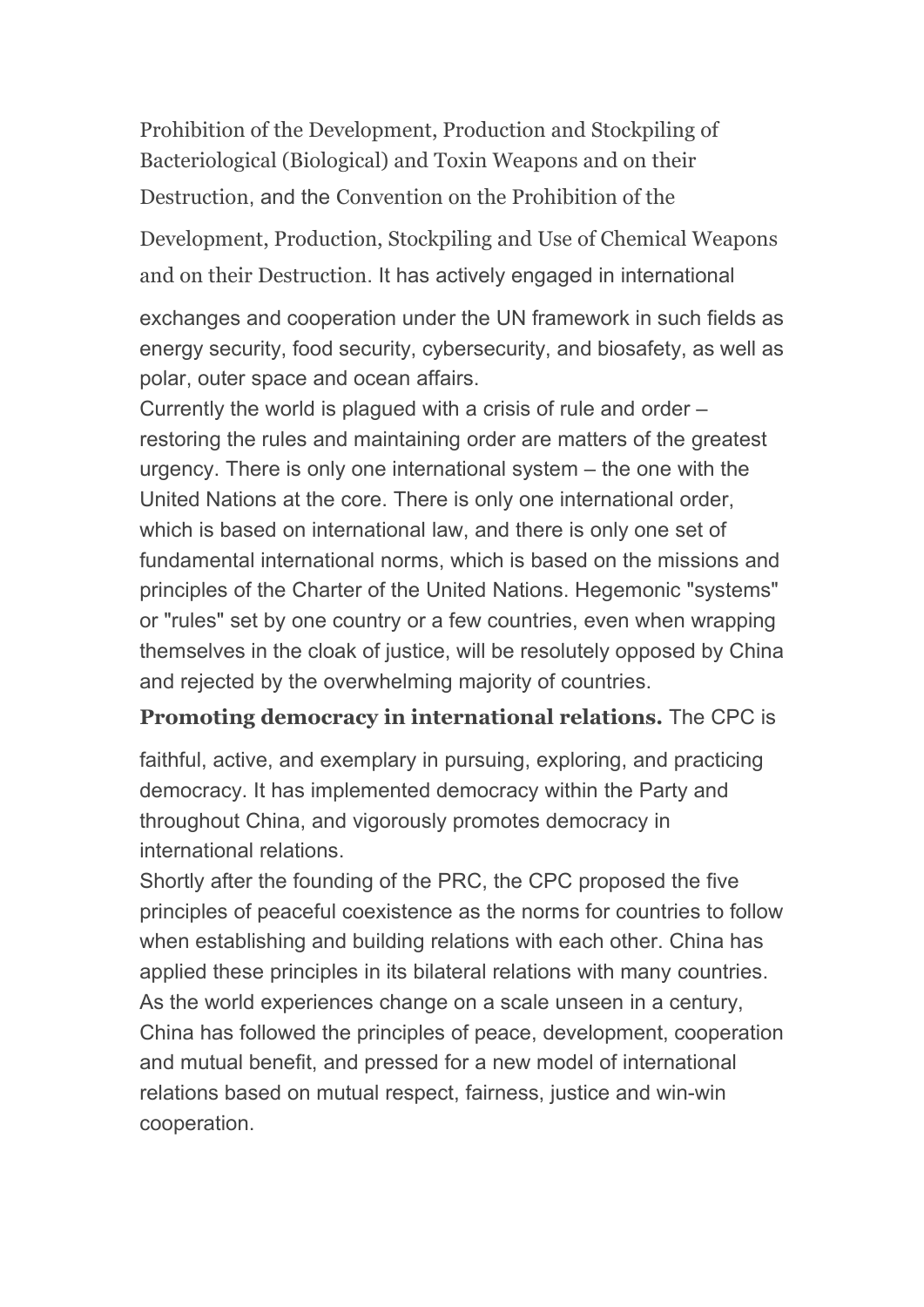At a time of intense global competition in economic, scientific, technological and other fields, China still regards other countries as partners rather than rivals. It does not engage in cold war, confrontation, control or manipulation, but rather promotes mutually beneficial exchanges and cooperation.

China has formed partnerships with many countries, and established a framework of major-country relations that is generally stable and balanced. It implements the principles of amity, sincerity, mutual benefit, and inclusiveness in developing relations with neighboring countries, and promotes friendship and partnership with them. China upholds the values of greater good and shared interests, and follows the principles of sincerity, affinity, good faith and real results in strengthening cooperation with other developing countries.

The present world is far from fair and just. A small number of countries ignore international law, trample on international justice, disdain international public opinion, flagrantly infringe upon the sovereignty of other countries, interfere with others' internal affairs, and frequently abuse and dictate to smaller and weaker countries, turning the "global village" into a primeval jungle where the strong prey on the weak. Their politicians fabricate and spread lies out of self-interest, and denigrate other countries and peoples.

In a world rife with crises, the CPC holds that all countries, large or small, strong or weak, rich or poor, are equal. Powerful countries should behave as befits their status, make the future of humanity their priority, and shoulder greater responsibility for world peace and development, rather than wielding their power in pursuit of supremacy or hegemony. The future of the world should rest in the hands of all peoples and all countries, and all countries and all peoples should enjoy dignity and security and share development fruits.

Political parties are an important force for safeguarding world peace and promoting human progress. Different political parties around the world, emerging from different historical backgrounds and conditions, are endowed with different missions and obtain their governing status and exercise their authority in different ways. The world is colorful, not monochrome. The logic that "whoever disagrees with me is wrong" is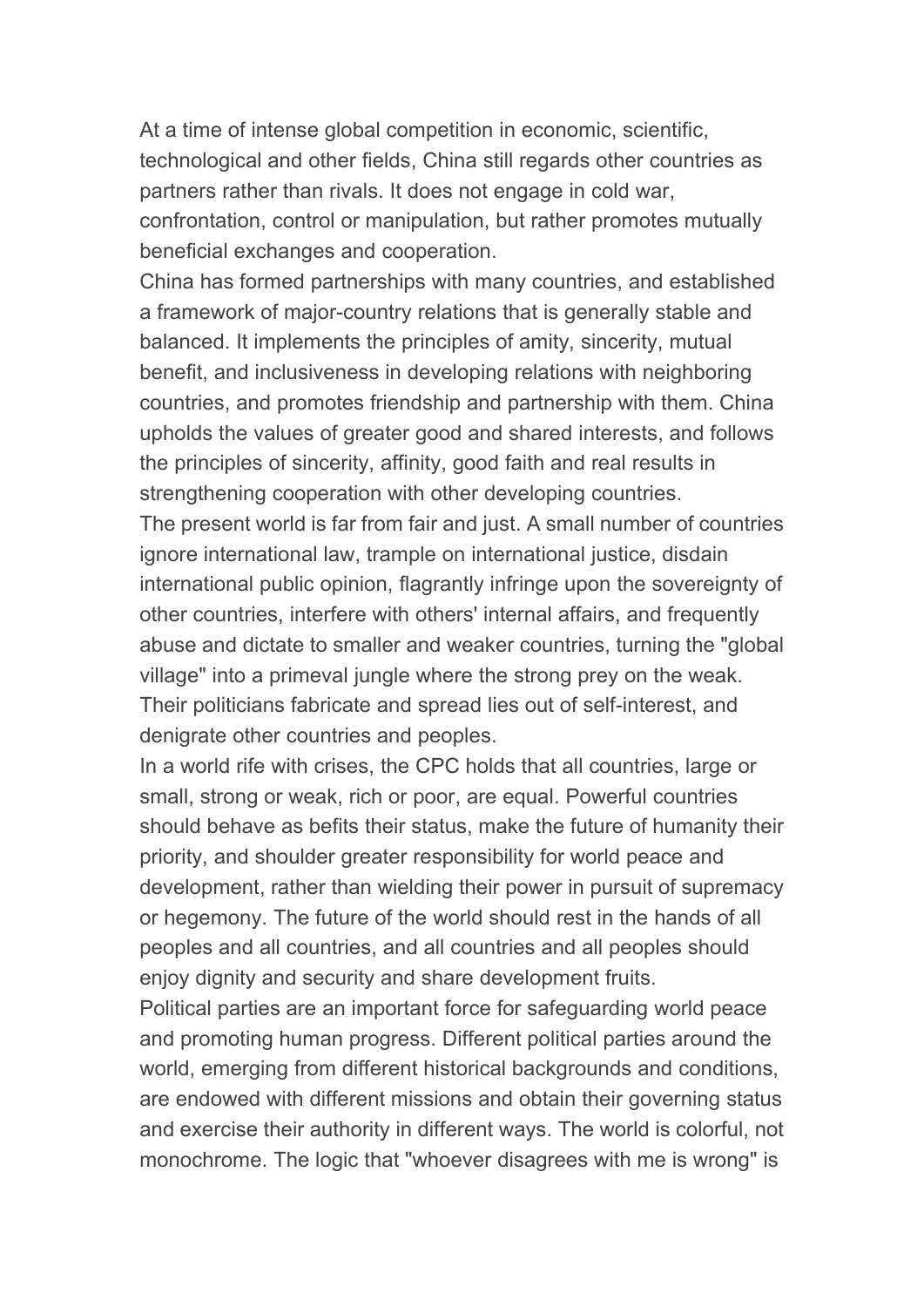out of line with the evolution of human civilization. Facts are the most convincing criteria for judging whether a governing party is progressive and qualified to rule, and whether a political system is viable, efficient and effective. The people should have the biggest say in making such judgments. Political parties in all countries need to play their partin steering the course forward. They should seek common ground while setting aside differences. They must build consensus, promote development, enhance cooperation, improve governance, respect and learn from each other, strengthen exchanges and cooperation, and work together to seek happiness for all.

### **2. Pursuing Common Development**

Development is the right of all countries, rather than the exclusive privilege of the few. The CPC seeks happiness for the Chinese people, and also the wellbeing of all others. The CPC is committed to pursuing development for both China and the world, and to bringing benefits to all.

# **As the world's largest developing country, China contributes to humanity by maintaining long-term stable**

**development.** The CPC is leading the Chinese people to focus on

completing our own tasks, and making the country more prosperous and the people happier. This is a contribution to world peace and development in its own right. China's economy continues its healthy growth and has become the major driver of global economic growth. China has succeeded in eradicating absolute poverty, meeting the target set out in the United Nations 2030 Agenda for Sustainable Development 10 years ahead of schedule, and contributing to over 70 percent of global poverty reduction. China's innovative achievements in science and technology have brought greater convenience to work and daily life around the world, and injected new impetus into international technological innovation and global economic growth. China succeeds in feeding almost 20 percent of the global population with only 9 percent of the planet's arable land. China is making great efforts to strengthen environmental governance and has become a major force in global eco-environmental progress. It takes active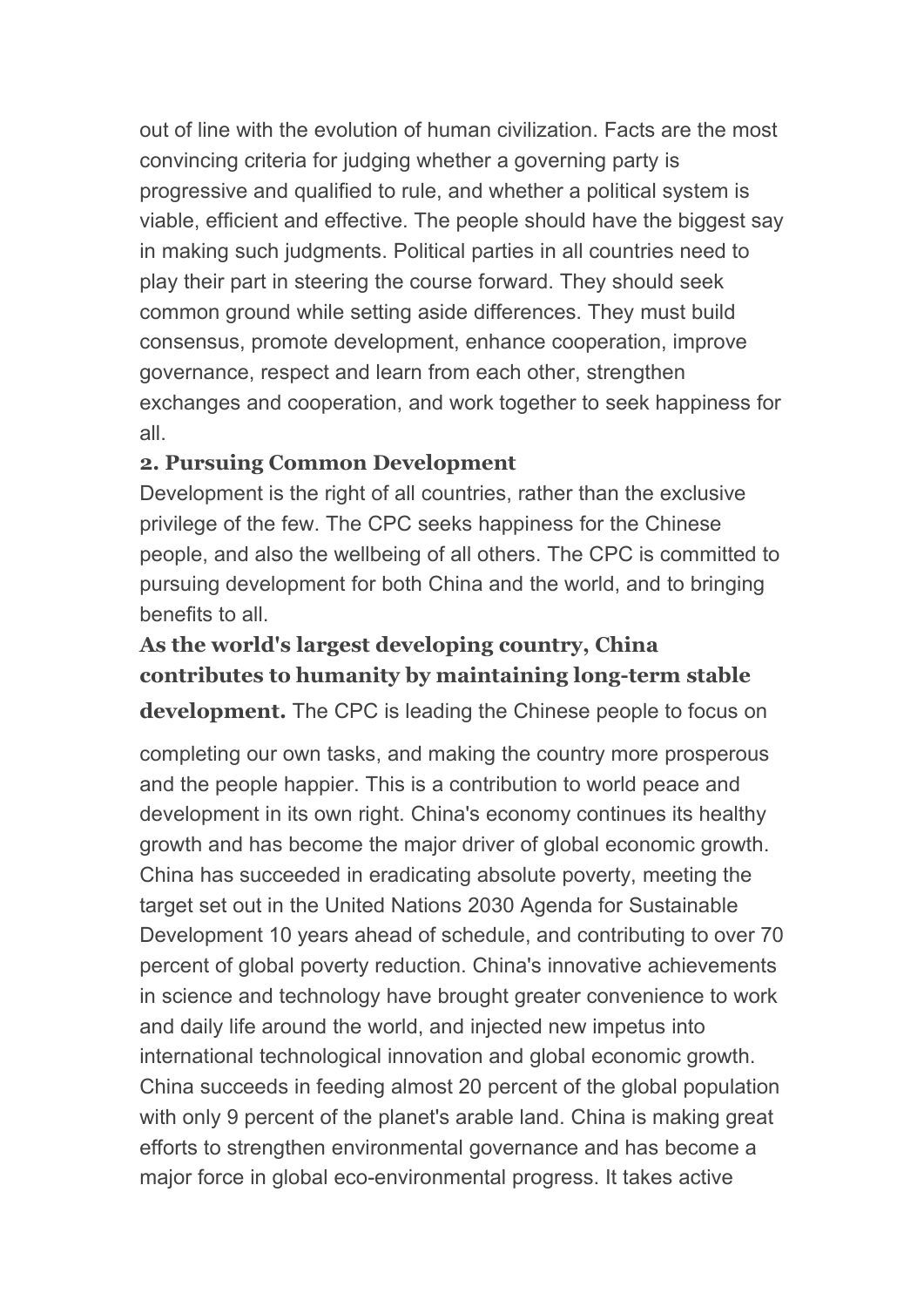steps to advance green and low-carbon development and has fulfilled its international commitment to reduce carbon emissions by 2020 ahead of schedule. In addition, it has pledged to peak carbon emissions before 2030 and achieve carbon neutrality by 2060. China's all-round opening up creates more opportunities for other countries to share China's development dividends, and China's strong domestic demand provides a huge market for other countries to explore. Since the founding of the PRC, the country has undergone profound economic and social changes of a scale never before seen in history. It has maintained long-term overall political and social stability, which not only benefits the Chinese people but also contributes to world peace and order.

### **China is committed to strengthening international cooperation.** As a developing country itself, China shows great

empathy for other developing nations plagued by poverty and hardship, and provides assistance for them as far as its capacity permits. Since 1949, China has been a provider of support to other developing countries with no political strings attached. Since the 18th National Congress of the CPC, in response to the call of the times, China has been upgrading its foreign aid to a model of international development cooperation, contributing its strength to resolving global development issues and implementing the United Nations 2030 Agenda for Sustainable Development. From 2013 to 2018, China allocated a total of RMB270 billion to foreign aid, undertook the construction of 423 complete projects, provided 890 shipments of goods and materials for countries and regions in need, completed 414 technical cooperation projects, and held more than 7,000 training sessions and seminars for about 200,000 people to promote cooperation in building human resource capacity.

China takes an active part in global cooperation against the Covid-19 pandemic, and has done its best to offer help to international organizations and other countries. By June 2021 China had provided US\$2 billion in aid for the international Covid-19 response, and as aid to social and economic recovery in developing countries hit by the pandemic. It has sent medical supplies to more than 150 countries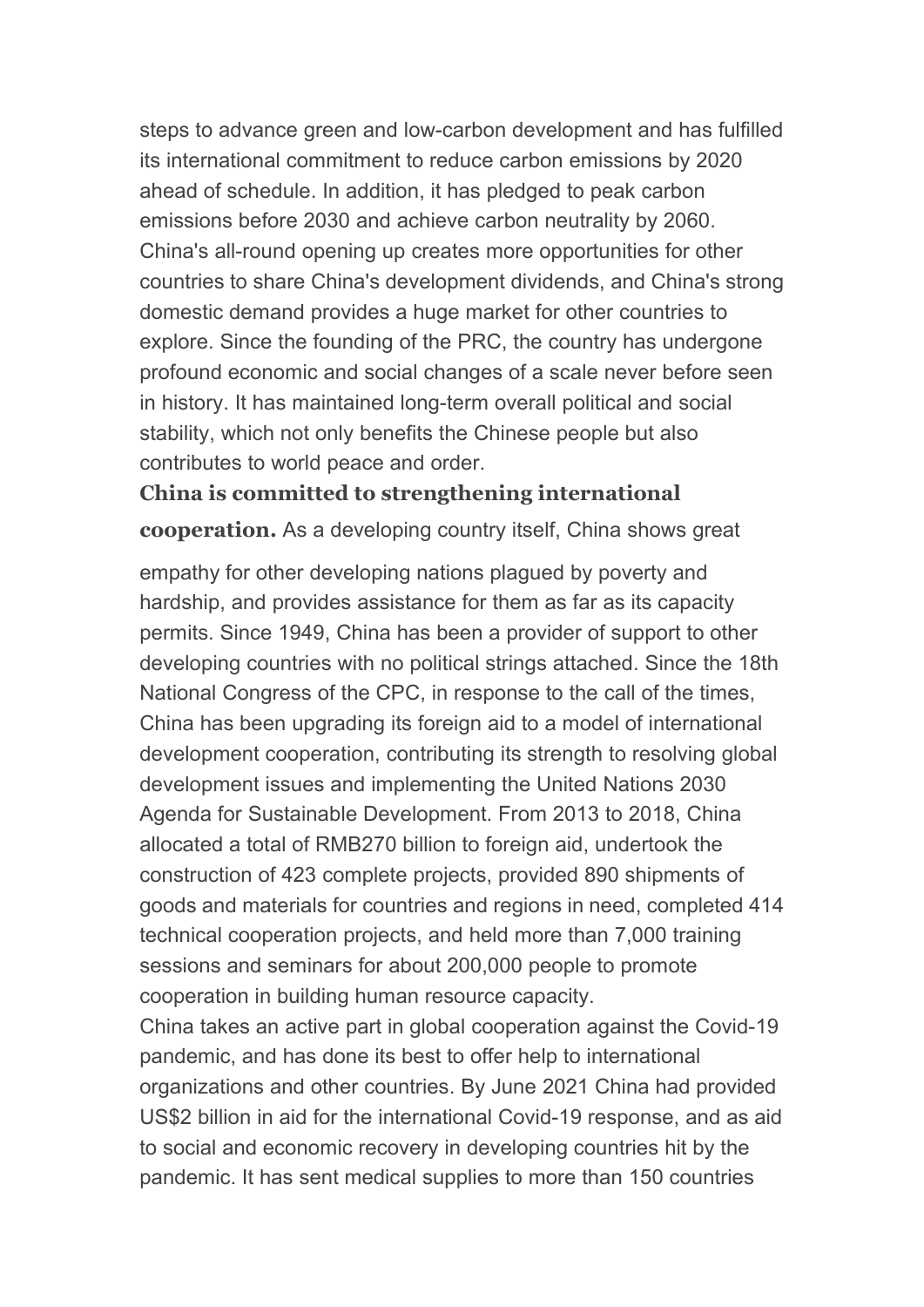and 13 international organizations, and supplied more than 290 billion masks, 3.5 billion protective suits, and 4.6 billion testing kits to the world. It has also provided more than 520 million doses of vaccines to over 100 countries and international organizations, and sent 33 medical expert teams to 31 countries in need of help.

The global path to development is a rocky one, and many people are still struggling with poverty, famine and disease. Some rich countries are getting richer while poor countries are getting poorer. As long as this situation persists, the world can never enjoy lasting peace and prosperity. The CPC holds that to accelerate the global poverty relief process, developed countries need to increase their assistance to developing countries, and developing countries need to generate greater endogenous momentum for development. China will continue to do all it can to promote international cooperation, expand South-South cooperation, and contribute to global poverty reduction. **China takes an active part in leading the reform of the**

**global governance system.** The international system formed after

World War II played a pivotal role in post-war global economic recovery. However, the development gap and economic inequality caused by globalization has become increasingly prominent. As a major country that takes its responsibilities seriously, China has always sought to balance rights and obligations. It has taken an active part in reforming and developing the global governance system, and tried hard to recalibrate the international political and economic order according to a fairer and more reasonable set of standards. Since the 18th CPC National Congress, China has actively pressed for reform and improvements in the global governance system. It has participated in formulating rules in a number of emerging fields, and stepped up the reform of unfair and unreasonable arrangements in the existing system.

China firmly supports multilateralism. To facilitate dialogue and cooperation, it devotes itself to building multilateral platforms in areas including politics, the economy, security, and culture. It has initiated the Asian Infrastructure Investment Bank and launched the Silk Road Fund, making a greater contribution to an open world economy and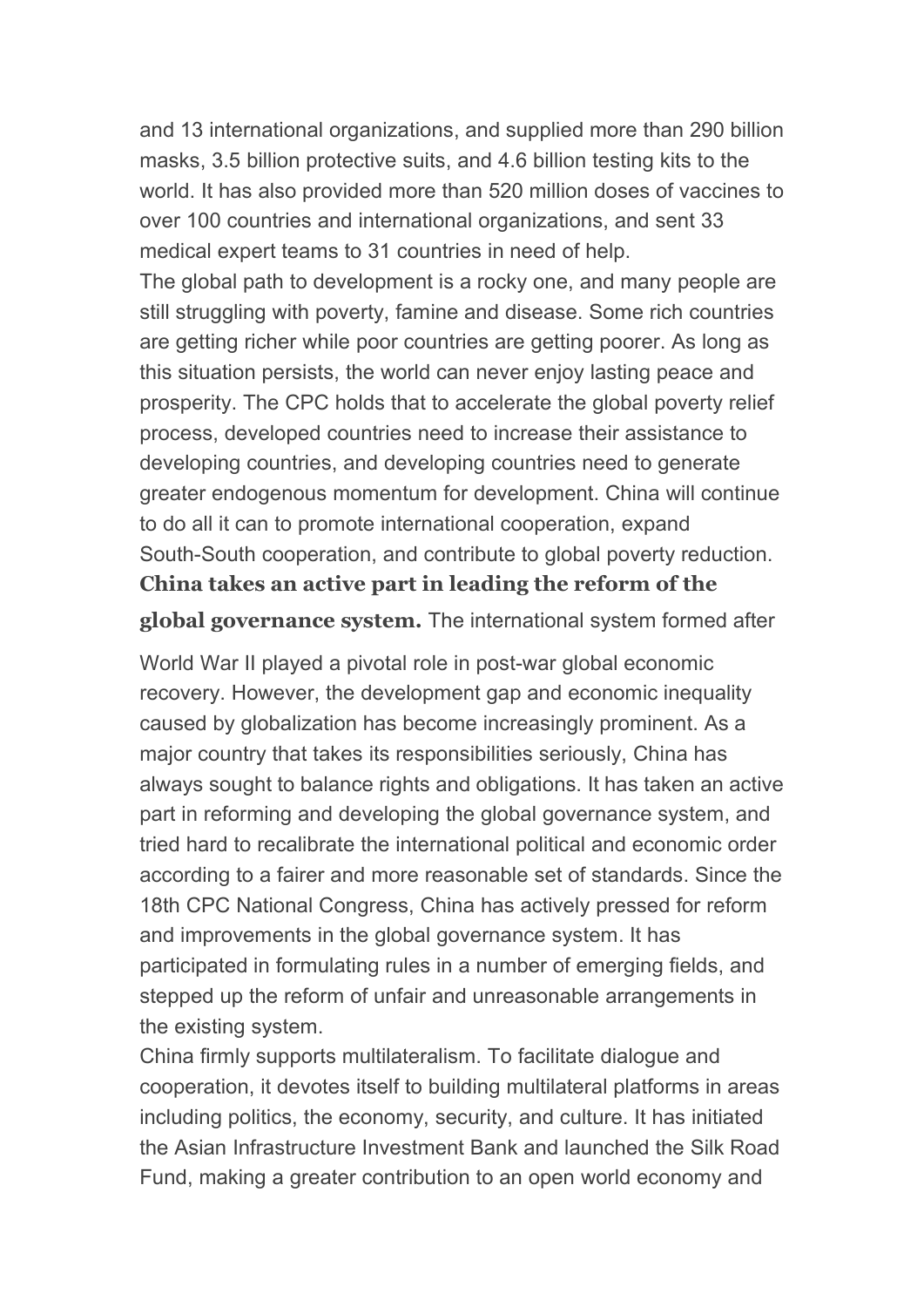inclusive, sustainable global development. At present, considering the many difficulties and challenges ahead, it remains a daunting task to reform and develop the global governance system. China will adopt a proactive opening-up policy, safeguard economic globalization through concrete actions, and promote an innovative, invigorated, interconnected and inclusive world economy. China will continue to play its part as a major country, and follow the principle of achieving shared growth through discussion and collaboration in global governance. It will be an active participant in reforming and developing the global governance system, with the goal of making the system fairer and more reasonable, to enable more people across the world to benefit from development.

#### **3. Following the Path of Peaceful Development**

Peaceful development is an everlasting aspiration of the CPC and the salient feature of China's progress. Over the past hundred years, pursuing and safeguarding peace, the CPC has led the Chinese people on a new path of national rejuvenation that leads to prosperity rather than hegemony. Laid down by the Chinese people through self-reliance and hard work rather than colonization and aggression. this path enables China to accelerate its own development and contribute to world peace and development. History demonstrates that the CPC is a peace-loving political party, that China is a peace-loving country, and that the Chinese people love peace and are sincere and generous.

In the past, there have indeed been countries that followed the path of hegemony as they grew in strength, but there is no iron law that dictates that a rising power will inevitably seek hegemony. If the experience and logic of the West is applied mechanically in forecasting China's future, the conclusion will inevitably be counterfactual and false.

"China will continue to follow the path of peaceful development." This statement is neither diplomatic rhetoric nor a policy of expediency or strategic equivocation, but reflects the nation's self-confidence and conscientious behavior. Peaceful development is embedded in the trajectory, logic and goals of the CPC's governance and China's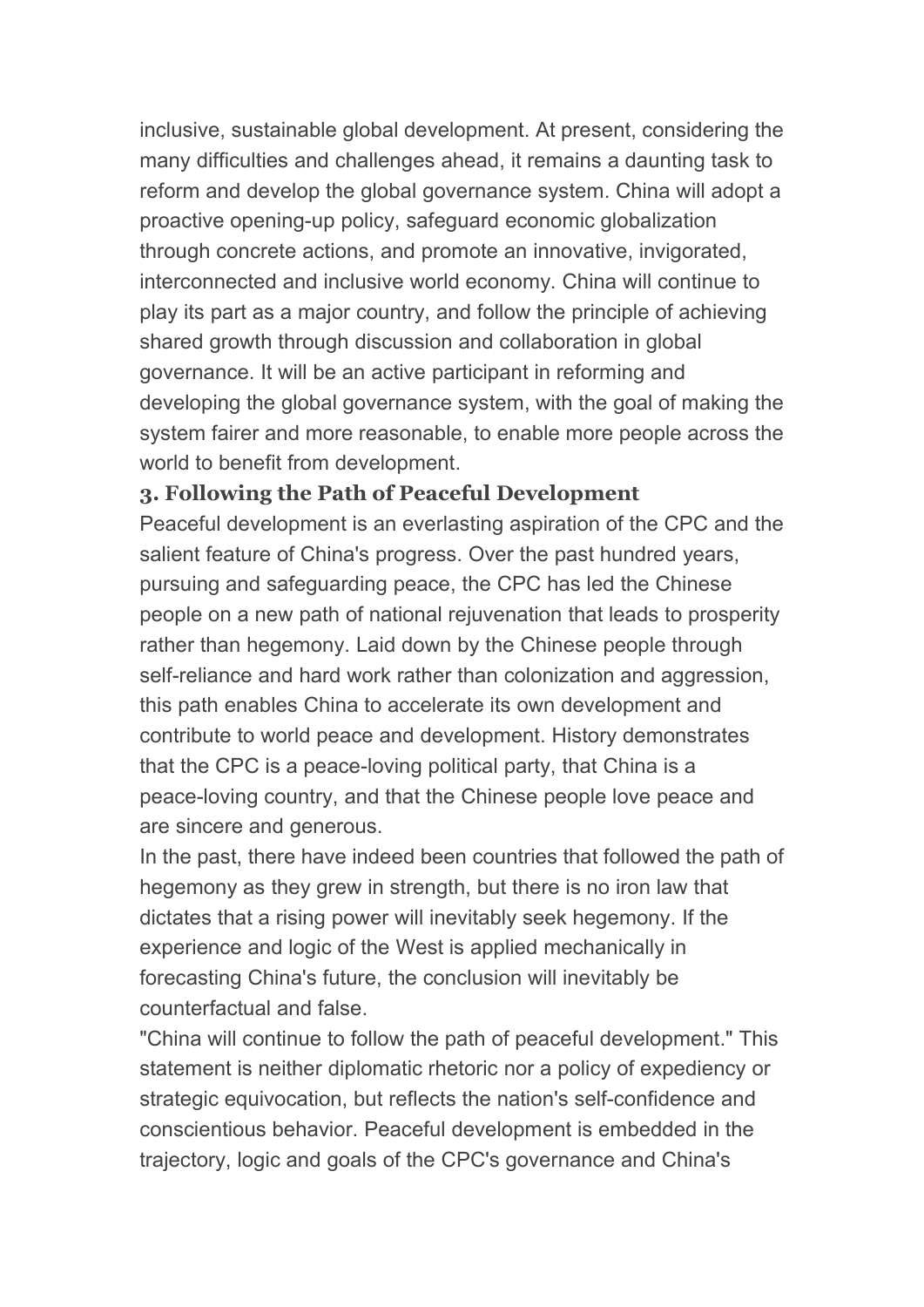development. This is clear in the cultural genes of the Chinese nation that have been passed from generation to generation. It is clear from China's past and present, and from the comparison between the rise of China and the rise of Western powers.

# **China's path of peaceful development derives from the legacy of the Chinese civilization.** China's culture is

characterized by a world view of harmony between humanity and nature, a global view of coordination and cooperation between all countries, a social view of unity without uniformity, and a moral outlook of kindness and friendship. Peace, amity and harmony have been cherished and passed down by the Chinese nation through more than 5,000 years of history. A loyal successor to the best of Chinese culture, the CPC has no inclination to invasion and hegemony.

### **China takes the path of peaceful development due to its clear understanding of its own goals and**

**conditions.**Development is the CPC's top priority in governance.

China's past development benefited from a peaceful, stable external environment, and its future will also depend on such an environment. Expansion and hegemony violate the interests of China and the aspirations of the Chinese people. The CPC has always been firm in its commitment to a peaceful international environment for China's own benefit, which in turn plays a greater role in safeguarding world peace and promoting common development.

**China takes the path of peaceful development due to its deep understanding of global trends favoring peace, development, cooperation and mutual benefit.** Any country,

regardless of size and strength, can achieve sustainable development only when it takes part in international cooperation following the principles of equality and mutual benefit. In contrast, those pursuing hegemony and military aggression will only exhaust their resources and eventually decline and fall.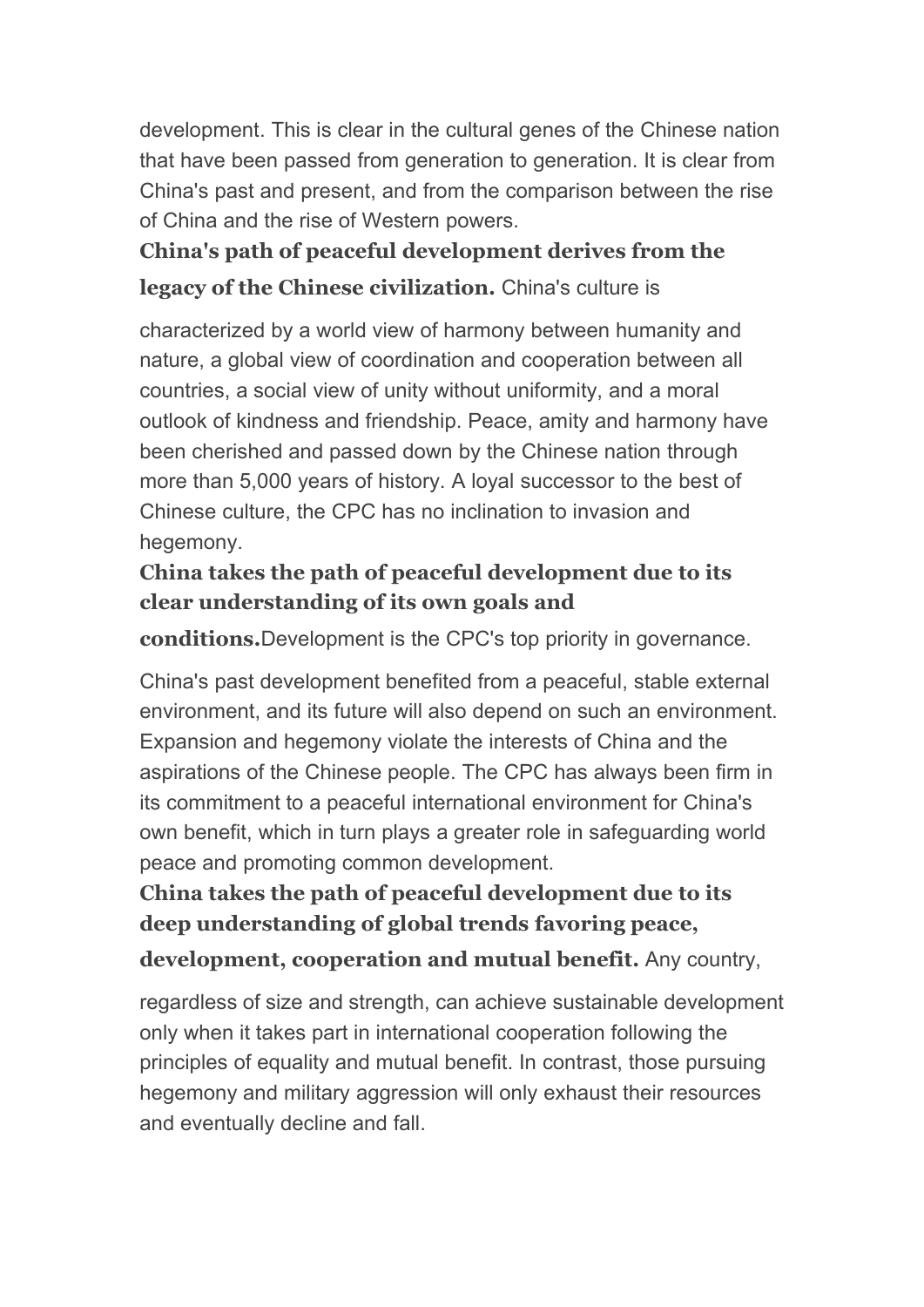Humanity can learn profound and bitter lessons from history, where people were plunged into misery and human civilization suffered repeated catastrophes due to the wars caused by great powers seeking hegemony. It is a simple and sincere aspiration shared by people around the world to achieve peace, development and stability, rather than war, poverty and unrest. China's path of peaceful development flows with the tide of history and conforms to the general trend of the world.

## **China has the right to development, and the Chinese people have the right to pursue a better life.** As a country once

subjected to oppression and humiliation, China seeks development with the goal of regaining dignity and security and enabling its people to live a happy life. In the process of pursuing this goal, China has grown and become strong. However, it will never seek to overtake, threaten, challenge or replace any other country, far less seek hegemony. The future of China lies in its own hands, and only the Chinese people can determine the destiny of their own country. No one has the right to deprive the Chinese people of the right to pursue a better life, or to slow China's pace of development. China hopes that other countries will accompany it on the same path. Only by sticking to this path can countries achieve common development and live together in peace. China will never pursue development at the expense of others' interests, nor will China ever give up its own legitimate rights and interests. No country should expect China to trade off its core interests. No country can undermine China's sovereignty, security and development.

### **4. Building a Global Community of Shared Future**

The world has once again reached a crossroads, and humanity faces a choice between two paths. One advances into brightness; the other retreats into darkness. The profound changes we face, on a scale unseen in a century, and the raging Covid-19 pandemic are interlinked. Cold War thinking and the zero-sum game mindset are resurgent. Unilateralism, hegemony and power politics are on the rise.<br>Economic globalization is battling against headwinds. The global arms race is escalating. Conventional and non-conventional security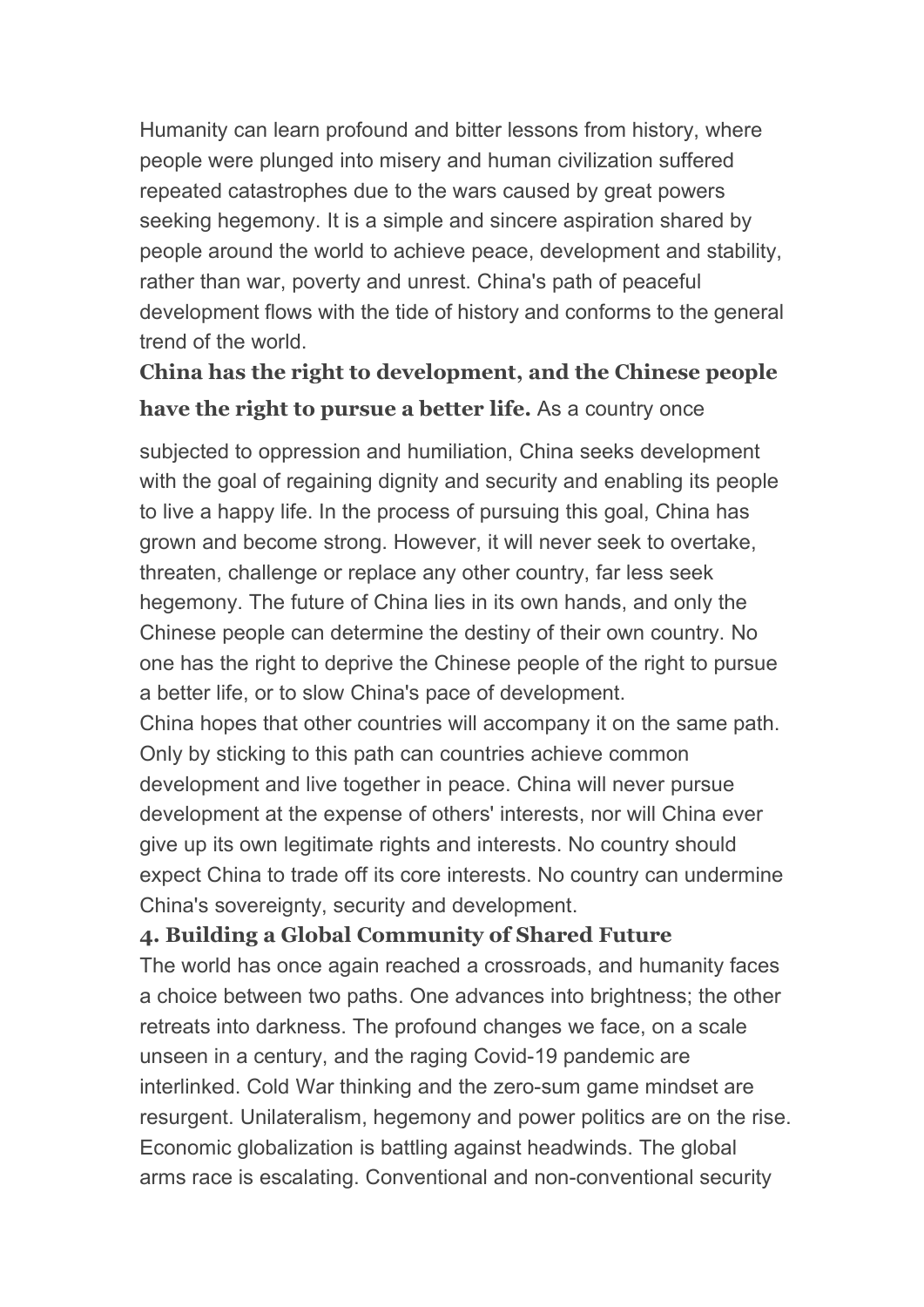issues, such as climate change, terrorism, cyber-attacks, biosecurity challenges, and major infectious diseases, together pose a severe threat to global and regional security. The beautiful planet on which all humans live is experiencing a tremendous crisis, one caused by humanity itself.

Confronted by this level of change, and other difficulties and problems hindering development and governance, there is an urgent need for human society to seek out a new philosophy and make the international system and order fairer and more reasonable. The CPC has proposed building a global community of shared future, with the goal of creating an open, inclusive, clean and beautiful world that enjoys lasting peace, universal security, and common prosperity. By addressing practical problems faced by the world today, human society will achieve peace and sustainable development through win-win cooperation, joint efforts, and shared benefits.

### **Building a global community of shared future isan essential choice that aligns with the general trend of**

**history.** Today, the interconnections and interdependences between

different countries are closer than ever before. All countries coexist in the same global village, where each needs to safeguard humanity's common interests together with other countries, while pursuing its own interests. Many problems are no longer confined to individual countries, and many challenges cannot be overcome by a single country alone. None can achieve development on its own; none is immune from global threats. Only through full cooperation can countries effectively address the problems the world faces and achieve common progress, on the base of their own development. The concept of building a global community of shared future calls for promoting win-win cooperation. It rejects the law of the jungle, power politics and hegemony, and goes beyond the zero-sum game mindset.

In terms of politics, China calls on all countries to respect each other, discuss international issues as equals, reject the Cold War mentality and power politics, and take a new approach to developing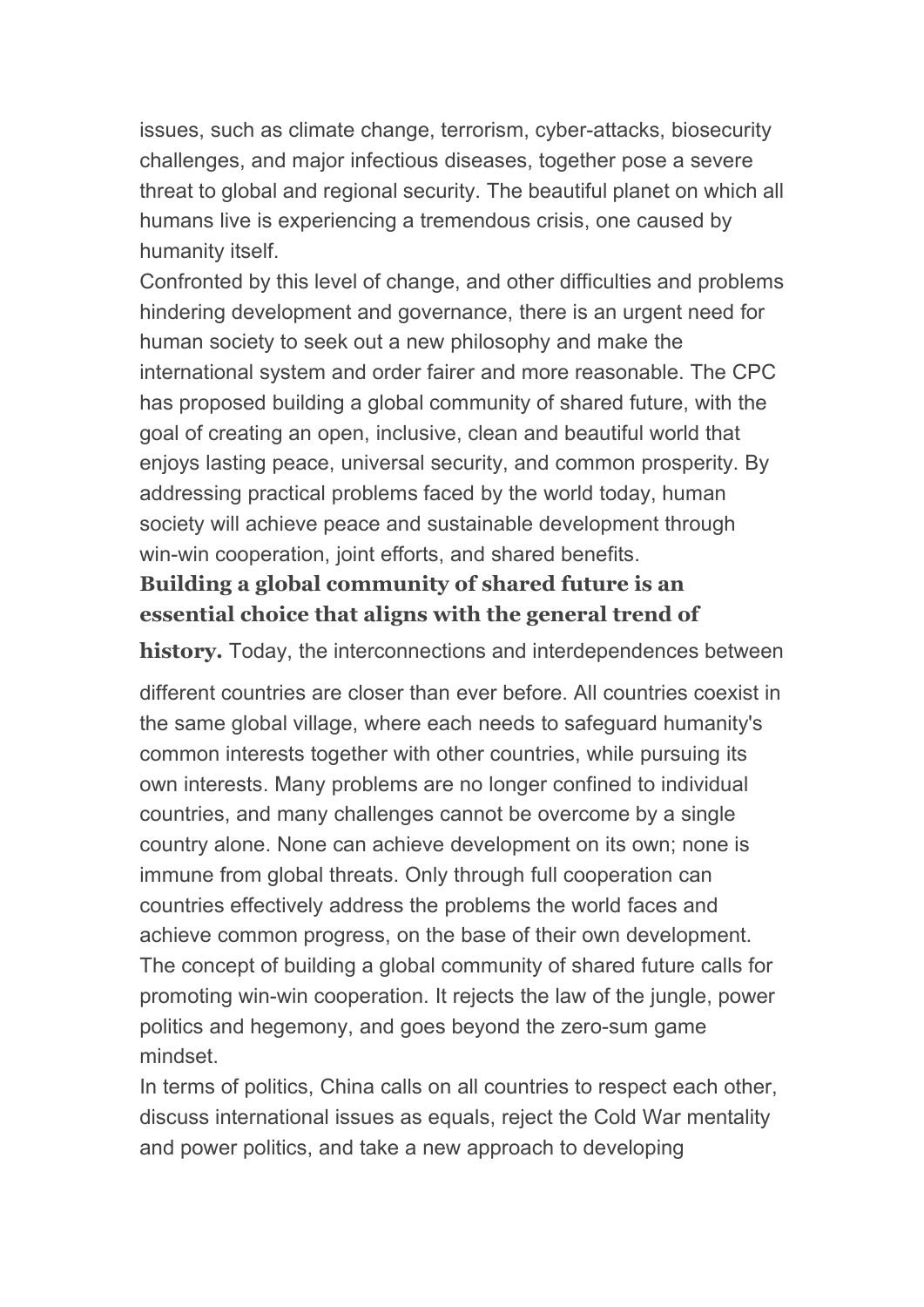state-to-state relations based on communication, not confrontation, and based on partnership, not alliance.

In terms of security, China calls on all countries to commit to settling disputes through dialogue and to resolving differences through discussion, to coordinate responses to conventional and non-conventional threats, and to oppose terrorism in all forms. In terms of economic development, China calls on all countries to work together, to facilitate free trade and investment, and to make economic globalization more open, inclusive, and balanced, so that its benefits are shared by all.

In terms of cultural exchange, China calls on all countries to respect the diversity of civilizations, and to replace estrangement with exchange, clashes with mutual learning, and cultural superiority with coexistence of diverse cultures.

In terms of eco-environmental progress, China calls on all countries to be good friends to the environment, to strengthen cooperation on climate change and biodiversity conservation, and to protect our planet for the sake of human survival.

### **The concept of building a global community of shared future reflects the truth that all countries are interdependent and the whole of humanity shares the same**

**future.** It reflects the common values of humanity and finds the

greatest common ground to build a better world. The aim of building a global community of shared future is neither to promote the unilateral propositions of one or a few cultures, nor to seek to make each and every country act in the same manner, far less to replace one system or civilization model with another. Instead, it proposes that countries with different social systems, ideologies, historical civilizations and development levels target the same goals, align their interests, and share their rights and responsibilities, so as to promote the overall development of human society.

The Belt and Road Initiative provides an important platform for building a global community of shared future. To make a real success of the BRI, it is imperative to follow the Silk Road spirit characterized by peace and cooperation, openness and inclusiveness, mutual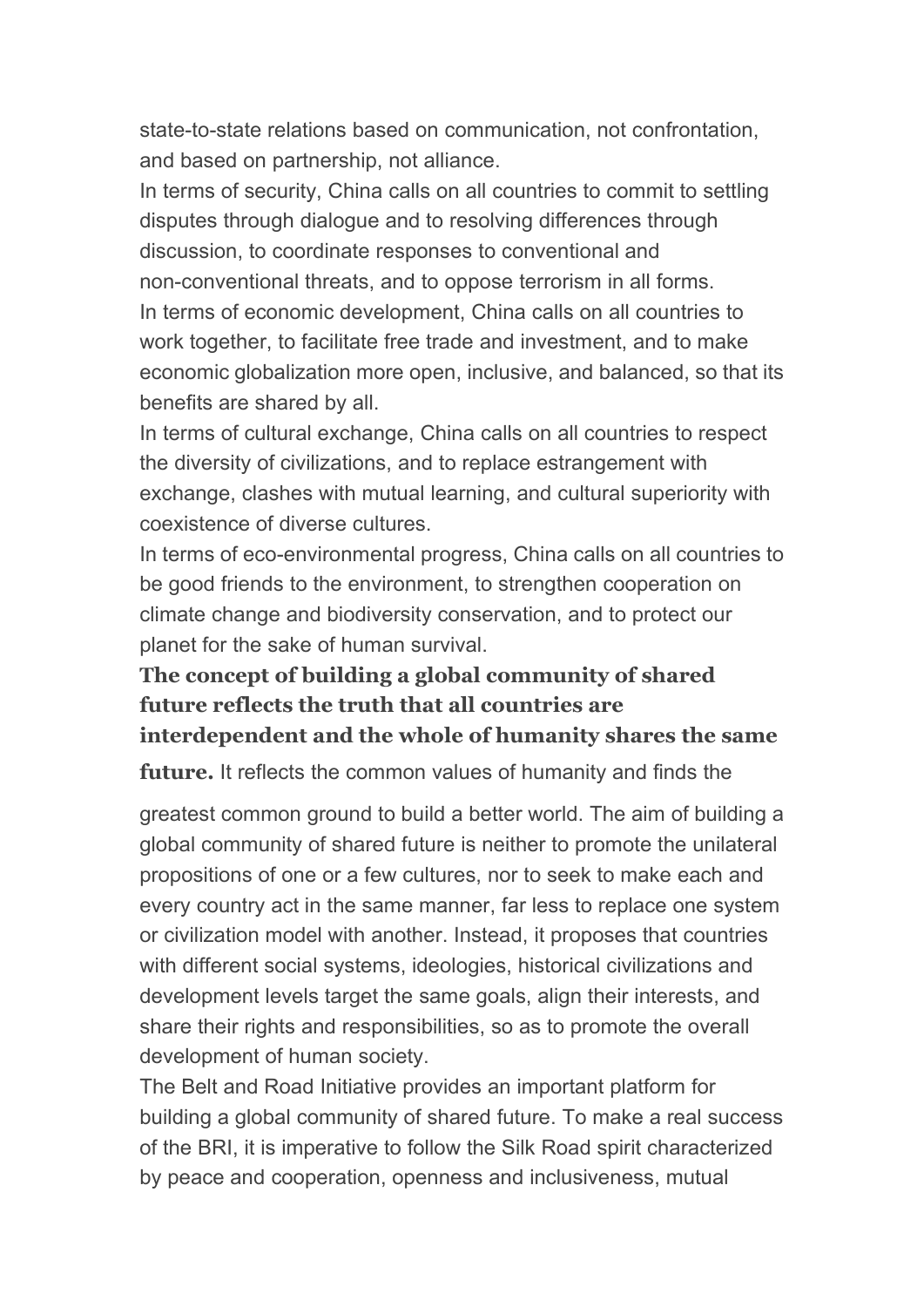learning, and mutual benefit. It is also important to focus on policy coordination, connectivity of infrastructure, unimpeded trade, financial integration, and closer people-to-people ties. It is essential to uphold the principles of extensive consultation, joint contribution, and shared benefits, and to pursue open, green, clean, and close cooperation to improve people's lives and promote sustainable development. The BRI has turned ideas into actions and vision into reality, and the initiative itself is a public product widely welcomed by the international community.

China has signed more than 200 documents on BRI cooperation with 140 countries and 32 international organizations. A World Bank report shows that the BRI could contribute to lifting 7.6 million people from extreme poverty and 32 million from moderate poverty, boost trade by 2.8 to 9.7 percent for participating countries and by 1.7 to 6.2 percent for the world, and increase global incomes by 0.7 to 2.9 percent. The BRI originated in China, but the opportunities and benefits it creates belong to the world. It pursues development, advocates win-win cooperation, and conveys hope.

The CPC is a political party with lofty goals. Its ambition is not to seek hegemony, but to contribute to the world. Over the past hundred years the CPC and China have shown firm self-confidence on a world stage riven with change, and built constructive relationships with other political parties and countries based on an attitude of humility and a spirit of partnership. The CPC firmly believes that the strength of a powerful political party or a powerful country lies in its open mind, broad vision, and great sense of responsibility, rather than its size and muscle. It also believes that peace, cooperation, dialogue and openness, rather than war, hegemony, confrontation and seclusion, represent the correct and the only path to a better future for humanity.

### **Conclusion**

The past hundred years have been the prologue.

The past hundred years have witnessed the great struggle waged by the CPC to realize its goal of rejuvenation of the Chinese nation.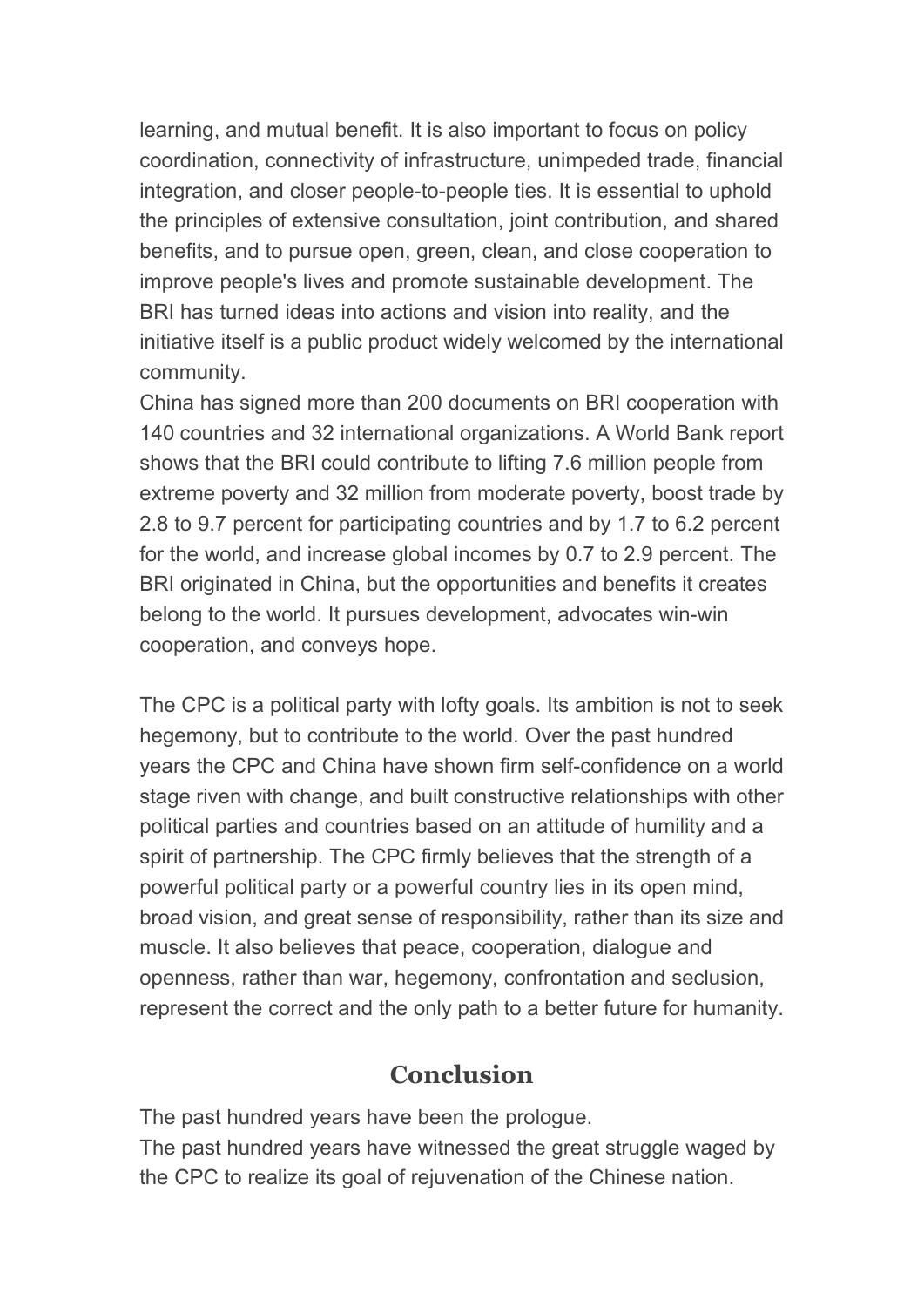They have also been an extraordinary and difficult hundred years. The CPC has led the Chinese people to outstanding achievements of which they can be proud. But they will never give in to complacency or slacken their efforts. On the contrary, they will continue to work hard and forge ahead.

From a new starting point, the CPC and the Chinese people have set out on a new journey towards a modern socialist country. By the year 2035 China will realize socialist modernization, and by the middle of the 21st century, when the People's Republic of China celebrates its centenary, China will have developed into a great and modern socialist country that is prosperous, strong, democratic, culturally advanced, harmonious, and beautiful. For the future, the CPC will lead the Chinese people towards even more ambitious goals. The history of the past hundred years tells the story of the road behind and foretells the story of the journey ahead. China must uphold the firm leadership of the CPC, and the CPC must lead the Chinese people in working ceaselessly for a better life. It must continue to adapt Marxism to the Chinese context, uphold and develop socialism with Chinese characteristics, continue the modernization of national defense and the armed forces, work towards a global community of shared future, engage in great endeavors, strengthen the unity of the Chinese people, and advance the new project of consolidating the Party.

This is a condensed summary of the 100-year experience of the CPC. It also reflects the fundamental principles by which the Party will lead the people in creating a better future.

Achieving national rejuvenation is the historic mission of the CPC. It will maintain unity and lead the people to work harder than ever. Realizing China's complete reunification is one of the historic tasks of the CPC. The Party and the people have the resolve, the will and the ability to complete the task. This is a cause that no person and no force will thwart.

The CPC has made an unbreakable commitment to bring the people a happy life. However, it is not an easy task to realize common prosperity and ensure the comforts of modern life for more than 1.4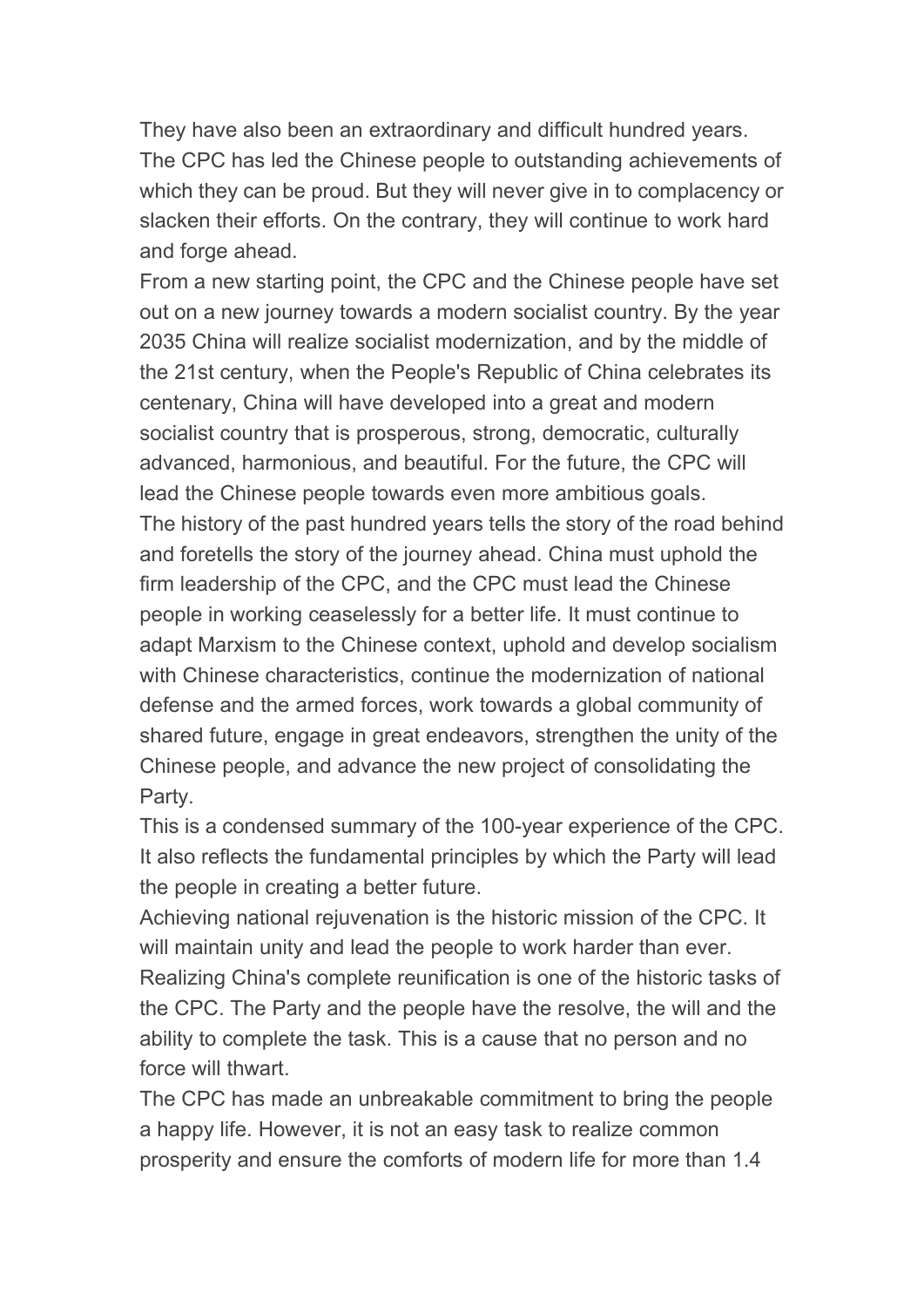billion people. On the journey ahead, the CPC will always put the people first, and work hard to resolve imbalances and inadequacies in development and the pressing difficulties and problems that are of the greatest concern to the people. It will overcome any obstacles and break any shackles hindering common prosperity, equity and justice. With pragmatic and sustained efforts, it will make substantive progress towards achieving well-rounded human development and common prosperity for all. The CPC will prevail so long as it follows its own path, runs its affairs well, and works to satisfy the people's new aspirations for a better life.

Moving forward, the CPC will continue to pursue people-oriented development as its top priority in governance. It will extend reform, open wider to the rest of the world, and follow a unique Chinese path to modernization. This will ensure that economic, political, cultural, social and eco-environmental development is of higher quality, more efficient, more equitable, more sustainable and more secure, so that the people will enjoy a greater share of its benefits. In addition, China will bring new opportunities to the rest of the world and provide new momentum for common development.

Moving forward, the CPC will continue to build socialism and continue to adapt Marxism to China's conditions and keep it up to date. It will continue to uphold and develop socialism with Chinese characteristics, so that socialism can herald bright prospects for China. The theory of scientific socialism will withstand the test of time and increase its appeal, and socialism in practice will help facilitate human progress and make a greater contribution to the human quest for better social systems.

Moving forward, the CPC will continue to stand on the right side of history and human progress. It will work together with all peace-loving countries and peoples to carry forward the common values of humanity – peace, development, equity, justice, democracy and freedom. It will pursue cooperation rather than confrontation, opening up rather than isolation, and mutual benefits rather than the zero-sum game. It will oppose hegemony and power politics and contribute to building a global community of shared future and a better world.